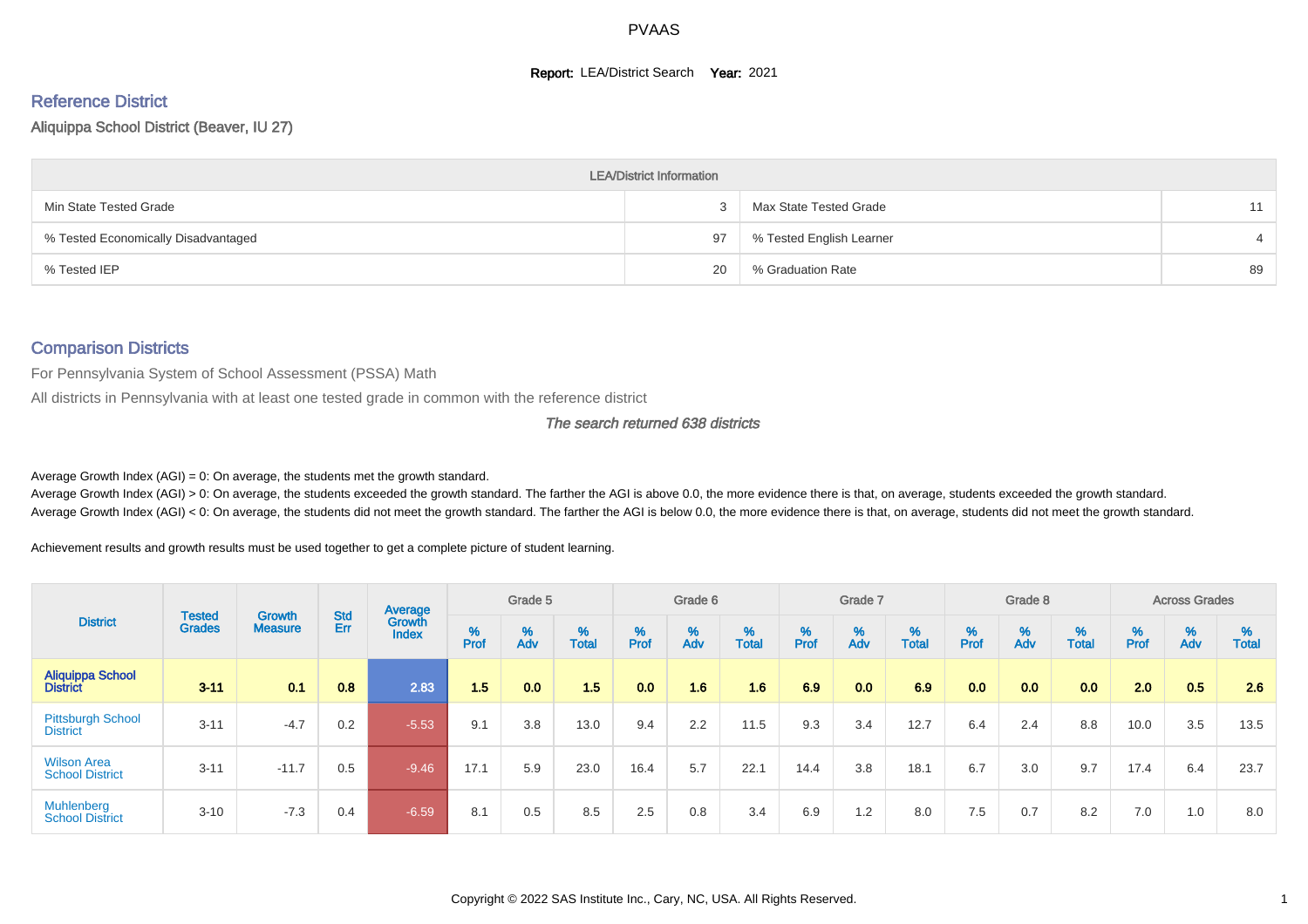|                                                    | <b>Tested</b> | <b>Growth</b>  | <b>Std</b> | Average<br>Growth |              | Grade 5  |                      |                     | Grade 6  |                      |              | Grade 7  |                      |              | Grade 8  |                      |                  | <b>Across Grades</b> |                   |
|----------------------------------------------------|---------------|----------------|------------|-------------------|--------------|----------|----------------------|---------------------|----------|----------------------|--------------|----------|----------------------|--------------|----------|----------------------|------------------|----------------------|-------------------|
| <b>District</b>                                    | <b>Grades</b> | <b>Measure</b> | Err        | Index             | $\%$<br>Prof | %<br>Adv | $\%$<br><b>Total</b> | $\%$<br><b>Prof</b> | %<br>Adv | $\%$<br><b>Total</b> | $\%$<br>Prof | %<br>Adv | $\%$<br><b>Total</b> | $\%$<br>Prof | %<br>Adv | $\%$<br><b>Total</b> | %<br><b>Prof</b> | %<br>Adv             | %<br><b>Total</b> |
| <b>Aliquippa School</b><br><b>District</b>         | $3 - 11$      | 0.1            | 0.8        | 2.83              | 1.5          | 0.0      | 1.5                  | 0.0                 | 1.6      | 1.6                  | 6.9          | 0.0      | 6.9                  | 0.0          | 0.0      | 0.0                  | 2.0              | 0.5                  | 2.6               |
| <b>Shaler Area</b><br><b>School District</b>       | $3 - 11$      | $-6.1$         | 0.4        | 1.00              | 26.2         | 5.8      | 32.0                 | 12.6                | 1.9      | 14.5                 | 22.1         | 5.5      | 27.7                 | 19.6         | 5.2      | 24.8                 | 23.3             | 7.8                  | 31.2              |
| <b>West Mifflin Area</b><br><b>School District</b> | $3 - 12$      | $-8.5$         | 0.5        | $-2.29$           | 18.4         | 5.7      | 24.1                 | 6.8                 | 0.7      | 7.4                  | 6.7          | 0.0      | 6.7                  | 5.5          | 0.0      | 5.5                  | 11.1             | 2.8                  | 13.9              |
| <b>MaST Community</b><br><b>Charter School</b>     | $3 - 10$      | $-8.7$         | 0.6        | $-3.76$           | 30.0         | 3.0      | 33.0                 | 20.0                | 3.8      | 23.8                 | 24.3         | 3.9      | 28.2                 | 17.5         | 1.9      | 19.4                 | 23.1             | 3.6                  | 26.7              |
| <b>Baldwin-Whitehall</b><br><b>School District</b> | $3 - 11$      | $-5.8$         | 0.4        | $-2.93$           | 24.7         | 6.6      | 31.4                 | 18.6                | 1.2      | 19.8                 | 16.0         | 1.6      | 17.7                 | 11.5         | 2.1      | 13.6                 | 22.2             | 6.8                  | 29.0              |
| <b>Abington School</b><br><b>District</b>          | $3 - 10$      | $-3.8$         | 0.3        | 0.35              | 25.7         | 12.4     | 38.1                 | 30.8                | 10.8     | 41.6                 | 23.9         | 6.4      | 30.2                 | 14.9         | 1.1      | 15.9                 | 26.9             | 10.4                 | 37.3              |
| <b>Pennridge School</b><br><b>District</b>         | $3 - 10$      | $-1.2$         | 0.3        | 6.80              | 35.5         | 15.4     | 50.9                 | 19.1                | 2.9      | 22.0                 | 21.4         | 13.9     | 35.3                 | 21.6         | 3.4      | 25.1                 | 28.5             | 12.0                 | 40.5              |
| <b>Allentown City</b><br><b>School District</b>    | $3 - 12$      | $-4.5$         | 0.3        | $-9.09$           |              |          |                      | 2.0                 | 0.7      | 2.8                  | 2.2          | 0.3      | 2.5                  |              |          |                      | 4.3              | 1.1                  | 5.4               |
| <b>Parkland School</b><br><b>District</b>          | $3 - 11$      | $-3.5$         | 0.3        | $-5.03$           | 33.6         | 26.4     | 60.0                 | 33.4                | 15.9     | 49.3                 | 27.1         | 18.6     | 45.7                 | 23.1         | 11.8     | 34.9                 | 30.8             | 24.1                 | 54.9              |
| <b>Wyoming Area</b><br><b>School District</b>      | $3 - 10$      | $-7.7$         | 0.6        | $-1.00$           | 22.1         | 8.8      | 31.0                 | 4.8                 | 1.0      | 5.8                  | 9.3          | 3.1      | 12.4                 | 7.4          | 1.8      | 9.3                  | 14.1             | 4.3                  | 18.4              |
| <b>MaST Community</b><br>Charter School II         | $3 - 10$      | $-8.4$         | 0.7        | $-4.62$           | 5.0          | 2.0      | 6.9                  | 7.2                 | 1.0      | 8.2                  | 8.9          | 2.0      | 10.9                 |              |          |                      | 12.6             | 3.2                  | 15.8              |
| <b>Pittston Area</b><br><b>School District</b>     | $3 - 11$      | $-8.4$         | 0.8        | 0.10              | 5.7          | 0.0      | 5.7                  | 4.2                 | 0.0      | 4.2                  | 4.8          | 3.2      | 7.9                  | 7.1          | 1.8      | 8.9                  | 10.7             | 3.8                  | 14.4              |
| <b>Seneca Valley</b><br><b>School District</b>     | $3 - 11$      | $-2.1$         | 0.3        | 1.45              | 28.8         | 15.8     | 44.6                 | 33.8                | 9.8      | 43.6                 | 26.6         | 12.0     | 38.5                 | 18.6         | 6.0      | 24.6                 | 30.0             | 14.4                 | 44.4              |
| <b>Woodland Hills</b><br><b>School District</b>    | $3 - 12$      | $-6.1$         | 0.5        | $-2.24$           | 5.7          | 5.1      | 10.8                 | 4.8                 | 1.4      | 6.2                  | 8.7          | 2.9      | 11.6                 | 2.3          | 3.0      | 5.3                  | 7.9              | 2.7                  | 10.6              |
| <b>Kiski Area School</b><br><b>District</b>        | $3 - 11$      | $-4.9$         | 0.4        | $-1.08$           | 15.4         | 5.6      | 21.0                 | 11.1                | 1.8      | 13.0                 | 22.9         | 5.0      | 27.9                 | 9.6          | 2.8      | 12.4                 | 20.2             | 7.5                  | 27.7              |
| <b>Lancaster School</b><br><b>District</b>         | $3 - 12$      | $-3.2$         | 0.3        | $-3.06$           | 8.8          | 3.0      | 11.8                 | 3.9                 | 0.8      | 4.7                  | 4.4          | 0.9      | 5.3                  | 2.3          | 0.6      | 3.0                  | 7.4              | 1.9                  | 9.3               |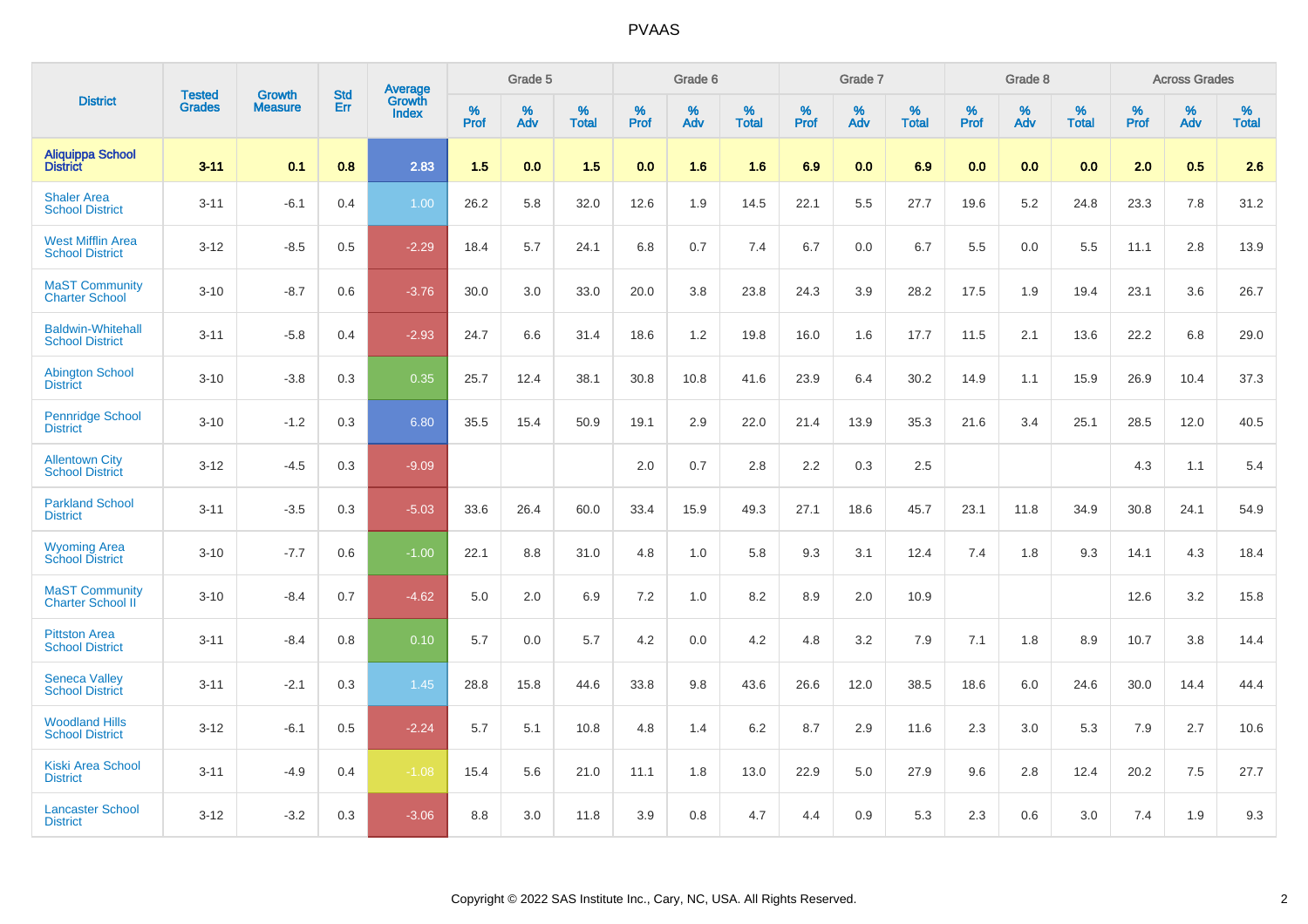|                                                                |                                |                          | <b>Std</b> | Average                |           | Grade 5  |                   |           | Grade 6  |                   |           | Grade 7  |                   |           | Grade 8  |                   |           | <b>Across Grades</b> |                   |
|----------------------------------------------------------------|--------------------------------|--------------------------|------------|------------------------|-----------|----------|-------------------|-----------|----------|-------------------|-----------|----------|-------------------|-----------|----------|-------------------|-----------|----------------------|-------------------|
| <b>District</b>                                                | <b>Tested</b><br><b>Grades</b> | Growth<br><b>Measure</b> | Err        | Growth<br><b>Index</b> | %<br>Prof | %<br>Adv | %<br><b>Total</b> | %<br>Prof | %<br>Adv | %<br><b>Total</b> | %<br>Prof | %<br>Adv | %<br><b>Total</b> | %<br>Prof | %<br>Adv | %<br><b>Total</b> | %<br>Prof | %<br>Adv             | %<br><b>Total</b> |
| <b>Aliquippa School</b><br><b>District</b>                     | $3 - 11$                       | 0.1                      | 0.8        | 2.83                   | 1.5       | 0.0      | 1.5               | 0.0       | 1.6      | 1.6               | 6.9       | 0.0      | 6.9               | 0.0       | 0.0      | 0.0               | 2.0       | 0.5                  | 2.6               |
| <b>Dallas School</b><br><b>District</b>                        | $3 - 11$                       | $-5.7$                   | 0.5        | 5.42                   | 43.8      | 15.6     | 59.4              | 24.3      | 2.8      | 27.1              | 18.1      | 6.3      | 24.4              | 17.9      | 0.0      | 17.9              | 30.9      | 12.9                 | 43.8              |
| Southeastern<br><b>Greene School</b><br><b>District</b>        | $3 - 10$                       | $-11.8$                  | 1.0        | $-3.05$                | 34.5      | 13.8     | 48.3              | 32.4      | 2.9      | 35.3              | 8.2       | 4.1      | 12.2              | 25.6      | 2.3      | 27.9              | 26.6      | 12.9                 | 39.5              |
| <b>Bristol Township</b><br><b>School District</b>              | $3 - 11$                       | $-4.1$                   | 0.4        | $-1.98$                | 12.4      | 2.9      | 15.3              | 2.7       | 0.7      | 3.4               | 7.5       | 1.1      | 8.6               | 3.8       | 0.4      | 4.2               | 10.6      | 2.1                  | 12.7              |
| <b>Central Bucks</b><br><b>School District</b>                 | $3 - 11$                       | 0.2                      | 0.2        | 7.38                   | 36.0      | 18.4     | 54.4              | 31.8      | 16.6     | 48.4              | 29.2      | 13.4     | 42.6              | 22.8      | 7.4      | 30.1              | 32.0      | 16.6                 | 48.6              |
| <b>Pine-Richland</b><br><b>School District</b>                 | $3 - 11$                       | $-1.8$                   | 0.3        | 0.90                   | 35.0      | 21.7     | 56.7              | 35.6      | 11.5     | 47.1              | 37.1      | 18.2     | 55.4              | 30.1      | 15.8     | 45.9              | 34.9      | 21.2                 | 56.1              |
| Northwestern<br><b>School District</b>                         | $3 - 11$                       | $-6.8$                   | 0.6        | $-3.84$                | 34.7      | 6.3      | 41.0              | 21.8      | 1.2      | 23.0              | 16.8      | 7.5      | 24.3              | 9.1       | 1.8      | 10.9              | 25.1      | 6.0                  | 31.1              |
| Wissahickon<br><b>Charter School</b>                           | $3-8$                          | $-0.8$                   | 0.7        | 4.54                   | 0.0       | 0.0      | 0.0               | 2.4       | 0.0      | 2.4               | 3.7       | 0.0      | 3.7               | 1.5       | 0.0      | 1.5               | 4.0       | 0.2                  | 4.2               |
| <b>Owen J Roberts</b><br><b>School District</b>                | $3 - 11$                       | $-3.2$                   | 0.3        | $-0.55$                | 35.7      | 21.9     | 57.7              | 29.6      | 17.3     | 46.9              | 28.3      | 12.5     | 40.8              | 22.8      | 5.5      | 28.4              | 31.9      | 16.7                 | 48.6              |
| <b>Gateway School</b><br><b>District</b>                       | $3 - 11$                       | $-4.4$                   | 0.4        | $-2.08$                | 15.3      | 7.4      | 22.7              | 16.5      | 7.1      | 23.6              | 14.6      | 4.2      | 18.8              | 16.2      | 6.9      | 23.2              | 21.5      | 9.7                  | 31.2              |
| <b>Conrad Weiser</b><br><b>Area School</b><br><b>District</b>  | $3 - 11$                       | $-1.9$                   | 0.5        | 2.69                   | 15.3      | 1.8      | 17.2              | 18.5      | 2.6      | 21.2              | 15.6      | 1.6      | 17.2              | 9.4       | 3.0      | 12.3              | 17.9      | 5.0                  | 23.0              |
| <b>Trinity Area School</b><br><b>District</b>                  | $3 - 11$                       | $-4.0$                   | 0.4        | 3.77                   | 35.4      | 13.4     | 48.9              | 20.9      | 3.2      | 24.1              | 21.5      | 8.0      | 29.5              | 15.3      | 3.2      | 18.6              | 25.6      | 9.6                  | 35.2              |
| Penn-Trafford<br><b>School District</b>                        | $3 - 11$                       | $-3.6$                   | 0.4        | 3.72                   | 40.3      | 24.6     | 64.9              | 36.1      | 20.9     | 57.0              | 33.3      | 18.7     | 52.0              | 19.3      | 3.7      | 23.0              | 34.4      | 21.1                 | 55.5              |
| <b>Tuscarora School</b><br><b>District</b>                     | $3 - 11$                       | $-2.4$                   | 0.5        | 3.82                   | 16.5      | 7.4      | 23.9              | 11.3      | 2.7      | 14.0              | 13.4      | 4.5      | 17.9              | 11.0      | 2.1      | 13.1              | 17.7      | 6.0                  | 23.6              |
| <b>Mount Pleasant</b><br><b>Area School</b><br><b>District</b> | $3 - 11$                       | $-5.7$                   | 0.5        | $-0.96$                | 18.0      | 1.6      | 19.7              | 12.8      | 2.4      | 15.2              | 12.7      | 2.8      | 15.5              | 7.4       | 0.8      | 8.3               | 18.3      | 4.3                  | 22.6              |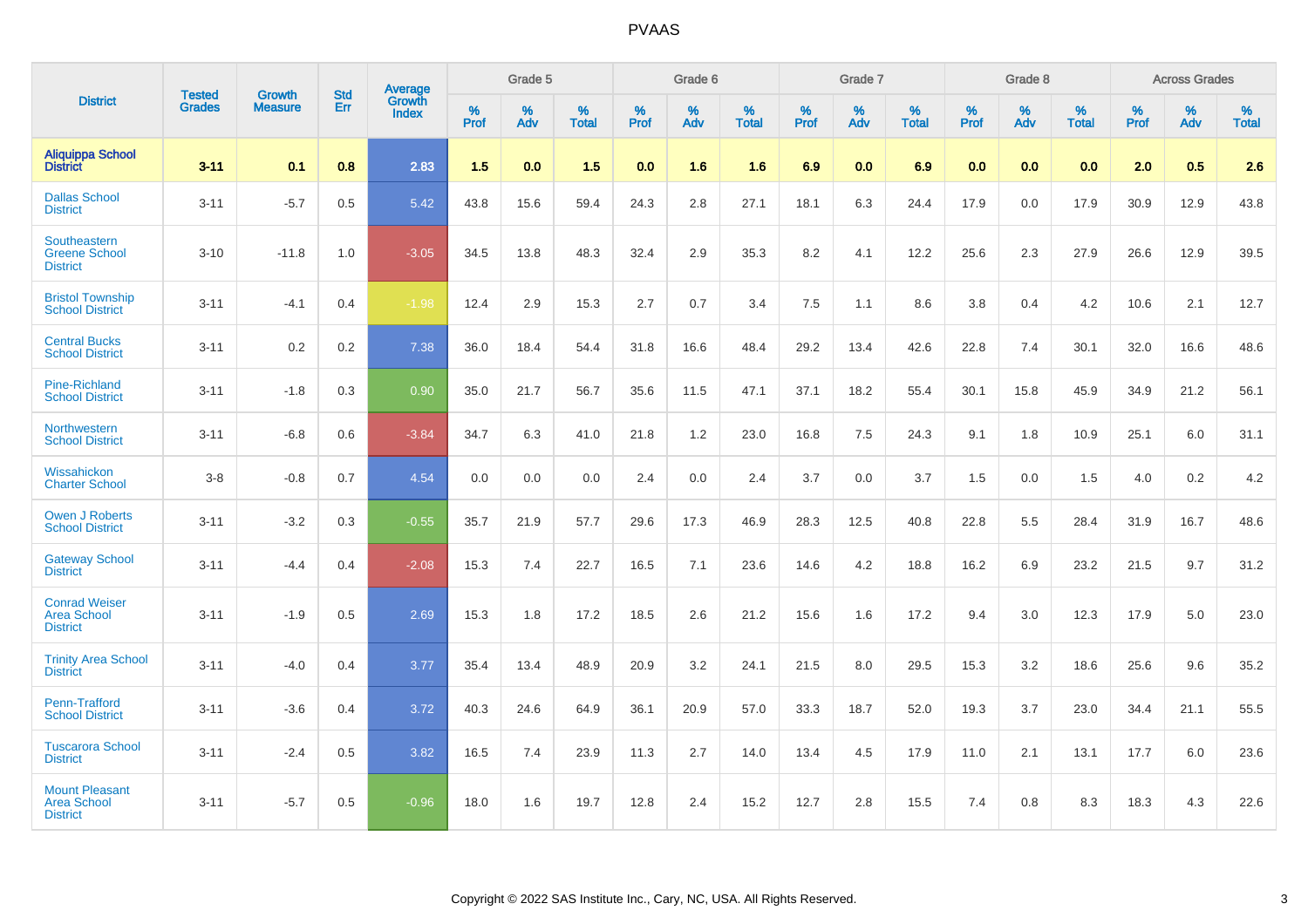|                                                                   |                                |                                 | <b>Std</b> | Average                       |           | Grade 5  |                   |           | Grade 6  |                   |           | Grade 7  |                   |           | Grade 8  |                   |           | <b>Across Grades</b> |                   |
|-------------------------------------------------------------------|--------------------------------|---------------------------------|------------|-------------------------------|-----------|----------|-------------------|-----------|----------|-------------------|-----------|----------|-------------------|-----------|----------|-------------------|-----------|----------------------|-------------------|
| <b>District</b>                                                   | <b>Tested</b><br><b>Grades</b> | <b>Growth</b><br><b>Measure</b> | Err        | <b>Growth</b><br><b>Index</b> | %<br>Prof | %<br>Adv | %<br><b>Total</b> | %<br>Prof | %<br>Adv | %<br><b>Total</b> | %<br>Prof | %<br>Adv | %<br><b>Total</b> | %<br>Prof | %<br>Adv | %<br><b>Total</b> | %<br>Prof | %<br>Adv             | %<br><b>Total</b> |
| <b>Aliquippa School</b><br><b>District</b>                        | $3 - 11$                       | 0.1                             | 0.8        | 2.83                          | 1.5       | 0.0      | 1.5               | 0.0       | 1.6      | 1.6               | 6.9       | 0.0      | 6.9               | 0.0       | 0.0      | 0.0               | 2.0       | 0.5                  | 2.6               |
| Penn-Delco School<br><b>District</b>                              | $3 - 11$                       | $-4.5$                          | 0.4        | $-1.99$                       | 31.7      | 11.9     | 43.6              | 20.2      | 6.6      | 26.8              | 22.0      | 6.8      | 28.8              | 10.9      | 1.6      | 12.5              | 25.2      | 8.0                  | 33.2              |
| <b>Ringgold School</b><br><b>District</b>                         | $3 - 11$                       | $-4.9$                          | 0.5        | $-3.96$                       | 13.5      | 1.8      | 15.3              | 5.7       | 0.0      | 5.7               | 8.3       | 1.2      | 9.5               | 6.4       | 0.5      | 6.9               | 12.7      | 1.7                  | 14.4              |
| <b>Springfield School</b><br><b>District</b>                      | $3 - 11$                       | $-3.6$                          | 0.4        | $-2.60$                       | 35.0      | 20.1     | 55.1              | 30.6      | 7.7      | 38.4              | 35.8      | 10.7     | 46.5              | 26.0      | 12.6     | 38.6              | 33.8      | 18.4                 | 52.2              |
| Penn Hills School<br><b>District</b>                              | $3 - 11$                       | $-4.0$                          | 0.5        | 1.96                          | 4.7       | 1.8      | 6.4               | 2.7       | 0.7      | 3.4               | 2.1       | 1.6      | 3.7               | 3.4       | 0.0      | 3.4               | 6.8       | 2.1                  | 8.9               |
| <b>Nazareth Area</b><br><b>School District</b>                    | $3 - 11$                       | $-2.2$                          | 0.4        | 3.03                          | 30.3      | 13.0     | 43.3              | 27.3      | 13.5     | 40.8              | 27.8      | 6.8      | 34.6              | 17.3      | 3.5      | 20.9              | 28.9      | 10.3                 | 39.2              |
| <b>Connellsville Area</b><br><b>School District</b>               | $3 - 11$                       | $-3.8$                          | 0.4        | $-0.77$                       | 19.0      | 7.5      | 26.5              | 10.8      | 3.6      | 14.3              | 9.5       | 2.4      | 11.9              | 9.4       | 2.2      | 11.6              | 15.5      | 4.5                  | 20.0              |
| <b>East Stroudsburg</b><br><b>Area School</b><br><b>District</b>  | $3 - 11$                       | $-4.6$                          | 0.5        | $-0.82$                       | 19.0      | 5.3      | 24.3              | 8.8       | 1.6      | 10.4              | 9.7       | 3.0      | 12.7              | 7.7       | 1.9      | 9.7               | 16.0      | 4.5                  | 20.5              |
| <b>Eastern Lebanon</b><br><b>County School</b><br><b>District</b> | $3 - 11$                       | $-3.3$                          | 0.5        | 2.09                          | 19.8      | 7.9      | 27.7              | 9.1       | 0.6      | 9.7               | 13.1      | 3.1      | 16.2              | 8.9       | 1.8      | 10.6              | 17.0      | 5.0                  | 22.0              |
| <b>Pottstown School</b><br><b>District</b>                        | $3 - 12$                       | $-5.0$                          | 0.5        | $-2.29$                       | 6.0       | 3.6      | 9.5               | 2.1       | 0.0      | 2.1               | 5.3       | 0.7      | 5.9               | 5.6       | 0.0      | 5.6               | 6.5       | 1.2                  | 7.7               |
| <b>Beaver Area</b><br><b>School District</b>                      | $3 - 10$                       | $-4.4$                          | 0.6        | 1.92                          | 36.2      | 23.8     | 60.0              | 37.3      | 28.8     | 66.1              | 22.6      | 13.0     | 35.6              | 17.1      | 7.2      | 24.3              | 29.2      | 25.6                 | 54.8              |
| <b>Greensburg Salem</b><br><b>School District</b>                 | $3 - 11$                       | $-3.8$                          | 0.5        | $-1.81$                       | 31.1      | 7.9      | 39.0              | 12.0      | 1.2      | 13.2              | 16.5      | 3.8      | 20.3              | 17.6      | 4.6      | 22.2              | 20.7      | 7.4                  | 28.2              |
| Susquehanna<br><b>Township School</b><br><b>District</b>          | $3 - 12$                       | $-3.4$                          | 0.5        | 0.05                          | 13.7      | 3.7      | 17.4              | 3.0       | 0.5      | 3.5               | 6.2       | 2.3      | 8.5               | 9.8       | 0.5      | 10.3              | 11.5      | 3.0                  | 14.4              |
| <b>York Suburban</b><br><b>School District</b>                    | $3 - 11$                       | $-1.0$                          | 0.5        | 6.95                          | 28.6      | 23.2     | 51.7              | 17.1      | 6.5      | 23.6              | 23.6      | 15.3     | 38.9              | 20.6      | 9.2      | 29.9              | 27.3      | 17.9                 | 45.3              |
| <b>Pleasant Valley</b><br><b>School District</b>                  | $3 - 11$                       | $-2.3$                          | 0.4        | 2.77                          | 20.4      | 6.2      | 26.6              | 17.4      | 2.3      | 19.7              | 23.2      | 3.5      | 26.8              | 8.3       | 3.2      | 11.5              | 20.4      | 5.0                  | 25.4              |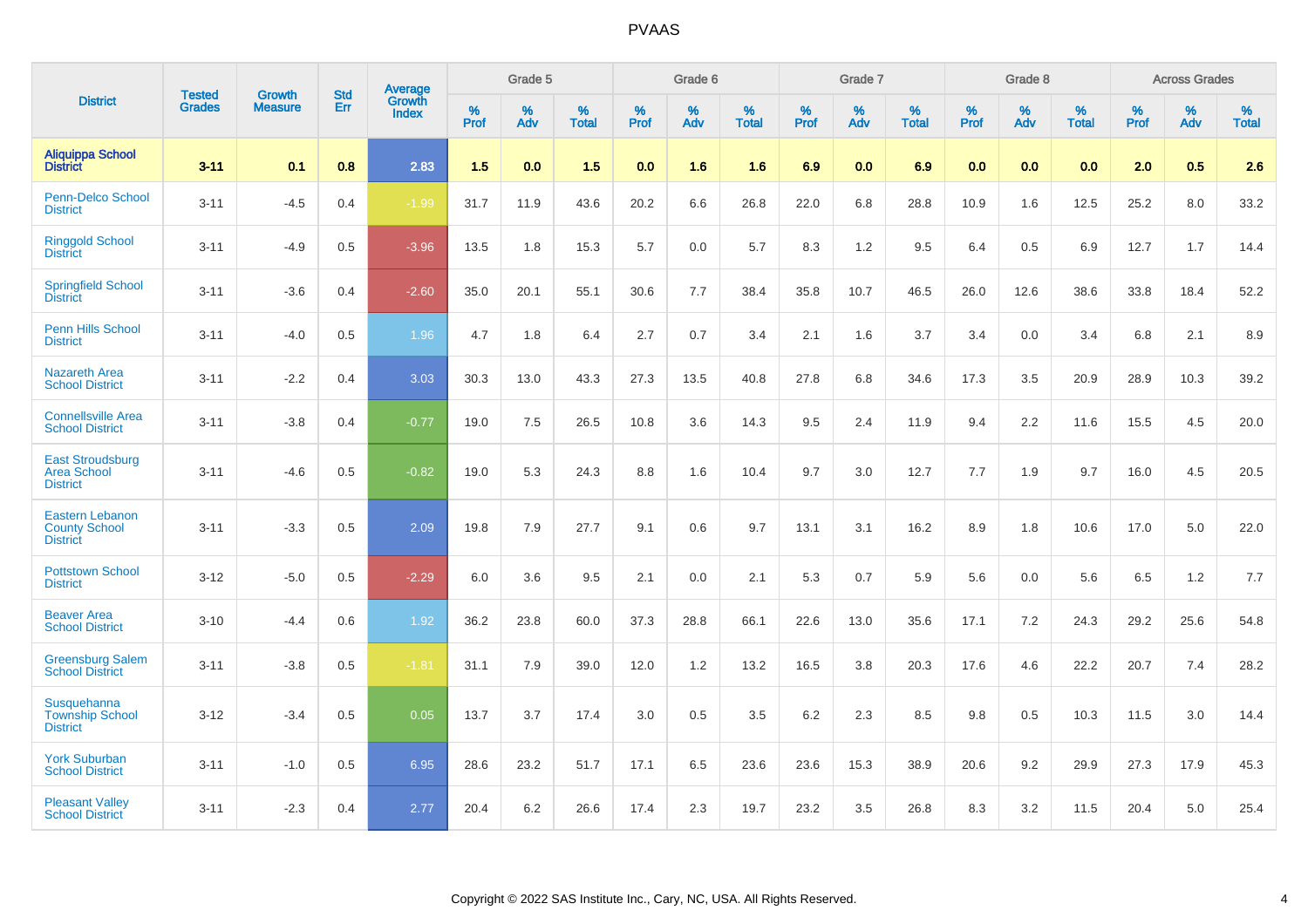|                                                             | <b>Tested</b> | <b>Growth</b>  | <b>Std</b> | Average                |              | Grade 5  |                   |              | Grade 6  |                   |              | Grade 7  |                   |              | Grade 8  |                   |              | <b>Across Grades</b> |                      |
|-------------------------------------------------------------|---------------|----------------|------------|------------------------|--------------|----------|-------------------|--------------|----------|-------------------|--------------|----------|-------------------|--------------|----------|-------------------|--------------|----------------------|----------------------|
| <b>District</b>                                             | <b>Grades</b> | <b>Measure</b> | Err        | Growth<br><b>Index</b> | $\%$<br>Prof | %<br>Adv | %<br><b>Total</b> | $\%$<br>Prof | %<br>Adv | %<br><b>Total</b> | $\%$<br>Prof | %<br>Adv | %<br><b>Total</b> | $\%$<br>Prof | %<br>Adv | %<br><b>Total</b> | $\%$<br>Prof | %<br>Adv             | $\%$<br><b>Total</b> |
| <b>Aliquippa School</b><br><b>District</b>                  | $3 - 11$      | 0.1            | 0.8        | 2.83                   | 1.5          | 0.0      | 1.5               | 0.0          | 1.6      | 1.6               | 6.9          | 0.0      | 6.9               | 0.0          | 0.0      | 0.0               | 2.0          | 0.5                  | 2.6                  |
| <b>Crestwood School</b><br><b>District</b>                  | $3 - 11$      | $-2.8$         | 0.5        | 3.04                   | 19.1         | 5.6      | 24.7              | 24.3         | 7.7      | 32.0              | 21.0         | 8.7      | 29.7              | 19.0         | 6.6      | 25.6              | 23.4         | 8.3                  | 31.7                 |
| <b>Pennsbury School</b><br><b>District</b>                  | $3 - 11$      | $-2.3$         | 0.3        | 0.78                   | 32.1         | 19.0     | 51.1              | 23.0         | 10.9     | 34.0              | 19.4         | 7.0      | 26.4              | 15.8         | 9.8      | 25.6              | 26.7         | 15.5                 | 42.2                 |
| <b>Neshaminy School</b><br><b>District</b>                  | $3 - 11$      | $-0.6$         | 0.3        | 4.21                   | 26.6         | 8.4      | 35.0              | 18.4         | 3.5      | 21.9              | 21.1         | 6.5      | 27.6              | 17.0         | 5.4      | 22.4              | 24.8         | 10.8                 | 35.6                 |
| <b>Plum Borough</b><br><b>School District</b>               | $3 - 11$      | $-3.1$         | 0.4        | 3.08                   | 34.5         | 8.4      | 42.9              | 32.3         | 19.5     | 51.8              | 22.5         | 13.0     | 35.5              | 17.6         | 4.3      | 21.9              | 28.8         | 15.8                 | 44.6                 |
| Jefferson-Morgan<br><b>School District</b>                  | $3 - 10$      | $-0.4$         | 0.8        | 4.12                   | 7.1          | 1.4      | 8.6               | 23.6         | 0.0      | 23.6              | 10.9         | 3.6      | 14.6              | 24.4         | 2.2      | 26.7              | 17.1         | 4.8                  | 21.9                 |
| <b>Tacony Academy</b><br><b>Charter School</b>              | $3 - 11$      | $-3.3$         | 0.8        | 3.79                   | 4.1          | 1.4      | 5.5               | 2.9          | 0.0      | 2.9               | 6.8          | 0.0      | 6.8               | 5.7          | 2.9      | 8.6               | 5.0          | 1.0                  | 6.0                  |
| <b>Philadelphia City</b><br><b>School District</b>          | $3 - 12$      | $-0.5$         | 0.2        | 3.67                   | 8.4          | 4.9      | 13.3              | 9.6          | 3.1      | 12.7              | 10.6         | 4.5      | 15.1              | 5.0          | 4.4      | 9.4               | 9.8          | 5.2                  | 15.0                 |
| <b>North Penn School</b><br><b>District</b>                 | $3 - 11$      | 0.9            | 0.2        | 9.59                   | 30.6         | 14.1     | 44.6              | 25.7         | 14.1     | 39.7              | 29.4         | 8.8      | 38.2              | 25.4         | 7.7      | 33.2              | 29.6         | 14.0                 | 43.7                 |
| <b>Whitehall-Coplay</b><br><b>School District</b>           | $3 - 11$      | $-3.3$         | 0.4        | $-2.64$                | 23.4         | 6.6      | 30.0              | 12.7         | 1.9      | 14.7              | 11.1         | 2.5      | 13.6              | 10.5         | 3.2      | 13.7              | 18.5         | 4.9                  | 23.5                 |
| Downingtown Area<br><b>School District</b>                  | $3 - 11$      | $-1.3$         | 0.3        | 5.44                   | 40.5         | 24.2     | 64.7              | 28.9         | 24.6     | 53.5              | 31.4         | 21.1     | 52.5              | 27.1         | 28.6     | 55.7              | 36.8         | 25.9                 | 62.7                 |
| <b>Manheim</b><br><b>Township School</b><br><b>District</b> | $3 - 12$      | $-0.7$         | 0.3        | 6.38                   | 29.8         | 17.1     | 46.9              | 33.2         | 23.2     | 56.3              | 28.9         | 9.6      | 38.6              | 18.1         | 11.2     | 29.3              | 28.7         | 21.3                 | 49.9                 |
| <b>Shippensburg Area</b><br><b>School District</b>          | $3 - 11$      | $-3.6$         | 0.4        | 1.09                   | 18.3         | 13.7     | 32.0              | 12.9         | 4.2      | 17.0              | 13.4         | 2.4      | 15.8              | 13.6         | 4.0      | 17.7              | 17.3         | 7.6                  | 24.9                 |
| <b>Interboro School</b><br><b>District</b>                  | $3 - 12$      | $-3.0$         | 0.4        | 0.02                   | 13.5         | 2.2      | 15.8              | 11.8         | 2.4      | 14.2              | 14.4         | 3.4      | 17.8              | 10.7         | 2.1      | 12.8              | 16.4         | 3.1                  | 19.6                 |
| <b>Burgettstown Area</b><br><b>School District</b>          | $3 - 11$      | $-6.3$         | 0.7        | $-3.35$                | 16.9         | 2.6      | 19.5              | 15.4         | 0.0      | 15.4              | 3.6          | 2.4      | 6.0               | 9.3          | 4.0      | 13.3              | 15.1         | 3.7                  | 18.9                 |
| <b>Yough School</b><br><b>District</b>                      | $3 - 10$      | $-4.9$         | 0.6        | $-3.11$                | 19.1         | 5.3      | 24.4              | 17.8         | 5.2      | 23.0              | 16.5         | 1.0      | 17.5              | 6.6          | 0.8      | 7.4               | 19.1         | 4.3                  | 23.4                 |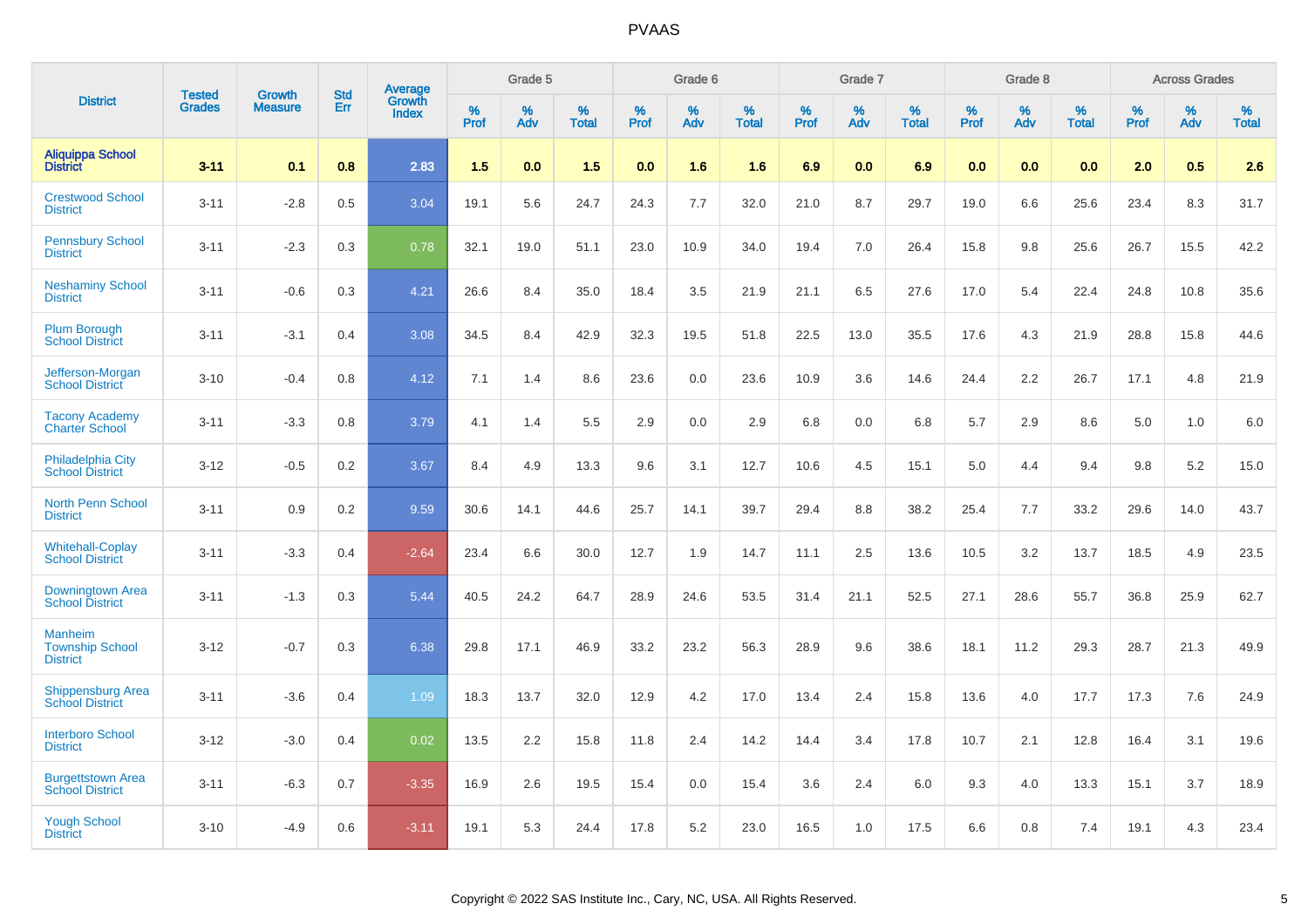|                                                        | <b>Tested</b> | <b>Growth</b>  | <b>Std</b> | Average                |                     | Grade 5  |                   |              | Grade 6  |                   |                     | Grade 7  |                   |                     | Grade 8  |                   |              | <b>Across Grades</b> |                   |
|--------------------------------------------------------|---------------|----------------|------------|------------------------|---------------------|----------|-------------------|--------------|----------|-------------------|---------------------|----------|-------------------|---------------------|----------|-------------------|--------------|----------------------|-------------------|
| <b>District</b>                                        | <b>Grades</b> | <b>Measure</b> | Err        | Growth<br><b>Index</b> | $\%$<br><b>Prof</b> | %<br>Adv | %<br><b>Total</b> | $\%$<br>Prof | %<br>Adv | %<br><b>Total</b> | $\%$<br><b>Prof</b> | %<br>Adv | %<br><b>Total</b> | $\%$<br><b>Prof</b> | %<br>Adv | %<br><b>Total</b> | $\%$<br>Prof | %<br>Adv             | %<br><b>Total</b> |
| <b>Aliquippa School</b><br><b>District</b>             | $3 - 11$      | 0.1            | 0.8        | 2.83                   | 1.5                 | 0.0      | 1.5               | 0.0          | 1.6      | 1.6               | 6.9                 | 0.0      | 6.9               | 0.0                 | 0.0      | 0.0               | 2.0          | 0.5                  | 2.6               |
| <b>Phoenixville Area</b><br><b>School District</b>     | $3 - 11$      | $-3.6$         | 0.4        | 4.13                   | 37.1                | 16.7     | 53.8              | 17.6         | 8.6      | 26.1              | 18.6                | 3.8      | 22.5              | 13.4                | 3.6      | 17.0              | 25.5         | 11.8                 | 37.3              |
| Philipsburg-<br>Osceola Area<br><b>School District</b> | $3 - 11$      | $-4.9$         | 0.6        | 0.04                   | 35.5                | 10.5     | 46.0              | 27.8         | 7.4      | 35.2              | 23.0                | 3.2      | 26.2              | 15.6                | 5.2      | 20.8              | 27.5         | 12.4                 | 40.0              |
| <b>Blackhawk School</b><br><b>District</b>             | $3 - 11$      | $-1.6$         | 0.5        | 4.57                   | 38.0                | 8.8      | 46.7              | 28.3         | 8.8      | 37.1              | 27.3                | 7.4      | 34.8              | 13.5                | 1.7      | 15.2              | 28.7         | 9.2                  | 37.8              |
| <b>Riverview School</b><br><b>District</b>             | $3 - 11$      | $-6.6$         | 0.8        | $-0.07$                | 28.8                | 5.8      | 34.6              | 29.9         | 9.1      | 39.0              | 21.7                | 3.3      | 25.0              | 12.7                | 5.1      | 17.7              | 25.8         | 15.0                 | 40.8              |
| <b>Laurel Highlands</b><br><b>School District</b>      | $3 - 11$      | $-4.3$         | 0.5        | $-1.98$                | 13.3                | 5.7      | 19.0              | 9.7          | 7.1      | 16.8              | 11.0                | 3.9      | 15.0              | 12.6                | 4.8      | 17.5              | 17.1         | 7.0                  | 24.1              |
| <b>North Hills School</b><br><b>District</b>           | $3 - 11$      | $-3.1$         | 0.4        | $-1.31$                | 34.1                | 14.0     | 48.1              | 30.1         | 11.4     | 41.5              | 28.1                | 11.5     | 39.6              | 21.9                | 9.6      | 31.5              | 30.4         | 13.8                 | 44.2              |
| <b>Hopewell Area</b><br><b>School District</b>         | $3 - 11$      | $-1.6$         | 0.5        | 4.04                   | 31.1                | 8.2      | 39.3              | 28.6         | 11.8     | 40.3              | 18.7                | 4.5      | 23.1              | 12.5                | 2.5      | 15.0              | 23.5         | 8.4                  | 32.0              |
| <b>Governor Mifflin</b><br><b>School District</b>      | $3 - 11$      | $-1.6$         | 0.4        | 2.23                   | 20.4                | 9.3      | 29.6              | 18.8         | 4.8      | 23.6              | 20.6                | 3.2      | 23.7              | 11.2                | 2.2      | 13.4              | 20.0         | 7.5                  | 27.4              |
| <b>Bethlehem-Center</b><br><b>School District</b>      | $3 - 10$      | $-6.4$         | 0.7        | $-0.87$                | 5.6                 | 1.4      | 6.9               | 0.0          | 0.0      | 0.0               | 4.0                 | 0.0      | 4.0               | 3.2                 | 1.6      | 4.8               | 9.6          | 3.9                  | 13.6              |
| <b>West Chester Area</b><br><b>School District</b>     | $3 - 11$      | $-1.3$         | 0.3        | 6.72                   | 35.0                | 18.9     | 53.9              | 29.1         | 9.5      | 38.7              | 26.7                | 11.1     | 37.8              | 22.1                | 13.0     | 35.1              | 32.0         | 17.9                 | 49.8              |
| <b>Central Dauphin</b><br><b>School District</b>       | $3 - 11$      | $-0.5$         | 0.2        | 4.10                   | 22.0                | 11.6     | 33.6              | 14.9         | 2.6      | 17.4              | 14.8                | 7.0      | 21.8              | 12.5                | 4.2      | 16.7              | 19.3         | 7.8                  | 27.1              |
| <b>Central Valley</b><br><b>School District</b>        | $3 - 10$      | $-3.2$         | 0.5        | 2.71                   | 24.6                | 4.9      | 29.6              | 22.1         | 2.2      | 24.3              | 20.3                | 7.2      | 27.4              | 20.4                | 8.0      | 28.5              | 26.6         | 9.0                  | 35.6              |
| <b>Norristown Area</b><br><b>School District</b>       | $3 - 12$      | $-2.3$         | 0.4        | 0.04                   | 10.2                | 0.6      | 10.8              | 9.0          | 1.1      | 10.0              | 9.3                 | 1.3      | 10.7              | 7.4                 | 3.0      | 10.4              | 11.0         | 1.9                  | 13.0              |
| Northern Lebanon<br><b>School District</b>             | $3 - 11$      | $-3.8$         | 0.5        | $-1.80$                | 30.5                | 8.6      | 39.1              | 12.8         | 0.8      | 13.6              | 8.1                 | 2.7      | 10.8              | 7.2                 | 0.6      | 7.8               | 19.9         | 7.9                  | 27.9              |
| Renaissance<br><b>Academy Charter</b><br><b>School</b> | $3 - 11$      | $-5.7$         | 0.7        | $-3.32$                | 16.7                | 11.1     | 27.8              | 19.2         | 4.1      | 23.3              | 20.0                | 1.3      | 21.3              | 10.1                | 7.2      | 17.4              | 18.7         | 5.7                  | 24.4              |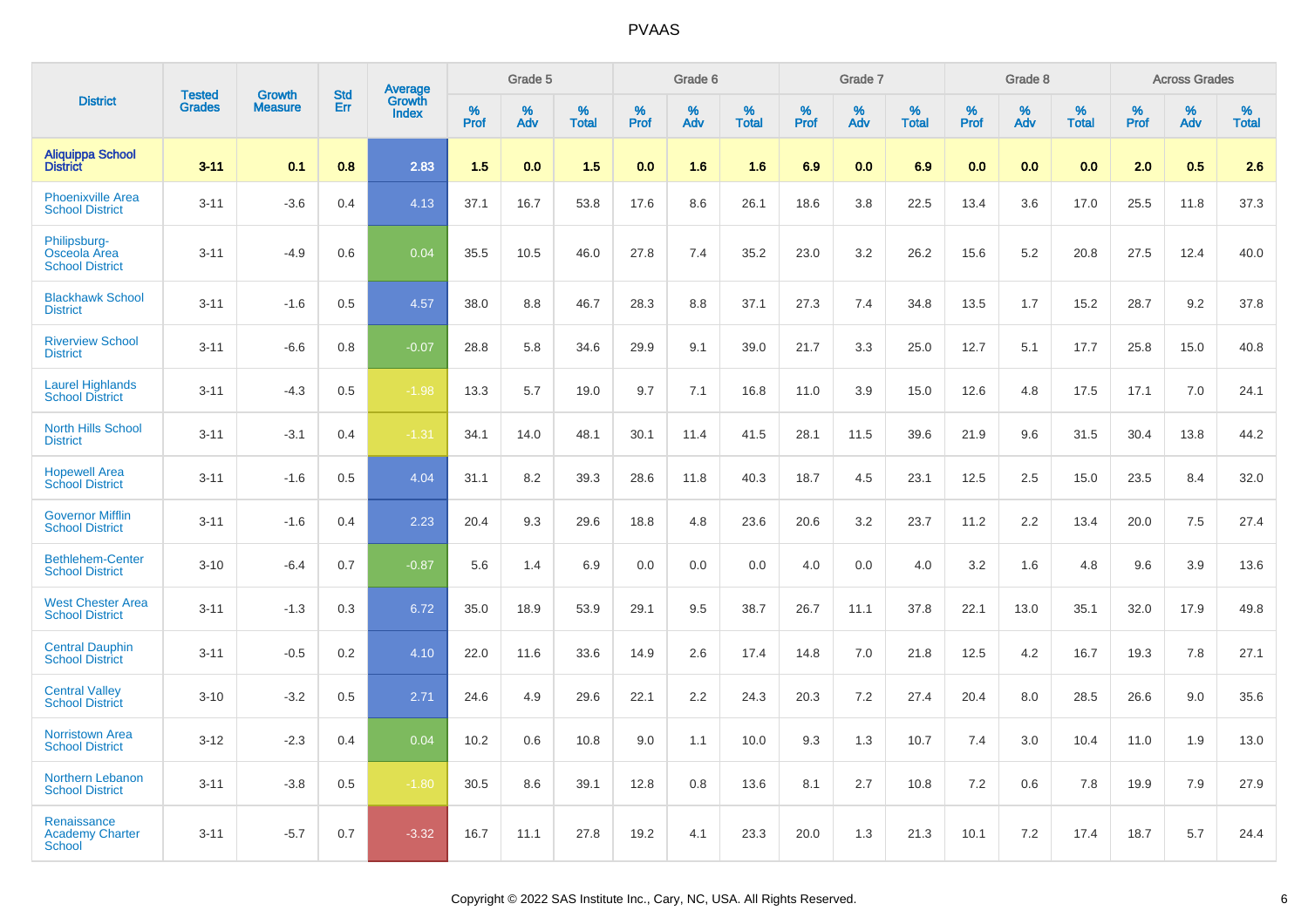|                                                      |                                |                                 | <b>Std</b> | <b>Average</b>         |           | Grade 5  |                   |           | Grade 6  |                   |           | Grade 7  |                   |           | Grade 8  |                   |           | <b>Across Grades</b> |            |
|------------------------------------------------------|--------------------------------|---------------------------------|------------|------------------------|-----------|----------|-------------------|-----------|----------|-------------------|-----------|----------|-------------------|-----------|----------|-------------------|-----------|----------------------|------------|
| <b>District</b>                                      | <b>Tested</b><br><b>Grades</b> | <b>Growth</b><br><b>Measure</b> | Err        | Growth<br><b>Index</b> | %<br>Prof | %<br>Adv | %<br><b>Total</b> | %<br>Prof | %<br>Adv | %<br><b>Total</b> | %<br>Prof | %<br>Adv | %<br><b>Total</b> | %<br>Prof | %<br>Adv | %<br><b>Total</b> | %<br>Prof | %<br>Adv             | %<br>Total |
| <b>Aliquippa School</b><br><b>District</b>           | $3 - 11$                       | 0.1                             | 0.8        | 2.83                   | 1.5       | 0.0      | 1.5               | 0.0       | 1.6      | 1.6               | 6.9       | 0.0      | 6.9               | 0.0       | 0.0      | 0.0               | 2.0       | 0.5                  | 2.6        |
| Mt Lebanon<br><b>School District</b>                 | $3 - 11$                       | $-2.1$                          | 0.4        | 4.72                   | 39.7      | 34.6     | 74.3              | 42.0      | 15.7     | 57.7              | 32.6      | 20.7     | 53.3              | 31.6      | 17.4     | 49.1              | 36.2      | 29.4                 | 65.5       |
| <b>Chartiers Valley</b><br><b>School District</b>    | $3 - 11$                       | $-2.3$                          | 0.4        | 1.51                   | 33.8      | 14.7     | 48.5              | 16.8      | 5.3      | 22.1              | 15.6      | 7.4      | 22.9              | 10.8      | 4.2      | 15.1              | 23.4      | 11.6                 | 35.0       |
| <b>Ridley School</b><br><b>District</b>              | $3 - 12$                       | $-1.6$                          | 0.3        | 0.71                   | 24.4      | 10.9     | 35.3              | 16.6      | 2.2      | 18.8              | 11.2      | 6.6      | 17.8              | 12.6      | 6.5      | 19.1              | 19.6      | 9.1                  | 28.7       |
| <b>Council Rock</b><br><b>School District</b>        | $3 - 11$                       | $-0.6$                          | 0.2        | 4.05                   | 30.5      | 16.8     | 47.3              | 33.6      | 14.1     | 47.6              | 27.3      | 16.1     | 43.4              | 21.3      | 13.1     | 34.4              | 31.0      | 18.6                 | 49.7       |
| <b>Tri-Valley School</b><br><b>District</b>          | $3 - 10$                       | $-6.5$                          | 0.8        | $-1.14$                | 13.2      | 2.4      | 15.7              | 13.2      | 0.0      | 13.2              | 7.3       | 0.0      | 7.3               | 2.4       | 7.3      | 9.8               | 15.8      | 3.7                  | 19.4       |
| <b>School Lane</b><br><b>Charter School</b>          | $3 - 11$                       | $-4.8$                          | 0.7        | 0.49                   | 26.9      | 7.5      | 34.3              | 11.9      | 1.7      | 13.6              | 7.0       | 2.8      | 9.9               | 18.8      | 3.1      | 21.9              | 21.0      | 6.5                  | 27.5       |
| Octorara Area<br><b>School District</b>              | $3 - 11$                       | $-2.8$                          | 0.6        | 1.31                   | 25.9      | 6.5      | 32.4              | 17.5      | 4.2      | 21.7              | 13.9      | 0.0      | 13.9              | 10.2      | 0.0      | 10.2              | 21.2      | 4.1                  | 25.4       |
| <b>Pottsgrove School</b><br><b>District</b>          | $3 - 11$                       | $-3.5$                          | 0.4        | $-0.89$                | 27.2      | 6.5      | 33.7              | 10.2      | 5.4      | 15.6              | 21.6      | 4.1      | 25.7              | 9.8       | 1.6      | 11.4              | 19.2      | 4.4                  | 23.5       |
| <b>Wilson School</b><br><b>District</b>              | $3 - 12$                       | $-3.7$                          | 0.5        | $-3.10$                | 27.9      | 12.6     | 40.5              | 24.6      | 4.2      | 28.8              | 19.9      | 7.0      | 26.9              | 13.0      | 9.8      | 22.8              | 28.3      | 14.3                 | 42.6       |
| <b>Marple Newtown</b><br><b>School District</b>      | $3 - 11$                       | $-3.4$                          | 0.4        | $-1.81$                | 36.2      | 21.4     | 57.6              | 31.7      | 20.2     | 51.9              | 27.1      | 8.3      | 35.4              | 20.5      | 6.0      | 26.5              | 32.9      | 20.2                 | 53.1       |
| <b>Morrisville Borough</b><br><b>School District</b> | $3 - 11$                       | $-6.7$                          | 0.9        | $-1.42$                | 9.8       | 0.0      | 9.8               | 1.9       | 0.0      | 1.9               | 3.9       | 0.0      | 3.9               | 0.0       | 0.0      | 0.0               | 5.1       | 0.6                  | 5.7        |
| Charleroi School<br><b>District</b>                  | $3 - 11$                       | $-4.8$                          | 0.6        | 2.44                   | 10.8      | 1.0      | 11.8              | 13.1      | 0.0      | 13.1              | 8.5       | 3.8      | 12.3              | 11.6      | 1.0      | 12.6              | 12.5      | 2.4                  | 14.9       |
| <b>Carmichaels Area</b><br><b>School District</b>    | $3 - 10$                       | $-5.5$                          | 0.7        | 1.91                   | 13.8      | 1.2      | 15.0              | 1.5       | 0.0      | 1.5               | 3.0       | 3.0      | 6.0               | 6.8       | 0.0      | 6.8               | 11.3      | 2.2                  | 13.4       |
| <b>Berwick Area</b><br><b>School District</b>        | $3 - 11$                       | $-3.7$                          | 0.5        | $-0.18$                | 17.8      | 6.3      | 24.1              | 18.3      | 3.0      | 21.3              | 16.8      | 3.2      | 20.0              | 12.0      | 2.0      | 14.0              | 20.4      | 9.0                  | 29.4       |
| <b>Tyrone Area</b><br><b>School District</b>         | $3 - 12$                       | $-0.7$                          | 0.5        | 4.35                   | 18.0      | 3.8      | 21.8              | 12.4      | 4.6      | 17.0              | 18.0      | 2.5      | 20.5              | 12.4      | 5.3      | 17.7              | 20.5      | 8.1                  | 28.6       |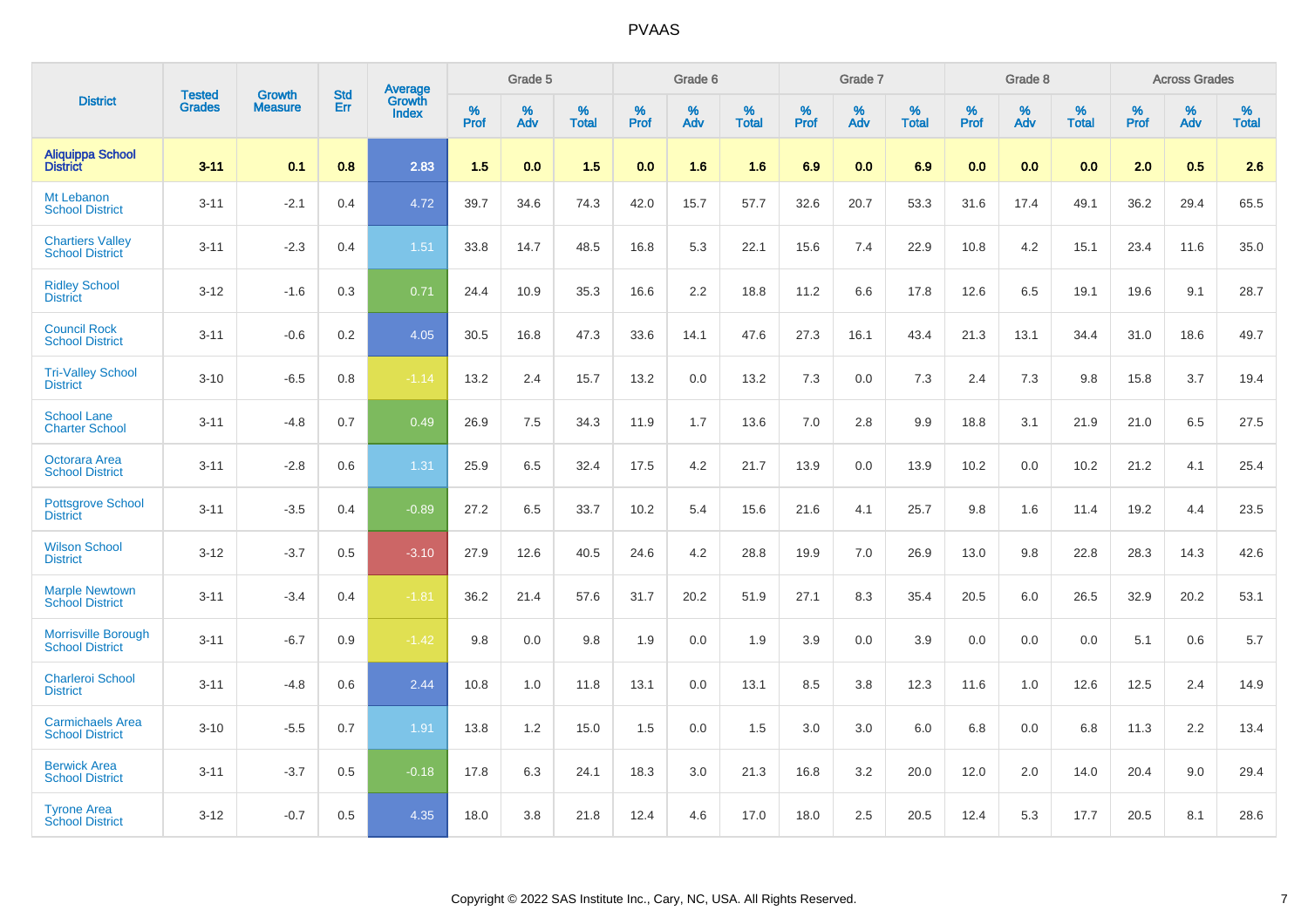|                                                                            | <b>Tested</b> | <b>Growth</b>  | <b>Std</b> | Average                |           | Grade 5  |                   |           | Grade 6  |                   |           | Grade 7  |                   |           | Grade 8  |                   |           | <b>Across Grades</b> |                   |
|----------------------------------------------------------------------------|---------------|----------------|------------|------------------------|-----------|----------|-------------------|-----------|----------|-------------------|-----------|----------|-------------------|-----------|----------|-------------------|-----------|----------------------|-------------------|
| <b>District</b>                                                            | <b>Grades</b> | <b>Measure</b> | Err        | Growth<br><b>Index</b> | %<br>Prof | %<br>Adv | %<br><b>Total</b> | %<br>Prof | %<br>Adv | %<br><b>Total</b> | %<br>Prof | %<br>Adv | %<br><b>Total</b> | %<br>Prof | %<br>Adv | %<br><b>Total</b> | %<br>Prof | %<br>Adv             | %<br><b>Total</b> |
| Aliquippa School<br>District                                               | $3 - 11$      | 0.1            | 0.8        | 2.83                   | 1.5       | 0.0      | 1.5               | 0.0       | 1.6      | 1.6               | 6.9       | 0.0      | 6.9               | 0.0       | 0.0      | 0.0               | 2.0       | 0.5                  | 2.6               |
| <b>Maritime Academy</b><br><b>Charter School</b>                           | $3 - 10$      | $-3.7$         | 0.6        | 1.10                   | 3.5       | 1.2      | 4.7               | 1.2       | 3.6      | 4.8               | 7.9       | 5.6      | 13.5              | 3.3       | 0.0      | 3.3               | 4.6       | 2.1                  | 6.7               |
| <b>Uniontown Area</b><br><b>School District</b>                            | $3 - 11$      | $-4.0$         | 0.6        | $-0.51$                | 17.1      | 3.8      | 21.0              | 18.7      | 3.7      | 22.4              | 6.5       | 0.9      | 7.5               | 0.0       | 0.0      | 0.0               | 15.0      | 4.4                  | 19.3              |
| <b>Souderton Area</b><br><b>School District</b>                            | $3 - 11$      | 0.8            | 0.3        | 7.15                   | 35.8      | 26.1     | 61.9              | 29.8      | 8.6      | 38.4              | 30.6      | 10.4     | 41.0              | 24.3      | 4.2      | 28.5              | 30.8      | 18.3                 | 49.1              |
| <b>Erie City School</b><br><b>District</b>                                 | $3 - 12$      | $-1.7$         | 0.3        | 1.03                   | 7.6       | 2.4      | 10.0              | 2.9       | 0.5      | 3.4               | 5.9       | 1.6      | 7.4               | 5.2       | 0.3      | 5.5               | 6.4       | 1.4                  | 7.8               |
| <b>Clearfield Area</b><br><b>School District</b>                           | $3 - 10$      | $-3.9$         | 0.5        | $-2.41$                | 16.5      | 3.3      | 19.8              | 4.7       | 1.6      | 6.3               | 9.3       | 0.8      | 10.1              | 6.3       | 3.5      | 9.8               | 12.1      | 2.5                  | 14.6              |
| <b>Chester Charter</b><br><b>Scholars Academy</b><br><b>Charter School</b> | $3 - 12$      | $-3.3$         | 0.8        | 2.00                   | 0.0       | 0.0      | 0.0               | 2.1       | 0.0      | 2.1               | 6.2       | 0.0      | 6.2               | 0.0       | 0.0      | 0.0               | 1.8       | 0.4                  | 2.2               |
| <b>Hampton Township</b><br><b>School District</b>                          | $3 - 11$      | 0.5            | 0.4        | 5.96                   | 33.5      | 35.2     | 68.7              | 30.6      | 12.9     | 43.6              | 33.3      | 26.9     | 60.2              | 33.0      | 21.4     | 54.3              | 33.4      | 29.9                 | 63.3              |
| <b>Boyertown Area</b><br><b>School District</b>                            | $3 - 11$      | $-2.5$         | 0.3        | 1.59                   | 29.0      | 8.5      | 37.4              | 24.6      | 4.6      | 29.2              | 28.2      | 14.4     | 42.6              | 24.8      | 6.0      | 30.8              | 29.1      | 9.0                  | 38.2              |
| <b>Brentwood</b><br><b>Borough School</b><br><b>District</b>               | $3 - 11$      | $-2.3$         | 0.7        | 3.94                   | 25.6      | 4.6      | 30.2              | 8.5       | 2.4      | 11.0              | 9.2       | 0.0      | 9.2               | 19.4      | 1.4      | 20.8              | 19.6      | 5.3                  | 24.9              |
| <b>Scranton School</b><br><b>District</b>                                  | $3 - 12$      | $-3.3$         | 0.5        | $-1.47$                | 10.4      | 0.8      | 11.2              | 2.1       | 1.3      | 3.4               | 3.7       | 1.1      | 4.8               | 3.4       | 2.3      | 5.7               | 7.0       | 1.7                  | 8.6               |
| <b>Colonial School</b><br><b>District</b>                                  | $3 - 11$      | $-0.9$         | 0.3        | 2.48                   | 32.7      | 27.3     | 60.0              | 35.6      | 15.3     | 50.9              | 29.4      | 16.8     | 46.2              | 21.2      | 15.0     | 36.2              | 31.5      | 21.3                 | 52.8              |
| <b>Reynolds School</b><br><b>District</b>                                  | $3 - 10$      | $-3.3$         | 0.8        | 0.34                   | 13.0      | 1.4      | 14.5              | 18.2      | 1.3      | 19.5              | 14.0      | 10.0     | 24.0              | 11.8      | 1.5      | 13.2              | 15.2      | 2.8                  | 18.0              |
| <b>Ligonier Valley</b><br><b>School District</b>                           | $3 - 11$      | $-3.6$         | 0.7        | 1.35                   | 14.6      | 3.7      | 18.3              | 16.5      | 0.0      | 16.5              | 12.3      | 0.0      | 12.3              | 6.9       | 0.0      | 6.9               | 17.2      | 2.9                  | 20.0              |
| <b>North Pocono</b><br><b>School District</b>                              | $3 - 11$      | $-3.6$         | 0.6        | 0.08                   | 34.1      | 6.2      | 40.3              | 12.8      | 1.8      | 14.7              | 24.2      | 8.3      | 32.5              | 19.3      | 7.9      | 27.2              | 27.9      | 10.4                 | 38.3              |
| <b>Lower Dauphin</b><br><b>School District</b>                             | $3 - 11$      | $-1.8$         | 0.4        | 2.03                   | 29.8      | 22.8     | 52.6              | 23.7      | 4.8      | 28.5              | 22.0      | 6.4      | 28.4              | 18.6      | 9.5      | 28.0              | 25.6      | 14.4                 | 39.9              |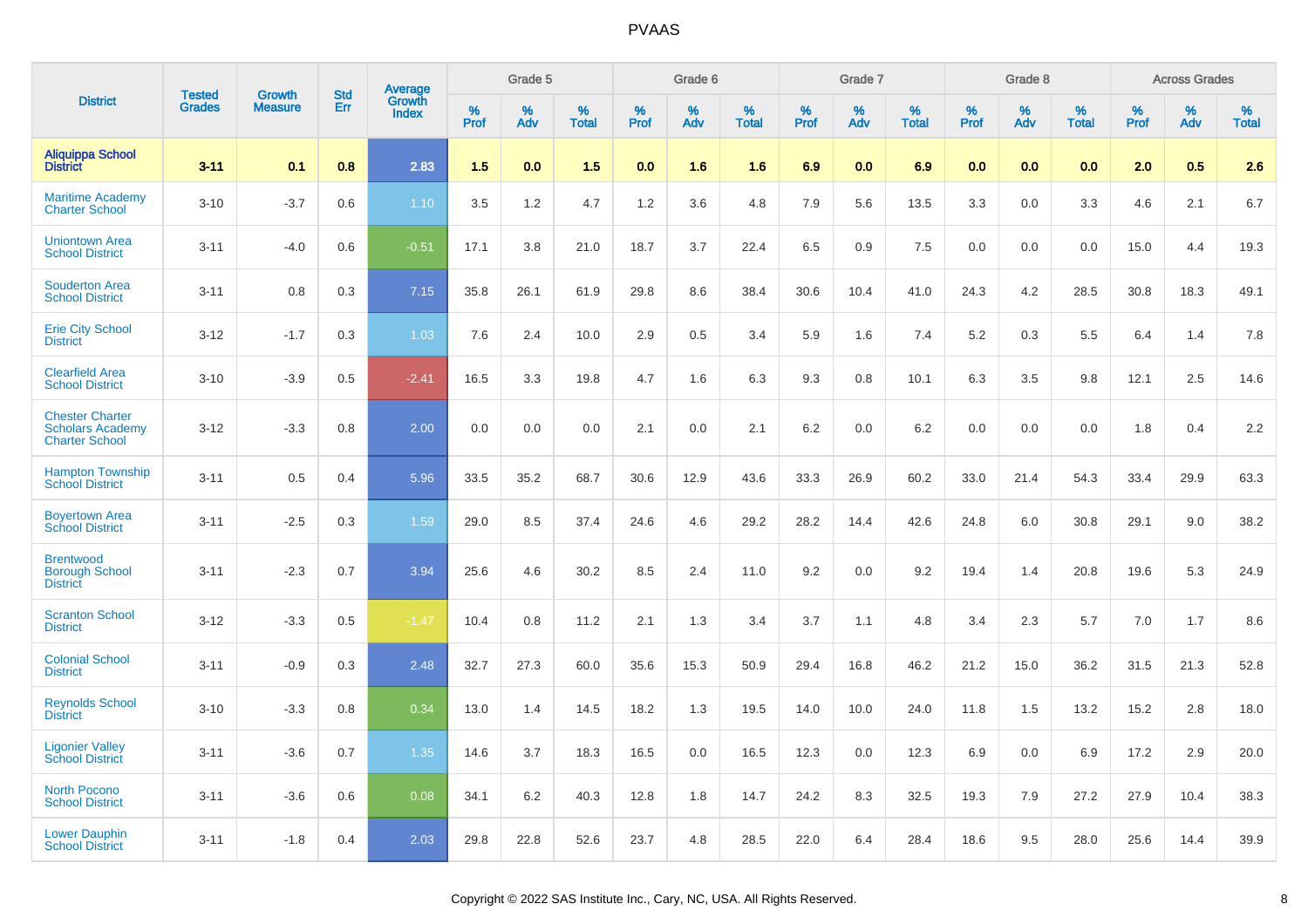|                                                                | <b>Tested</b> | <b>Growth</b>  | <b>Std</b> | Average<br>Growth |                     | Grade 5  |                      |           | Grade 6  |                   |              | Grade 7  |                      |              | Grade 8  |                   |                  | <b>Across Grades</b> |                   |
|----------------------------------------------------------------|---------------|----------------|------------|-------------------|---------------------|----------|----------------------|-----------|----------|-------------------|--------------|----------|----------------------|--------------|----------|-------------------|------------------|----------------------|-------------------|
| <b>District</b>                                                | <b>Grades</b> | <b>Measure</b> | Err        | <b>Index</b>      | $\%$<br><b>Prof</b> | %<br>Adv | $\%$<br><b>Total</b> | %<br>Prof | %<br>Adv | %<br><b>Total</b> | $\%$<br>Prof | %<br>Adv | $\%$<br><b>Total</b> | $\%$<br>Prof | %<br>Adv | %<br><b>Total</b> | %<br><b>Prof</b> | %<br>Adv             | %<br><b>Total</b> |
| <b>Aliquippa School</b><br><b>District</b>                     | $3 - 11$      | 0.1            | 0.8        | 2.83              | 1.5                 | 0.0      | 1.5                  | 0.0       | 1.6      | 1.6               | 6.9          | 0.0      | 6.9                  | 0.0          | 0.0      | 0.0               | 2.0              | 0.5                  | 2.6               |
| <b>Oil City Area</b><br><b>School District</b>                 | $3 - 11$      | $-3.7$         | 0.5        | 0.74              | 15.5                | 2.8      | 18.3                 | 7.9       | 0.8      | 8.7               | 10.2         | 2.4      | 12.6                 | 3.8          | 0.0      | 3.8               | 13.2             | 2.5                  | 15.8              |
| <b>Arts Academy</b><br>Charter School                          | $5 - 8$       | $-7.7$         | 1.1        | $-2.90$           | 7.7                 | 0.0      | 7.7                  | 2.4       | 0.0      | 2.4               | 8.3          | 0.0      | 8.3                  | 0.0          | 0.0      | 0.0               | 4.4              | 0.0                  | 4.4               |
| <b>Derry Area School</b><br><b>District</b>                    | $3 - 11$      | $-0.6$         | 0.6        | 4.16              | 21.3                | 14.8     | 36.1                 | 32.5      | 13.0     | 45.5              | 11.9         | 6.8      | 18.6                 | 10.2         | 6.5      | 16.7              | 23.2             | 13.2                 | 36.4              |
| <b>Wyomissing Area</b><br><b>School District</b>               | $3 - 12$      | $-3.5$         | 0.6        | 1.22              | 32.2                | 13.6     | 45.8                 | 30.0      | 7.3      | 37.3              | 12.3         | 6.6      | 18.8                 | 13.6         | 6.4      | 20.0              | 25.7             | 12.9                 | 38.6              |
| Southmoreland<br><b>School District</b>                        | $3 - 11$      | $-3.6$         | 0.6        | 3.41              | 12.6                | 4.2      | 16.8                 | 15.6      | 3.7      | 19.3              | 11.1         | 2.8      | 13.9                 | 10.5         | 1.0      | 11.4              | 17.8             | 4.1                  | 21.9              |
| <b>Moon Area School</b><br><b>District</b>                     | $3 - 11$      | $-2.5$         | 0.4        | $-1.68$           | 32.1                | 15.8     | 48.0                 | 26.9      | 9.1      | 36.0              | 28.0         | 11.5     | 39.4                 | 20.6         | 10.9     | 31.5              | 29.3             | 16.9                 | 46.2              |
| <b>Alliance For</b><br><b>Progress Charter</b><br>School       | $3 - 8$       | $-5.0$         | 1.1        | 2.70              | 0.0                 | 0.0      | 0.0                  | 0.0       | 0.0      | 0.0               | 0.0          | 0.0      | 0.0                  | 0.0          | 0.0      | 0.0               | 0.6              | 0.0                  | 0.6               |
| <b>Daniel Boone Area</b><br><b>School District</b>             | $3 - 12$      | $-1.1$         | 0.5        | 3.78              | 27.2                | 11.1     | 38.3                 | 28.7      | 6.6      | 35.4              | 18.6         | 7.8      | 26.4                 | 13.8         | 2.4      | 16.2              | 25.4             | 7.1                  | 32.4              |
| <b>Danville Area</b><br><b>School District</b>                 | $3 - 11$      | 1.2            | 0.5        | 7.01              | 33.8                | 25.6     | 59.4                 | 26.4      | 8.3      | 34.7              | 24.5         | 14.6     | 39.1                 | 19.6         | 9.8      | 29.4              | 27.8             | 17.7                 | 45.5              |
| Chambersburg<br><b>Area School</b><br><b>District</b>          | $3 - 11$      | $-1.4$         | 0.3        | 3.43              | 20.2                | 6.3      | 26.5                 | 14.1      | 3.8      | 17.9              | 15.1         | 4.9      | 20.0                 | 11.2         | 4.5      | 15.7              | 16.9             | 5.3                  | 22.3              |
| <b>Keystone Oaks</b><br><b>School District</b>                 | $3 - 11$      | $-3.0$         | 0.6        | 0.82              | 26.0                | 20.3     | 46.3                 | 19.5      | 11.5     | 31.0              | 19.5         | 10.6     | 30.1                 | 17.5         | 12.3     | 29.8              | 25.2             | 15.8                 | 41.0              |
| <b>East Pennsboro</b><br><b>Area School</b><br><b>District</b> | $3 - 11$      | $-2.6$         | 0.5        | 1.39              | 24.8                | 3.0      | 27.8                 | 9.9       | 3.7      | 13.7              | 11.8         | 2.4      | 14.1                 | 10.3         | 4.2      | 14.6              | 18.3             | $6.2\,$              | 24.5              |
| Columbia Borough<br><b>School District</b>                     | $3 - 12$      | $-4.8$         | 0.7        | $-0.49$           | 15.1                | 1.4      | 16.4                 | 1.4       | 0.0      | 1.4               | 6.2          | 1.5      | 7.7                  | 0.0          | 0.0      | 0.0               | 8.7              | 1.4                  | 10.0              |
| <b>Bensalem</b><br><b>Township School</b><br><b>District</b>   | $3 - 11$      | $-2.0$         | 0.3        | 0.26              | 9.4                 | 4.3      | 13.7                 | 13.0      | 2.3      | 15.3              | 9.8          | 4.6      | 14.3                 | 8.2          | 1.9      | 10.1              | 12.0             | 3.5                  | 15.5              |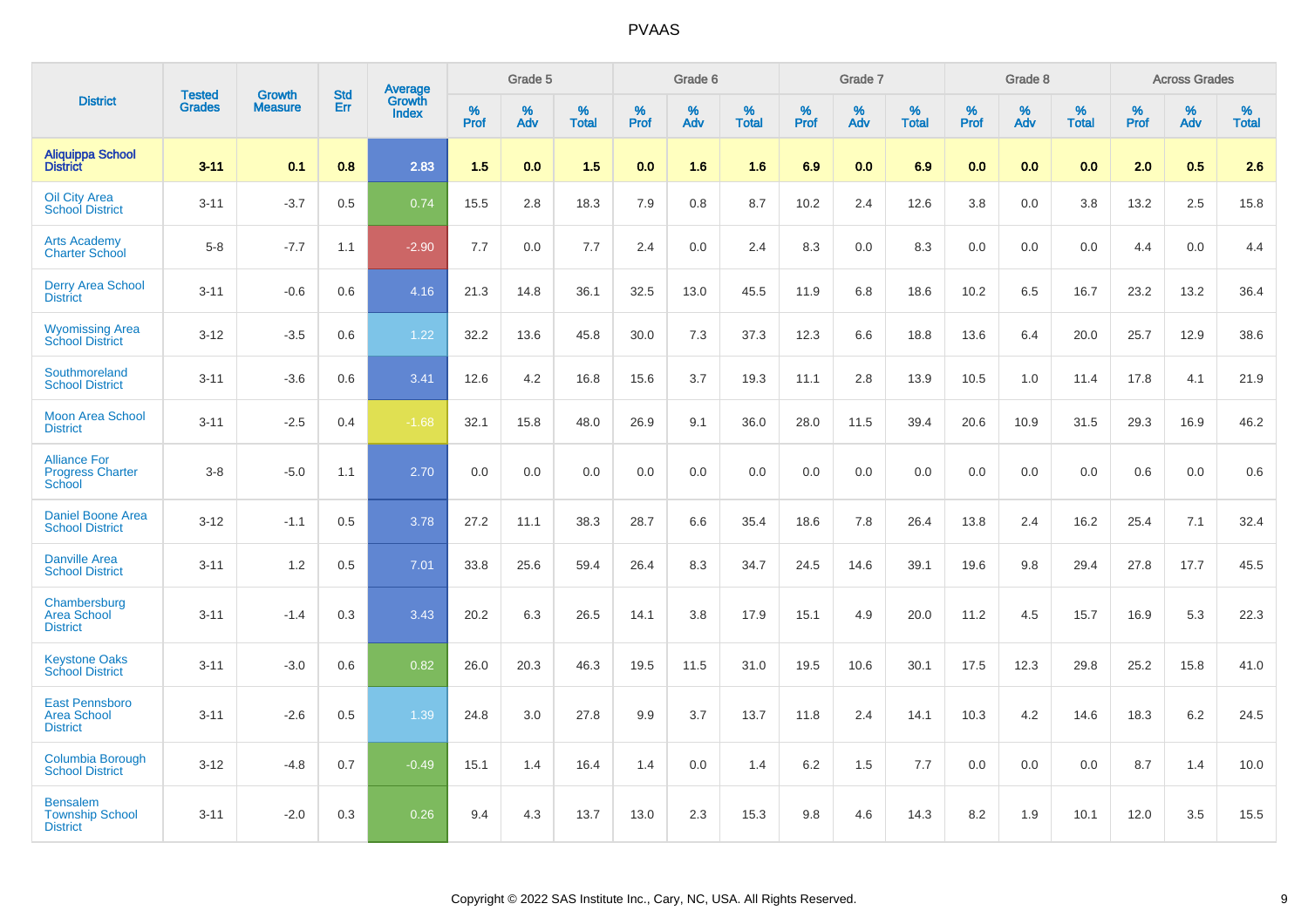|                                                                  | <b>Tested</b> | <b>Growth</b>  | <b>Std</b> | Average                       |              | Grade 5  |                   |           | Grade 6  |                   |           | Grade 7  |                   |           | Grade 8  |                   |           | <b>Across Grades</b> |                   |
|------------------------------------------------------------------|---------------|----------------|------------|-------------------------------|--------------|----------|-------------------|-----------|----------|-------------------|-----------|----------|-------------------|-----------|----------|-------------------|-----------|----------------------|-------------------|
| <b>District</b>                                                  | <b>Grades</b> | <b>Measure</b> | <b>Err</b> | <b>Growth</b><br><b>Index</b> | $\%$<br>Prof | %<br>Adv | %<br><b>Total</b> | %<br>Prof | %<br>Adv | %<br><b>Total</b> | %<br>Prof | %<br>Adv | %<br><b>Total</b> | %<br>Prof | %<br>Adv | %<br><b>Total</b> | %<br>Prof | %<br>Adv             | %<br><b>Total</b> |
| <b>Aliquippa School</b><br><b>District</b>                       | $3 - 11$      | 0.1            | 0.8        | 2.83                          | 1.5          | 0.0      | 1.5               | 0.0       | 1.6      | 1.6               | 6.9       | 0.0      | 6.9               | 0.0       | 0.0      | 0.0               | 2.0       | 0.5                  | 2.6               |
| Mechanicsburg<br><b>Area School</b><br><b>District</b>           | $3 - 11$      | $-1.3$         | 0.4        | 1.94                          | 27.0         | 14.7     | 41.8              | 16.3      | 2.8      | 19.1              | 20.3      | 5.4      | 25.8              | 14.5      | 4.6      | 19.1              | 24.3      | 10.0                 | 34.2              |
| <b>Armstrong School</b><br><b>District</b>                       | $3 - 11$      | 0.7            | 0.3        | 11.41                         | 25.3         | 10.5     | 35.8              | 26.6      | 13.3     | 39.9              | 21.4      | 4.3      | 25.7              | 20.5      | 3.8      | 24.3              | 25.7      | 9.4                  | 35.1              |
| <b>People For People</b><br><b>Charter School</b>                | $3 - 12$      | $-1.1$         | 1.0        | 3.27                          | 0.0          | 0.0      | 0.0               | 0.0       | 0.0      | 0.0               | 2.4       | 0.0      | 2.4               | 0.0       | 0.0      | 0.0               | 1.3       | 0.0                  | 1.3               |
| <b>Peters Township</b><br><b>School District</b>                 | $3 - 11$      | 0.5            | 0.4        | 5.86                          | 37.8         | 32.6     | 70.4              | 35.7      | 24.9     | 60.6              | 33.1      | 29.1     | 62.2              | 35.1      | 13.0     | 48.2              | 35.8      | 30.6                 | 66.3              |
| Elizabethtown<br><b>Area School</b><br><b>District</b>           | $3 - 12$      | 0.2            | 0.4        | 10.73                         | 29.9         | 22.6     | 52.6              | 22.2      | 10.9     | 33.1              | 20.8      | 2.8      | 23.7              | 20.8      | 3.3      | 24.1              | 26.7      | 14.6                 | 41.2              |
| <b>Tulpehocken Area</b><br><b>School District</b>                | $3 - 12$      | $-1.2$         | 0.6        | 1.70                          | 29.9         | 18.4     | 48.3              | 15.7      | 11.8     | 27.4              | 18.4      | 5.8      | 24.3              | 14.3      | 2.7      | 17.0              | 21.6      | 11.0                 | 32.6              |
| <b>Weatherly Area</b><br><b>School District</b>                  | $3 - 11$      | $-6.9$         | 1.1        | $-1.18$                       | 26.9         | 7.7      | 34.6              | 12.1      | 0.0      | 12.1              | 6.9       | $0.0\,$  | 6.9               | 5.6       | $0.0\,$  | 5.6               | 15.1      | 4.0                  | 19.1              |
| Community<br>Academy Of<br>Philadelphia<br><b>Charter School</b> | $3 - 11$      | $-5.7$         | 0.9        | $-0.37$                       | 4.9          | 2.4      | 7.3               | 0.0       | 0.0      | 0.0               | 0.0       | 0.0      | 0.0               | 0.0       | 0.0      | 0.0               | 2.4       | $1.0$                | 3.5               |
| Shenandoah<br><b>Valley School</b><br><b>District</b>            | $3 - 11$      | $-5.1$         | 0.8        | 0.47                          | 11.9         | 3.0      | 14.9              | 19.6      | 2.0      | 21.6              | 1.7       | 3.4      | 5.1               | 3.6       | 0.0      | 3.6               | 12.0      | 3.5                  | 15.5              |
| <b>Neshannock</b><br><b>Township School</b><br><b>District</b>   | $3 - 10$      | $-3.2$         | 0.7        | 0.96                          | 26.7         | 15.6     | 42.2              | 30.9      | 13.2     | 44.1              | 20.0      | 7.0      | 27.0              | 15.6      | 3.9      | 19.5              | 23.6      | 9.2                  | 32.8              |
| <b>Harbor Creek</b><br><b>School District</b>                    | $3 - 11$      | $-3.0$         | 0.5        | 0.88                          | 35.1         | 17.5     | 52.6              | 35.8      | 14.2     | 50.0              | 25.9      | 13.3     | 39.2              | 20.8      | 7.1      | 27.9              | 32.8      | 17.9                 | 50.6              |
| <b>West Jefferson</b><br><b>Hills School District</b>            | $3 - 11$      | $-1.1$         | 0.4        | 3.34                          | 35.0         | 17.5     | 52.5              | 24.8      | 3.3      | 28.0              | 22.8      | 6.3      | 29.1              | 21.7      | 4.4      | 26.1              | 30.8      | 13.4                 | 44.3              |
| <b>Ambridge Area</b><br><b>School District</b>                   | $3 - 12$      | $-3.4$         | 0.6        | $-0.98$                       | 17.8         | 5.1      | 22.9              | 13.2      | 0.9      | 14.2              | 11.9      | 0.8      | 12.7              | 10.7      | 0.8      | 11.6              | 15.7      | 5.2                  | 20.8              |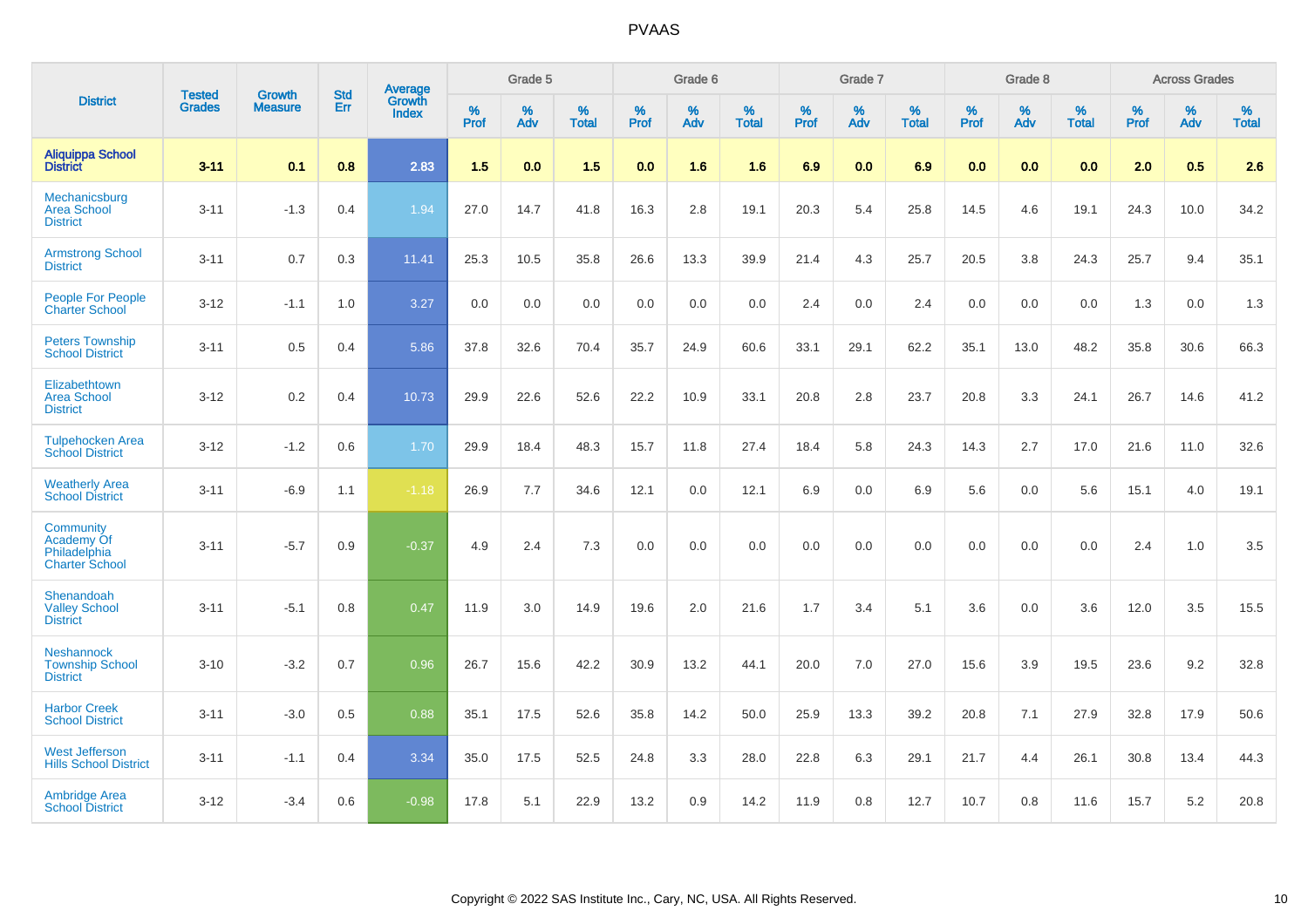|                                                                        | <b>Tested</b> | <b>Growth</b>  | <b>Std</b> | Average                       |           | Grade 5  |                   |           | Grade 6  |                   |           | Grade 7  |                   |           | Grade 8  |                   |           | <b>Across Grades</b> |                   |
|------------------------------------------------------------------------|---------------|----------------|------------|-------------------------------|-----------|----------|-------------------|-----------|----------|-------------------|-----------|----------|-------------------|-----------|----------|-------------------|-----------|----------------------|-------------------|
| <b>District</b>                                                        | <b>Grades</b> | <b>Measure</b> | Err        | <b>Growth</b><br><b>Index</b> | %<br>Prof | %<br>Adv | %<br><b>Total</b> | %<br>Prof | %<br>Adv | %<br><b>Total</b> | %<br>Prof | %<br>Adv | %<br><b>Total</b> | %<br>Prof | %<br>Adv | %<br><b>Total</b> | %<br>Prof | %<br>Adv             | %<br><b>Total</b> |
| <b>Aliquippa School</b><br><b>District</b>                             | $3 - 11$      | 0.1            | 0.8        | 2.83                          | 1.5       | 0.0      | 1.5               | 0.0       | 1.6      | 1.6               | 6.9       | 0.0      | 6.9               | 0.0       | 0.0      | 0.0               | 2.0       | 0.5                  | 2.6               |
| <b>Lincoln Park</b><br><b>Performing Arts</b><br><b>Charter School</b> | $7 - 11$      | $-4.4$         | 1.0        | $-0.45$                       |           |          |                   |           |          |                   | 33.9      | 5.4      | 39.3              | 11.5      | 3.4      | 14.9              | 20.3      | 4.2                  | 24.5              |
| <b>Lakeland School</b><br><b>District</b>                              | $3 - 11$      | $-2.1$         | 0.6        | 0.56                          | 29.3      | 2.7      | 32.0              | 25.5      | 6.4      | 31.9              | 26.9      | 4.8      | 31.7              | 5.7       | 0.0      | 5.7               | 24.0      | 5.5                  | 29.5              |
| <b>Penn Cambria</b><br><b>School District</b>                          | $3 - 11$      | $-1.7$         | 0.6        | 3.05                          | 23.8      | 1.8      | 25.7              | 20.6      | 2.0      | 22.6              | 12.3      | 0.0      | 12.3              | 11.8      | 1.6      | 13.4              | 18.9      | 3.5                  | 22.5              |
| <b>Collegium Charter</b><br>School                                     | $3 - 10$      | $-1.0$         | 0.4        | 2.29                          | 15.6      | 3.0      | 18.6              | 10.6      | 1.1      | 11.6              | 8.0       | 2.3      | 10.3              | 7.6       | 2.8      | 10.3              | 14.4      | 3.4                  | 17.8              |
| <b>Wyoming Valley</b><br>West School<br><b>District</b>                | $3 - 11$      | $-0.6$         | 0.5        | 1.83                          | 9.2       | 2.7      | 11.9              | 13.8      | 2.1      | 15.9              | 10.8      | 0.0      | 10.8              | 10.5      | 2.9      | 13.4              | 11.8      | 2.4                  | 14.3              |
| <b>Millersburg Area</b><br><b>School District</b>                      | $3 - 11$      | $-2.3$         | 0.8        | 3.45                          | 37.2      | 19.6     | 56.9              | 15.1      | 3.8      | 18.9              | 18.8      | 1.6      | 20.3              | 8.1       | 1.6      | 9.7               | 23.6      | 9.2                  | 32.8              |
| <b>Propel Charter</b><br>School - East                                 | $3 - 8$       | $-4.2$         | 1.0        | 1.61                          | 2.5       | 0.0      | 2.5               | 11.4      | 0.0      | 11.4              | 9.4       | 3.1      | 12.5              | 0.0       | 0.0      | 0.0               | 9.4       | 0.5                  | 9.9               |
| <b>West Allegheny</b><br><b>School District</b>                        | $3 - 12$      | 1.0            | 0.4        | 10.83                         | 32.7      | 40.9     | 73.6              | 33.6      | 21.4     | 55.0              | 27.5      | 20.6     | 48.1              | 23.4      | 11.2     | 34.6              | 31.3      | 30.8                 | 62.1              |
| <b>Wyalusing Area</b><br><b>School District</b>                        | $3 - 12$      | 1.6            | 0.6        | 7.67                          | 12.0      | 4.8      | 16.9              | 17.8      | 4.0      | 21.8              | 14.6      | 7.9      | 22.5              | 9.6       | 1.0      | 10.6              | 16.5      | 5.1                  | 21.5              |
| <b>Palisades School</b><br><b>District</b>                             | $3 - 11$      | 1.0            | 0.6        | 4.66                          | 33.3      | 16.7     | 50.0              | 27.6      | 4.1      | 31.6              | 32.4      | 6.9      | 39.2              | 19.3      | 1.1      | 20.4              | 31.4      | 13.6                 | 45.0              |
| <b>West Shore School</b><br><b>District</b>                            | $3 - 12$      | $-1.6$         | 0.3        | $-1.96$                       | 26.7      | 11.3     | 38.1              | 24.5      | 4.3      | 28.8              | 13.5      | 7.4      | 20.9              | 16.1      | 7.2      | 23.3              | 22.8      | 10.8                 | 33.5              |
| <b>South Allegheny</b><br><b>School District</b>                       | $3 - 11$      | $-5.4$         | 0.9        | $-1.61$                       | 25.9      | 1.7      | 27.6              | 2.0       | 2.0      | 4.1               | 7.9       | 2.6      | 10.5              | 12.5      | 2.5      | 15.0              | 16.9      | 2.7                  | 19.6              |
| <b>New Kensington-</b><br><b>Arnold School</b><br><b>District</b>      | $3 - 11$      | $-1.9$         | 0.6        | 6.23                          | 9.1       | 0.9      | 10.0              | 12.5      | 5.8      | 18.3              | 4.4       | $0.0\,$  | 4.4               | 1.2       | $0.0\,$  | 1.2               | 11.4      | 2.6                  | 14.0              |
| <b>East Allegheny</b><br><b>School District</b>                        | $3 - 11$      | $-3.9$         | 0.7        | $-0.28$                       | 9.1       | 3.4      | 12.5              | 8.5       | 2.4      | 11.0              | 13.8      | 0.0      | 13.8              | 5.8       | 0.0      | 5.8               | 9.0       | 2.1                  | 11.1              |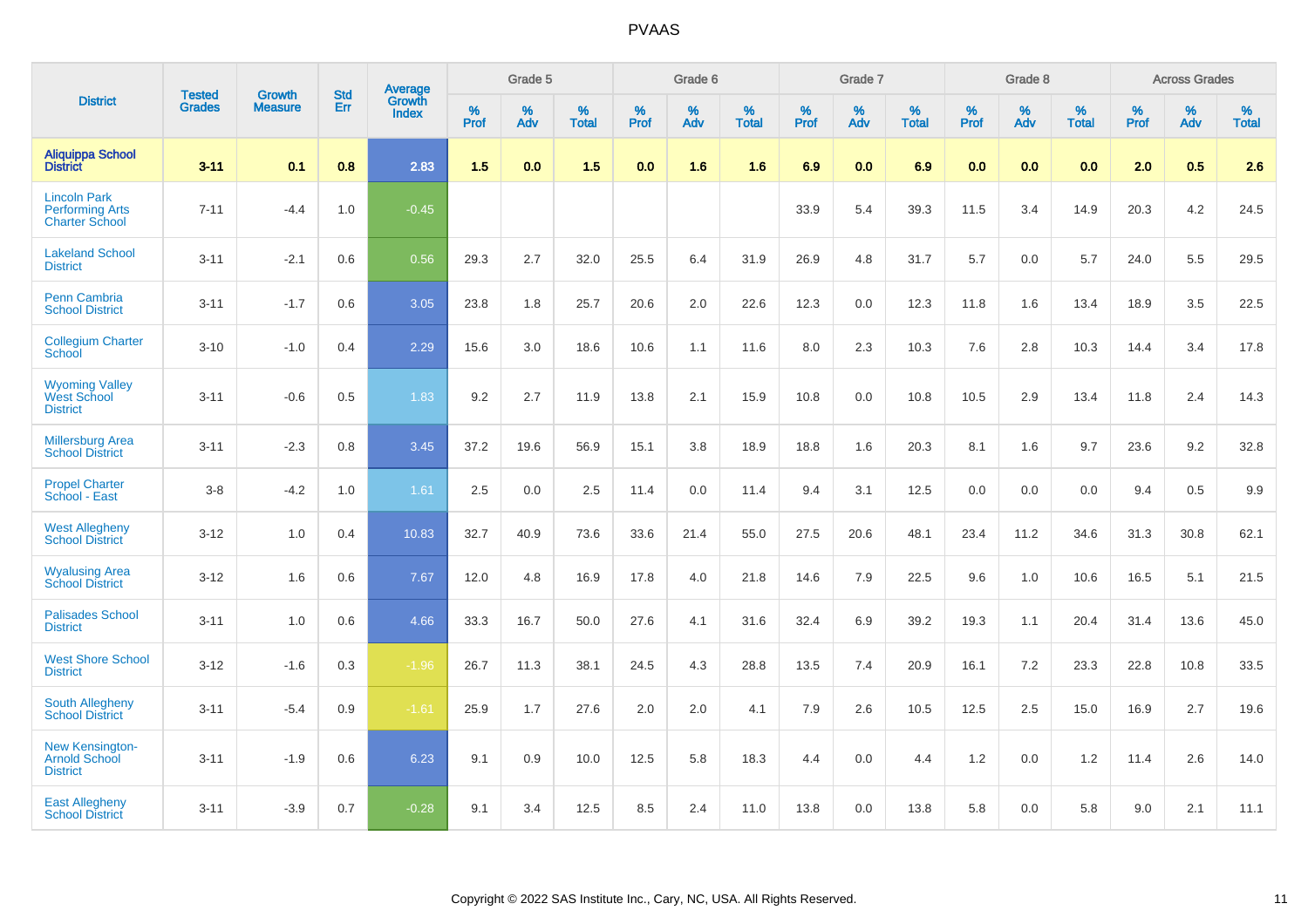|                                                                  | <b>Tested</b> | <b>Growth</b>  | <b>Std</b> | Average                |                  | Grade 5  |                   |                  | Grade 6  |                   |           | Grade 7  |                   |           | Grade 8  |                   |           | <b>Across Grades</b> |                   |
|------------------------------------------------------------------|---------------|----------------|------------|------------------------|------------------|----------|-------------------|------------------|----------|-------------------|-----------|----------|-------------------|-----------|----------|-------------------|-----------|----------------------|-------------------|
| <b>District</b>                                                  | <b>Grades</b> | <b>Measure</b> | Err        | Growth<br><b>Index</b> | %<br><b>Prof</b> | %<br>Adv | %<br><b>Total</b> | %<br><b>Prof</b> | %<br>Adv | %<br><b>Total</b> | %<br>Prof | %<br>Adv | %<br><b>Total</b> | %<br>Prof | %<br>Adv | %<br><b>Total</b> | %<br>Prof | %<br>Adv             | %<br><b>Total</b> |
| <b>Aliquippa School</b><br><b>District</b>                       | $3 - 11$      | 0.1            | 0.8        | 2.83                   | 1.5              | 0.0      | 1.5               | 0.0              | 1.6      | 1.6               | 6.9       | 0.0      | 6.9               | 0.0       | 0.0      | 0.0               | 2.0       | 0.5                  | 2.6               |
| <b>Steel Valley</b><br><b>School District</b>                    | $3 - 11$      | $-2.8$         | 0.7        | 4.51                   | 12.0             | 2.4      | 14.5              | 11.3             | 6.4      | 17.7              | 18.1      | 4.8      | 22.9              | 9.5       | 4.0      | 13.5              | 18.3      | 7.3                  | 25.6              |
| <b>Schuylkill Haven</b><br><b>Area School</b><br><b>District</b> | $3 - 11$      | $-3.0$         | 0.7        | 2.62                   | 11.9             | 1.2      | 13.1              | 4.9              | 1.2      | 6.2               | 20.0      | 4.2      | 24.2              | 5.8       | 0.0      | 5.8               | 17.6      | 5.5                  | 23.1              |
| <b>Abington Heights</b><br><b>School District</b>                | $3 - 11$      | $-1.7$         | 0.5        | 0.31                   | 29.2             | 13.3     | 42.5              | 21.1             | 6.7      | 27.8              | 31.5      | 7.9      | 39.4              |           |          |                   | 30.5      | 14.3                 | 44.8              |
| <b>Fairview School</b><br><b>District</b>                        | $3 - 11$      | $-0.6$         | 0.5        | 3.58                   | 31.8             | 12.7     | 44.4              | 24.8             | 11.3     | 36.1              | 29.4      | 11.6     | 41.1              | 30.8      | 12.0     | 42.9              | 32.4      | 15.4                 | 47.7              |
| <b>Dover Area School</b><br><b>District</b>                      | $3 - 12$      | $-1.9$         | 0.4        | 0.24                   | 24.5             | 8.2      | 32.7              | 24.5             | 3.6      | 28.1              | 22.4      | 9.0      | 31.4              | 14.1      | $6.2\,$  | 20.3              | 24.8      | 10.2                 | 35.0              |
| <b>Mifflin County</b><br><b>School District</b>                  | $3 - 11$      | 1.8            | 0.3        | 8.99                   | 26.6             | 10.4     | 37.0              | 13.8             | 4.6      | 18.4              | 10.3      | 3.8      | 14.1              | 10.7      | 1.5      | 12.2              | 17.7      | 5.5                  | 23.2              |
| <b>Roberto Clemente</b><br><b>Charter School</b>                 | $3 - 12$      | $-4.0$         | 0.9        | 1.79                   | 5.6              | 0.0      | 5.6               | 0.0              | 0.0      | 0.0               | 0.0       | 0.0      | 0.0               | 0.0       | 0.0      | 0.0               | 3.0       | 0.0                  | 3.0               |
| <b>Spring Grove Area</b><br><b>School District</b>               | $3 - 11$      | $-1.9$         | 0.4        | 1.46                   | 30.9             | 11.5     | 42.4              | 31.2             | 15.8     | 47.0              | 23.2      | 11.2     | 34.4              | 5.2       | 3.2      | 8.4               | 26.1      | 15.4                 | 41.5              |
| <b>Garnet Valley</b><br><b>School District</b>                   | $3 - 10$      | $-2.1$         | 0.4        | $-2.57$                | 26.5             | 22.8     | 49.3              | 30.8             | 18.2     | 49.0              | 28.0      | 20.7     | 48.7              | 21.5      | 10.3     | 31.8              | 29.2      | 18.6                 | 47.8              |
| Lampeter-<br><b>Strasburg School</b><br><b>District</b>          | $3 - 12$      | $-0.2$         | 0.4        | 3.38                   | 38.6             | 13.5     | 52.2              | 32.4             | 4.9      | 37.2              | 36.0      | 7.1      | 43.2              | 22.6      | 10.6     | 33.2              | 34.5      | 12.8                 | 47.4              |
| <b>Butler Area School</b><br><b>District</b>                     | $3 - 11$      | 0.7            | 0.3        | 9.95                   | 36.3             | 13.7     | 50.0              | 23.1             | 5.4      | 28.5              | 15.2      | 9.0      | 24.2              | 16.4      | 9.0      | 25.4              | 25.4      | 11.6                 | 37.0              |
| <b>Cornell School</b><br><b>District</b>                         | $3 - 11$      | $-3.1$         | 1.1        | 4.74                   | 10.0             | 6.7      | 16.7              | 14.0             | 0.0      | 14.0              | $7.7$     | 0.0      | 7.7               | 0.0       | 0.0      | 0.0               | 12.2      | $2.8\,$              | 15.0              |
| <b>South Middleton</b><br><b>School District</b>                 | $3 - 11$      | $-1.1$         | 0.5        | 2.74                   | 28.8             | 22.7     | 51.5              | 23.8             | 4.0      | 27.8              | 20.7      | 7.1      | 27.8              | 16.8      | 9.2      | 26.0              | 25.9      | 15.1                 | 41.0              |
| Wissahickon<br><b>School District</b>                            | $3 - 10$      | $-0.4$         | 0.3        | 4.99                   | 32.3             | 30.1     | 62.4              | 34.5             | 16.2     | 50.7              | 31.3      | 19.5     | 50.8              | 20.0      | 17.9     | 37.9              | 30.3      | 27.2                 | 57.4              |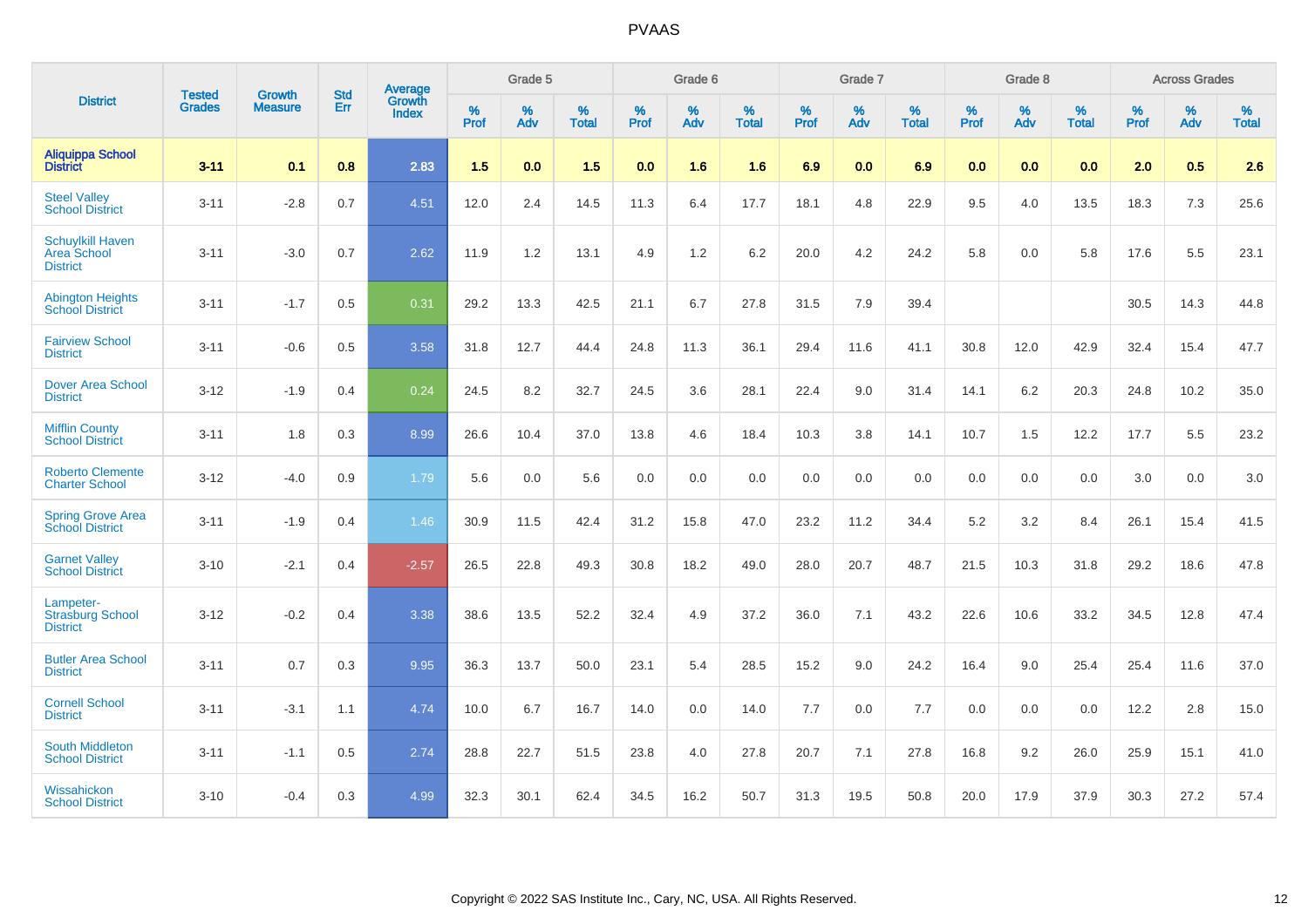|                                                                          | <b>Tested</b> | <b>Growth</b>  | <b>Std</b> |                                   |                  | Grade 5  |                   |           | Grade 6  |                   |           | Grade 7  |                   |           | Grade 8  |                   |              | <b>Across Grades</b> |                   |
|--------------------------------------------------------------------------|---------------|----------------|------------|-----------------------------------|------------------|----------|-------------------|-----------|----------|-------------------|-----------|----------|-------------------|-----------|----------|-------------------|--------------|----------------------|-------------------|
| <b>District</b>                                                          | <b>Grades</b> | <b>Measure</b> | Err        | Average<br>Growth<br><b>Index</b> | %<br><b>Prof</b> | %<br>Adv | %<br><b>Total</b> | %<br>Prof | %<br>Adv | %<br><b>Total</b> | %<br>Prof | %<br>Adv | %<br><b>Total</b> | %<br>Prof | %<br>Adv | %<br><b>Total</b> | $\%$<br>Prof | %<br>Adv             | %<br><b>Total</b> |
| <b>Aliquippa School</b><br><b>District</b>                               | $3 - 11$      | 0.1            | 0.8        | 2.83                              | 1.5              | 0.0      | 1.5               | 0.0       | 1.6      | 1.6               | 6.9       | 0.0      | 6.9               | 0.0       | 0.0      | 0.0               | 2.0          | 0.5                  | 2.6               |
| <b>Lehigh Valley</b><br><b>Academy Regional</b><br><b>Charter School</b> | $3 - 11$      | $-3.0$         | 0.5        | $-1.04$                           | 22.5             | 7.5      | 30.0              | 16.4      | 3.1      | 19.5              | 7.4       | 1.8      | 9.3               | 5.5       | 0.9      | 6.4               | 17.4         | 4.4                  | 21.8              |
| <b>Southern York</b><br><b>County School</b><br><b>District</b>          | $3 - 11$      | $-0.3$         | 0.5        | 7.16                              | 25.6             | 7.0      | 32.7              | 36.1      | 8.9      | 45.0              | 18.8      | 5.4      | 24.3              | 11.5      | 3.0      | 14.5              | 25.1         | 8.0                  | 33.0              |
| <b>Central Greene</b><br><b>School District</b>                          | $3 - 11$      | $-1.8$         | 0.6        | 2.52                              | 16.5             | 2.9      | 19.4              | 17.1      | 0.0      | 17.1              | 11.7      | 5.8      | 17.5              | 9.3       | 0.9      | 10.2              | 14.7         | 3.7                  | 18.4              |
| <b>Blairsville-</b><br><b>Saltsburg School</b><br><b>District</b>        | $3 - 11$      | $-2.7$         | 0.6        | 2.20                              | 28.9             | 20.6     | 49.5              | 15.4      | 9.9      | 25.3              | 19.4      | 8.2      | 27.6              | 18.8      | 8.2      | 27.1              | 22.2         | 12.6                 | 34.8              |
| <b>Upper Merion Area</b><br><b>School District</b>                       | $3 - 11$      | $-1.3$         | 0.4        | 3.72                              | 34.4             | 16.7     | 51.1              | 27.9      | 11.7     | 39.6              | 26.4      | 7.1      | 33.5              | 11.7      | 7.8      | 19.4              | 26.8         | 17.0                 | 43.8              |
| <b>Upper Darby</b><br><b>School District</b>                             | $3 - 12$      | $-0.4$         | 0.3        | 5.21                              | 12.6             | 3.0      | 15.6              | 6.9       | 0.7      | 7.6               | 5.4       | 2.9      | 8.3               | 7.5       | 1.4      | 8.8               | 10.5         | 2.2                  | 12.8              |
| <b>Moniteau School</b><br><b>District</b>                                | $3 - 11$      | $-2.7$         | 0.7        | $-0.13$                           | 32.5             | 8.4      | 41.0              | 22.9      | 8.4      | 31.3              | 11.0      | 2.4      | 13.4              | 11.1      | 0.0      | 11.1              | 23.7         | 9.2                  | 32.9              |
| <b>York Academy</b><br><b>Regional Charter</b><br>School                 | $3 - 11$      | $-4.4$         | 0.8        | 1.08                              | 10.0             | 11.7     | 21.7              | 13.6      | 6.8      | 20.3              | 7.3       | 5.4      | 12.7              | 19.3      | 0.0      | 19.3              | 18.4         | 9.5                  | 27.9              |
| <b>Propel Charter</b><br>School-Montour                                  | $3 - 10$      | $-2.8$         | 0.7        | 1.07                              | 4.9              | 1.6      | 6.6               | 4.6       | 0.0      | 4.6               | 3.1       | 0.0      | 3.1               | 3.2       | 0.0      | 3.2               | 4.8          | 1.6                  | 6.4               |
| <b>North Allegheny</b><br><b>School District</b>                         | $3 - 11$      | 0.3            | 0.3        | 4.51                              | 38.5             | 35.1     | 73.5              | 35.2      | 13.4     | 48.6              | 31.8      | 23.8     | 55.6              | 25.9      | 16.5     | 42.4              | 34.1         | 26.8                 | 60.9              |
| <b>South Fayette</b><br><b>Township School</b><br><b>District</b>        | $3 - 11$      | 0.2            | 0.4        | 6.88                              | 37.5             | 23.5     | 61.0              | 40.8      | 18.4     | 59.2              | 35.5      | 24.3     | 59.8              | 30.9      | 20.9     | 51.8              | 35.4         | 28.3                 | 63.7              |
| <b>Chichester School</b><br><b>District</b>                              | $3 - 11$      | $-3.7$         | 0.7        | 1.84                              | 6.7              | 1.1      | 7.9               | 6.8       | 2.7      | 9.5               | 5.0       | 6.2      | 11.2              | 4.2       | 0.0      | 4.2               | 9.0          | 3.2                  | 12.2              |
| <b>Valley View School</b><br><b>District</b>                             | $3 - 11$      | $-2.3$         | 0.8        | 1.14                              | 26.2             | 0.9      | 27.1              | 5.8       | 1.2      | 6.9               | 9.8       | 2.4      | 12.2              | 7.9       | 0.0      | 7.9               | 18.2         | 2.7                  | 20.9              |
| <b>Mid Valley School</b><br><b>District</b>                              | $3 - 10$      | 1.5            | 0.6        | 5.23                              | 22.9             | 10.4     | 33.3              | 15.0      | 2.4      | 17.3              | 15.3      | 0.0      | 15.3              | 6.7       | 0.7      | 7.4               | 17.5         | 4.6                  | 22.0              |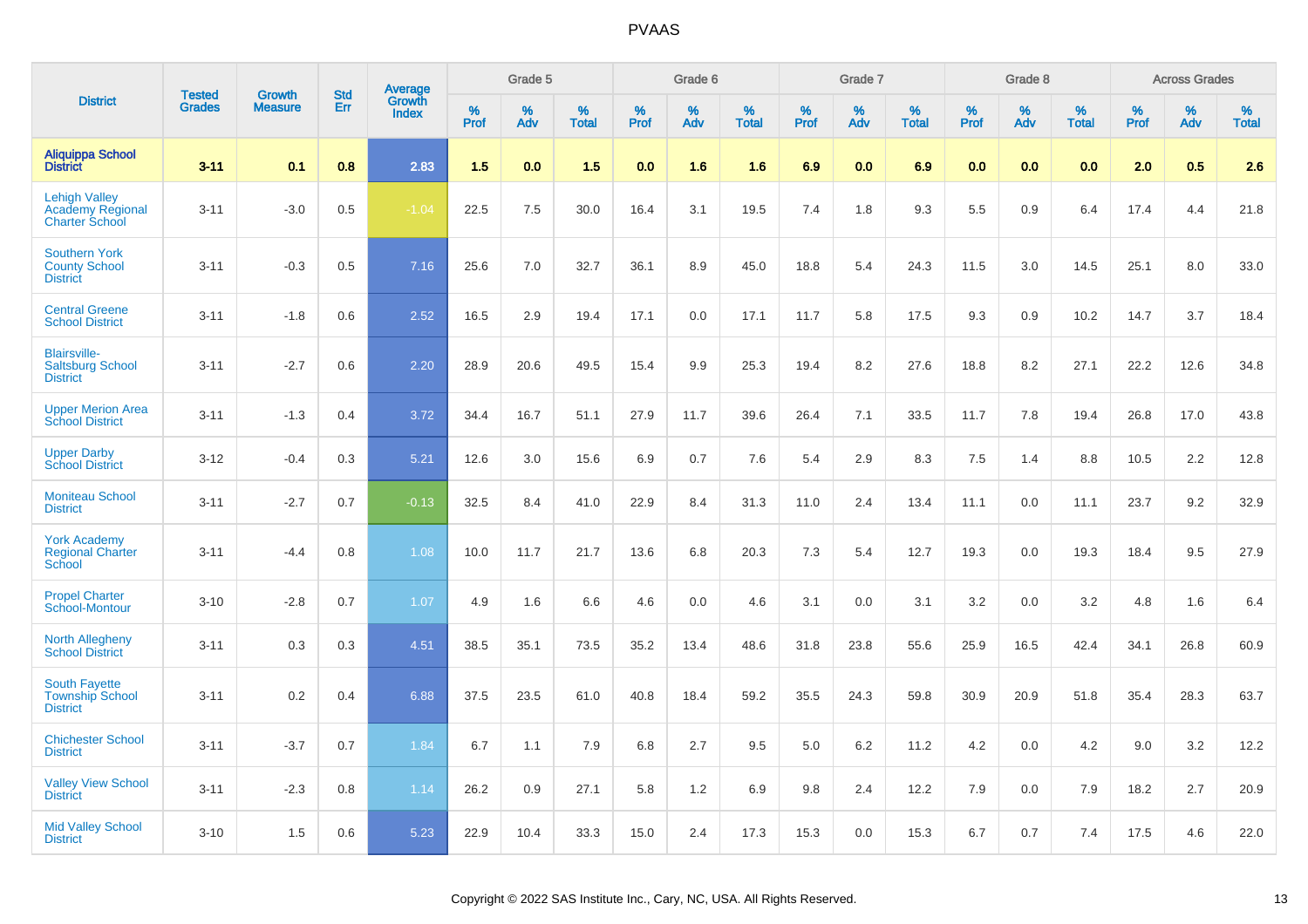|                                                              | <b>Tested</b> | <b>Growth</b>  | <b>Std</b> |                                          |              | Grade 5  |                   |              | Grade 6  |                   |              | Grade 7  |                   |              | Grade 8  |                   |              | <b>Across Grades</b> |                   |
|--------------------------------------------------------------|---------------|----------------|------------|------------------------------------------|--------------|----------|-------------------|--------------|----------|-------------------|--------------|----------|-------------------|--------------|----------|-------------------|--------------|----------------------|-------------------|
| <b>District</b>                                              | <b>Grades</b> | <b>Measure</b> | Err        | <b>Average</b><br>Growth<br><b>Index</b> | $\%$<br>Prof | %<br>Adv | %<br><b>Total</b> | $\%$<br>Prof | %<br>Adv | %<br><b>Total</b> | $\%$<br>Prof | %<br>Adv | %<br><b>Total</b> | $\%$<br>Prof | %<br>Adv | %<br><b>Total</b> | $\%$<br>Prof | %<br>Adv             | %<br><b>Total</b> |
| Aliquippa School<br>District                                 | $3 - 11$      | 0.1            | 0.8        | 2.83                                     | 1.5          | 0.0      | 1.5               | 0.0          | 1.6      | 1.6               | 6.9          | 0.0      | 6.9               | 0.0          | 0.0      | 0.0               | 2.0          | 0.5                  | 2.6               |
| <b>Commodore Perry</b><br><b>School District</b>             | $3 - 11$      | $-5.2$         | 1.1        | 0.56                                     | 38.7         | 9.7      | 48.4              | 9.7          | 0.0      | 9.7               | 8.1          | 2.7      | 10.8              | 20.0         | 8.0      | 28.0              | 20.6         | 7.2                  | 27.8              |
| Northwood<br><b>Academy Charter</b><br><b>School</b>         | $3 - 8$       | $-3.7$         | 0.7        | $-0.69$                                  | 6.6          | 1.3      | 7.9               | 5.2          | 0.0      | 5.2               | 8.7          | 1.4      | 10.1              | 10.7         | 1.8      | 12.5              | 6.3          | 0.9                  | 7.2               |
| <b>Franklin Towne</b><br>Charter<br><b>Elementary School</b> | $3 - 8$       | $-6.2$         | 1.2        | $-2.25$                                  | 24.1         | 10.3     | 34.5              | 18.5         | 14.8     | 33.3              | 14.3         | 3.6      | 17.9              | 4.6          | 0.0      | 4.6               | 24.3         | 9.6                  | 33.9              |
| <b>North Star School</b><br><b>District</b>                  | $3 - 11$      | $-2.8$         | 0.7        | $-0.18$                                  | 12.5         | 12.5     | 25.0              | 23.4         | 4.7      | 28.1              | 11.1         | 1.4      | 12.5              | 14.1         | 2.2      | 16.3              | 22.6         | 10.0                 | 32.6              |
| Spring-Ford Area<br>School District                          | $3 - 11$      | 1.6            | 0.3        | 9.56                                     | 36.6         | 13.0     | 49.6              | 33.2         | 16.5     | 49.7              | 34.3         | 16.3     | 50.6              | 23.1         | 9.8      | 32.9              | 34.2         | 19.2                 | 53.4              |
| <b>Propel Charter</b><br>School-Pitcairn                     | $3 - 8$       | $-5.7$         | 1.1        | $-1.88$                                  | 0.0          | 0.0      | 0.0               | 7.4          | 0.0      | 7.4               | 0.0          | 0.0      | 0.0               | 0.0          | 0.0      | 0.0               | 5.5          | 0.0                  | 5.5               |
| Pocono Mountain<br><b>School District</b>                    | $3 - 12$      | $-3.0$         | 0.6        | 0.33                                     | 23.9         | 8.1      | 32.0              | 12.4         | 4.3      | 16.7              | 10.6         | 3.5      | 14.2              | 7.8          | 2.9      | 10.8              | 18.3         | 6.6                  | 24.9              |
| 21st Century Cyber<br><b>Charter School</b>                  | $6 - 12$      | $-3.4$         | 0.7        | $-1.54$                                  |              |          |                   | 19.1         | 9.1      | 28.2              | 21.6         | 6.0      | 27.6              | 11.3         | 3.3      | 14.7              | 17.0         | 5.8                  | 22.8              |
| <b>Lakeview School</b><br><b>District</b>                    | $3 - 11$      | $-3.9$         | 0.8        | 0.54                                     | 28.6         | 18.4     | 46.9              | 30.0         | 7.1      | 37.1              | 22.2         | 1.6      | 23.8              | 21.0         | 1.6      | 22.6              | 28.3         | 13.3                 | 41.6              |
| Norwin School<br><b>District</b>                             | $3 - 11$      | $-0.5$         | 0.3        | 3.82                                     | 31.7         | 25.2     | 56.9              | 37.2         | 20.7     | 58.0              | 42.6         | 14.9     | 57.4              | 32.4         | 5.4      | 37.7              | 36.5         | 21.0                 | 57.4              |
| <b>Conewago Valley</b><br><b>School District</b>             | $3 - 12$      | 1.2            | 0.4        | 6.92                                     | 26.3         | 8.6      | 35.0              | 29.9         | 10.6     | 40.5              | 19.9         | 3.8      | 23.6              | 17.4         | 1.1      | 18.4              | 25.3         | 8.6                  | 33.9              |
| Independence<br><b>Charter School</b>                        | $3 - 8$       | 1.4            | 0.7        | 5.93                                     | 13.7         | 4.1      | 17.8              | 26.8         | 4.9      | 31.7              | 21.0         | 4.9      | 25.9              | 24.1         | 8.6      | 32.8              | 19.7         | 7.2                  | 26.9              |
| <b>Williams Valley</b><br><b>School District</b>             | $3 - 11$      | 0.1            | 0.8        | 3.83                                     | 31.8         | 6.8      | 38.6              | 5.2          | 0.0      | 5.2               | 8.0          | 1.3      | 9.3               | 9.4          | 1.6      | 10.9              | 12.8         | 1.6                  | 14.4              |
| <b>Rockwood Area</b><br><b>School District</b>               | $3 - 11$      | $-2.1$         | 0.9        | 2.50                                     | 34.2         | 12.2     | 46.3              | 16.7         | 21.4     | 38.1              | 15.6         | 2.2      | 17.8              | 12.7         | 7.9      | 20.6              | 19.1         | 9.4                  | 28.5              |
| <b>Montoursville Area</b><br><b>School District</b>          | $3 - 12$      | $-1.9$         | 0.5        | $-0.02$                                  | 31.1         | 12.9     | 43.9              | 28.8         | 8.0      | 36.8              | 25.2         | 6.7      | 31.8              | 19.9         | 8.5      | 28.4              | 28.2         | 11.2                 | 39.4              |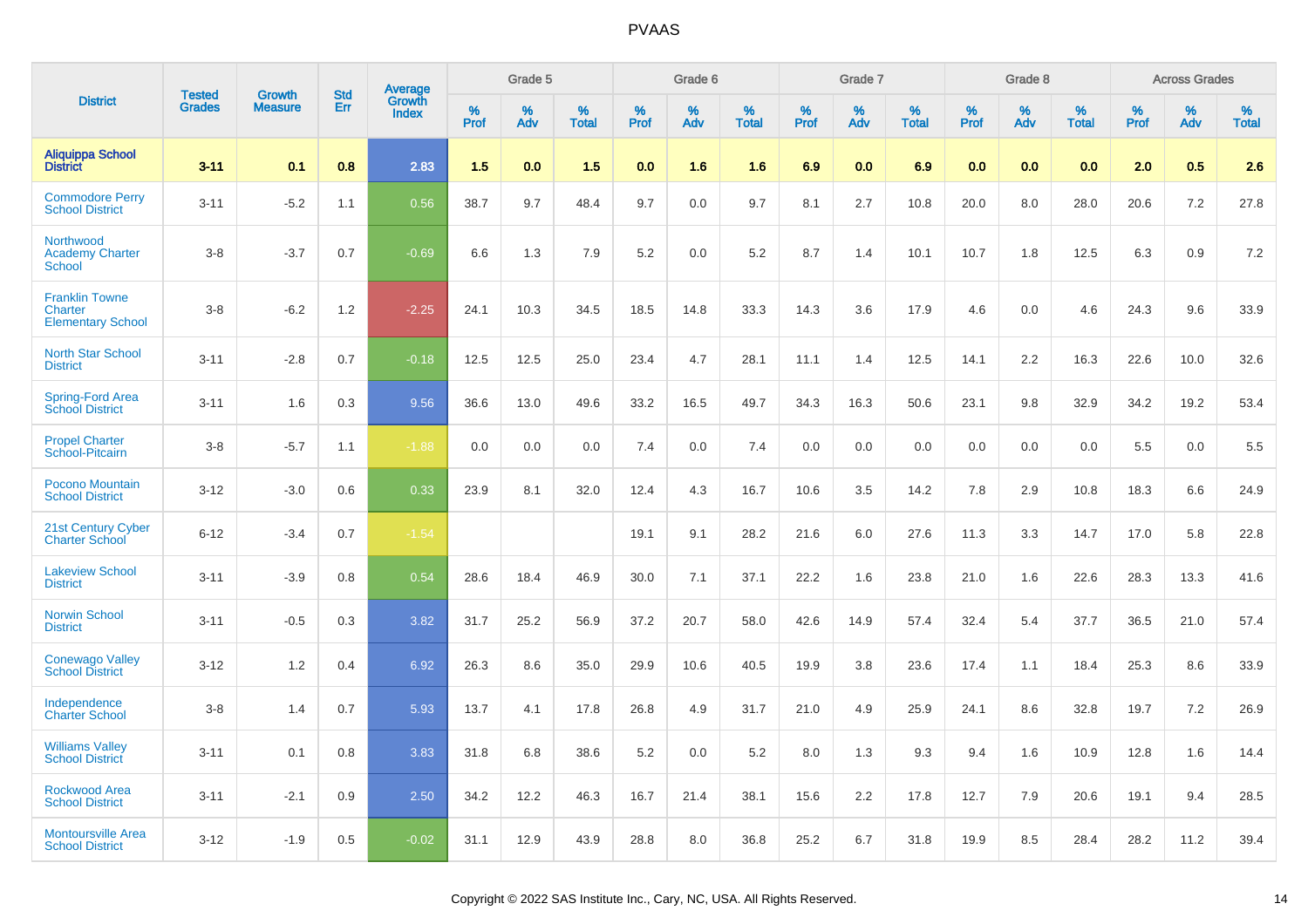|                                                                    |                                | <b>Growth</b>  | <b>Std</b> | Average                |                     | Grade 5  |                   |                  | Grade 6  |                   |           | Grade 7  |                   |                  | Grade 8  |                   |                     | <b>Across Grades</b> |                   |
|--------------------------------------------------------------------|--------------------------------|----------------|------------|------------------------|---------------------|----------|-------------------|------------------|----------|-------------------|-----------|----------|-------------------|------------------|----------|-------------------|---------------------|----------------------|-------------------|
| <b>District</b>                                                    | <b>Tested</b><br><b>Grades</b> | <b>Measure</b> | Err        | Growth<br><b>Index</b> | $\%$<br><b>Prof</b> | %<br>Adv | %<br><b>Total</b> | %<br><b>Prof</b> | %<br>Adv | %<br><b>Total</b> | %<br>Prof | %<br>Adv | %<br><b>Total</b> | %<br><b>Prof</b> | %<br>Adv | %<br><b>Total</b> | $\%$<br><b>Prof</b> | %<br>Adv             | %<br><b>Total</b> |
| <b>Aliquippa School</b><br><b>District</b>                         | $3 - 11$                       | 0.1            | 0.8        | 2.83                   | 1.5                 | 0.0      | 1.5               | 0.0              | 1.6      | 1.6               | 6.9       | 0.0      | 6.9               | 0.0              | 0.0      | 0.0               | 2.0                 | 0.5                  | 2.6               |
| <b>Jenkintown School</b><br><b>District</b>                        | $3 - 11$                       | $-5.2$         | 1.0        | $-0.07$                | 35.4                | 12.5     | 47.9              | 18.9             | 8.1      | 27.0              | 16.0      | 0.0      | 16.0              | 8.0              | 4.0      | 12.0              | 29.0                | 16.2                 | 45.2              |
| <b>Pan American</b><br><b>Academy Charter</b><br><b>School</b>     | $3 - 8$                        | 0.3            | 0.8        | 2.25                   | 1.7                 | 0.0      | 1.7               | 2.3              | 0.0      | 2.3               | 3.4       | 0.0      | 3.4               | 0.0              | 0.0      | 0.0               | 2.4                 | 0.3                  | 2.7               |
| <b>Green Woods</b><br><b>Charter School</b>                        | $3 - 8$                        | $-0.3$         | 0.8        | 2.38                   | 16.7                | 3.3      | 20.0              | 27.1             | 11.9     | 39.0              | 16.1      | 5.4      | 21.4              | 17.3             | 3.8      | 21.2              | 21.3                | 8.3                  | 29.6              |
| <b>Mcguffey School</b><br><b>District</b>                          | $3 - 11$                       | $-2.0$         | 0.6        | 2.55                   | 25.9                | 2.8      | 28.7              | 13.7             | 2.0      | 15.7              | 4.7       | 0.0      | 4.7               | 5.6              | 3.2      | 8.9               | 17.6                | 5.0                  | 22.6              |
| <b>Upper Moreland</b><br><b>Township School</b><br><b>District</b> | $3 - 11$                       | $-0.1$         | 0.4        | 4.58                   | 28.5                | 10.6     | 39.1              | 16.1             | 10.8     | 26.9              | 21.7      | 10.6     | 32.3              | 18.9             | 12.1     | 31.1              | 23.9                | 11.6                 | 35.5              |
| <b>Belmont Charter</b><br><b>School</b>                            | $3 - 10$                       | $-0.8$         | 0.8        | 2.15                   | 1.6                 | 0.0      | 1.6               | 4.0              | 0.0      | 4.0               | 0.0       | 0.0      | 0.0               | 5.6              | 0.0      | 5.6               | 2.8                 | 0.6                  | 3.4               |
| <b>Big Beaver Falls</b><br>Area School<br><b>District</b>          | $3 - 11$                       | $-1.7$         | 0.6        | 1.44                   | 19.6                | 2.0      | 21.6              | 5.4              | 0.9      | 6.4               | 8.3       | 1.0      | 9.4               | 1.0              | 1.0      | 2.1               | 12.5                | 1.1                  | 13.6              |
| <b>Innovative Arts</b><br><b>Academy Charter</b><br>School         | $6 - 11$                       | $-1.5$         | 0.8        | 5.73                   |                     |          |                   | 0.0              | 0.0      | 0.0               | 0.0       | 0.0      | 0.0               | 3.4              | 0.0      | 3.4               | 1.4                 | 0.0                  | 1.4               |
| <b>Fort Cherry School</b><br><b>District</b>                       | $3 - 10$                       | $-3.8$         | 0.8        | $-0.22$                | 19.3                | 19.3     | 38.6              | 29.8             | 8.8      | 38.6              | 14.3      | 5.4      | 19.6              | 9.3              | 4.6      | 14.0              | 21.9                | 9.6                  | 31.5              |
| <b>Chartiers-Houston</b><br><b>School District</b>                 | $3 - 10$                       | $-2.5$         | 0.7        | 1.15                   | 25.6                | 12.2     | 37.8              | 35.1             | 2.6      | 37.7              | 20.5      | 1.3      | 21.8              | 18.3             | 5.6      | 23.9              | 28.7                | 8.2                  | 36.9              |
| <b>First Philadelphia</b><br>Preparatory<br><b>Charter School</b>  | $3 - 8$                        | $-2.3$         | 0.6        | 1.67                   | 1.2                 | 0.0      | 1.2               | 1.1              | $0.0\,$  | 1.1               | 1.3       | $0.0\,$  | 1.3               | 4.0              | $0.0\,$  | 4.0               | 2.4                 | $0.0\,$              | 2.4               |
| <b>Western Wayne</b><br><b>School District</b>                     | $3 - 11$                       | $-2.5$         | 0.6        | 0.99                   | 28.3                | 9.4      | 37.7              | 18.7             | 0.9      | 19.6              | 21.6      | 2.9      | 24.5              | 14.1             | 5.4      | 19.6              | 23.6                | 9.6                  | 33.2              |
| Altoona Area<br><b>School District</b>                             | $3 - 12$                       | $-0.5$         | 0.3        | 1.50                   | 24.7                | 8.0      | 32.7              | 17.8             | 5.2      | 23.0              | 14.6      | 4.9      | 19.5              | 15.8             | 4.3      | 20.1              | 19.6                | 6.6                  | 26.2              |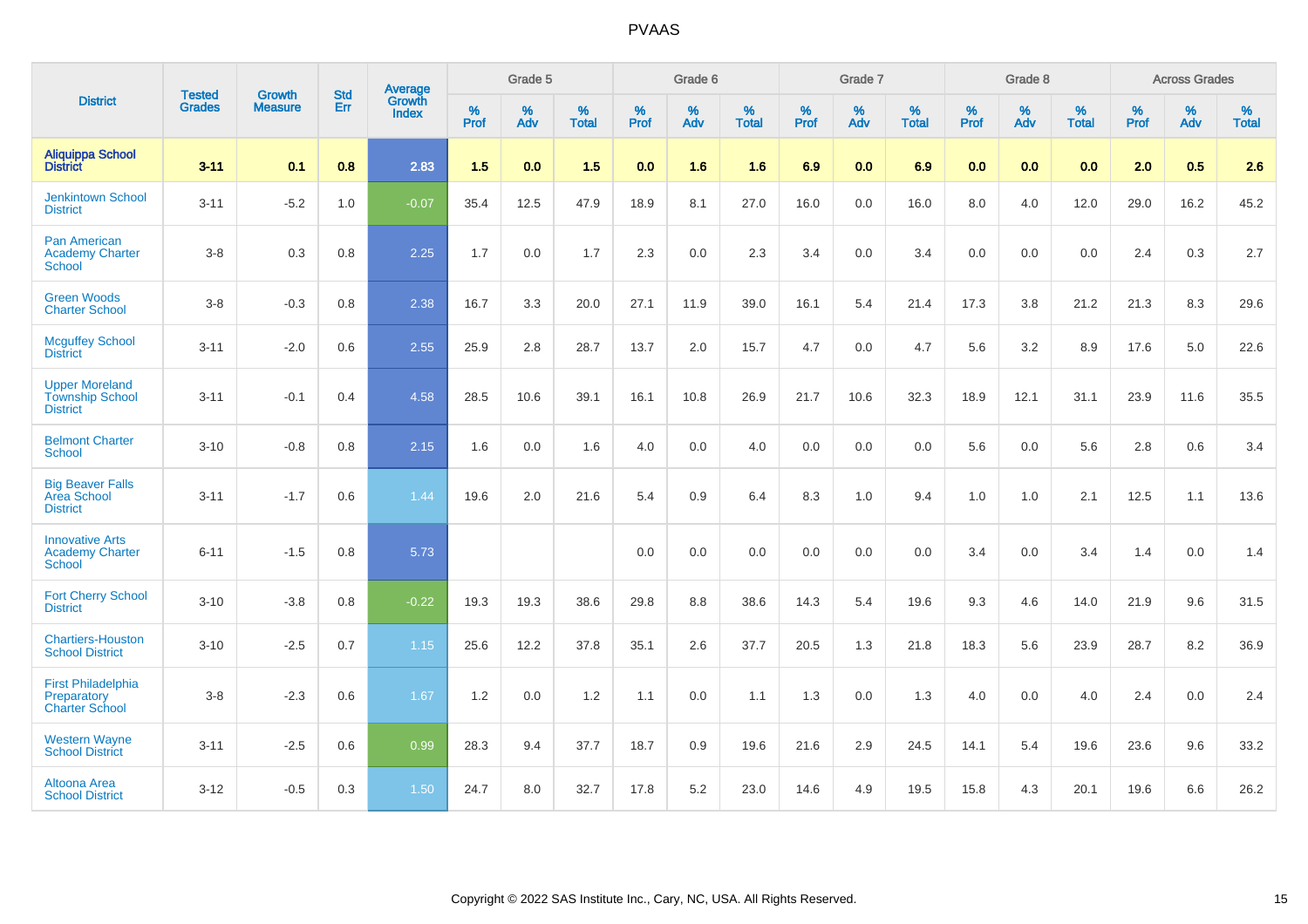|                                                                   | <b>Tested</b> | <b>Growth</b>  | <b>Std</b> | Average                |                     | Grade 5  |                   |              | Grade 6  |                   |              | Grade 7  |                   |           | Grade 8  |                   |              | <b>Across Grades</b> |                   |
|-------------------------------------------------------------------|---------------|----------------|------------|------------------------|---------------------|----------|-------------------|--------------|----------|-------------------|--------------|----------|-------------------|-----------|----------|-------------------|--------------|----------------------|-------------------|
| <b>District</b>                                                   | <b>Grades</b> | <b>Measure</b> | Err        | Growth<br><b>Index</b> | $\%$<br><b>Prof</b> | %<br>Adv | %<br><b>Total</b> | $\%$<br>Prof | %<br>Adv | %<br><b>Total</b> | $\%$<br>Prof | %<br>Adv | %<br><b>Total</b> | %<br>Prof | %<br>Adv | %<br><b>Total</b> | $\%$<br>Prof | $\%$<br>Adv          | %<br><b>Total</b> |
| <b>Aliquippa School</b><br><b>District</b>                        | $3 - 11$      | 0.1            | 0.8        | 2.83                   | 1.5                 | 0.0      | 1.5               | 0.0          | 1.6      | 1.6               | 6.9          | 0.0      | 6.9               | 0.0       | 0.0      | 0.0               | 2.0          | 0.5                  | 2.6               |
| Southern<br><b>Huntingdon County</b><br><b>School District</b>    | $3 - 11$      | $-2.5$         | 0.7        | $-0.14$                | 18.8                | 10.1     | 29.0              | 9.0          | 1.3      | 10.3              | 10.1         | 1.1      | 11.2              | 6.1       | 0.0      | 6.1               | 15.5         | 3.9                  | 19.4              |
| <b>New Brighton Area</b><br><b>School District</b>                | $3 - 11$      | $-2.4$         | 0.6        | 1.31                   | 18.0                | 1.1      | 19.1              | 7.9          | 0.0      | 7.9               | 8.9          | 3.0      | 11.9              | 4.8       | 1.0      | 5.8               | 11.1         | 1.9                  | 13.0              |
| <b>Northampton Area</b><br><b>School District</b>                 | $3 - 11$      | $-3.1$         | 0.7        | 0.02                   | 28.5                | 9.3      | 37.8              | 23.7         | 5.3      | 29.0              | 18.7         | 5.3      | 24.0              | 13.3      | 1.7      | 15.0              | 29.6         | 9.8                  | 39.4              |
| Philadelphia<br><b>Performing Arts</b><br><b>Charter School</b>   | $3-9$         | $-0.4$         | 0.7        | 4.01                   | 19.2                | 9.0      | 28.2              | 19.6         | 3.6      | 23.2              | 23.0         | 14.9     | 37.9              | 18.0      | 8.0      | 26.0              | 25.2         | 9.7                  | 34.9              |
| <b>Oxford Area</b><br><b>School District</b>                      | $3 - 11$      | 2.0            | 0.4        | 10.25                  | 24.0                | 8.0      | 32.0              | 28.3         | 7.3      | 35.6              | 20.2         | 9.9      | 30.0              | 11.5      | 5.5      | 17.0              | 21.8         | 8.2                  | 30.0              |
| <b>Hazleton Area</b><br><b>School District</b>                    | $3 - 11$      | $-0.5$         | 0.4        | 1.77                   | 5.8                 | 1.7      | 7.5               | 5.2          | 1.1      | 6.3               | 2.8          | 0.5      | 3.3               | 6.6       | 0.6      | 7.1               | 6.4          | 1.2                  | 7.7               |
| Wallingford-<br>Swarthmore<br><b>School District</b>              | $3 - 10$      | 0.4            | 0.4        | 8.13                   | 38.3                | 33.9     | 72.2              | 29.9         | 20.5     | 50.4              | 27.6         | 17.6     | 45.3              | 29.4      | 14.7     | 44.2              | 33.9         | 27.8                 | 61.7              |
| <b>Coatesville Area</b><br><b>School District</b>                 | $3 - 11$      | $-0.5$         | 0.4        | 1.87                   | 14.8                | 4.8      | 19.6              | 8.5          | 0.0      | 8.5               | 8.9          | 1.3      | 10.1              | 6.9       | 0.5      | 7.4               | 10.9         | 3.9                  | 14.8              |
| <b>Jim Thorpe Area</b><br><b>School District</b>                  | $3 - 11$      | $-2.3$         | 0.6        | 0.76                   | 14.1                | 1.0      | 15.2              | 12.3         | 0.9      | 13.2              | 9.2          | 8.5      | 17.7              | 10.0      | 1.5      | 11.5              | 14.9         | 4.3                  | 19.2              |
| Pennsylvania<br><b>Leadership Charter</b><br><b>School</b>        | $3 - 11$      | $-1.4$         | 0.5        | 2.15                   | 24.7                | 11.5     | 36.2              | 24.9         | 6.4      | 31.2              | 13.4         | 19.6     | 33.0              | 16.7      | 6.2      | 22.9              | 23.9         | 12.4                 | 36.4              |
| <b>Ad Prima Charter</b><br><b>School</b>                          | $3-8$         | 1.5            | 0.8        | 4.76                   | 8.3                 | 0.0      | 8.3               | 15.7         | 0.0      | 15.7              | 8.2          | 1.6      | 9.8               | 9.8       | 1.6      | 11.5              | 10.9         | 0.7                  | 11.6              |
| <b>Clarion-Limestone</b><br><b>Area School</b><br><b>District</b> | $3 - 12$      | $-1.1$         | 0.9        | 4.00                   | 40.0                | 27.3     | 67.3              | 36.5         | 5.8      | 42.3              | 27.9         | 11.6     | 39.5              | 7.8       | 3.9      | 11.8              | 28.4         | 13.2                 | 41.6              |
| <b>Freeport Area</b><br><b>School District</b>                    | $3 - 10$      | 0.9            | 0.5        | 6.32                   | 30.5                | 9.9      | 40.5              | 26.6         | 15.3     | 41.9              | 34.3         | 12.7     | 47.0              | 19.1      | 9.9      | 29.0              | 29.3         | 13.4                 | 42.8              |
| <b>MaST Community</b><br><b>Charter School III</b>                | $3-6$         | $-3.6$         | 0.8        | $-2.16$                | 3.8                 | 0.0      | 3.8               | 6.8          | 1.5      | 8.3               |              |          |                   |           |          |                   | 8.3          | 2.2                  | 10.5              |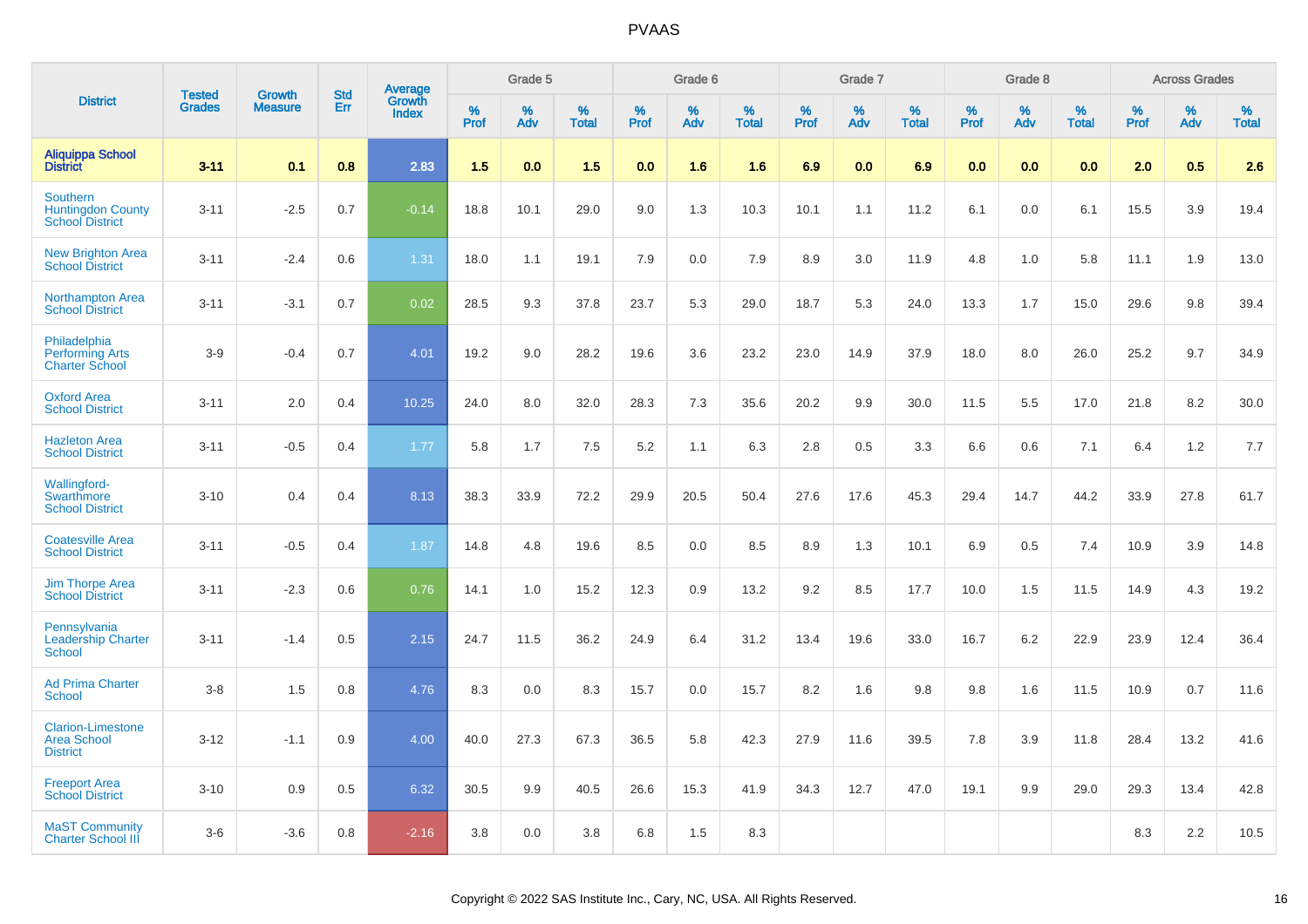|                                                                     |                                | <b>Growth</b>  | <b>Std</b> |                                          |              | Grade 5  |                   |              | Grade 6  |                   |              | Grade 7  |                   |              | Grade 8  |                   |              | <b>Across Grades</b> |                   |
|---------------------------------------------------------------------|--------------------------------|----------------|------------|------------------------------------------|--------------|----------|-------------------|--------------|----------|-------------------|--------------|----------|-------------------|--------------|----------|-------------------|--------------|----------------------|-------------------|
| <b>District</b>                                                     | <b>Tested</b><br><b>Grades</b> | <b>Measure</b> | <b>Err</b> | <b>Average</b><br>Growth<br><b>Index</b> | $\%$<br>Prof | %<br>Adv | %<br><b>Total</b> | $\%$<br>Prof | %<br>Adv | %<br><b>Total</b> | $\%$<br>Prof | %<br>Adv | %<br><b>Total</b> | $\%$<br>Prof | %<br>Adv | %<br><b>Total</b> | $\%$<br>Prof | %<br>Adv             | %<br><b>Total</b> |
| <b>Aliquippa School</b><br><b>District</b>                          | $3 - 11$                       | 0.1            | 0.8        | 2.83                                     | 1.5          | 0.0      | 1.5               | 0.0          | 1.6      | 1.6               | 6.9          | 0.0      | 6.9               | 0.0          | 0.0      | 0.0               | 2.0          | 0.5                  | 2.6               |
| <b>Delaware Valley</b><br><b>School District</b>                    | $3 - 11$                       | 0.1            | 0.4        | 4.58                                     | 26.1         | 11.6     | 37.8              | 19.0         | 8.6      | 27.6              | 21.8         | 8.2      | 30.0              | 17.9         | 3.4      | 21.3              | 25.0         | 9.4                  | 34.4              |
| <b>Lindley Academy</b><br><b>Charter School At</b><br><b>Birney</b> | $3 - 8$                        | $-3.0$         | 0.7        | 0.43                                     | 1.3          | 0.0      | 1.3               | 2.6          | 0.0      | 2.6               | 0.0          | 0.0      | 0.0               | 0.0          | 1.6      | 1.6               | 1.0          | 0.3                  | 1.3               |
| Antonia Pantoja<br>Community<br><b>Charter School</b>               | $3 - 8$                        | $-3.9$         | 0.8        | $-1.30$                                  | 1.5          | 0.0      | 1.5               | 0.0          | 0.0      | 0.0               | 4.6          | 2.3      | 7.0               | 5.6          | 0.0      | 5.6               | 1.8          | 0.9                  | 2.8               |
| <b>Towanda Area</b><br><b>School District</b>                       | $3 - 11$                       | 2.2            | 0.6        | 7.65                                     | 22.7         | 15.1     | 37.8              | 22.6         | 11.3     | 34.0              | 14.5         | 7.7      | 22.2              | 17.1         | 8.6      | 25.6              | 19.2         | 10.3                 | 29.5              |
| Environmental<br><b>Charter School At</b><br><b>Frick Park</b>      | $3-9$                          | $-0.2$         | 0.7        | 3.70                                     | 18.2         | 10.4     | 28.6              | 17.0         | 4.3      | 21.3              | 16.3         | 10.9     | 27.2              | 10.0         | 4.3      | 14.3              | 22.6         | 13.4                 | 36.0              |
| <b>Sharpsville Area</b><br><b>School District</b>                   | $3 - 11$                       | $-2.3$         | 0.8        | 2.39                                     | 29.0         | 9.7      | 38.7              | 16.4         | 1.5      | 17.9              | 21.9         | 3.1      | 25.0              | 20.0         | 7.1      | 27.1              | 27.3         | 8.8                  | 36.1              |
| <b>Saint Marys Area</b><br><b>School District</b>                   | $3 - 11$                       | $-2.5$         | 0.5        | $-0.36$                                  | 35.6         | 8.7      | 44.4              | 21.8         | 1.6      | 23.4              | 10.0         | 5.4      | 15.4              | 13.3         | 1.3      | 14.7              | 24.9         | 7.3                  | 32.3              |
| <b>Southern Fulton</b><br><b>School District</b>                    | $3 - 11$                       | $-2.2$         | 0.9        | 0.85                                     | 21.3         | 6.4      | 27.7              | 15.2         | 10.2     | 25.4              | 12.3         | 1.8      | 14.0              | 5.9          | 3.9      | 9.8               | 18.9         | 4.4                  | 23.3              |
| <b>Mariana Bracetti</b><br><b>Academy Charter</b><br><b>School</b>  | $3 - 10$                       | $-3.1$         | 0.9        | 2.21                                     | 8.6          | 0.0      | 8.6               | 2.2          | 0.0      | 2.2               | 7.3          | 0.0      | 7.3               | 0.0          | 0.0      | 0.0               | 4.4          | 0.0                  | 4.4               |
| <b>Southern Lehigh</b><br><b>School District</b>                    | $3 - 11$                       | $-1.1$         | 0.4        | 2.10                                     | 33.9         | 21.0     | 54.8              | 28.3         | 16.8     | 45.1              | 40.2         | 13.1     | 53.3              | 32.0         | 12.7     | 44.8              | 35.0         | 20.7                 | 55.8              |
| <b>Forbes Road</b><br><b>School District</b>                        | $3 - 11$                       | $-5.7$         | 1.4        | $-0.81$                                  | 38.7         | 3.2      | 41.9              | 26.7         | 0.0      | 26.7              | 44.4         | 0.0      | 44.4              | 15.0         | 0.0      | 15.0              | 31.9         | 2.9                  | 34.8              |
| <b>Glendale School</b><br><b>District</b>                           | $3 - 10$                       | 1.2            | 0.8        | 3.21                                     | 42.9         | 4.8      | 47.6              | 26.4         | 5.7      | 32.1              | 22.7         | 15.2     | 37.9              | 7.8          | 2.0      | 9.8               | 27.0         | 7.8                  | 34.8              |
| Canon-Mcmillan<br><b>School District</b>                            | $3 - 11$                       | $-1.3$         | 0.3        | 2.20                                     | 29.4         | 22.3     | 51.7              | 28.2         | 9.8      | 38.0              | 26.1         | 10.4     | 36.5              | 27.7         | 10.6     | 38.4              | 30.0         | 14.6                 | 44.6              |
| <b>Burrell School</b><br><b>District</b>                            | $3 - 11$                       | $-3.1$         | 0.7        | 1.18                                     | 22.5         | 1.8      | 24.3              | 15.4         | 3.8      | 19.2              | 21.5         | 7.6      | 29.1              | 17.2         | 0.0      | 17.2              | 25.3         | 6.1                  | 31.4              |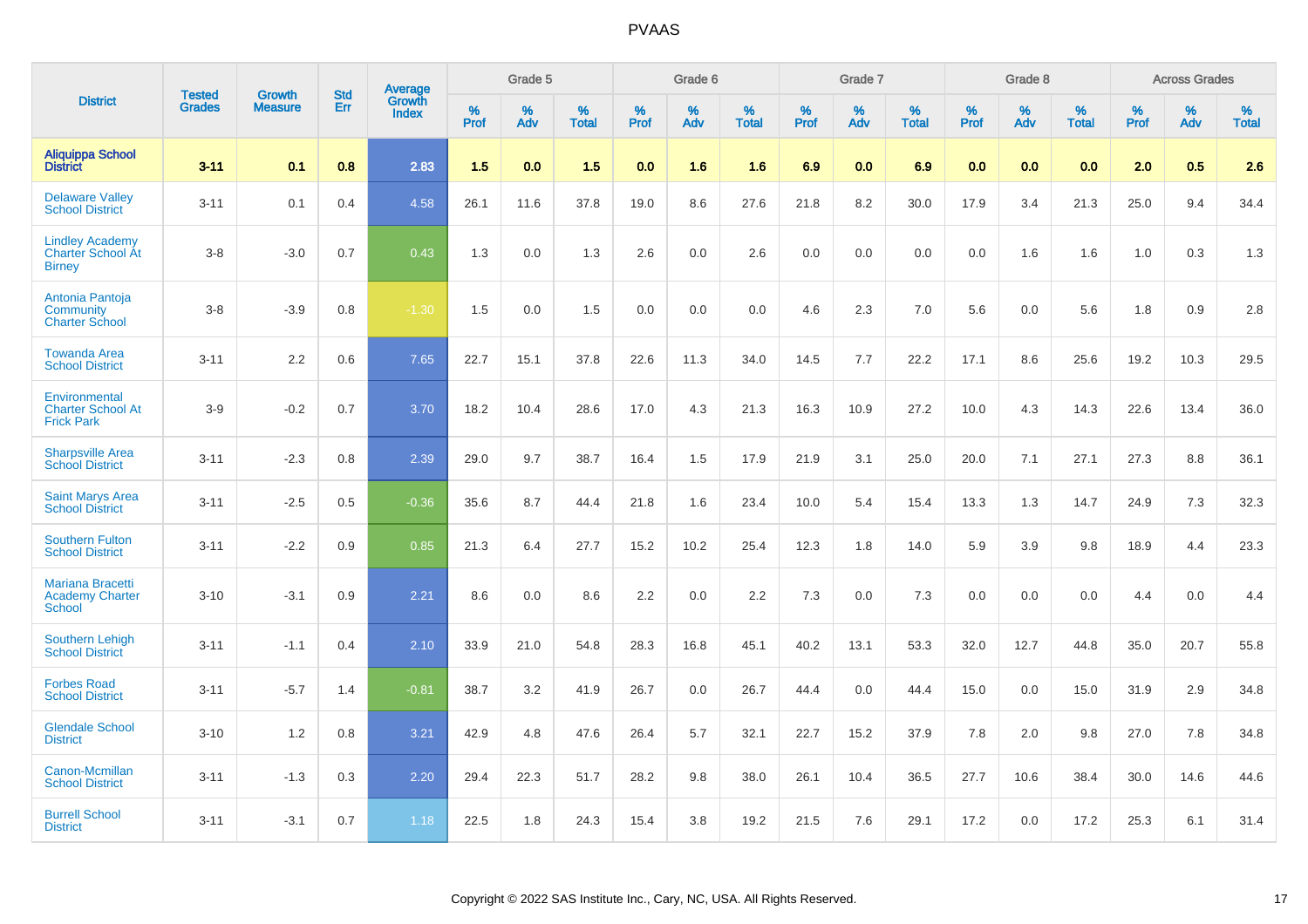|                                                                          | <b>Tested</b> | <b>Growth</b>  | <b>Std</b> |                                   |              | Grade 5  |                   |              | Grade 6  |                   |              | Grade 7  |                      |              | Grade 8  |                   |              | <b>Across Grades</b> |                   |
|--------------------------------------------------------------------------|---------------|----------------|------------|-----------------------------------|--------------|----------|-------------------|--------------|----------|-------------------|--------------|----------|----------------------|--------------|----------|-------------------|--------------|----------------------|-------------------|
| <b>District</b>                                                          | <b>Grades</b> | <b>Measure</b> | <b>Err</b> | Average<br>Growth<br><b>Index</b> | $\%$<br>Prof | %<br>Adv | %<br><b>Total</b> | $\%$<br>Prof | %<br>Adv | %<br><b>Total</b> | $\%$<br>Prof | %<br>Adv | $\%$<br><b>Total</b> | $\%$<br>Prof | %<br>Adv | %<br><b>Total</b> | $\%$<br>Prof | %<br>Adv             | %<br><b>Total</b> |
| <b>Aliquippa School</b><br><b>District</b>                               | $3 - 11$      | 0.1            | 0.8        | 2.83                              | 1.5          | 0.0      | 1.5               | 0.0          | 1.6      | 1.6               | 6.9          | 0.0      | 6.9                  | 0.0          | 0.0      | 0.0               | 2.0          | 0.5                  | 2.6               |
| <b>Hanover Public</b><br><b>School District</b>                          | $3 - 11$      | $-2.3$         | 0.5        | $-0.22$                           | 24.4         | 4.6      | 29.0              | 19.7         | 2.2      | 21.9              | 17.8         | 5.4      | 23.3                 | 11.4         | 4.9      | 16.3              | 20.4         | 9.6                  | 30.0              |
| <b>Williamsport Area</b><br><b>School District</b>                       | $3 - 11$      | 2.8            | 0.3        | 10.28                             | 24.6         | 10.7     | 35.3              | 20.4         | 12.0     | 32.4              | 21.5         | 8.3      | 29.8                 | 16.1         | 5.1      | 21.2              | 22.0         | 11.0                 | 33.1              |
| John B. Stetson<br><b>Charter School</b>                                 | $5 - 8$       | 0.5            | 0.6        | 4.84                              | 1.6          | 0.0      | 1.6               | 0.8          | 0.0      | 0.8               | 0.0          | 0.0      | 0.0                  | 0.0          | 0.0      | 0.0               | 0.4          | 0.0                  | 0.4               |
| <b>Methacton School</b><br><b>District</b>                               | $3 - 11$      | $-1.5$         | 0.3        | 2.62                              | 30.5         | 14.2     | 44.7              | 28.2         | 9.9      | 38.1              | 27.0         | 11.2     | 38.2                 | 20.1         | 12.5     | 32.6              | 30.9         | 13.6                 | 44.5              |
| Insight PA Cyber<br><b>Charter School</b>                                | $3 - 11$      | $-6.7$         | 1.5        | $-1.06$                           | 5.6          | 11.1     | 16.7              | 0.0          | 0.0      | 0.0               | 3.7          | 3.7      | 7.4                  | 11.1         | 3.7      | 14.8              | 9.0          | 3.7                  | 12.7              |
| Quakertown<br><b>Community School</b><br><b>District</b>                 | $3 - 12$      | $-0.7$         | 0.3        | 3.64                              | 31.8         | 16.7     | 48.5              | 31.0         | 7.5      | 38.4              | 17.8         | 8.4      | 26.2                 | 21.0         | 9.1      | 30.1              | 26.2         | 12.7                 | 38.9              |
| <b>Elizabeth Forward</b><br><b>School District</b>                       | $3 - 11$      | $-1.6$         | 0.5        | 2.70                              | 29.4         | 11.4     | 40.8              | 29.6         | 10.5     | 40.1              | 21.6         | 5.2      | 26.8                 | 16.8         | 2.9      | 19.6              | 27.0         | 11.3                 | 38.3              |
| <b>Fort Leboeuf</b><br><b>School District</b>                            | $3 - 11$      | $-0.7$         | 0.5        | 1.49                              | 33.8         | 31.2     | 64.9              | 25.7         | 18.8     | 44.4              | 21.6         | 14.4     | 35.9                 | 22.6         | 11.6     | 34.2              | 28.5         | 22.7                 | 51.2              |
| <b>Pine Grove Area</b><br><b>School District</b>                         | $3 - 11$      | $-2.2$         | 0.6        | 0.60                              | 23.2         | 4.2      | 27.4              | 19.7         | 3.4      | 23.1              | 17.1         | 0.8      | 17.9                 | 20.9         | 0.8      | 21.7              | 24.6         | 7.8                  | 32.4              |
| <b>Executive</b><br><b>Education</b><br><b>Academy Charter</b><br>School | $3 - 10$      | $-2.5$         | 1.7        | 1.63                              | 0.0          | 0.0      | 0.0               |              |          |                   | 18.2         | 0.0      | 18.2                 | 4.8          | 0.0      | 4.8               | 9.1          | 1.7                  | 10.9              |
| <b>Minersville Area</b><br><b>School District</b>                        | $3 - 11$      | $-0.9$         | 0.7        | 4.90                              | 9.6          | 4.1      | 13.7              | 20.8         | 2.6      | 23.4              | 10.4         | 0.0      | 10.4                 | 2.7          | 1.3      | 4.0               | 15.1         | 3.2                  | 18.3              |
| <b>Conemaugh Valley</b><br><b>School District</b>                        | $3 - 12$      | $-2.6$         | 0.8        | 1.06                              | 13.7         | 3.9      | 17.6              | 22.0         | 4.0      | 26.0              | 18.9         | 7.6      | 26.4                 | 9.4          | 1.9      | 11.3              | 20.1         | 6.4                  | 26.5              |
| <b>Avon Grove</b><br><b>School District</b>                              | $3 - 10$      | 0.8            | 0.4        | 5.13                              | 28.6         | 23.2     | 51.8              | 30.5         | 19.3     | 49.8              | 35.4         | 20.3     | 55.7                 | 27.6         | 14.2     | 41.8              | 30.8         | 18.2                 | 49.0              |
| <b>Rose Tree Media</b><br><b>School District</b>                         | $3 - 10$      | $-1.7$         | 0.4        | $-0.25$                           | 29.7         | 19.6     | 49.3              | 31.4         | 15.3     | 46.7              | 31.6         | 20.9     | 52.4                 | 18.4         | 13.9     | 32.3              | 31.5         | 20.2                 | 51.8              |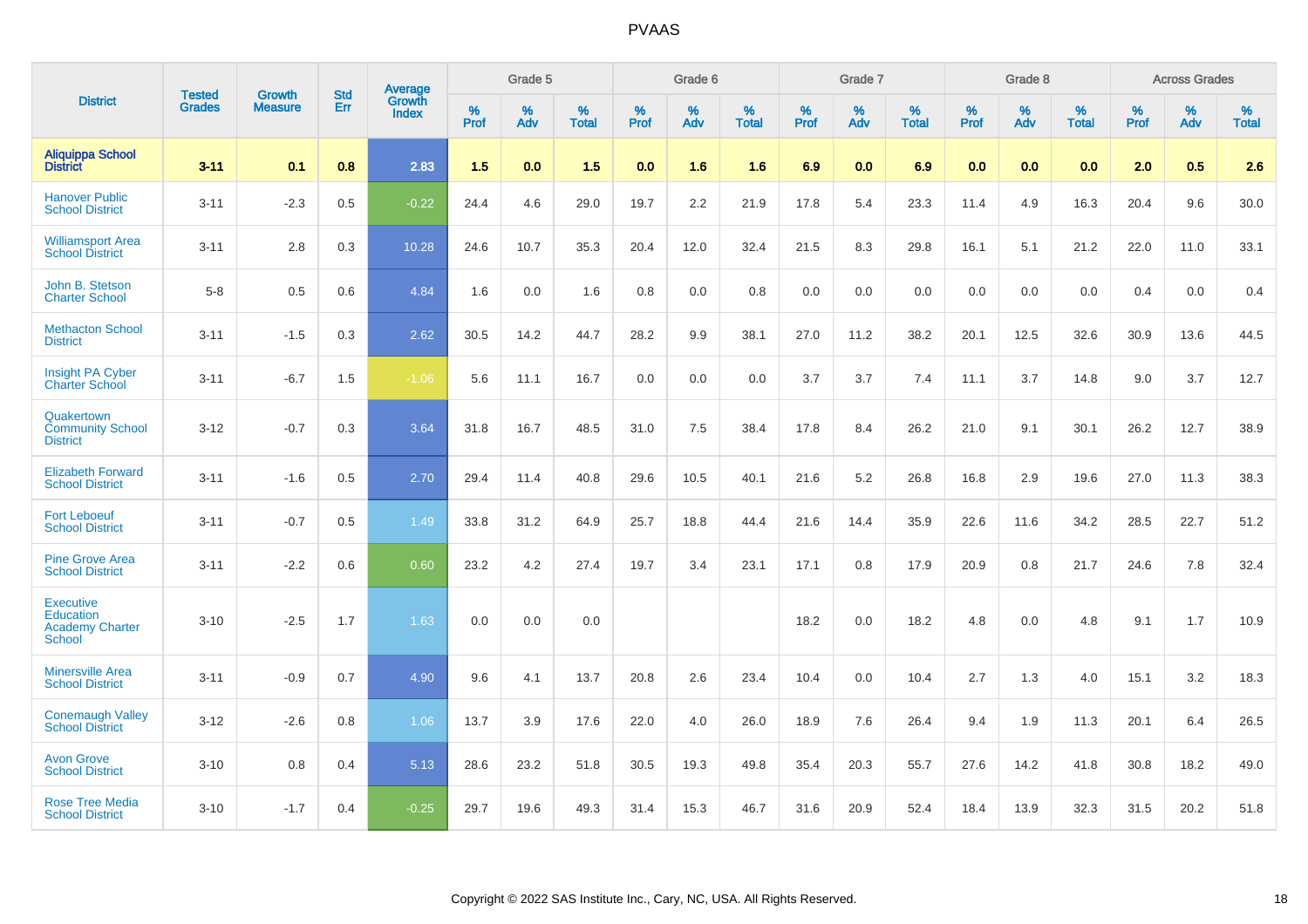|                                                                       |                                |                                 | <b>Std</b> | Average                |                     | Grade 5     |                   |                  | Grade 6  |                   |                  | Grade 7  |                   |           | Grade 8  |                   |              | <b>Across Grades</b> |                   |
|-----------------------------------------------------------------------|--------------------------------|---------------------------------|------------|------------------------|---------------------|-------------|-------------------|------------------|----------|-------------------|------------------|----------|-------------------|-----------|----------|-------------------|--------------|----------------------|-------------------|
| <b>District</b>                                                       | <b>Tested</b><br><b>Grades</b> | <b>Growth</b><br><b>Measure</b> | Err        | Growth<br><b>Index</b> | $\%$<br><b>Prof</b> | $\%$<br>Adv | %<br><b>Total</b> | %<br><b>Prof</b> | %<br>Adv | %<br><b>Total</b> | %<br><b>Prof</b> | %<br>Adv | %<br><b>Total</b> | %<br>Prof | %<br>Adv | %<br><b>Total</b> | $\%$<br>Prof | %<br>Adv             | %<br><b>Total</b> |
| <b>Aliquippa School</b><br><b>District</b>                            | $3 - 11$                       | 0.1                             | 0.8        | 2.83                   | 1.5                 | 0.0         | 1.5               | 0.0              | 1.6      | 1.6               | 6.9              | 0.0      | 6.9               | 0.0       | 0.0      | 0.0               | 2.0          | 0.5                  | 2.6               |
| <b>Perseus House</b><br><b>Charter School Of</b><br><b>Excellence</b> | $6 - 11$                       | $-4.8$                          | 1.1        | $-1.31$                |                     |             |                   | 0.0              | 0.0      | 0.0               | 1.8              | 0.0      | 1.8               | 1.5       | 0.0      | 1.5               | 1.4          | 0.0                  | 1.4               |
| <b>Schuylkill Valley</b><br><b>School District</b>                    | $3 - 11$                       | $-1.0$                          | 0.5        | 3.23                   | 24.8                | 8.5         | 33.3              | 25.6             | 5.8      | 31.4              | 15.3             | 9.9      | 25.2              | 8.2       | 2.7      | 10.9              | 21.3         | 7.6                  | 29.0              |
| Apollo-Ridge<br><b>School District</b>                                | $3-12$                         | $-2.9$                          | 0.7        | $-0.77$                | 18.8                | 0.0         | 18.8              | 12.0             | 1.2      | 13.2              | 8.5              | 1.2      | 9.8               | 10.4      | 2.6      | 13.0              | 14.8         | 3.0                  | 17.7              |
| <b>Harrisburg City</b><br><b>School District</b>                      | $3 - 11$                       | 1.3                             | 0.3        | 7.16                   | 2.0                 | 0.8         | 2.8               | 2.0              | 1.0      | 3.0               | 2.9              | 0.8      | 3.7               | 2.7       | 0.3      | 3.0               | 2.7          | 0.7                  | 3.4               |
| Cornwall-Lebanon<br><b>School District</b>                            | $3 - 11$                       | $-0.5$                          | 0.3        | 2.53                   | 31.1                | 9.0         | 40.1              | 18.2             | 6.2      | 24.4              | 16.1             | 4.9      | 21.0              | 16.4      | 9.4      | 25.8              | 23.1         | 8.6                  | 31.8              |
| <b>Kutztown Area</b><br><b>School District</b>                        | $3 - 12$                       | $-1.4$                          | 0.8        | 3.35                   | 40.3                | 11.9        | 52.2              | 24.2             | 3.2      | 27.4              | 25.6             | 10.3     | 35.9              | 10.8      | 10.8     | 21.5              | 30.0         | 13.3                 | 43.3              |
| <b>Upper Dauphin</b><br><b>Area School</b><br><b>District</b>         | $3 - 11$                       | 1.0                             | 0.7        | 6.60                   | 9.7                 | 4.8         | 14.5              | 18.3             | 8.4      | 26.8              | 18.9             | 6.8      | 25.7              | 24.3      | 7.1      | 31.4              | 22.1         | 9.5                  | 31.6              |
| Salisbury<br><b>Township School</b><br><b>District</b>                | $3 - 11$                       | $-2.3$                          | 0.6        | 0.96                   | 14.9                | 8.5         | 23.4              | 14.3             | 2.2      | 16.5              | 13.0             | 1.1      | 14.1              | 17.2      | 3.4      | 20.7              | 18.4         | 6.3                  | 24.7              |
| <b>Clairton City</b><br><b>School District</b>                        | $3 - 11$                       | 0.5                             | 0.8        | 3.14                   | 6.1                 | 2.0         | 8.2               | 1.5              | 0.0      | 1.5               | 1.6              | 0.0      | 1.6               | 0.0       | 0.0      | 0.0               | 3.5          | 0.3                  | 3.8               |
| <b>Frazier School</b><br><b>District</b>                              | $3 - 11$                       | $-2.4$                          | 0.8        | 2.50                   | 7.8                 | 0.0         | 7.8               | 17.5             | 2.5      | 20.0              | 15.1             | 10.5     | 25.6              | 3.9       | 0.0      | 3.9               | 16.1         | 4.2                  | 20.3              |
| <b>New Foundations</b><br><b>Charter School</b>                       | $3 - 11$                       | $-1.5$                          | 0.7        | 2.37                   | 18.5                | 5.6         | 24.1              | 6.4              | 0.0      | 6.4               | 21.3             | 3.3      | 24.6              | 13.1      | 2.4      | 15.5              | 17.1         | 2.9                  | 20.0              |
| Commonwealth<br><b>Charter Academy</b><br><b>Charter School</b>       | $3 - 10$                       | $-2.6$                          | 0.8        | 1.49                   | 25.4                | 3.4         | 28.8              | 26.0             | 4.0      | 30.0              | 17.2             | 3.4      | 20.7              | 14.6      | 2.1      | 16.7              | 23.9         | 5.7                  | 29.6              |
| <b>Tussey Mountain</b><br><b>School District</b>                      | $3 - 12$                       | 0.2                             | 0.7        | 2.41                   | 20.7                | 1.7         | 22.4              | 12.4             | 0.0      | 12.4              | 11.3             | 3.2      | 14.5              | 12.5      | 1.4      | 13.9              | 16.3         | 5.5                  | 21.8              |
| <b>Lincoln Leadership</b><br>Academy Charter<br>School                | $3 - 12$                       | $-1.2$                          | 0.9        | 2.09                   | 0.0                 | 0.0         | 0.0               | 2.0              | 0.0      | 2.0               | 4.0              | 2.0      | 6.0               | 0.0       | 0.0      | 0.0               | 3.8          | 0.7                  | 4.4               |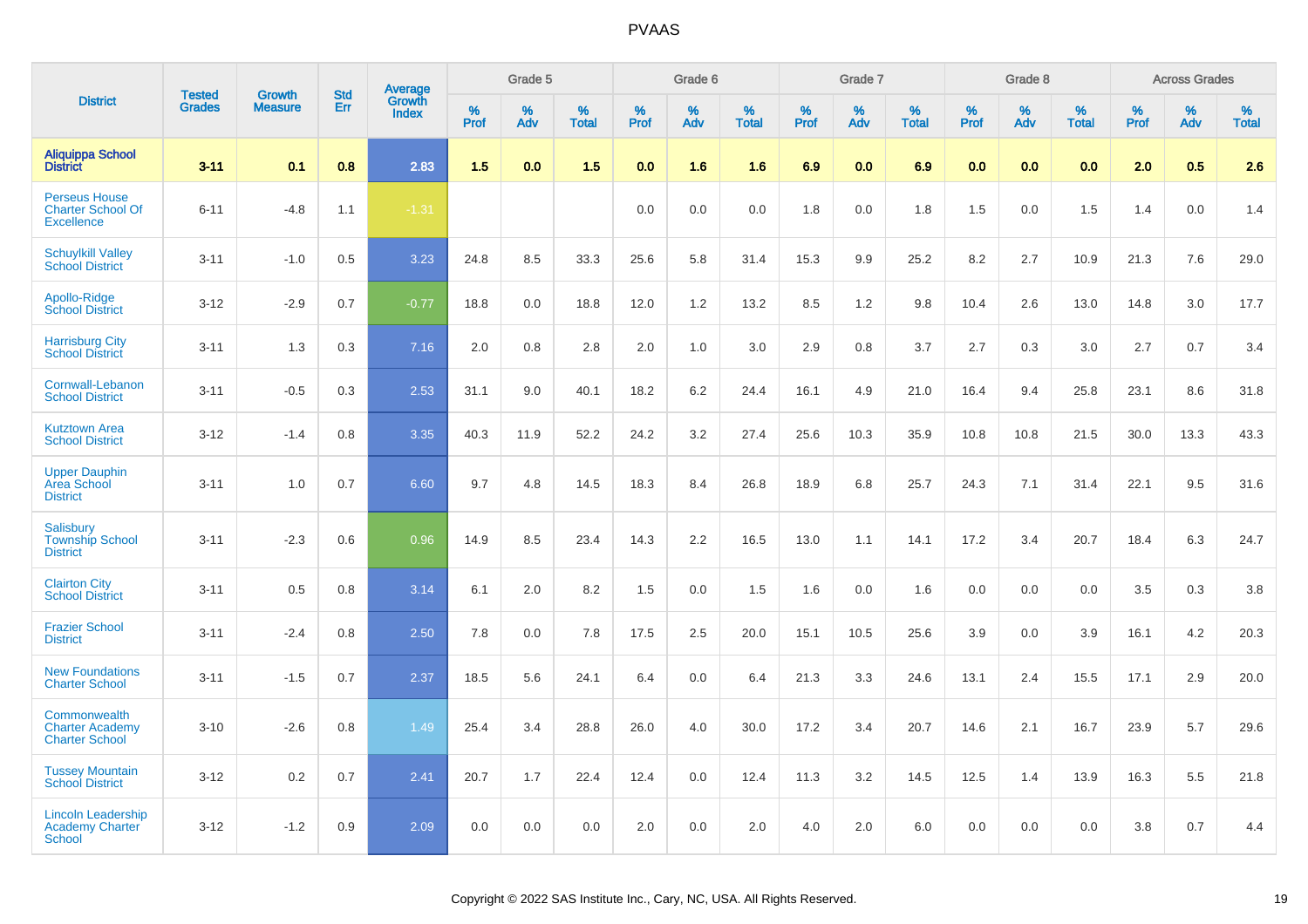|                                                                               |                                |                                 | <b>Std</b> | Average                       |           | Grade 5  |                   |           | Grade 6  |                   |           | Grade 7  |                   |           | Grade 8  |                   |           | <b>Across Grades</b> |                   |
|-------------------------------------------------------------------------------|--------------------------------|---------------------------------|------------|-------------------------------|-----------|----------|-------------------|-----------|----------|-------------------|-----------|----------|-------------------|-----------|----------|-------------------|-----------|----------------------|-------------------|
| <b>District</b>                                                               | <b>Tested</b><br><b>Grades</b> | <b>Growth</b><br><b>Measure</b> | <b>Err</b> | <b>Growth</b><br><b>Index</b> | %<br>Prof | %<br>Adv | %<br><b>Total</b> | %<br>Prof | %<br>Adv | %<br><b>Total</b> | %<br>Prof | %<br>Adv | %<br><b>Total</b> | %<br>Prof | %<br>Adv | %<br><b>Total</b> | %<br>Prof | %<br>Adv             | %<br><b>Total</b> |
| <b>Aliquippa School</b><br><b>District</b>                                    | $3 - 11$                       | 0.1                             | 0.8        | 2.83                          | 1.5       | 0.0      | 1.5               | 0.0       | 1.6      | 1.6               | 6.9       | 0.0      | 6.9               | 0.0       | 0.0      | 0.0               | 2.0       | 0.5                  | 2.6               |
| <b>Rochester Area</b><br><b>School District</b>                               | $3 - 11$                       | $-1.6$                          | 0.9        | 3.19                          | 27.1      | 6.2      | 33.3              | 24.5      | 3.8      | 28.3              | 2.0       | 0.0      | 2.0               | 15.4      | 0.0      | 15.4              | 20.6      | 7.5                  | 28.1              |
| <b>Urban Academy Of</b><br><b>Greater Pittsburgh</b><br><b>Charter School</b> | $3-5$                          | $-7.6$                          | 1.9        | $-4.05$                       | 2.7       | 0.0      | 2.7               |           |          |                   |           |          |                   |           |          |                   | 7.3       | $0.0\,$              | $7.3$             |
| <b>Propel Charter</b><br><b>School-Mckeesport</b>                             | $3 - 8$                        | $-3.2$                          | 1.0        | 1.02                          | 5.6       | 0.0      | 5.6               | 2.7       | 0.0      | 2.7               | 5.3       | 7.9      | 13.2              | 2.7       | 2.7      | 5.4               | 5.4       | 2.3                  | 7.7               |
| <b>Bentworth School</b><br><b>District</b>                                    | $3 - 11$                       | $-1.7$                          | 0.7        | 1.37                          | 29.9      | 7.8      | 37.7              | 9.6       | 0.0      | 9.6               | 16.9      | 7.8      | 24.7              | 21.2      | 1.5      | 22.7              | 22.6      | 9.6                  | 32.3              |
| <b>Northern Lehigh</b><br><b>School District</b>                              | $3 - 12$                       | $-2.6$                          | 0.7        | 0.19                          | 22.7      | 6.2      | 28.9              | 13.8      | 0.0      | 13.8              | 15.0      | 1.7      | 16.7              | 12.5      | 0.0      | 12.5              | 18.6      | 3.9                  | 22.5              |
| <b>Northgate School</b><br><b>District</b>                                    | $3 - 11$                       | $-1.8$                          | 0.8        | 1.33                          | 19.6      | 7.8      | 27.4              | 15.2      | 1.7      | 17.0              | 10.2      | 0.0      | 10.2              | 12.5      | 4.2      | 16.7              | 15.8      | 4.3                  | 20.1              |
| La Academia<br>Partnership<br><b>Charter School</b>                           | $6 - 11$                       | $-5.6$                          | 1.8        | $-0.91$                       |           |          |                   | 0.0       | 0.0      | 0.0               | 0.0       | 0.0      | 0.0               | 0.0       | 0.0      | 0.0               | 0.0       | 0.0                  | 0.0               |
| <b>Bristol Borough</b><br><b>School District</b>                              | $3 - 12$                       | $-2.4$                          | 0.7        | $-0.27$                       | 21.3      | 2.7      | 24.0              | 17.8      | 7.8      | 25.6              | 15.0      | 1.2      | 16.2              | 7.6       | 1.3      | 8.9               | 16.2      | 4.2                  | 20.3              |
| <b>Mercer Area</b><br><b>School District</b>                                  | $3 - 11$                       | $-1.2$                          | 0.7        | 2.42                          | 32.8      | 15.5     | 48.3              | 35.3      | 8.8      | 44.1              | 25.0      | 11.8     | 36.8              | 18.7      | 4.0      | 22.7              | 29.0      | 12.7                 | 41.7              |
| <b>Shamokin Area</b><br><b>School District</b>                                | $3 - 11$                       | $-2.1$                          | 0.5        | 0.50                          | 17.1      | 4.3      | 21.4              | 8.8       | 2.9      | 11.8              | 10.3      | 0.7      | 11.0              | 8.4       | 3.9      | 12.3              | 12.1      | 4.8                  | 16.9              |
| Pennsylvania<br><b>Distance Learning</b><br><b>Charter School</b>             | $3 - 12$                       | $-1.7$                          | 0.7        | 0.39                          | 6.5       | 0.0      | 6.5               | 1.3       | 0.0      | 1.3               | 4.6       | 1.2      | 5.8               | 2.3       | 0.0      | 2.3               | 5.4       | 0.4                  | 5.8               |
| <b>Perkiomen Valley</b><br><b>School District</b>                             | $3 - 11$                       | $-0.2$                          | 0.3        | 7.20                          | 35.2      | 22.4     | 57.5              | 21.5      | 11.3     | 32.7              | 27.3      | 16.9     | 44.2              | 21.6      | 7.2      | 28.7              | 30.6      | 16.6                 | 47.1              |
| <b>Belle Vernon Area</b><br><b>School District</b>                            | $3 - 11$                       | $-1.7$                          | 0.6        | 1.65                          | 22.5      | 6.3      | 28.8              | 27.6      | 7.8      | 35.3              | 11.0      | 0.9      | 11.9              | 10.6      | 2.4      | 12.9              | 22.3      | 6.8                  | 29.0              |
| <b>Cambria Heights</b><br><b>School District</b>                              | $3 - 10$                       | $-2.3$                          | 0.6        | $-0.70$                       | 23.3      | 4.4      | 27.8              | 16.8      | 0.0      | 16.8              | 13.5      | 1.0      | 14.6              | 4.4       | 0.9      | 5.3               | 18.3      | 2.8                  | 21.2              |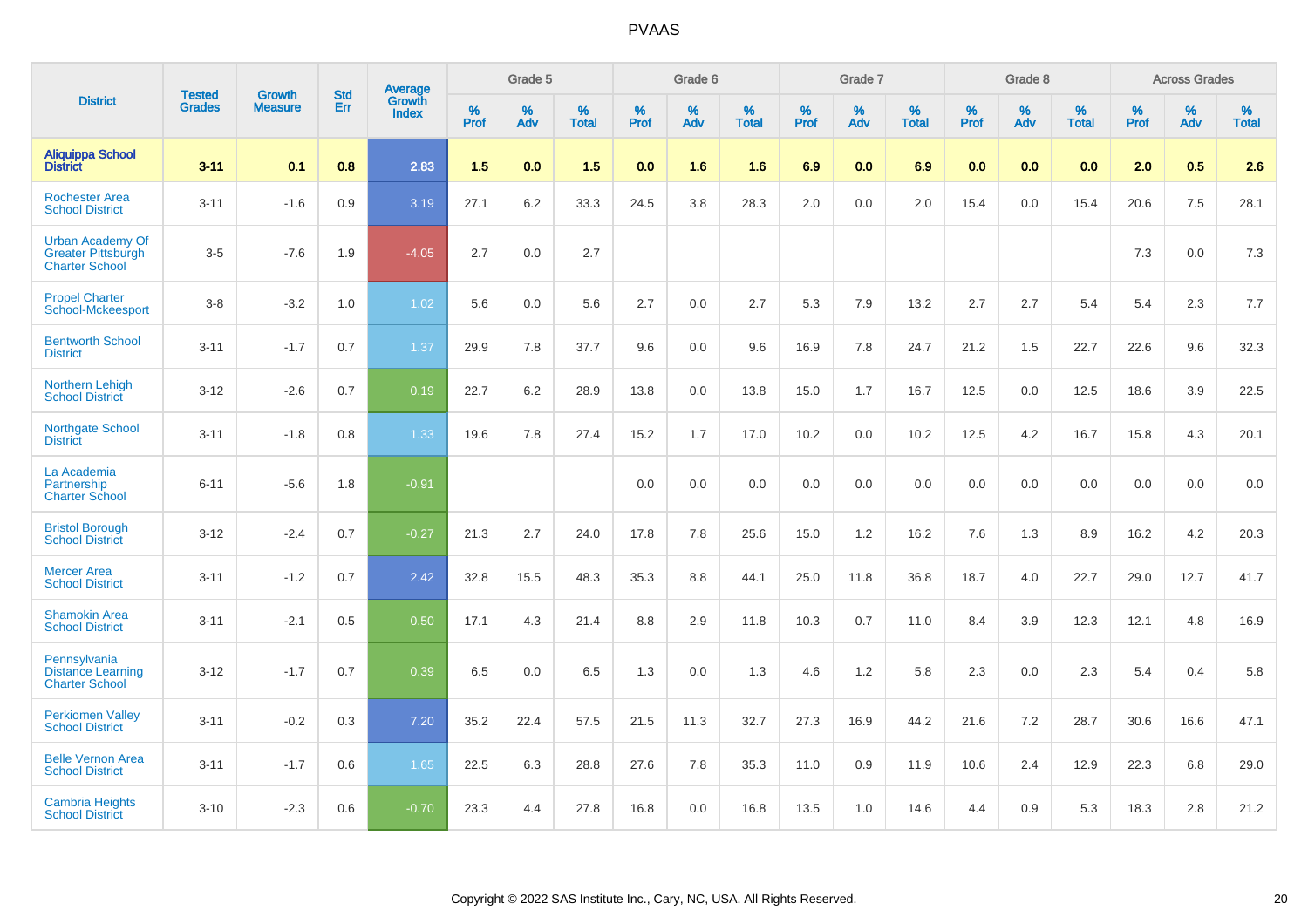|                                                                   |                                |                                 | <b>Std</b> | <b>Average</b>         |              | Grade 5     |                   |              | Grade 6     |                   |                     | Grade 7  |                   |           | Grade 8  |                   |              | <b>Across Grades</b> |                   |
|-------------------------------------------------------------------|--------------------------------|---------------------------------|------------|------------------------|--------------|-------------|-------------------|--------------|-------------|-------------------|---------------------|----------|-------------------|-----------|----------|-------------------|--------------|----------------------|-------------------|
| <b>District</b>                                                   | <b>Tested</b><br><b>Grades</b> | <b>Growth</b><br><b>Measure</b> | Err        | Growth<br><b>Index</b> | $\%$<br>Prof | $\%$<br>Adv | %<br><b>Total</b> | $\%$<br>Prof | $\%$<br>Adv | %<br><b>Total</b> | $\%$<br><b>Prof</b> | %<br>Adv | %<br><b>Total</b> | %<br>Prof | %<br>Adv | %<br><b>Total</b> | $\%$<br>Prof | $\%$<br>Adv          | %<br><b>Total</b> |
| <b>Aliquippa School</b><br><b>District</b>                        | $3 - 11$                       | 0.1                             | 0.8        | 2.83                   | 1.5          | 0.0         | 1.5               | 0.0          | 1.6         | 1.6               | 6.9                 | 0.0      | 6.9               | 0.0       | 0.0      | 0.0               | 2.0          | 0.5                  | 2.6               |
| <b>Unionville-Chadds</b><br><b>Ford School</b><br><b>District</b> | $3 - 11$                       | 0.5                             | 0.4        | 5.10                   | 38.8         | 29.9        | 68.7              | 38.4         | 17.1        | 55.5              | 37.6                | 16.8     | 54.5              | 29.8      | 24.9     | 54.7              | 36.9         | 27.5                 | 64.4              |
| Leechburg Area<br><b>School District</b>                          | $3 - 11$                       | $-3.5$                          | 0.9        | $-0.64$                | 15.6         | 2.2         | 17.8              | 16.2         | 5.4         | 21.6              | 8.0                 | 0.0      | 8.0               | 23.8      | 7.1      | 31.0              | 22.5         | 5.9                  | 28.5              |
| <b>Hollidaysburg Area</b><br><b>School District</b>               | $3 - 11$                       | 2.9                             | 0.4        | 8.32                   | 33.2         | 16.0        | 49.2              | 26.4         | 12.8        | 39.2              | 27.3                | 14.7     | 42.0              | 23.2      | 8.0      | 31.2              | 28.7         | 12.7                 | 41.4              |
| <b>Warrior Run</b><br><b>School District</b>                      | $3 - 11$                       | $-0.7$                          | 0.6        | 1.21                   | 29.0         | 17.1        | 46.0              | 25.7         | 1.8         | 27.5              | 16.8                | 11.2     | 28.0              | 15.6      | 12.2     | 27.8              | 23.2         | 10.7                 | 34.0              |
| <b>Greater Johnstown</b><br><b>School District</b>                | $3 - 11$                       | $-1.7$                          | 0.5        | 2.59                   | 5.9          | 0.7         | 6.6               | 4.8          | 0.0         | 4.8               | 7.4                 | 0.0      | 7.4               | 0.6       | 0.6      | 1.3               | 6.8          | 1.2                  | 8.0               |
| Washington<br><b>School District</b>                              | $3 - 11$                       | $-2.6$                          | 0.7        | $-0.09$                | 13.5         | 2.9         | 16.4              | 5.2          | 2.1         | 7.2               | 15.0                | 1.2      | 16.2              | 0.0       | 1.5      | 1.5               | 11.8         | 3.4                  | 15.2              |
| <b>Canton Area</b><br><b>School District</b>                      | $3 - 11$                       | $-0.5$                          | 0.8        | 3.67                   | 34.6         | 11.5        | 46.2              | 32.3         | 3.2         | 35.5              | 9.1                 | 1.8      | 10.9              | 4.8       | 0.0      | 4.8               | 23.4         | 6.2                  | 29.6              |
| <b>Somerset Area</b><br><b>School District</b>                    | $3 - 11$                       | 0.0                             | 0.5        | 4.78                   | 27.4         | 11.1        | 38.5              | 28.2         | 9.2         | 37.4              | 20.4                | 9.5      | 29.9              | 24.5      | 4.9      | 29.4              | 26.3         | 10.2                 | 36.6              |
| <b>Central Fulton</b><br><b>School District</b>                   | $3 - 11$                       | $-0.7$                          | 0.8        | 3.45                   | 30.3         | 6.6         | 36.8              | 15.9         | 1.4         | 17.4              | 13.0                | 14.5     | 27.5              | 12.7      | 14.6     | 27.3              | 24.6         | 8.3                  | 32.8              |
| <b>Hermitage School</b><br><b>District</b>                        | $3 - 12$                       | 1.0                             | 0.5        | 4.16                   | 39.7         | 7.8         | 47.5              | 34.3         | 21.7        | 55.9              | 30.8                | 19.6     | 50.4              | 26.2      | 4.1      | 30.3              | 33.8         | 16.8                 | 50.6              |
| <b>Propel Charter</b><br><b>School-Northside</b>                  | $3-8$                          | $-1.6$                          | 0.9        | 0.88                   | 0.0          | 0.0         | 0.0               | 2.4          | 0.0         | 2.4               | 0.0                 | 0.0      | 0.0               | 0.0       | 0.0      | 0.0               | 0.4          | 0.0                  | 0.4               |
| <b>Pottsville Area</b><br><b>School District</b>                  | $3 - 12$                       | $-0.7$                          | 0.5        | 1.25                   | 21.4         | 12.2        | 33.6              | 17.6         | 4.7         | 22.3              | 14.2                | 4.3      | 18.5              | 16.1      | 2.4      | 18.4              | 18.0         | 6.0                  | 23.9              |
| Wallenpaupack<br><b>Area School</b><br><b>District</b>            | $3 - 11$                       | 0.7                             | 0.5        | 7.55                   | 27.0         | 6.1         | 33.1              | 11.1         | 3.7         | 14.8              | 30.6                | 8.2      | 38.8              | 13.2      | 3.5      | 16.7              | 24.0         | 7.0                  | 31.1              |
| <b>Fleetwood Area</b><br><b>School District</b>                   | $3 - 10$                       | $-1.9$                          | 0.5        | 0.68                   | 21.5         | 3.7         | 25.2              | 19.9         | 4.0         | 23.8              | 20.7                | 4.8      | 25.5              | 21.4      | 2.5      | 23.9              | 21.9         | 5.2                  | 27.1              |
| <b>Greater Latrobe</b><br><b>School District</b>                  | $3 - 11$                       | 1.6                             | 0.4        | 8.54                   | 36.4         | 15.5        | 51.9              | 37.0         | 5.3         | 42.3              | 32.2                | 18.5     | 50.7              | 23.4      | 8.0      | 31.4              | 34.1         | 15.0                 | 49.1              |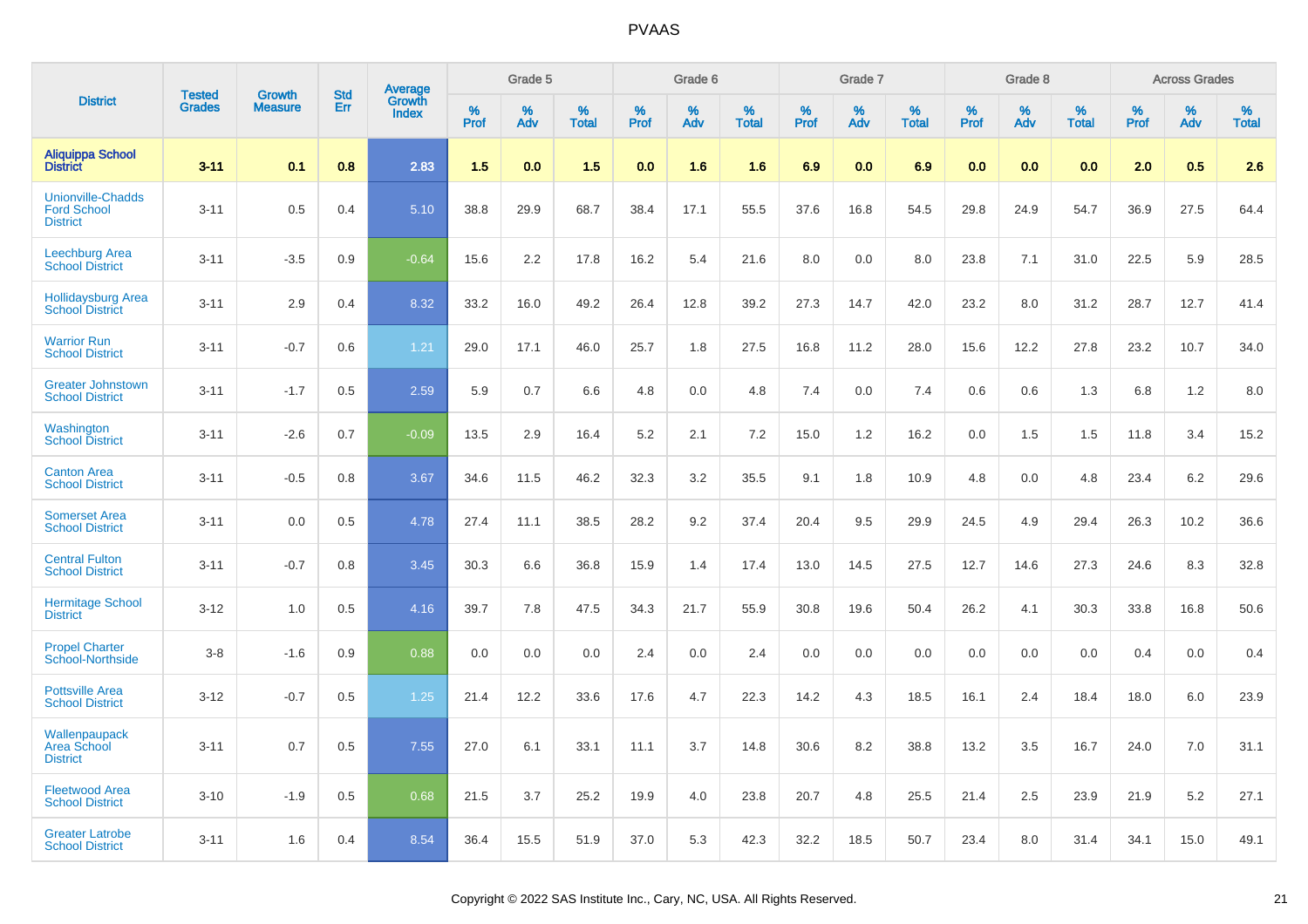|                                                                    |                                |                                 | <b>Std</b> | Average                |                  | Grade 5  |                   |                  | Grade 6  |                   |                  | Grade 7  |                   |           | Grade 8  |                   |                  | <b>Across Grades</b> |                   |
|--------------------------------------------------------------------|--------------------------------|---------------------------------|------------|------------------------|------------------|----------|-------------------|------------------|----------|-------------------|------------------|----------|-------------------|-----------|----------|-------------------|------------------|----------------------|-------------------|
| <b>District</b>                                                    | <b>Tested</b><br><b>Grades</b> | <b>Growth</b><br><b>Measure</b> | Err        | Growth<br><b>Index</b> | %<br><b>Prof</b> | %<br>Adv | %<br><b>Total</b> | %<br><b>Prof</b> | %<br>Adv | %<br><b>Total</b> | %<br><b>Prof</b> | %<br>Adv | %<br><b>Total</b> | %<br>Prof | %<br>Adv | %<br><b>Total</b> | %<br><b>Prof</b> | %<br>Adv             | %<br><b>Total</b> |
| <b>Aliquippa School</b><br><b>District</b>                         | $3 - 11$                       | 0.1                             | 0.8        | 2.83                   | 1.5              | 0.0      | 1.5               | 0.0              | 1.6      | 1.6               | 6.9              | 0.0      | 6.9               | 0.0       | 0.0      | 0.0               | 2.0              | 0.5                  | 2.6               |
| <b>Propel Charter</b><br>School - Braddock<br><b>Hills</b>         | $3 - 11$                       | $-2.4$                          | 0.8        | 3.05                   | 1.8              | 1.8      | 3.5               | 1.7              | 0.0      | 1.7               | 0.0              | 0.0      | 0.0               | 2.9       | 0.0      | 2.9               | 1.9              | 0.6                  | 2.5               |
| <b>Great Valley</b><br><b>School District</b>                      | $3 - 11$                       | 0.1                             | 0.4        | 2.46                   | 31.0             | 24.2     | 55.2              | 38.1             | 8.6      | 46.6              | 26.8             | 17.2     | 44.1              | 26.4      | 17.4     | 43.8              | 31.1             | 20.1                 | 51.2              |
| <b>Girard School</b><br><b>District</b>                            | $3 - 11$                       | 0.0                             | 0.6        | 2.99                   | 33.9             | 15.2     | 49.1              | 27.4             | 13.7     | 41.0              | 22.7             | 20.9     | 43.6              | 15.6      | 5.5      | 21.1              | 25.6             | 18.0                 | 43.6              |
| <b>Propel Charter</b><br>School-Homestead                          | $3 - 11$                       | $-2.7$                          | 1.0        | $-0.17$                | 2.7              | 0.0      | 2.7               | 0.0              | 5.4      | 5.4               | 2.9              | 0.0      | 2.9               | 0.0       | 0.0      | 0.0               | 2.7              | 1.4                  | 4.1               |
| <b>Southeast Delco</b><br><b>School District</b>                   | $3 - 10$                       | $-0.4$                          | 0.6        | 4.21                   | 3.3              | 1.7      | 5.0               | 1.8              | 0.0      | 1.8               | 3.0              | 0.8      | 3.8               | 6.9       | 0.8      | 7.7               | 5.7              | 0.7                  | 6.3               |
| <b>Penns Manor Area</b><br><b>School District</b>                  | $3 - 12$                       | 1.5                             | 0.8        | 4.02                   | 12.7             | 4.8      | 17.5              | 14.6             | 0.0      | 14.6              | 18.5             | 1.8      | 20.4              | 16.7      | 8.3      | 25.0              | 19.0             | 3.6                  | 22.6              |
| <b>Blue Ridge School</b><br><b>District</b>                        | $3 - 11$                       | $-1.1$                          | 0.7        | 2.21                   | 23.3             | 5.5      | 28.8              | 14.9             | 0.0      | 14.9              | 25.8             | 3.2      | 29.0              | 12.9      | 4.3      | 17.1              | 23.5             | 4.1                  | 27.7              |
| <b>Sullivan County</b><br><b>School District</b>                   | $3 - 10$                       | $-2.9$                          | 1.0        | 0.92                   | 21.4             | 0.0      | 21.4              | 30.0             | 4.0      | 34.0              | 18.8             | 0.0      | 18.8              | 9.1       | 0.0      | 9.1               | 22.0             | 4.1                  | 26.0              |
| <b>Windber Area</b><br><b>School District</b>                      | $3 - 11$                       | $-1.8$                          | 0.7        | 2.80                   | 28.8             | 20.0     | 48.8              | 20.9             | 9.0      | 29.8              | 14.7             | 9.3      | 24.0              | 28.6      | 13.1     | 41.7              | 24.4             | 15.1                 | 39.6              |
| <b>Northern Bedford</b><br><b>County School</b><br><b>District</b> | $3 - 11$                       | $-1.5$                          | 0.8        | 1.00                   | 24.5             | 8.2      | 32.6              | 30.5             | 1.7      | 32.2              | 19.0             | 1.7      | 20.7              | 9.4       | 3.1      | 12.5              | 24.6             | 5.2                  | 29.8              |
| <b>Penn Hills Charter</b><br>School of<br>Entrepreneurship         | $3-8$                          | $-0.2$                          | 0.9        | 1.98                   | 11.6             | 2.3      | 14.0              | 13.5             | 10.8     | 24.3              | 15.4             | 2.6      | 18.0              | 5.3       | 0.0      | 5.3               | 17.0             | 3.8                  | 20.8              |
| <b>Meyersdale Area</b><br><b>School District</b>                   | $3 - 11$                       | 1.9                             | 0.8        | 4.25                   | 35.2             | 9.3      | 44.4              | 26.6             | 15.6     | 42.2              | 18.9             | 0.0      | 18.9              | 11.9      | 8.5      | 20.3              | 24.6             | 9.4                  | 34.0              |
| <b>Manchester</b><br><b>Academic Charter</b><br><b>School</b>      | $3-8$                          | 0.6                             | 1.1        | 3.37                   | 3.6              | 0.0      | 3.6               | 3.4              | 0.0      | 3.4               | 3.6              | 0.0      | 3.6               | 0.0       | 0.0      | 0.0               | 4.9              | 0.5                  | 5.4               |
| Philadelphia<br><b>Academy Charter</b><br><b>School</b>            | $3 - 11$                       | $-2.5$                          | 0.7        | 0.18                   | 22.1             | 6.5      | 28.6              | 25.0             | 7.9      | 32.9              | 13.2             | 19.1     | 32.4              | 22.2      | 16.7     | 38.9              | 24.3             | 9.8                  | 34.2              |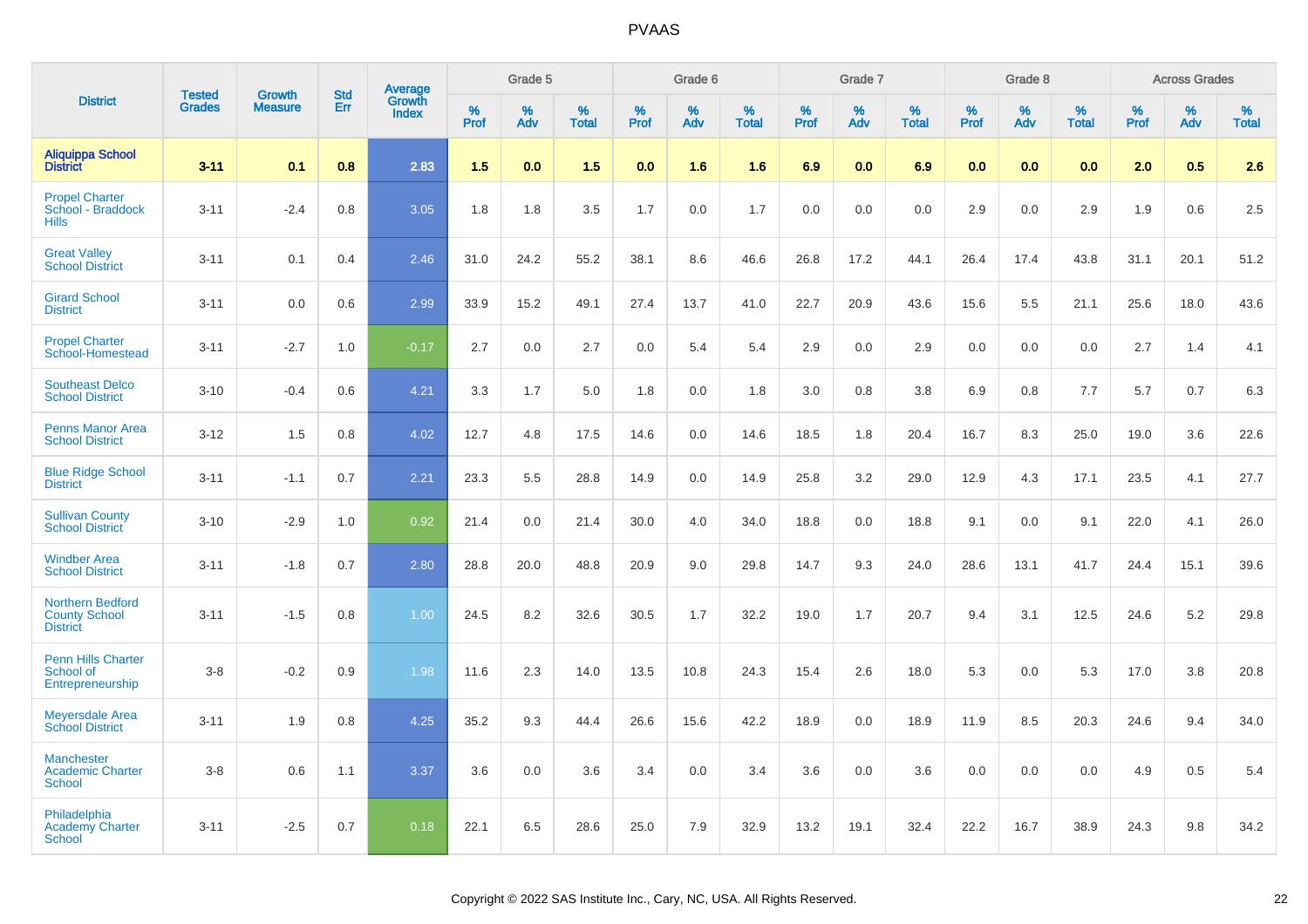|                                                                               | <b>Tested</b> | <b>Growth</b>  | <b>Std</b> | Average<br>Growth |                     | Grade 5  |                      |                     | Grade 6  |                      |              | Grade 7  |                      |                     | Grade 8  |                      |                     | <b>Across Grades</b> |                      |
|-------------------------------------------------------------------------------|---------------|----------------|------------|-------------------|---------------------|----------|----------------------|---------------------|----------|----------------------|--------------|----------|----------------------|---------------------|----------|----------------------|---------------------|----------------------|----------------------|
| <b>District</b>                                                               | <b>Grades</b> | <b>Measure</b> | Err        | Index             | $\%$<br><b>Prof</b> | %<br>Adv | $\%$<br><b>Total</b> | $\%$<br><b>Prof</b> | %<br>Adv | $\%$<br><b>Total</b> | $\%$<br>Prof | %<br>Adv | $\%$<br><b>Total</b> | $\%$<br><b>Prof</b> | %<br>Adv | $\%$<br><b>Total</b> | $\%$<br><b>Prof</b> | $\%$<br>Adv          | $\%$<br><b>Total</b> |
| <b>Aliquippa School</b><br><b>District</b>                                    | $3 - 11$      | 0.1            | 0.8        | 2.83              | 1.5                 | 0.0      | 1.5                  | 0.0                 | 1.6      | 1.6                  | 6.9          | 0.0      | 6.9                  | 0.0                 | 0.0      | 0.0                  | 2.0                 | 0.5                  | 2.6                  |
| <b>Redbank Valley</b><br><b>School District</b>                               | $3 - 11$      | $-2.5$         | 0.7        | 1.94              | 34.3                | 20.0     | 54.3                 | 12.7                | 0.0      | 12.7                 | 19.5         | 9.2      | 28.7                 | 9.5                 | 0.0      | 9.5                  | 21.8                | 10.1                 | 31.9                 |
| <b>Mckeesport Area</b><br><b>School District</b>                              | $3 - 12$      | $-0.2$         | 0.5        | 1.94              | 8.9                 | 3.0      | 11.9                 | 3.9                 | 0.0      | 3.9                  | 1.0          | 0.0      | 1.0                  | 1.0                 | 0.0      | 1.0                  | 7.7                 | 2.1                  | 9.7                  |
| <b>State College Area</b><br><b>School District</b>                           | $3 - 11$      | 0.6            | 0.4        | 6.90              | 29.6                | 33.7     | 63.3                 | 27.4                | 15.3     | 42.7                 | 28.9         | 16.3     | 45.2                 | 20.8                | 8.9      | 29.7                 | 29.0                | 27.0                 | 56.1                 |
| <b>Young Scholars of</b><br><b>Greater Allegheny</b><br><b>Charter School</b> | $3 - 8$       | $-1.4$         | 1.6        | 1.32              | 10.0                | 0.0      | 10.0                 | 6.2                 | 0.0      | 6.2                  | 10.0         | 0.0      | 10.0                 |                     |          |                      | 6.6                 | 0.0                  | 6.6                  |
| <b>Freire Charter</b><br><b>School</b>                                        | $5 - 11$      | 1.2            | 0.6        | 3.54              | 0.0                 | 0.0      | 0.0                  | 1.5                 | 0.0      | 1.5                  | 3.0          | 0.0      | 3.0                  | 7.6                 | 0.0      | 7.6                  | 3.3                 | 0.0                  | 3.3                  |
| <b>West Greene</b><br><b>School District</b>                                  | $3 - 11$      | $-1.6$         | 0.9        | 2.26              | 20.5                | 7.7      | 28.2                 | 7.7                 | 7.7      | 15.4                 | 9.3          | 11.1     | 20.4                 | 11.8                | 0.0      | 11.8                 | 19.6                | 10.7                 | 30.2                 |
| <b>Reading School</b><br><b>District</b>                                      | $3 - 11$      | 0.0            | 0.4        | 4.14              | 3.8                 | 1.2      | 5.0                  | 1.5                 | 0.2      | 1.8                  | 1.9          | 0.0      | 1.9                  | 1.5                 | 0.4      | 1.9                  | 3.6                 | 1.1                  | 4.7                  |
| <b>Wilkes-Barre Area</b><br><b>School District</b>                            | $3 - 11$      | $-0.9$         | 0.5        | 1.33              | 8.1                 | 1.7      | 9.8                  | 10.1                | 4.4      | 14.5                 | $6.0\,$      | 1.8      | 7.8                  | 3.1                 | 1.3      | 4.4                  | 9.8                 | 3.0                  | 12.7                 |
| <b>Universal Institute</b><br><b>Charter School</b>                           | $3 - 8$       | $-2.3$         | 0.7        | 0.12              | 1.5                 | 0.0      | 1.5                  | 1.3                 | 0.0      | 1.3                  | 0.0          | 0.0      | 0.0                  | 2.3                 | 0.0      | 2.3                  | 1.7                 | $0.2\,$              | 2.0                  |
| <b>Laboratory Charter</b><br><b>School</b>                                    | $3 - 8$       | $-0.7$         | 1.1        | 2.78              | 3.2                 | 0.0      | 3.2                  | 2.3                 | 0.0      | 2.3                  | 6.4          | 0.0      | 6.4                  | 5.0                 | 0.0      | 5.0                  | 5.3                 | 0.0                  | 5.3                  |
| <b>South Side Area</b><br><b>School District</b>                              | $3 - 11$      | 1.2            | 0.8        | 4.65              | 23.3                | 18.3     | 41.7                 | 17.7                | 0.0      | 17.7                 | 26.6         | 7.8      | 34.4                 | 12.7                | 2.8      | 15.5                 | 21.2                | 6.3                  | 27.6                 |
| <b>Shenango Area</b><br><b>School District</b>                                | $3 - 11$      | 0.1            | 0.7        | 4.17              | 25.0                | 7.1      | 32.1                 | 40.4                | 8.8      | 49.1                 | 16.5         | 1.0      | 17.5                 | 14.4                | 1.1      | 15.6                 | 22.5                | 7.6                  | 30.1                 |
| <b>Panther Valley</b><br><b>School District</b>                               | $3 - 12$      | 0.8            | 0.6        | 5.00              | 11.5                | 1.9      | 13.5                 | 10.2                | 1.7      | 11.9                 | 11.1         | 1.8      | 13.0                 | 4.7                 | 0.0      | 4.7                  | 12.1                | 1.6                  | 13.6                 |
| <b>Forest Hills School</b><br><b>District</b>                                 | $3 - 11$      | 0.8            | 0.5        | 4.44              | 34.1                | 21.2     | 55.3                 | 20.8                | 3.3      | 24.2                 | 18.6         | 5.6      | 24.2                 | 10.6                | 3.2      | 13.8                 | 24.0                | 11.0                 | 35.1                 |
| Cheltenham<br><b>School District</b>                                          | $3 - 11$      | $-1.7$         | 0.6        | 1.03              | 19.8                | 16.7     | 36.5                 | 21.7                | 4.7      | 26.4                 | 26.7         | 11.0     | 37.7                 | 12.1                | 3.3      | 15.4                 | 23.0                | 11.2                 | 34.2                 |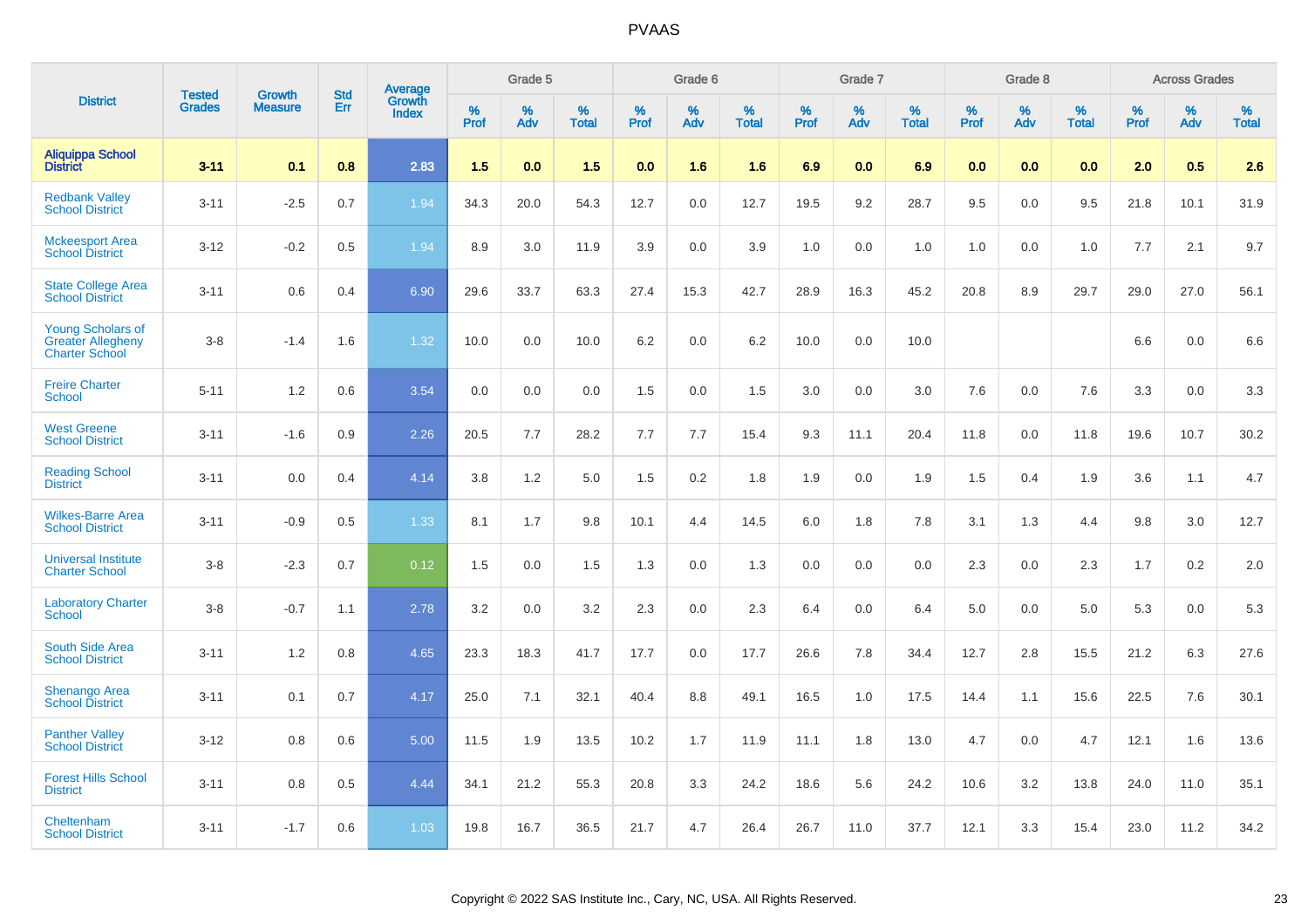|                                                                                   | <b>Tested</b> | <b>Growth</b>  | <b>Std</b> | Average<br>Growth |              | Grade 5  |                   |                  | Grade 6  |                   |              | Grade 7  |                      |           | Grade 8  |                   |              | <b>Across Grades</b> |                   |
|-----------------------------------------------------------------------------------|---------------|----------------|------------|-------------------|--------------|----------|-------------------|------------------|----------|-------------------|--------------|----------|----------------------|-----------|----------|-------------------|--------------|----------------------|-------------------|
| <b>District</b>                                                                   | <b>Grades</b> | <b>Measure</b> | <b>Err</b> | <b>Index</b>      | $\%$<br>Prof | %<br>Adv | %<br><b>Total</b> | %<br><b>Prof</b> | %<br>Adv | %<br><b>Total</b> | $\%$<br>Prof | %<br>Adv | $\%$<br><b>Total</b> | %<br>Prof | %<br>Adv | %<br><b>Total</b> | $\%$<br>Prof | $\%$<br>Adv          | %<br><b>Total</b> |
| <b>Aliquippa School</b><br><b>District</b>                                        | $3 - 11$      | 0.1            | 0.8        | 2.83              | 1.5          | 0.0      | 1.5               | 0.0              | 1.6      | 1.6               | 6.9          | 0.0      | 6.9                  | 0.0       | 0.0      | 0.0               | 2.0          | 0.5                  | 2.6               |
| <b>Blue Mountain</b><br><b>School District</b>                                    | $3 - 10$      | 0.1            | 0.5        | 3.24              | 33.3         | 19.2     | 52.6              | 24.3             | 0.6      | 24.8              | 16.3         | 10.1     | 26.4                 | 20.3      | 6.1      | 26.4              | 27.5         | 11.1                 | 38.6              |
| <b>Titusville Area</b><br><b>School District</b>                                  | $3 - 11$      | $-1.7$         | 0.5        | 0.12              | 28.5         | 13.8     | 42.3              | 18.9             | 4.2      | 23.1              | 18.0         | 3.9      | 21.9                 | 8.0       | 3.6      | 11.6              | 21.8         | 10.0                 | 31.8              |
| <b>Agora Cyber</b><br><b>Charter School</b>                                       | $3 - 11$      | $-0.3$         | 0.6        | 3.62              | 9.8          | 2.0      | 11.8              | 7.8              | 0.7      | 8.5               | 6.2          | 2.1      | 8.3                  | 3.3       | 1.3      | 4.6               | 9.7          | 2.4                  | 12.1              |
| <b>Sharon City School</b><br><b>District</b>                                      | $3 - 11$      | $-0.3$         | 0.5        | 1.32              | 14.1         | 2.1      | 16.2              | 13.9             | 4.1      | 18.0              | 6.0          | 1.7      | 7.8                  | 5.9       | 1.5      | 7.4               | 12.0         | 2.8                  | 14.8              |
| <b>Indiana Area</b><br><b>School District</b>                                     | $3 - 11$      | 1.8            | 0.4        | 7.21              | 29.3         | 17.7     | 47.0              | 23.9             | 11.7     | 35.5              | 36.0         | 10.3     | 46.3                 | 23.2      | 14.2     | 37.4              | 30.1         | 15.1                 | 45.2              |
| <b>Susquehanna</b><br><b>Community School</b><br><b>District</b>                  | $3 - 11$      | $-2.8$         | 0.9        | $-1.20$           | 19.6         | 9.8      | 29.4              | 15.5             | 1.7      | 17.2              | 13.3         | 11.1     | 24.4                 | 2.0       | 2.0      | 4.1               | 19.6         | 6.3                  | 25.9              |
| Palmyra Area<br><b>School District</b>                                            | $3 - 11$      | 0.0            | 0.4        | 5.60              | 36.2         | 17.5     | 53.8              | 27.2             | 8.3      | 35.4              | 25.5         | 12.2     | 37.6                 | 29.8      | 12.2     | 42.0              | 31.5         | 15.7                 | 47.2              |
| <b>Manheim Central</b><br><b>School District</b>                                  | $3 - 11$      | 2.8            | 0.4        | 9.93              | 25.4         | 7.6      | 33.0              | 23.6             | 5.8      | 29.3              | 15.0         | 5.2      | 20.2                 | 20.9      | 6.2      | 27.1              | 22.8         | 9.4                  | 32.2              |
| <b>Highlands School</b><br><b>District</b>                                        | $3 - 11$      | 0.4            | 0.5        | $\overline{2.41}$ | 20.4         | 4.6      | 25.0              | 16.6             | 1.4      | 17.9              | 28.5         | 4.9      | 33.3                 | 13.2      | 8.6      | 21.8              | 20.4         | 5.9                  | 26.3              |
| <b>Howard Gardner</b><br><b>Multiple</b><br>Intelligence<br><b>Charter School</b> | $3 - 8$       | $-3.7$         | 1.1        | $-1.27$           | 16.7         | 6.7      | 23.3              | 9.4              | 0.0      | 9.4               | 9.1          | 0.0      | 9.1                  | 7.4       | 11.1     | 18.5              | 14.7         | 3.5                  | 18.2              |
| <b>Inquiry Charter</b><br>School                                                  | $3-5$         | $-6.8$         | 2.1        | $-3.27$           | 8.8          | 2.9      | 11.8              |                  |          |                   |              |          |                      |           |          |                   | 11.1         | 2.8                  | 13.9              |
| <b>Purchase Line</b><br><b>School District</b>                                    | $3 - 12$      | 1.0            | 0.8        | 4.29              | 28.8         | 7.7      | 36.5              | 6.1              | 3.0      | 9.1               | 7.5          | 3.0      | 10.4                 | 5.3       | 0.0      | 5.3               | 16.1         | 3.3                  | 19.4              |
| <b>Haverford</b><br><b>Township School</b><br><b>District</b>                     | $3 - 11$      | $-0.7$         | 0.3        | $-0.06$           | 30.7         | 27.3     | 58.0              | 26.4             | 15.0     | 41.4              | 28.5         | 12.8     | 41.3                 | 33.9      | 15.2     | 49.1              | 31.6         | 23.1                 | 54.7              |
| <b>Easton Area</b><br><b>School District</b>                                      | $3 - 12$      | $-1.1$         | 0.3        | $-0.56$           | 22.4         | 5.9      | 28.3              | 14.6             | 3.3      | 17.9              | 11.0         | 6.9      | 18.0                 | 10.3      | 2.2      | 12.4              | 18.5         | 8.4                  | 26.9              |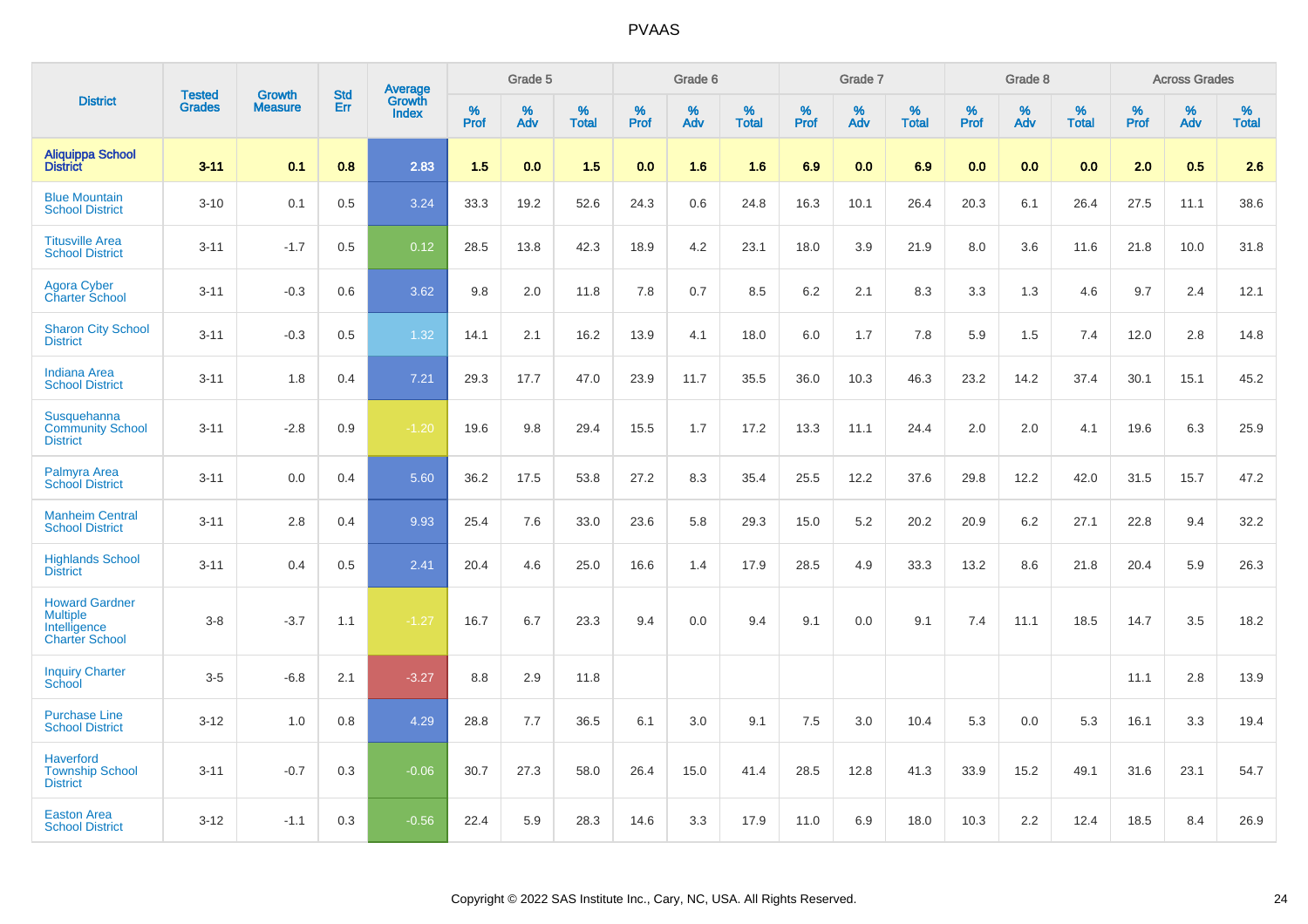|                                                                   |                                |                                 |                   | Average                |                     | Grade 5     |                   |                  | Grade 6  |                   |                  | Grade 7  |                   |           | Grade 8  |                   |              | <b>Across Grades</b> |                   |
|-------------------------------------------------------------------|--------------------------------|---------------------------------|-------------------|------------------------|---------------------|-------------|-------------------|------------------|----------|-------------------|------------------|----------|-------------------|-----------|----------|-------------------|--------------|----------------------|-------------------|
| <b>District</b>                                                   | <b>Tested</b><br><b>Grades</b> | <b>Growth</b><br><b>Measure</b> | <b>Std</b><br>Err | Growth<br><b>Index</b> | $\%$<br><b>Prof</b> | $\%$<br>Adv | %<br><b>Total</b> | %<br><b>Prof</b> | %<br>Adv | %<br><b>Total</b> | %<br><b>Prof</b> | %<br>Adv | %<br><b>Total</b> | %<br>Prof | %<br>Adv | %<br><b>Total</b> | $\%$<br>Prof | $\%$<br>Adv          | %<br><b>Total</b> |
| <b>Aliquippa School</b><br><b>District</b>                        | $3 - 11$                       | 0.1                             | 0.8               | 2.83                   | 1.5                 | 0.0         | 1.5               | 0.0              | 1.6      | 1.6               | 6.9              | 0.0      | 6.9               | 0.0       | 0.0      | 0.0               | 2.0          | 0.5                  | 2.6               |
| <b>Mastery Charter</b><br>School - Harrity<br>Campus              | $3-8$                          | $-0.7$                          | 1.1               | 2.42                   | 4.6                 | 4.6         | 9.1               | 2.3              | 0.0      | 2.3               | 0.0              | 0.0      | 0.0               | 3.1       | 0.0      | 3.1               | 5.5          | 1.0                  | 6.5               |
| Salisbury-Elk Lick<br><b>School District</b>                      | $3 - 11$                       | $-4.2$                          | 1.3               | 0.13                   | 29.2                | 12.5        | 41.7              | 37.5             | 0.0      | 37.5              | 15.8             | 0.0      | 15.8              | 14.3      | 4.8      | 19.0              | 28.9         | 5.8                  | 34.7              |
| <b>Albert Gallatin</b><br><b>Area School</b><br><b>District</b>   | $3 - 11$                       | $-1.4$                          | 0.5               | 0.97                   | 19.0                | 10.2        | 29.3              | 18.6             | 1.6      | 20.2              | 12.8             | 2.8      | 15.6              | 14.8      | 2.0      | 16.8              | 17.4         | 4.9                  | 22.3              |
| <b>Carbondale Area</b><br><b>School District</b>                  | $3 - 10$                       | 1.1                             | 0.6               | 5.95                   | 10.3                | 1.2         | 11.5              | 4.2              | 0.0      | 4.2               | 4.8              | 3.6      | 8.4               | 13.9      | 0.0      | 13.9              | 9.4          | 0.8                  | 10.1              |
| <b>Fannett-Metal</b><br><b>School District</b>                    | $3 - 11$                       | $-2.4$                          | 1.0               | 2.68                   | 17.2                | 6.9         | 24.1              | 10.3             | 0.0      | 10.3              | 9.4              | 0.0      | 9.4               | 8.9       | 2.2      | 11.1              | 15.5         | 5.8                  | 21.3              |
| <b>Freedom Area</b><br><b>School District</b>                     | $3 - 11$                       | $-0.8$                          | 0.7               | 1.59                   | 13.6                | 3.7         | 17.3              | 21.4             | 2.4      | 23.8              | 18.6             | 2.9      | 21.6              | 10.7      | 1.3      | 12.0              | 17.8         | 3.7                  | 21.6              |
| <b>Richard Allen</b><br>Preparatory<br><b>Charter School</b>      | $5-8$                          | 0.8                             | 0.7               | 3.33                   | 0.0                 | 0.0         | 0.0               | 1.0              | 0.0      | 1.0               | 1.8              | 0.9      | 2.7               | 0.9       | 0.0      | 0.9               | 1.1          | 0.3                  | 1.4               |
| <b>Troy Area School</b><br><b>District</b>                        | $3 - 10$                       | $-1.8$                          | 0.6               | 0.45                   | 11.1                | 4.0         | 15.2              | 4.0              | 4.0      | 8.0               | 14.1             | 0.0      | 14.1              | 6.8       | 0.8      | 7.7               | 11.9         | 2.1                  | 14.0              |
| <b>North Schuylkill</b><br><b>School District</b>                 | $3 - 11$                       | 0.5                             | 0.5               | 4.31                   | 8.2                 | 3.0         | 11.2              | 4.8              | 0.8      | 5.6               | 5.8              | 3.9      | 9.7               | 11.8      | 6.7      | 18.5              | 12.1         | 4.1                  | 16.1              |
| <b>Middletown Area</b><br><b>School District</b>                  | $3 - 11$                       | $-1.6$                          | 0.5               | 0.08                   | 19.5                | 5.0         | 24.5              | 6.1              | 0.8      | 6.9               | 16.1             | 9.8      | 25.9              | 11.8      | 2.0      | 13.7              | 18.4         | 7.5                  | 25.9              |
| <b>Selinsgrove Area</b><br><b>School District</b>                 | $3 - 12$                       | 4.7                             | 0.5               | 11.20                  | 26.0                | 6.1         | 32.0              | 32.0             | 17.0     | 49.0              | 26.4             | 18.7     | 45.2              | 25.6      | 10.5     | 36.1              | 25.8         | 14.6                 | 40.4              |
| <b>Greater Nanticoke</b><br><b>Area School</b><br><b>District</b> | $3 - 12$                       | $-0.5$                          | 0.6               | 4.36                   | 13.6                | 2.7         | 16.4              | 2.6              | 0.0      | 2.6               | 3.6              | 0.0      | 3.6               | 4.2       | 1.7      | 5.9               | 7.6          | 2.0                  | 9.6               |
| Portage Area<br><b>School District</b>                            | $3 - 10$                       | 0.3                             | 0.8               | 2.06                   | 28.6                | 7.1         | 35.7              | 30.0             | 10.0     | 40.0              | 25.4             | 9.5      | 34.9              | 17.0      | 7.6      | 24.5              | 29.8         | 12.9                 | 42.6              |
| <b>Mount Carmel</b><br><b>Area School</b><br><b>District</b>      | $3 - 11$                       | 0.2                             | 0.6               | 3.89                   | 10.8                | 2.7         | 13.5              | 12.5             | 7.1      | 19.6              | 13.6             | 3.6      | 17.3              | 8.8       | 2.6      | 11.5              | 12.2         | 4.5                  | 16.7              |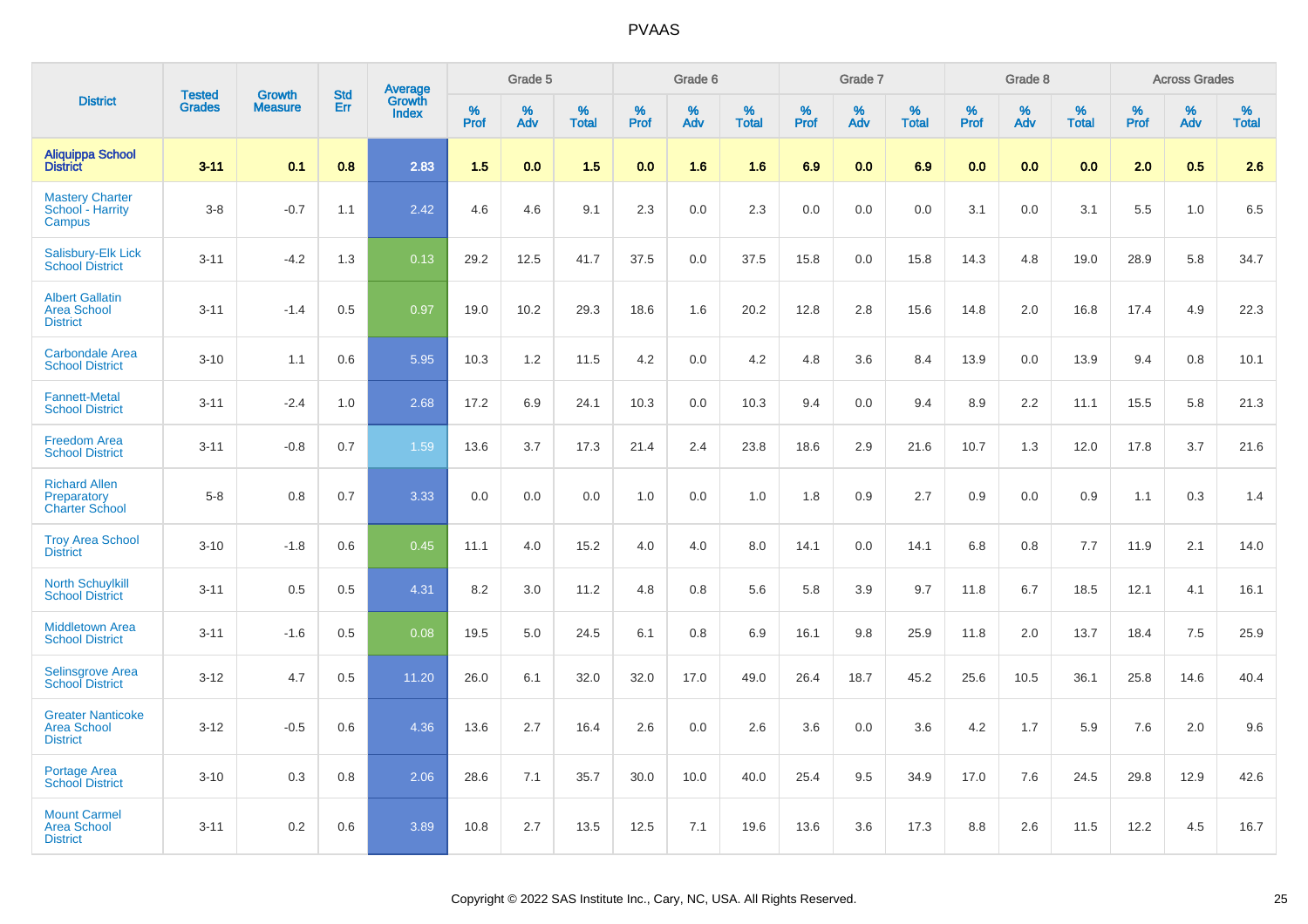|                                                                                            | <b>Tested</b> | <b>Growth</b>  | <b>Std</b> | Average                |                     | Grade 5  |                   |                     | Grade 6  |                   |              | Grade 7  |                   |                     | Grade 8  |                   |                     | <b>Across Grades</b> |                   |
|--------------------------------------------------------------------------------------------|---------------|----------------|------------|------------------------|---------------------|----------|-------------------|---------------------|----------|-------------------|--------------|----------|-------------------|---------------------|----------|-------------------|---------------------|----------------------|-------------------|
| <b>District</b>                                                                            | <b>Grades</b> | <b>Measure</b> | <b>Err</b> | Growth<br><b>Index</b> | $\%$<br><b>Prof</b> | %<br>Adv | %<br><b>Total</b> | $\%$<br><b>Prof</b> | %<br>Adv | %<br><b>Total</b> | $\%$<br>Prof | %<br>Adv | %<br><b>Total</b> | $\%$<br><b>Prof</b> | %<br>Adv | %<br><b>Total</b> | $\%$<br><b>Prof</b> | %<br>Adv             | %<br><b>Total</b> |
| <b>Aliquippa School</b><br><b>District</b>                                                 | $3 - 11$      | 0.1            | 0.8        | 2.83                   | 1.5                 | 0.0      | 1.5               | 0.0                 | 1.6      | 1.6               | 6.9          | 0.0      | 6.9               | 0.0                 | 0.0      | 0.0               | 2.0                 | 0.5                  | 2.6               |
| <b>Lebanon School</b><br><b>District</b>                                                   | $3 - 11$      | 0.1            | 0.3        | 4.53                   | 10.8                | 2.5      | 13.2              | 5.4                 | 1.6      | 7.0               | 3.4          | 0.6      | 4.1               | 4.5                 | 0.8      | 5.4               | 7.2                 | 1.6                  | 8.8               |
| <b>Mastery Charter</b><br>School - Hardy<br><b>Williams</b>                                | $3 - 11$      | $-0.1$         | 1.2        | 1.30                   | 4.9                 | 0.0      | 4.9               | 11.4                | 2.9      | 14.3              | 5.6          | 0.0      | 5.6               |                     |          |                   | 6.9                 | 0.6                  | 7.5               |
| <b>Cameron County</b><br><b>School District</b>                                            | $3 - 12$      | 1.0            | 1.0        | 4.16                   | 48.4                | 0.0      | 48.4              | 29.0                | 2.6      | 31.6              | 7.3          | 2.4      | 9.8               | 13.5                | 0.0      | 13.5              | 30.3                | 6.8                  | 37.2              |
| Johnsonburg Area<br><b>School District</b>                                                 | $3 - 11$      | 2.2            | 1.0        | 5.07                   | 17.5                | 7.5      | 25.0              | 21.2                | 12.1     | 33.3              | 18.6         | 7.0      | 25.6              | 15.6                | 2.2      | 17.8              | 25.5                | 10.2                 | 35.7              |
| <b>Marion Center</b><br>Area School<br><b>District</b>                                     | $3 - 10$      | 0.9            | 0.7        | 5.76                   | 24.4                | 7.7      | 32.0              | 37.2                | 11.8     | 49.0              | 19.0         | 10.7     | 29.8              | 22.6                | 8.6      | 31.2              | 27.9                | 10.6                 | 38.4              |
| The Philadelphia<br><b>Charter School for</b><br><b>Arts and Sciences</b><br>at HR Edmunds | $3 - 8$       | 1.7            | 0.6        | 4.09                   | 6.4                 | 0.0      | 6.4               | 0.0                 | 0.0      | 0.0               | 2.1          | 0.0      | 2.1               | 2.2                 | 0.0      | 2.2               | 2.1                 | $0.2\,$              | 2.3               |
| <b>Montgomery Area</b><br><b>School District</b>                                           | $3 - 11$      | 0.8            | 0.8        | 4.18                   | 25.7                | 10.8     | 36.5              | 29.0                | 30.6     | 59.7              | 33.3         | 6.9      | 40.3              | 17.2                | 1.7      | 19.0              | 28.4                | 13.2                 | 41.6              |
| <b>Camp Hill School</b><br><b>District</b>                                                 | $3 - 12$      | $-2.0$         | 0.7        | $-0.33$                | 40.7                | 27.2     | 67.9              | 24.0                | 4.0      | 28.0              | 17.6         | 9.9      | 27.5              | 22.0                | 3.7      | 25.7              | 30.7                | 15.4                 | 46.1              |
| <b>Antietam School</b><br><b>District</b>                                                  | $3 - 10$      | $-2.5$         | 0.8        | $-0.25$                | 9.4                 | 1.6      | 10.9              | 10.0                | 3.3      | 13.3              | 5.6          | 0.0      | 5.6               | 5.8                 | 0.0      | 5.8               | 8.3                 | 1.2                  | 9.5               |
| <b>Franklin Area</b><br><b>School District</b>                                             | $3 - 11$      | 0.9            | 0.5        | 5.84                   | 22.0                | 7.1      | 29.1              | 25.8                | 3.1      | 28.9              | 10.1         | 4.2      | 14.3              | 8.2                 | 0.7      | 8.9               | 19.0                | 4.3                  | 23.2              |
| South Williamsport<br><b>Area School</b><br><b>District</b>                                | $3 - 10$      | $-0.6$         | 0.6        | 3.18                   | 20.4                | 1.1      | 21.5              | 25.8                | 4.5      | 30.3              | 15.5         | 2.4      | 17.9              | 15.1                | 0.0      | 15.1              | 20.2                | 2.8                  | 23.0              |
| <b>Deep Roots</b><br><b>Charter School</b>                                                 | $3-6$         | $-0.9$         | 1.3        | 2.28                   | 0.0                 | 0.0      | 0.0               | 0.0                 | 0.0      | 0.0               |              |          |                   |                     |          |                   | 1.3                 | 0.0                  | 1.3               |
| <b>Ellwood City Area</b><br><b>School District</b>                                         | $3 - 11$      | $-1.7$         | 0.6        | 1.08                   | 20.6                | 7.8      | 28.4              | 19.0                | 2.6      | 21.6              | 21.7         | 2.5      | 24.2              | 5.5                 | 2.8      | 8.3               | 17.5                | 4.7                  | 22.2              |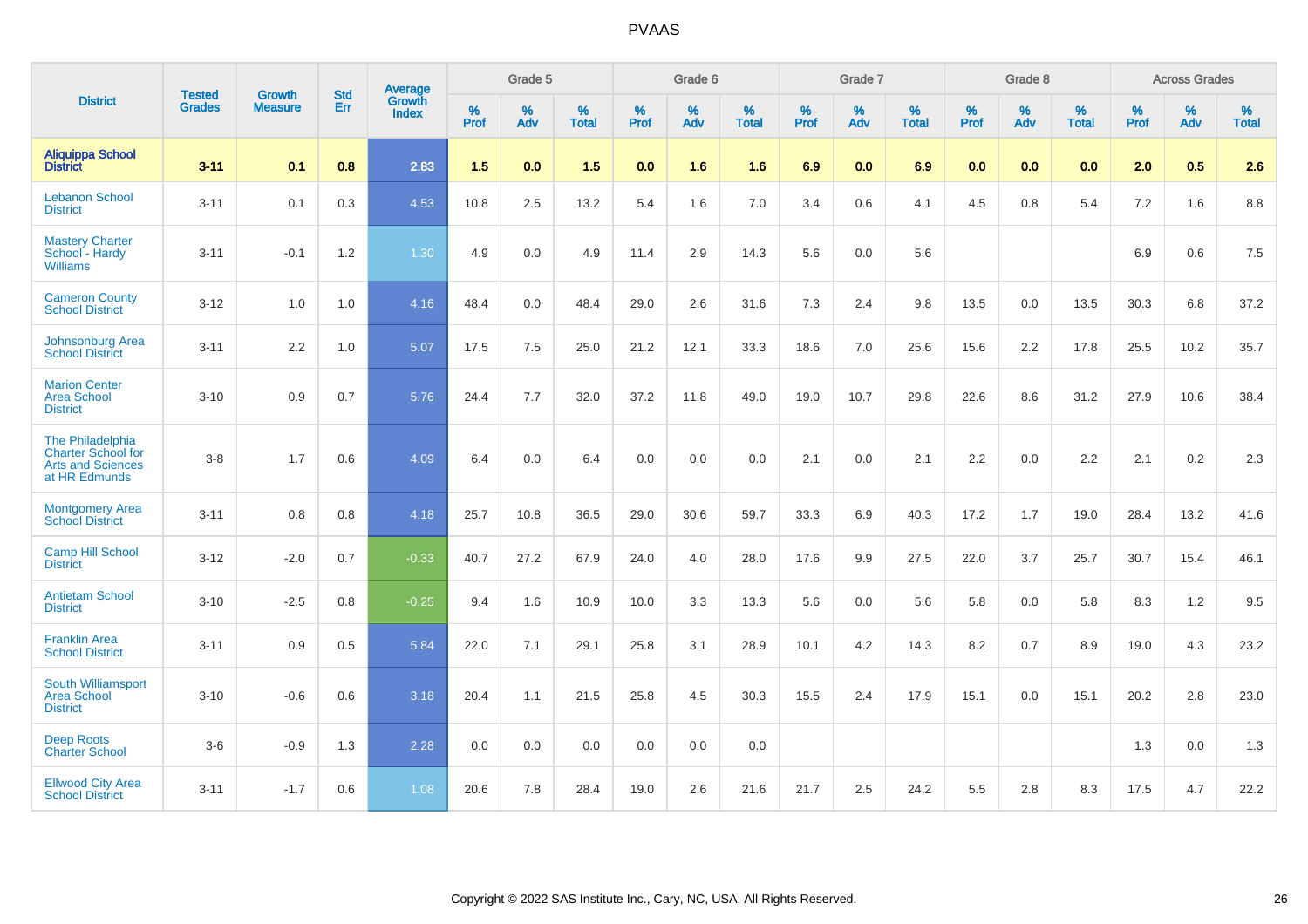|                                                                        |                                |                                 | <b>Std</b> | Average                |                     | Grade 5     |                   |                  | Grade 6     |                   |                  | Grade 7     |                   |                     | Grade 8  |                   |              | <b>Across Grades</b> |                   |
|------------------------------------------------------------------------|--------------------------------|---------------------------------|------------|------------------------|---------------------|-------------|-------------------|------------------|-------------|-------------------|------------------|-------------|-------------------|---------------------|----------|-------------------|--------------|----------------------|-------------------|
| <b>District</b>                                                        | <b>Tested</b><br><b>Grades</b> | <b>Growth</b><br><b>Measure</b> | Err        | Growth<br><b>Index</b> | $\%$<br><b>Prof</b> | $\%$<br>Adv | %<br><b>Total</b> | %<br><b>Prof</b> | $\%$<br>Adv | %<br><b>Total</b> | %<br><b>Prof</b> | $\%$<br>Adv | %<br><b>Total</b> | $\%$<br><b>Prof</b> | %<br>Adv | %<br><b>Total</b> | $\%$<br>Prof | $\%$<br>Adv          | %<br><b>Total</b> |
| <b>Aliquippa School</b><br><b>District</b>                             | $3 - 11$                       | 0.1                             | 0.8        | 2.83                   | 1.5                 | 0.0         | 1.5               | 0.0              | 1.6         | 1.6               | 6.9              | 0.0         | 6.9               | 0.0                 | 0.0      | 0.0               | 2.0          | 0.5                  | 2.6               |
| <b>West Middlesex</b><br><b>Area School</b><br><b>District</b>         | $3 - 10$                       | 0.9                             | 0.9        | 4.10                   | 21.7                | 21.7        | 43.5              | 39.3             | 4.9         | 44.3              | 30.0             | 2.0         | 32.0              | 7.1                 | 0.0      | 7.1               | 30.3         | 7.4                  | 37.7              |
| <b>Gillingham Charter</b><br>School                                    | $3 - 11$                       | $-5.9$                          | 2.0        | $-1.16$                | 9.1                 | 0.0         | 9.1               | 0.0              | 0.0         | 0.0               |                  |             |                   | 0.0                 | 0.0      | 0.0               | 4.4          | 1.4                  | 5.8               |
| <b>Ferndale Area</b><br><b>School District</b>                         | $3 - 10$                       | $-0.9$                          | 0.9        | 1.11                   | 27.3                | 0.0         | 27.3              | 19.5             | 7.3         | 26.8              | 31.6             | 2.6         | 34.2              | 11.1                | 8.9      | 20.0              | 21.3         | 7.9                  | 29.1              |
| <b>Mastery Charter</b><br>School - Pickett<br>Campus                   | $6 - 10$                       | 1.2                             | 1.1        | 2.33                   |                     |             |                   | 0.0              | 0.0         | 0.0               | 0.0              | 0.0         | 0.0               | 2.8                 | 0.0      | 2.8               | 0.9          | 0.0                  | 0.9               |
| <b>Big Spring School</b><br><b>District</b>                            | $3 - 11$                       | $-1.2$                          | 0.5        | 0.68                   | 26.7                | 13.0        | 39.7              | 22.0             | 3.8         | 25.8              | 20.9             | 6.7         | 27.6              | 10.9                | 3.3      | 14.1              | 24.6         | 10.4                 | 35.0              |
| <b>Elk Lake School</b><br><b>District</b>                              | $3 - 11$                       | 1.9                             | 0.7        | 7.96                   | 17.5                | 3.8         | 21.2              | 35.8             | 12.6        | 48.4              | 11.4             | 3.4         | 14.8              | 8.5                 | 4.9      | 13.4              | 21.4         | 7.2                  | 28.5              |
| <b>Forest City</b><br><b>Regional School</b><br><b>District</b>        | $3 - 12$                       | 1.5                             | 0.9        | 4.76                   | 22.2                | 11.1        | 33.3              | 14.3             | 2.0         | 16.3              | 18.9             | 10.8        | 29.7              | 31.9                | 10.6     | 42.6              | 22.1         | 10.7                 | 32.8              |
| <b>Hamburg Area</b><br><b>School District</b>                          | $3 - 11$                       | $-0.0$                          | 0.5        | 1.79                   | 29.1                | 6.4         | 35.5              | 28.4             | 2.4         | 30.7              | 10.1             | 3.8         | 13.8              | 9.9                 | 2.1      | 12.1              | 20.9         | 6.6                  | 27.5              |
| <b>United School</b><br><b>District</b>                                | $3 - 11$                       | 0.3                             | 0.8        | 3.96                   | 27.0                | 1.6         | 28.6              | 31.8             | 12.7        | 44.4              | 29.2             | 10.8        | 40.0              | 20.9                | 9.0      | 29.8              | 28.1         | 9.4                  | 37.5              |
| <b>Valley Grove</b><br><b>School District</b>                          | $3 - 10$                       | $-2.4$                          | 0.8        | $-1.21$                | 35.4                | 8.3         | 43.8              | 27.6             | 1.7         | 29.3              | 18.5             | 5.6         | 24.1              | 14.3                | 1.8      | 16.1              | 25.5         | 6.8                  | 32.2              |
| <b>Hanover Area</b><br><b>School District</b>                          | $3 - 11$                       | $-2.5$                          | 0.9        | $-0.79$                | 3.4                 | 3.4         | 6.8               | 10.0             | 4.0         | 14.0              | 5.3              | 1.8         | 7.0               | 0.0                 | 0.0      | 0.0               | 7.4          | 1.9                  | 9.3               |
| <b>Gettysburg Area</b><br><b>School District</b>                       | $3 - 11$                       | 1.3                             | 0.4        | 5.96                   | 36.4                | 17.3        | 53.7              | 22.0             | 12.0        | 34.0              | 15.9             | 5.7         | 21.6              | 21.4                | 7.3      | 28.6              | 25.4         | 14.7                 | 40.1              |
| <b>Folk Arts-Cultural</b><br><b>Treasures Charter</b><br><b>School</b> | $3 - 7$                        | $-1.8$                          | 1.0        | 1.12                   | 22.7                | 6.8         | 29.6              | 28.9             | 4.4         | 33.3              | 20.4             | 2.3         | 22.7              |                     |          |                   | 28.1         | 6.2                  | 34.4              |
| <b>Sayre Area School</b><br><b>District</b>                            | $3 - 11$                       | 1.9                             | 0.7        | 6.31                   | 21.3                | 6.6         | 27.9              | 36.2             | 5.0         | 41.2              | 21.4             | 3.6         | 25.0              | 13.4                | 0.0      | 13.4              | 25.9         | 6.1                  | 32.0              |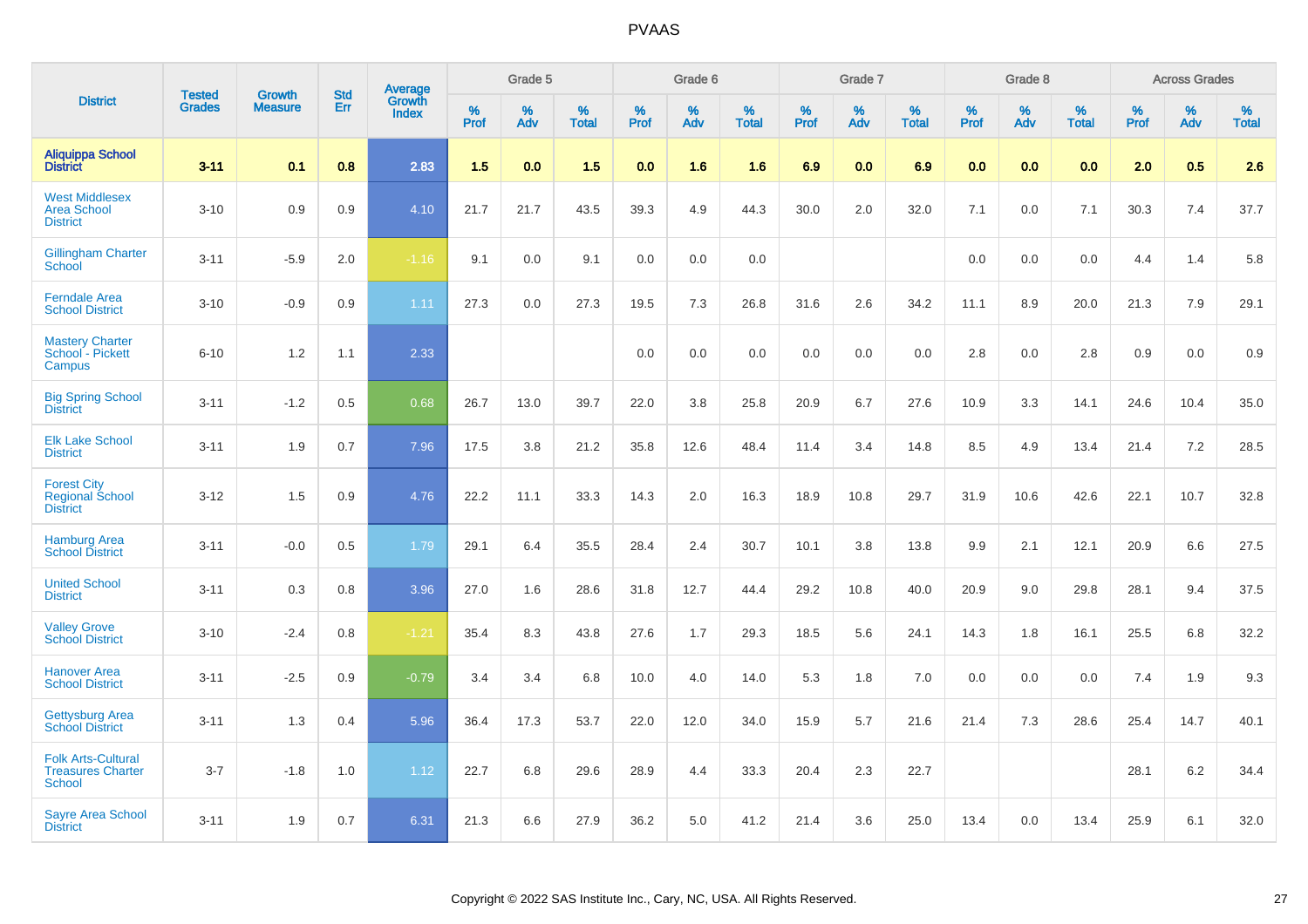|                                                                       |                         |                                 | <b>Std</b> | Average         |           | Grade 5  |                   |           | Grade 6  |                   |           | Grade 7  |                   |           | Grade 8  |                   |           | <b>Across Grades</b> |                   |
|-----------------------------------------------------------------------|-------------------------|---------------------------------|------------|-----------------|-----------|----------|-------------------|-----------|----------|-------------------|-----------|----------|-------------------|-----------|----------|-------------------|-----------|----------------------|-------------------|
| <b>District</b>                                                       | <b>Tested</b><br>Grades | <b>Growth</b><br><b>Measure</b> | Err        | Growth<br>Index | %<br>Prof | %<br>Adv | %<br><b>Total</b> | %<br>Prof | %<br>Adv | %<br><b>Total</b> | %<br>Prof | %<br>Adv | %<br><b>Total</b> | %<br>Prof | %<br>Adv | %<br><b>Total</b> | %<br>Prof | %<br>Adv             | %<br><b>Total</b> |
| <b>Aliquippa School</b><br><b>District</b>                            | $3 - 11$                | 0.1                             | 0.8        | 2.83            | 1.5       | 0.0      | 1.5               | 0.0       | 1.6      | 1.6               | 6.9       | 0.0      | 6.9               | 0.0       | 0.0      | 0.0               | 2.0       | 0.5                  | 2.6               |
| <b>Harmony Area</b><br><b>School District</b>                         | $3 - 10$                | 0.9                             | 1.7        | 2.79            | 31.2      | 6.2      | 37.5              | 41.7      | 4.2      | 45.8              | 0.0       | 0.0      | 0.0               |           |          |                   | 27.4      | 7.4                  | 34.7              |
| <b>Laurel School</b><br><b>District</b>                               | $3 - 11$                | $-0.4$                          | 0.7        | 1.59            | 25.7      | 5.4      | 31.1              | 23.9      | 12.7     | 36.6              | 29.5      | 5.1      | 34.6              | 18.8      | 8.7      | 27.5              | 28.6      | 13.6                 | 42.2              |
| <b>Old Forge School</b><br><b>District</b>                            | $3 - 12$                | $-2.1$                          | 0.8        | 0.34            | 11.8      | 2.9      | 14.7              | 11.3      | 0.0      | 11.3              | 19.0      | 4.8      | 23.8              | 5.9       | 0.0      | 5.9               | 14.0      | 2.9                  | 16.9              |
| <b>Universal Alcorn</b><br><b>Charter School</b>                      | $3 - 8$                 | $-0.7$                          | 0.8        | 0.93            | 7.7       | 1.9      | 9.6               | 3.9       | 0.0      | 3.9               | 8.8       | 0.0      | 8.8               | 5.1       | 0.0      | 5.1               | 6.4       | 1.7                  | 8.1               |
| <b>Reach Cyber</b><br><b>Charter School</b>                           | $3 - 11$                | $-2.4$                          | 0.9        | $-0.45$         | 19.4      | 9.7      | 29.0              | 9.1       | 0.0      | 9.1               | 17.0      | 3.8      | 20.8              | 17.5      | 5.3      | 22.8              | 21.3      | 4.7                  | 26.0              |
| <b>Cocalico School</b><br><b>District</b>                             | $3 - 11$                | 2.0                             | 0.4        | 5.70            | 27.4      | 17.4     | 44.8              | 25.2      | 17.5     | 42.7              | 27.3      | 4.0      | 31.3              | 22.2      | $6.2\,$  | 28.4              | 28.3      | 12.1                 | 40.4              |
| <b>Waynesboro Area</b><br><b>School District</b>                      | $3 - 12$                | $-0.5$                          | 0.4        | 2.30            | 25.0      | 9.2      | 34.2              | 20.4      | 10.5     | 31.0              | 19.2      | 6.0      | 25.2              | 20.1      | 4.8      | 24.8              | 22.3      | 9.3                  | 31.6              |
| <b>Spring Cove</b><br><b>School District</b>                          | $3 - 11$                | 0.9                             | 0.5        | 5.97            | 18.5      | 8.4      | 26.9              | 15.1      | 4.8      | 19.8              | 11.0      | 3.9      | 15.0              | 12.7      | 4.0      | 16.7              | 20.0      | 7.4                  | 27.4              |
| Young Scholars Of<br>Western<br>Pennsylvania<br><b>Charter School</b> | $3 - 8$                 | $-0.4$                          | 1.1        | 1.25            | 6.7       | 6.7      | 13.3              | 5.9       | 5.9      | 11.8              | 20.7      | 3.4      | 24.1              | 8.7       | 0.0      | 8.7               | 12.3      | 4.8                  | 17.1              |
| <b>Keystone School</b><br><b>District</b>                             | $3 - 11$                | $-1.0$                          | 0.8        | 1.11            | 28.4      | 19.4     | 47.8              | 32.1      | 1.9      | 34.0              | 12.3      | 1.4      | 13.7              | 6.4       | 0.0      | 6.4               | 24.1      | 7.6                  | 31.6              |
| <b>New Castle Area</b><br><b>School District</b>                      | $3 - 12$                | $-0.5$                          | 0.4        | 2.63            | 4.3       | 0.5      | 4.8               | 3.3       | 1.9      | 5.2               | 7.7       | 1.4      | 9.1               | 3.3       | 0.9      | 4.2               | 4.4       | 1.1                  | 5.5               |
| <b>Vision Academy</b><br><b>Charter School</b>                        | $3 - 8$                 | 1.7                             | 1.1        | 3.72            | 11.1      | 0.0      | 11.1              | 0.0       | 0.0      | 0.0               | 2.9       | 2.9      | 5.9               | 9.5       | 4.8      | 14.3              | 6.4       | 1.6                  | 8.0               |
| <b>Lower Moreland</b><br><b>Township School</b><br><b>District</b>    | $3 - 11$                | 2.2                             | 0.5        | 4.65            | 27.3      | 27.3     | 54.6              | 38.8      | 19.4     | 58.2              | 30.7      | 17.2     | 47.8              | 25.1      | 15.0     | 40.1              | 32.4      | 17.7                 | 50.0              |
| <b>Fairfield Area</b><br><b>School District</b>                       | $3 - 11$                | $-1.2$                          | 0.8        | 1.99            | 32.3      | 1.6      | 33.9              | 19.7      | 1.6      | 21.3              | 18.5      | 0.0      | 18.5              | 16.7      | 3.7      | 20.4              | 25.3      | 6.7                  | 32.0              |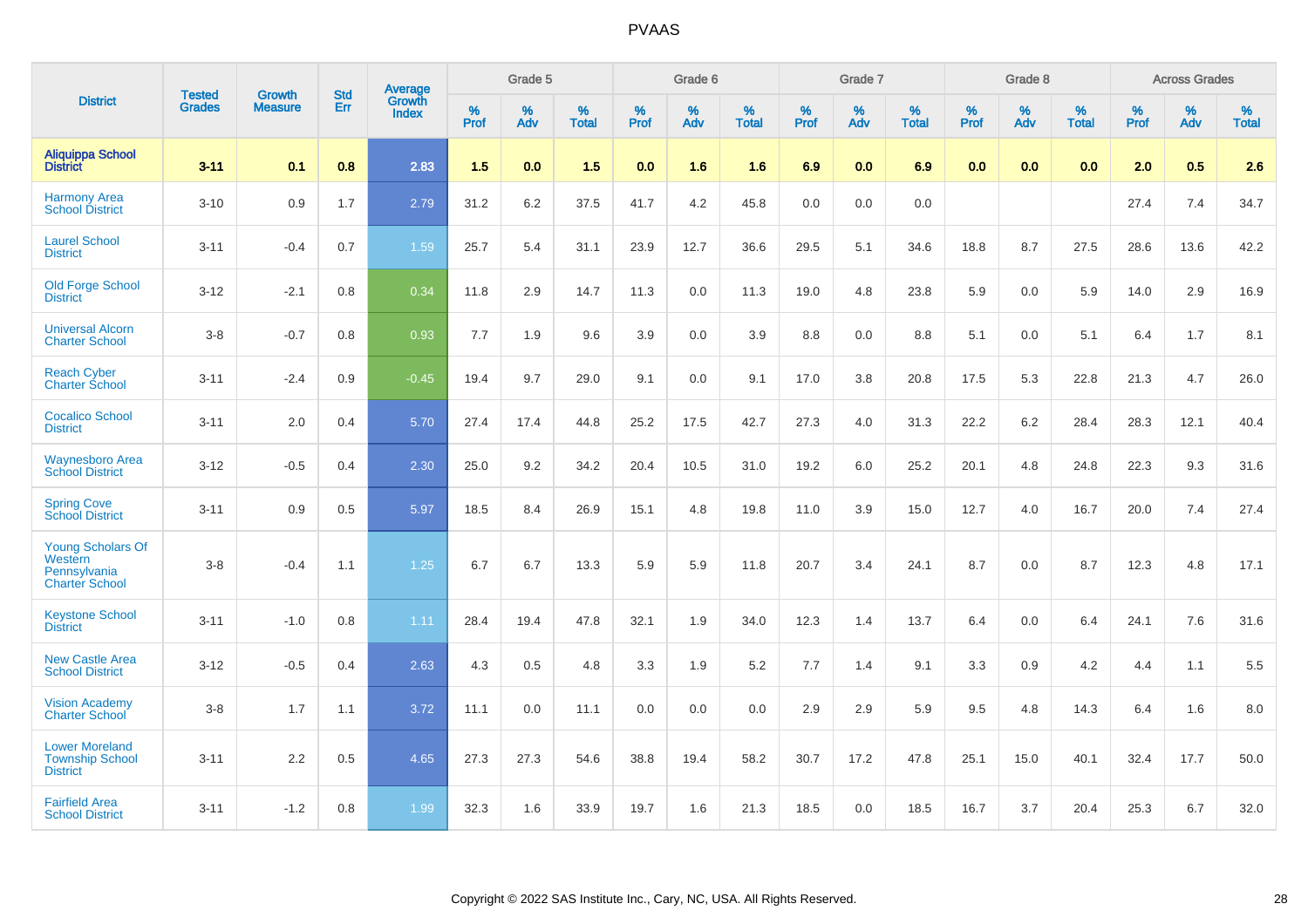|                                                             | <b>Tested</b> | <b>Growth</b>  | <b>Std</b> | Average         |              | Grade 5  |                   |              | Grade 6  |                   |              | Grade 7  |                   |              | Grade 8  |                   |              | <b>Across Grades</b> |                   |
|-------------------------------------------------------------|---------------|----------------|------------|-----------------|--------------|----------|-------------------|--------------|----------|-------------------|--------------|----------|-------------------|--------------|----------|-------------------|--------------|----------------------|-------------------|
| <b>District</b>                                             | <b>Grades</b> | <b>Measure</b> | Err        | Growth<br>Index | $\%$<br>Prof | %<br>Adv | %<br><b>Total</b> | $\%$<br>Prof | %<br>Adv | %<br><b>Total</b> | $\%$<br>Prof | %<br>Adv | %<br><b>Total</b> | $\%$<br>Prof | %<br>Adv | %<br><b>Total</b> | $\%$<br>Prof | $\%$<br>Adv          | %<br><b>Total</b> |
| <b>Aliquippa School</b><br><b>District</b>                  | $3 - 11$      | 0.1            | 0.8        | 2.83            | 1.5          | 0.0      | 1.5               | 0.0          | 1.6      | 1.6               | 6.9          | 0.0      | 6.9               | 0.0          | 0.0      | 0.0               | 2.0          | 0.5                  | 2.6               |
| <b>Grove City Area</b><br><b>School District</b>            | $3 - 12$      | $-0.0$         | 0.6        | 1.93            | 21.8         | 16.8     | 38.6              | 29.0         | 12.1     | 41.1              | 28.1         | 13.2     | 41.2              | 19.5         | 8.5      | 28.0              | 27.6         | 16.8                 | 44.3              |
| <b>Russell Bvers</b><br><b>Charter School</b>               | $3 - 8$       | 1.5            | 0.8        | 5.07            | 3.6          | 0.0      | 3.6               | 0.0          | 0.0      | 0.0               | 0.0          | 0.0      | 0.0               | 0.0          | 0.0      | 0.0               | 3.2          | 1.9                  | 5.2               |
| <b>Upper Dublin</b><br><b>School District</b>               | $3 - 12$      | 0.6            | 0.4        | 2.59            | 41.8         | 29.3     | 71.1              | 38.5         | 24.8     | 63.3              | 30.8         | 29.7     | 60.5              | 24.1         | 14.8     | 38.9              | 35.7         | 29.8                 | 65.5              |
| <b>Everett Area</b><br><b>School District</b>               | $3 - 11$      | $-1.4$         | 0.7        | 1.92            | 27.6         | 6.9      | 34.5              | 19.8         | 2.3      | 22.1              | 13.9         | 1.0      | 14.8              | 10.7         | 6.7      | 17.3              | 19.7         | 5.5                  | 25.2              |
| <b>Dunmore School</b><br><b>District</b>                    | $3 - 11$      | $-0.4$         | 0.7        | 1.48            | 26.4         | 9.7      | 36.1              | 20.9         | 2.2      | 23.1              | 10.4         | 0.9      | 11.3              | 9.5          | 3.6      | 13.1              | 18.9         | 6.1                  | 25.0              |
| <b>Carlynton School</b><br><b>District</b>                  | $3 - 11$      | $-1.3$         | 0.7        | 0.95            | 16.3         | 10.9     | 27.2              | 35.7         | 7.1      | 42.9              | 9.5          | 3.8      | 13.3              | 11.7         | 0.0      | 11.7              | 20.9         | 6.7                  | 27.6              |
| <b>Upper Perkiomen</b><br><b>School District</b>            | $3 - 11$      | 2.0            | 0.4        | 6.80            | 26.0         | 11.8     | 37.8              | 23.0         | 6.1      | 29.1              | 28.0         | 11.6     | 39.6              | 22.9         | 10.0     | 32.8              | 24.8         | 10.4                 | 35.1              |
| <b>Bellwood-Antis</b><br><b>School District</b>             | $3 - 10$      | 2.2            | 0.6        | 5.68            | 18.9         | 4.4      | 23.3              | 12.4         | 9.0      | 21.4              | 29.4         | 15.3     | 44.7              | 14.1         | 6.5      | 20.6              | 21.6         | 9.9                  | 31.5              |
| <b>Mars Area School</b><br><b>District</b>                  | $3 - 10$      | 0.5            | 0.4        | 6.45            | 31.3         | 20.9     | 52.2              | 32.6         | 24.5     | 57.1              | 23.8         | 16.5     | 40.4              | 24.5         | 6.4      | 30.8              | 32.3         | 21.1                 | 53.4              |
| <b>Ephrata Area</b><br><b>School District</b>               | $3 - 11$      | 0.9            | 0.4        | 5.20            | 34.6         | 12.9     | 47.5              | 24.8         | 8.0      | 32.8              | 18.0         | 4.2      | 22.2              | 18.9         | 4.3      | 23.1              | 25.6         | 12.5                 | 38.1              |
| <b>Bethel Park School</b><br><b>District</b>                | $3 - 11$      | $-0.2$         | 0.4        | 1.45            | 31.6         | 17.7     | 49.3              | 27.0         | 17.1     | 44.1              | 29.6         | 13.0     | 42.6              | 27.1         | 8.9      | 36.0              | 30.4         | 17.5                 | 48.0              |
| <b>Stroudsburg Area</b><br><b>School District</b>           | $3 - 11$      | $-0.2$         | 0.4        | 3.95            | 17.5         | 9.2      | 26.8              | 18.8         | 4.9      | 23.8              | 21.6         | 2.7      | 24.3              | 15.4         | 1.8      | 17.1              | 20.2         | 6.4                  | 26.6              |
| Conemaugh<br><b>Township Area</b><br><b>School District</b> | $3 - 12$      | $-1.5$         | 0.8        | 2.85            | 51.6         | 22.6     | 74.2              | 23.0         | 16.4     | 39.3              | 29.2         | 20.8     | 50.0              | 28.8         | 5.5      | 34.2              | 34.8         | 23.6                 | 58.4              |
| <b>Brockway Area</b><br><b>School District</b>              | $3 - 11$      | 2.7            | 0.7        | 9.15            | 35.4         | 17.7     | 53.2              | 29.4         | 36.8     | 66.2              | 22.5         | 7.5      | 30.0              | 20.8         | 5.6      | 26.4              | 28.7         | 18.6                 | 47.4              |
| <b>Clarion Area</b><br><b>School District</b>               | $3 - 11$      | $-0.1$         | 0.8        | 2.20            | 31.2         | 8.3      | 39.6              | 32.1         | 7.1      | 39.3              | 17.9         | 10.4     | 28.4              | 28.1         | 3.5      | 31.6              | 26.5         | 10.2                 | 36.8              |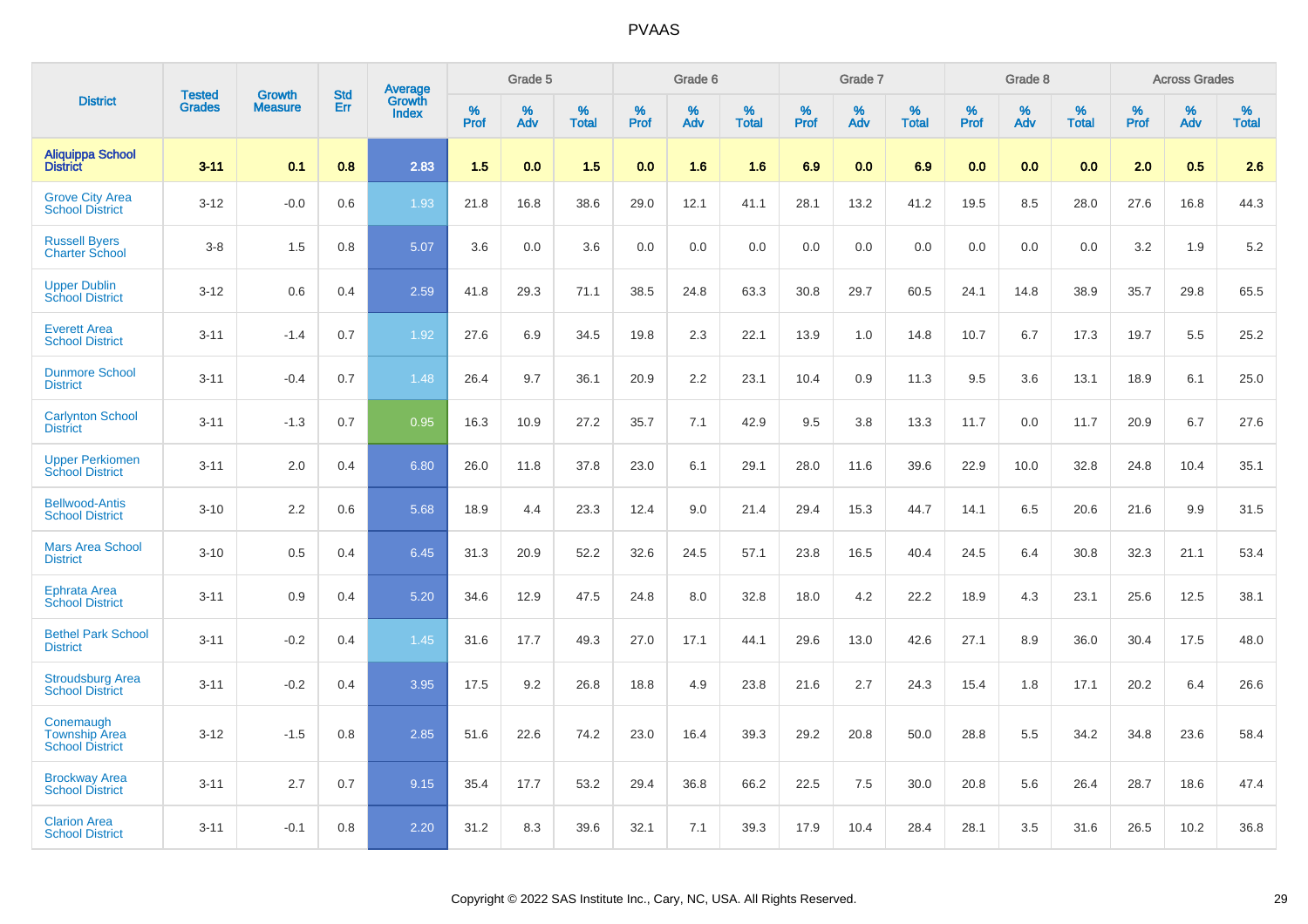|                                                                 | <b>Tested</b> | <b>Growth</b>  | <b>Std</b> | Average                       |           | Grade 5  |                   |           | Grade 6  |                   |           | Grade 7  |                   |           | Grade 8  |                   |           | <b>Across Grades</b> |                   |
|-----------------------------------------------------------------|---------------|----------------|------------|-------------------------------|-----------|----------|-------------------|-----------|----------|-------------------|-----------|----------|-------------------|-----------|----------|-------------------|-----------|----------------------|-------------------|
| <b>District</b>                                                 | <b>Grades</b> | <b>Measure</b> | Err        | <b>Growth</b><br><b>Index</b> | %<br>Prof | %<br>Adv | %<br><b>Total</b> | %<br>Prof | %<br>Adv | %<br><b>Total</b> | %<br>Prof | %<br>Adv | %<br><b>Total</b> | %<br>Prof | %<br>Adv | %<br><b>Total</b> | %<br>Prof | %<br>Adv             | %<br><b>Total</b> |
| <b>Aliquippa School</b><br><b>District</b>                      | $3 - 11$      | 0.1            | 0.8        | 2.83                          | 1.5       | 0.0      | 1.5               | 0.0       | 1.6      | 1.6               | 6.9       | 0.0      | 6.9               | 0.0       | 0.0      | 0.0               | 2.0       | 0.5                  | 2.6               |
| <b>Ridgway Area</b><br><b>School District</b>                   | $3 - 11$      | 4.4            | 0.8        | 5.42                          | 36.7      | 20.0     | 56.7              | 42.6      | 18.0     | 60.7              | 25.0      | 13.3     | 38.3              | 28.3      | 5.0      | 33.3              | 30.2      | 18.4                 | 48.6              |
| Montessori<br><b>Regional Charter</b><br>School                 | $3-6$         | $-2.6$         | 1.1        | $-1.45$                       | 15.0      | 5.0      | 20.0              | 5.1       | 1.7      | 6.8               |           |          |                   |           |          |                   | 11.1      | 6.3                  | 17.3              |
| <b>Greencastle-Antrim</b><br><b>School District</b>             | $3 - 11$      | $-0.1$         | 0.4        | 2.26                          | 28.2      | 15.8     | 44.1              | 31.2      | 8.1      | 39.3              | 24.8      | 7.8      | 32.6              | 18.7      | 5.6      | 24.4              | 26.8      | 11.4                 | 38.2              |
| <b>Northwest Area</b><br><b>School District</b>                 | $3 - 10$      | 0.9            | 0.8        | 2.73                          | 17.3      | 1.9      | 19.2              | 19.3      | 3.5      | 22.8              | 7.3       | 1.8      | 9.1               | 5.4       | 0.0      | 5.4               | 13.2      | 1.5                  | 14.8              |
| <b>Aliquippa School</b><br><b>District</b>                      | $3 - 11$      | 0.1            | 0.8        | 2.83                          | 1.5       | 0.0      | 1.5               | 0.0       | 1.6      | 1.6               | 6.9       | 0.0      | 6.9               | 0.0       | 0.0      | 0.0               | 2.0       | 0.5                  | 2.6               |
| <b>Bethlehem Area</b><br><b>School District</b>                 | $3 - 11$      | 0.4            | 0.4        | 3.53                          | 16.6      | 11.7     | 28.3              | 13.0      | 2.9      | 15.9              | 14.3      | 5.3      | 19.6              | 9.9       | 3.9      | 13.8              | 18.1      | 8.8                  | 26.8              |
| <b>Propel Charter</b><br>School-Hazelwood                       | $3 - 8$       | $-1.6$         | 1.2        | 1.36                          | 3.4       | 0.0      | 3.4               | 0.0       | 0.0      | 0.0               | 0.0       | 4.8      | 4.8               | 0.0       | 0.0      | 0.0               | 0.6       | 0.6                  | 1.3               |
| <b>Sto-Rox School</b><br><b>District</b>                        | $3 - 10$      | $-0.5$         | 0.9        | 2.11                          | 4.4       | 1.1      | 5.4               | 1.2       | 0.0      | 1.2               | 0.0       | 0.0      | 0.0               | 0.0       | 0.0      | 0.0               | 2.8       | 0.5                  | 3.3               |
| <b>Tamaqua Area</b><br><b>School District</b>                   | $3 - 12$      | 2.4            | 0.5        | 6.23                          | 28.7      | 9.3      | 38.0              | 18.6      | 1.6      | 20.2              | 19.7      | 7.2      | 27.0              | 11.4      | 2.1      | 13.5              | 22.6      | 5.9                  | 28.4              |
| <b>Susquenita School</b><br><b>District</b>                     | $3 - 11$      | 1.6            | 0.6        | 3.26                          | 23.8      | 15.6     | 39.3              | 15.4      | 5.8      | 21.2              | 19.2      | 5.0      | 24.2              | 12.3      | 5.7      | 17.9              | 23.0      | 9.7                  | 32.7              |
| <b>Northern York</b><br><b>County School</b><br><b>District</b> | $3 - 11$      | 1.3            | 0.4        | 6.31                          | 26.3      | 11.1     | 37.4              | 24.5      | 8.2      | 32.7              | 20.4      | 5.3      | 25.7              | 10.9      | 0.9      | 11.8              | 23.2      | 8.9                  | 32.1              |
| Independence<br><b>Charter School</b><br>West                   | $3 - 7$       | $-1.0$         | 1.7        | 1.35                          | 0.0       | $0.0\,$  | 0.0               | 16.7      | 0.0      | 16.7              | 5.6       | 0.0      | 5.6               |           |          |                   | 6.2       | 1.8                  | 8.0               |
| <b>Sugar Valley Rural</b><br><b>Charter School</b>              | $3 - 11$      | $-0.5$         | 1.0        | 1.21                          | 26.3      | 5.3      | 31.6              | 8.3       | 0.0      | 8.3               | 5.1       | 2.6      | 7.7               | 2.8       | 0.0      | 2.8               | 16.0      | 2.8                  | 18.9              |
| <b>Mahanoy Area</b><br><b>School District</b>                   | $3 - 10$      | $-0.3$         | 0.8        | 3.34                          | 7.3       | 0.0      | 7.3               | 4.0       | 0.0      | 4.0               | 7.7       | 0.0      | 7.7               | 4.6       | 0.0      | 4.6               | 10.4      | 0.8                  | 11.1              |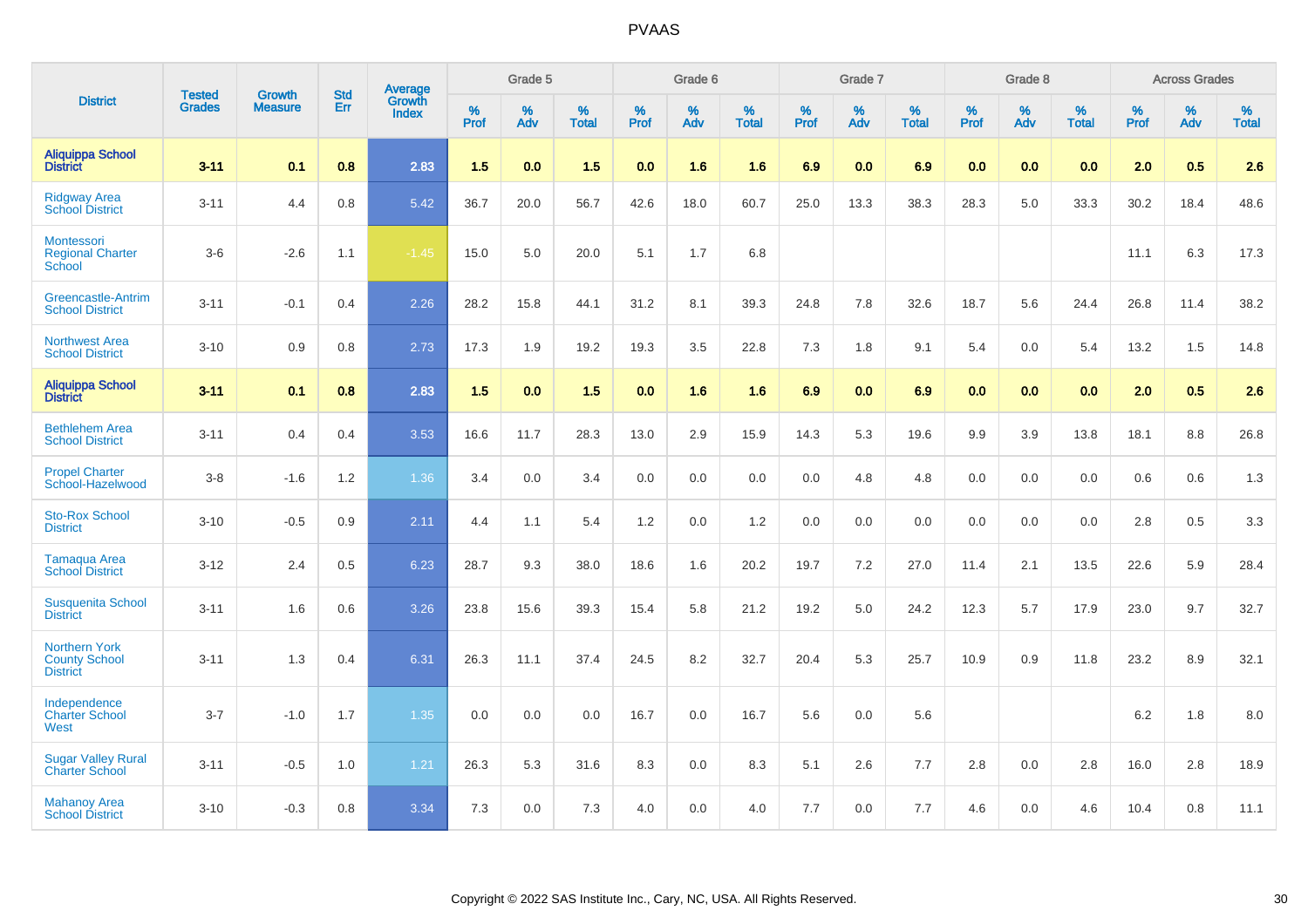|                                                                   |                                |                                 |                   |                                   |           | Grade 5  |                   |           | Grade 6  |                   |           | Grade 7  |                   |           | Grade 8  |                   |           | <b>Across Grades</b> |                   |
|-------------------------------------------------------------------|--------------------------------|---------------------------------|-------------------|-----------------------------------|-----------|----------|-------------------|-----------|----------|-------------------|-----------|----------|-------------------|-----------|----------|-------------------|-----------|----------------------|-------------------|
| <b>District</b>                                                   | <b>Tested</b><br><b>Grades</b> | <b>Growth</b><br><b>Measure</b> | <b>Std</b><br>Err | Average<br>Growth<br><b>Index</b> | %<br>Prof | %<br>Adv | %<br><b>Total</b> | %<br>Prof | %<br>Adv | %<br><b>Total</b> | %<br>Prof | %<br>Adv | %<br><b>Total</b> | %<br>Prof | %<br>Adv | %<br><b>Total</b> | %<br>Prof | %<br>Adv             | %<br><b>Total</b> |
| Aliquippa School<br>District                                      | $3 - 11$                       | 0.1                             | 0.8               | 2.83                              | 1.5       | 0.0      | 1.5               | 0.0       | 1.6      | 1.6               | 6.9       | 0.0      | 6.9               | 0.0       | 0.0      | 0.0               | 2.0       | 0.5                  | 2.6               |
| <b>Turkeyfoot Valley</b><br><b>Area School</b><br><b>District</b> | $3 - 12$                       | $-0.8$                          | 1.3               | 1.22                              | 18.2      | 0.0      | 18.2              | 14.3      | 0.0      | 14.3              | 30.0      | 0.0      | 30.0              | 12.5      | 4.2      | 16.7              | 20.0      | 2.6                  | 22.6              |
| <b>Saint Clair Area</b><br><b>School District</b>                 | $3 - 8$                        | 1.1                             | 0.9               | 4.46                              | 28.3      | 13.2     | 41.5              | 24.0      | 4.0      | 28.0              | 19.2      | 7.7      | 26.9              | 12.5      | 2.5      | 15.0              | 24.2      | $7.2\,$              | 31.4              |
| <b>Tidioute</b><br><b>Community</b><br><b>Charter School</b>      | $3 - 11$                       | $-0.3$                          | 1.4               | 2.22                              | 15.4      | 0.0      | 15.4              | 27.8      | 0.0      | 27.8              | 10.5      | 0.0      | 10.5              | 7.4       | 0.0      | 7.4               | 16.0      | 1.6                  | 17.6              |
| <b>Curwensville Area</b><br><b>School District</b>                | $3 - 11$                       | 1.8                             | 0.8               | 4.90                              | 43.9      | 17.1     | 61.0              | 21.4      | 7.1      | 28.6              | 27.1      | 4.3      | 31.4              | 21.7      | 2.9      | 24.6              | 32.0      | 11.2                 | 43.3              |
| <b>Deer Lakes School</b><br><b>District</b>                       | $3 - 11$                       | 1.8                             | 0.6               | 7.57                              | 21.1      | 6.5      | 27.6              | 24.4      | 10.6     | 35.0              | 25.4      | 19.2     | 44.6              | 24.5      | 3.9      | 28.4              | 26.2      | 10.7                 | 36.9              |
| <b>Mohawk Area</b><br><b>School District</b>                      | $3 - 11$                       | 1.9                             | 0.6               | 3.98                              | 26.2      | 4.8      | 31.1              | 19.2      | 13.8     | 33.0              | 27.4      | 11.8     | 39.2              | 22.8      | 8.7      | 31.5              | 27.0      | 10.4                 | 37.4              |
| <b>East Penn School</b><br><b>District</b>                        | $3 - 11$                       | 0.8                             | 0.3               | 4.48                              | 32.6      | 12.6     | 45.2              | 20.7      | 7.8      | 28.4              | 23.5      | 11.3     | 34.8              | 17.8      | 8.6      | 26.5              | 26.4      | 13.0                 | 39.4              |
| <b>Wellsboro Area</b><br><b>School District</b>                   | $3 - 11$                       | 3.0                             | 0.6               | 6.61                              | 30.4      | 7.0      | 37.4              | 16.2      | 5.0      | 21.2              | 20.5      | 13.7     | 34.2              | 24.5      | 13.3     | 37.8              | 24.3      | 8.8                  | 33.1              |
| <b>California Area</b><br><b>School District</b>                  | $3 - 10$                       | $-1.0$                          | 0.8               | 3.04                              | 27.3      | 5.4      | 32.7              | 13.8      | 0.0      | 13.8              | 24.6      | 1.8      | 26.3              | 20.4      | 5.6      | 25.9              | 22.4      | 4.3                  | 26.6              |
| <b>West Branch Area</b><br><b>School District</b>                 | $3 - 11$                       | 0.5                             | 0.8               | 1.82                              | 16.1      | 3.2      | 19.4              | 7.8       | 4.7      | 12.5              | 19.7      | 14.5     | 34.2              | 18.8      | 6.2      | 25.0              | 18.7      | 7.8                  | 26.5              |
| <b>Union City Area</b><br><b>School District</b>                  | $3 - 12$                       | 0.2                             | 0.7               | 1.91                              | 18.8      | 8.7      | 27.5              | 19.4      | 11.3     | 30.6              | 23.4      | 3.9      | 27.3              | 10.1      | 5.6      | 15.7              | 21.6      | 9.8                  | 31.4              |
| <b>West Oak Lane</b><br><b>Charter School</b>                     | $3 - 8$                        | 0.7                             | 0.7               | 1.55                              | 2.6       | 1.3      | 3.8               | 6.1       | 0.0      | 6.1               | 6.9       | 1.4      | 8.3               | 0.0       | 1.9      | 1.9               | 6.1       | 0.7                  | 6.8               |
| <b>Littlestown Area</b><br><b>School District</b>                 | $3 - 11$                       | 1.5                             | 0.6               | 5.61                              | 18.6      | 2.6      | 21.2              | 16.3      | 1.6      | 17.9              | 14.0      | 4.7      | 18.7              | 21.0      | 4.0      | 25.0              | 23.5      | 4.6                  | 28.1              |
| <b>Corry Area School</b><br><b>District</b>                       | $3 - 11$                       | $-1.0$                          | 0.5               | 0.08                              | 25.4      | 7.9      | 33.3              | 25.2      | 3.6      | 28.8              | 17.4      | 5.1      | 22.5              | 15.8      | 1.4      | 17.1              | 23.2      | 7.5                  | 30.7              |
| <b>Northeast Bradford</b><br><b>School District</b>               | $3 - 10$                       | 1.9                             | 0.9               | 4.85                              | 40.0      | 12.5     | 52.5              | 34.8      | 2.2      | 37.0              | 24.0      | 2.0      | 26.0              | 13.8      | 5.2      | 19.0              | 29.7      | 6.0                  | 35.7              |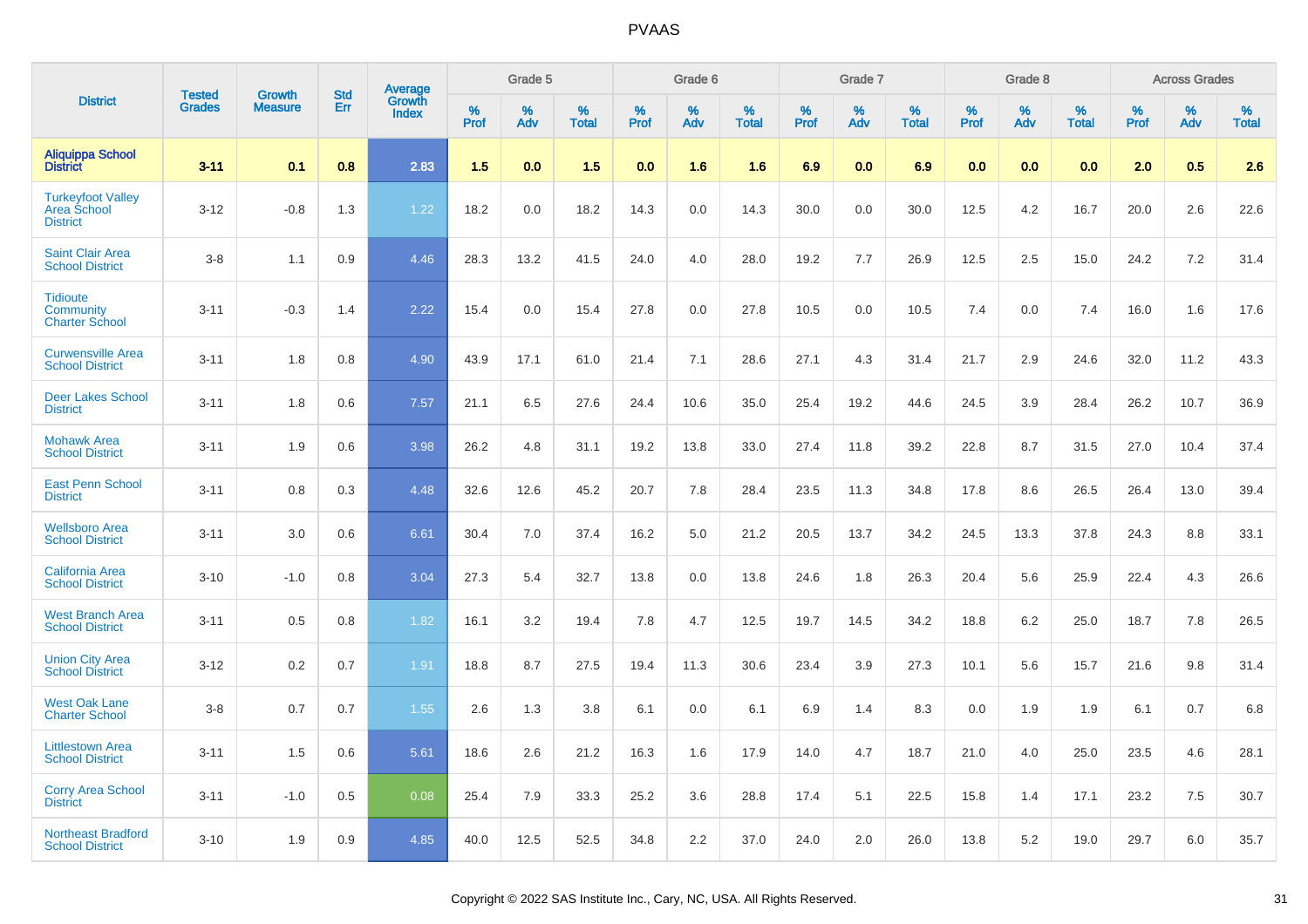|                                                                    | <b>Tested</b> | <b>Growth</b>  | <b>Std</b> | Average<br>Growth |                  | Grade 5  |                   |           | Grade 6  |                   |           | Grade 7  |                   |           | Grade 8  |                   |                     | <b>Across Grades</b> |                   |
|--------------------------------------------------------------------|---------------|----------------|------------|-------------------|------------------|----------|-------------------|-----------|----------|-------------------|-----------|----------|-------------------|-----------|----------|-------------------|---------------------|----------------------|-------------------|
| <b>District</b>                                                    | <b>Grades</b> | <b>Measure</b> | <b>Err</b> | <b>Index</b>      | %<br><b>Prof</b> | %<br>Adv | %<br><b>Total</b> | %<br>Prof | %<br>Adv | %<br><b>Total</b> | %<br>Prof | %<br>Adv | %<br><b>Total</b> | %<br>Prof | %<br>Adv | %<br><b>Total</b> | $\%$<br><b>Prof</b> | $\%$<br>Adv          | %<br><b>Total</b> |
| <b>Aliquippa School</b><br><b>District</b>                         | $3 - 11$      | 0.1            | 0.8        | 2.83              | 1.5              | 0.0      | 1.5               | 0.0       | 1.6      | 1.6               | 6.9       | 0.0      | 6.9               | 0.0       | 0.0      | 0.0               | 2.0                 | 0.5                  | 2.6               |
| <b>Carlisle Area</b><br><b>School District</b>                     | $3 - 11$      | 0.5            | 0.4        | 3.54              | 22.0             | 8.3      | 30.3              | 20.5      | 3.3      | 23.8              | 18.9      | 7.6      | 26.5              | 11.6      | 5.6      | 17.1              | 21.3                | 7.2                  | 28.5              |
| <b>Greenville Area</b><br><b>School District</b>                   | $3 - 11$      | 0.3            | 0.7        | 2.17              | 34.4             | 4.4      | 38.9              | 19.2      | 5.1      | 24.4              | 16.7      | 5.9      | 22.6              | 10.0      | 2.5      | 12.5              | 23.6                | 5.4                  | 29.1              |
| <b>Cranberry Area</b><br><b>School District</b>                    | $3 - 12$      | 0.9            | 0.7        | 2.03              | 27.3             | 10.4     | 37.7              | 26.0      | 2.1      | 28.1              | 14.7      | 3.2      | 17.9              | 18.7      | 2.7      | 21.3              | 22.6                | 3.9                  | 26.5              |
| <b>Avon Grove</b><br><b>Charter School</b>                         | $3 - 11$      | 1.8            | 0.6        | 4.32              | 22.1             | 6.6      | 28.7              | 29.9      | 11.7     | 41.6              | 27.2      | 9.8      | 37.0              | 13.9      | 2.0      | 15.8              | 24.3                | 10.2                 | 34.6              |
| <b>Penns Valley Area</b><br><b>School District</b>                 | $3 - 12$      | 5.2            | 0.6        | 10.29             | 43.9             | 18.4     | 62.2              | 38.8      | 17.5     | 56.3              | 25.7      | 9.5      | 35.2              | 16.0      | 9.4      | 25.5              | 32.5                | 14.3                 | 46.8              |
| <b>Mifflinburg Area</b><br><b>School District</b>                  | $3 - 11$      | 2.1            | 0.6        | 5.49              | 32.0             | 12.0     | 44.0              | 29.7      | 4.5      | 34.2              | 17.4      | 8.3      | 25.6              | 25.2      | 7.8      | 33.0              | 29.9                | 8.8                  | 38.6              |
| <b>Avella Area School</b><br><b>District</b>                       | $3 - 12$      | 1.2            | 1.0        | 2.47              | 17.1             | 2.4      | 19.5              | 36.4      | 6.1      | 42.4              | 17.1      | 2.9      | 20.0              | 21.4      | 10.7     | 32.1              | 22.4                | 9.4                  | 31.8              |
| <b>Jersey Shore Area</b><br><b>School District</b>                 | $3 - 11$      | 1.3            | 0.5        | 4.52              | 24.0             | 10.8     | 34.7              | 32.5      | 7.1      | 39.7              | 22.6      | 6.9      | 29.6              | 18.1      | 1.6      | 19.8              | 27.4                | 10.1                 | 37.6              |
| <b>Chester-Upland</b><br><b>School District</b>                    | $3 - 11$      | 0.1            | 0.7        | 2.70              | 3.7              | 0.0      | 3.7               | 2.6       | 1.3      | 3.9               | 0.0       | 0.0      | 0.0               | 0.0       | 0.0      | 0.0               | 3.1                 | 0.4                  | 3.4               |
| <b>Western Beaver</b><br><b>County School</b><br><b>District</b>   | $3 - 11$      | 3.4            | 1.1        | 5.38              | 12.5             | 12.5     | 25.0              | 32.6      | 11.6     | 44.2              | 29.2      | 4.2      | 33.3              | 27.8      | 2.8      | 30.6              | 26.5                | 9.8                  | 36.3              |
| <b>Mastery Charter</b><br>School-Cleveland<br>Elementary           | $3 - 8$       | $-1.3$         | 1.2        | 0.25              | 3.8              | 7.7      | 11.5              | 5.9       | 0.0      | 5.9               | 3.6       | 0.0      | 3.6               | 3.8       | 3.8      | 7.7               | 2.4                 | 1.8                  | 4.3               |
| <b>Erie Rise</b><br>Leadership<br><b>Academy Charter</b><br>School | $3 - 8$       | $-0.6$         | 1.1        | 2.06              | 6.9              | 0.0      | 6.9               | 0.0       | 0.0      | 0.0               | 0.0       | 0.0      | 0.0               | 0.0       | 0.0      | 0.0               | 1.6                 | 1.0                  | 2.6               |
| <b>KIPP Philadelphia</b><br><b>Charter School</b>                  | $3 - 8$       | 0.0            | 0.9        | 3.74              | 2.0              | 0.0      | 2.0               | 0.0       | 0.0      | 0.0               | 2.6       | 0.0      | 2.6               | 6.8       | 0.0      | 6.8               | 3.6                 | 0.0                  | 3.6               |
| Fox Chapel Area<br><b>School District</b>                          | $3 - 11$      | 1.4            | 0.4        | 5.89              | 35.9             | 45.1     | 81.0              | 31.9      | 28.4     | 60.2              | 32.7      | 30.2     | 62.9              | 28.3      | 27.6     | 55.8              | 30.3                | 40.6                 | 70.9              |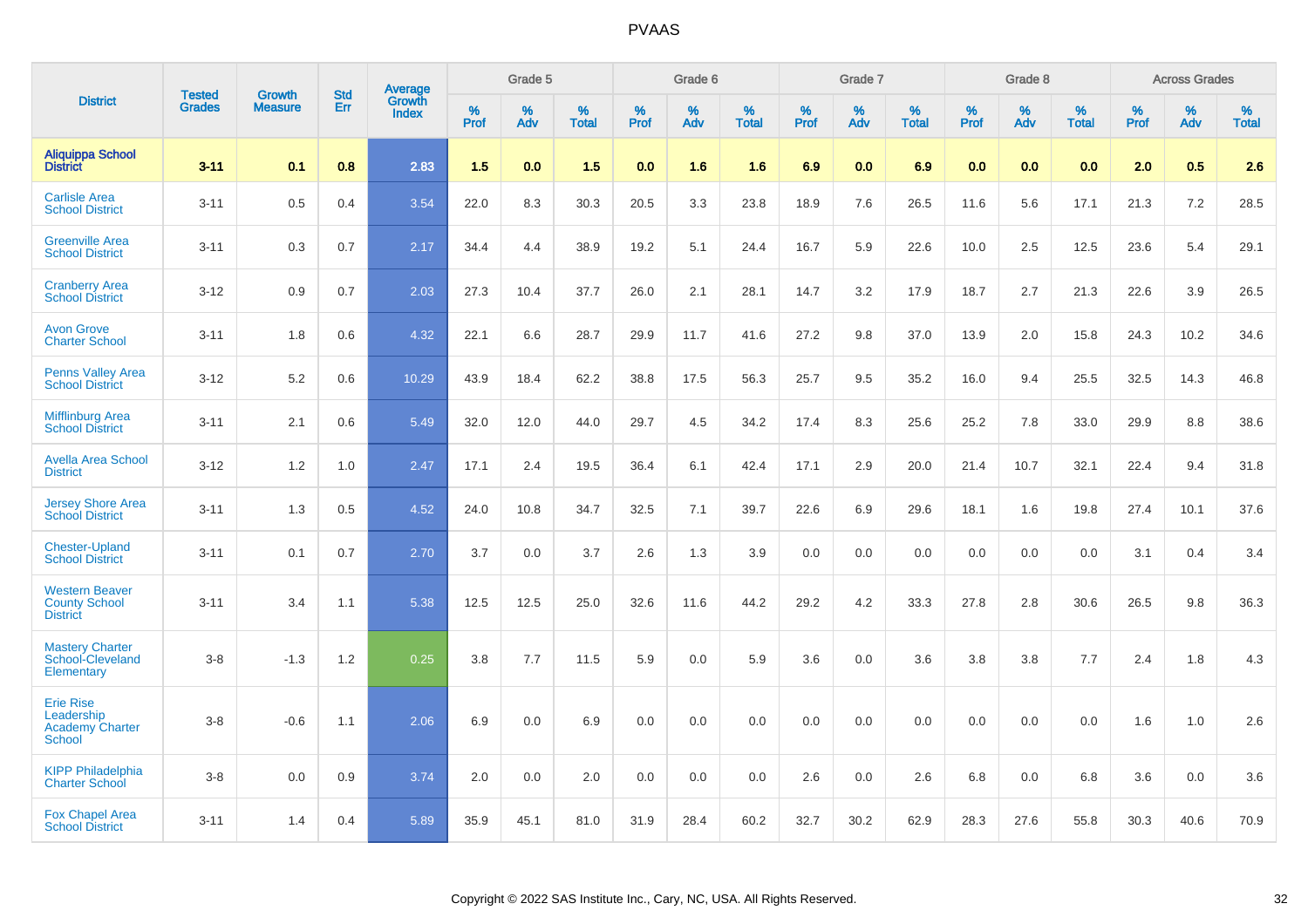|                                                                      | <b>Tested</b> | <b>Growth</b>  | <b>Std</b> | Average                |           | Grade 5  |                   |           | Grade 6  |                   |           | Grade 7  |                   |           | Grade 8  |                   |           | <b>Across Grades</b> |                   |
|----------------------------------------------------------------------|---------------|----------------|------------|------------------------|-----------|----------|-------------------|-----------|----------|-------------------|-----------|----------|-------------------|-----------|----------|-------------------|-----------|----------------------|-------------------|
| <b>District</b>                                                      | <b>Grades</b> | <b>Measure</b> | Err        | Growth<br><b>Index</b> | %<br>Prof | %<br>Adv | %<br><b>Total</b> | %<br>Prof | %<br>Adv | %<br><b>Total</b> | %<br>Prof | %<br>Adv | %<br><b>Total</b> | %<br>Prof | %<br>Adv | %<br><b>Total</b> | %<br>Prof | %<br>Adv             | %<br><b>Total</b> |
| <b>Aliquippa School</b><br><b>District</b>                           | $3 - 11$      | 0.1            | 0.8        | 2.83                   | 1.5       | 0.0      | 1.5               | 0.0       | 1.6      | 1.6               | 6.9       | 0.0      | 6.9               | 0.0       | 0.0      | 0.0               | 2.0       | 0.5                  | 2.6               |
| <b>Palmerton Area</b><br><b>School District</b>                      | $3 - 11$      | 3.0            | 0.6        | 9.28                   | 27.7      | 15.7     | 43.4              | 30.6      | 9.3      | 39.8              | 20.8      | 6.2      | 26.9              | 17.9      | 4.7      | 22.6              | 24.8      | 8.0                  | 32.8              |
| <b>Eugenio Maria De</b><br><b>Hostos Charter</b><br><b>School</b>    | $3 - 8$       | $-1.0$         | 1.4        | 0.68                   | 13.0      | 0.0      | 13.0              | 5.6       | 5.6      | 11.1              | 4.4       | 8.7      | 13.0              | 28.6      | 7.1      | 35.7              | 9.3       | 3.4                  | 12.7              |
| <b>Mastery Charter</b><br>School - Gratz<br>Campus                   | $7 - 10$      | 1.0            | 1.4        | 3.30                   |           |          |                   |           |          |                   | 6.2       | 0.0      | 6.2               | 2.4       | 0.0      | 2.4               | 4.1       | 0.0                  | 4.1               |
| <b>Frederick Douglass</b><br><b>Mastery Charter</b><br><b>School</b> | $3 - 8$       | $-1.0$         | 1.2        | 2.52                   | 4.8       | 0.0      | 4.8               | 0.0       | 0.0      | 0.0               | 0.0       | $0.0\,$  | 0.0               | 3.4       | 3.4      | 6.9               | 1.5       | $0.8\,$              | 2.3               |
| <b>Wilmington Area</b><br><b>School District</b>                     | $3 - 11$      | $-0.8$         | 0.8        | 1.83                   | 36.8      | 10.5     | 47.4              | 12.7      | 1.6      | 14.3              | 29.4      | 3.9      | 33.3              | 13.6      | 3.4      | 17.0              | 26.8      | 7.9                  | 34.7              |
| <b>Mastery Charter</b><br>School-Mann<br>Campus                      | $3-6$         | 1.8            | 1.6        | 4.14                   | 4.0       | 4.0      | 8.0               | 5.4       | 2.7      | 8.1               |           |          |                   |           |          |                   | 2.2       | 1.4                  | 3.6               |
| <b>Allegheny Valley</b><br><b>School District</b>                    | $3 - 11$      | $-1.2$         | 0.8        | 1.14                   | 26.3      | 12.3     | 38.6              | 11.1      | 5.6      | 16.7              | 16.2      | 7.4      | 23.5              | 13.1      | 8.2      | 21.3              | 18.0      | 6.9                  | 24.9              |
| <b>Exeter Township</b><br><b>School District</b>                     | $3 - 11$      | 2.9            | 0.4        | 7.68                   | 28.6      | 10.1     | 38.7              | 26.9      | 9.0      | 35.9              | 23.5      | 6.7      | 30.2              | 19.9      | 8.5      | 28.4              | 25.7      | 9.5                  | 35.3              |
| <b>Lincoln Charter</b><br><b>School</b>                              | $3-5$         | $-2.5$         | 1.4        | $-1.78$                | 1.3       | 1.3      | 2.6               |           |          |                   |           |          |                   |           |          |                   | 3.6       | 0.8                  | 4.4               |
| <b>KIPP West</b><br>Philadelphia<br><b>Charter School</b>            | $3 - 8$       | $-2.0$         | 1.2        | 0.29                   | 3.2       | 0.0      | 3.2               | $0.0\,$   | 0.0      | 0.0               | $0.0\,$   | 0.0      | 0.0               | 0.0       | 0.0      | 0.0               | 2.6       | 0.0                  | 2.6               |
| <b>Galeton Area</b><br><b>School District</b>                        | $3 - 11$      | 2.7            | 1.3        | 4.78                   | 29.2      | 20.8     | 50.0              | 23.8      | 4.8      | 28.6              | 16.0      | 0.0      | 16.0              | 0.0       | 0.0      | 0.0               | 19.4      | 7.0                  | 26.4              |
| <b>Muncy School</b><br><b>District</b>                               | $3 - 11$      | 2.4            | 0.7        | 5.81                   | 36.7      | 8.3      | 45.0              | 32.5      | 14.3     | 46.8              | 29.0      | 15.9     | 44.9              | 23.3      | 6.7      | 30.0              | 31.5      | 13.1                 | 44.6              |
| <b>Northwestern</b><br><b>Lehigh School</b><br><b>District</b>       | $3 - 11$      | 0.6            | 0.5        | 3.03                   | 26.0      | 11.0     | 37.0              | 28.7      | 9.3      | 38.0              | 25.2      | 8.4      | 33.6              | 20.4      | 15.9     | 36.3              | 26.4      | 10.7                 | 37.2              |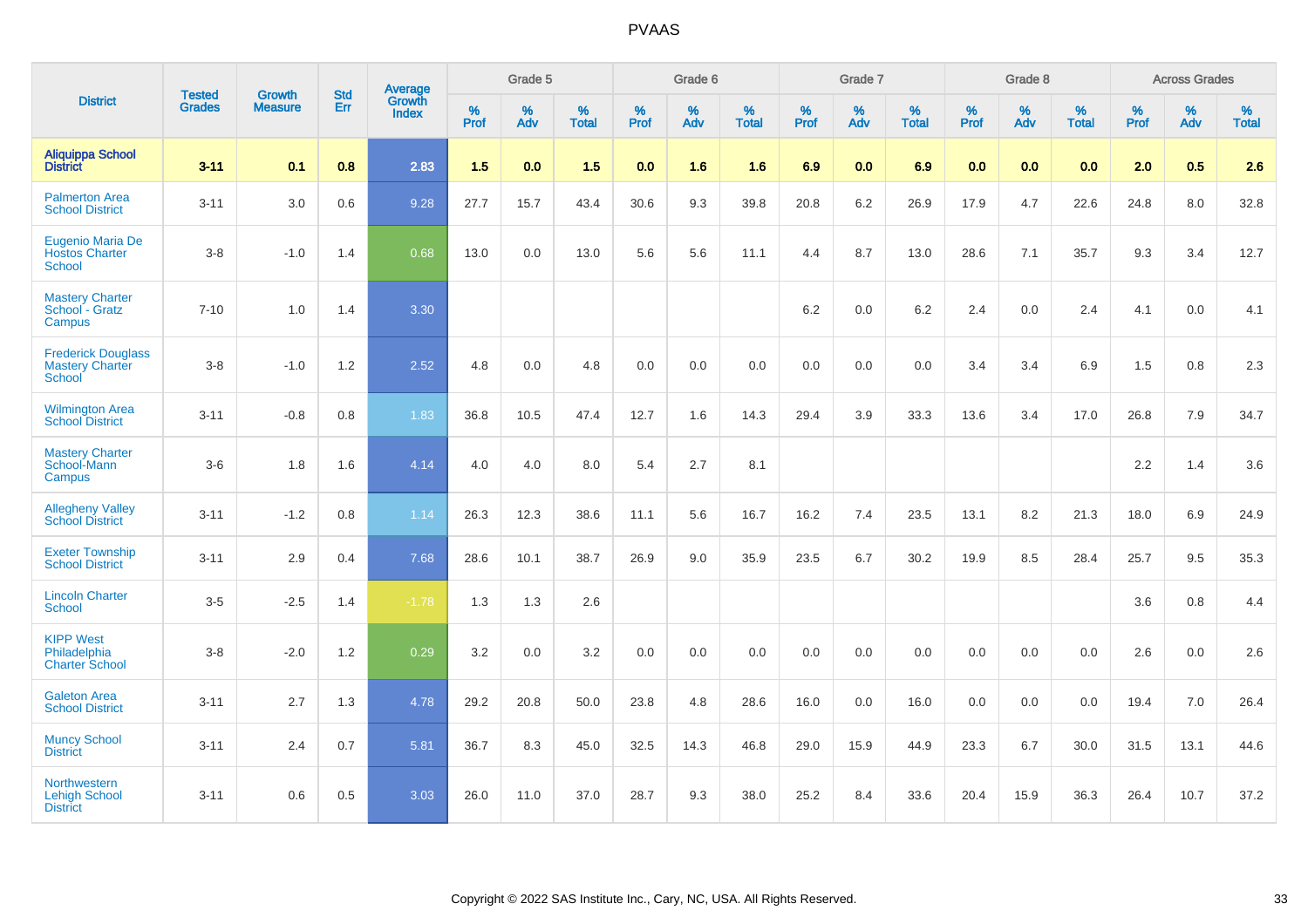|                                                                     | <b>Tested</b> | <b>Growth</b>  | <b>Std</b> |                                   |              | Grade 5  |                   |           | Grade 6  |                   |           | Grade 7  |                   |           | Grade 8  |                   |              | <b>Across Grades</b> |                   |
|---------------------------------------------------------------------|---------------|----------------|------------|-----------------------------------|--------------|----------|-------------------|-----------|----------|-------------------|-----------|----------|-------------------|-----------|----------|-------------------|--------------|----------------------|-------------------|
| <b>District</b>                                                     | <b>Grades</b> | <b>Measure</b> | <b>Err</b> | Average<br>Growth<br><b>Index</b> | $\%$<br>Prof | %<br>Adv | %<br><b>Total</b> | %<br>Prof | %<br>Adv | %<br><b>Total</b> | %<br>Prof | %<br>Adv | %<br><b>Total</b> | %<br>Prof | %<br>Adv | %<br><b>Total</b> | $\%$<br>Prof | %<br>Adv             | %<br><b>Total</b> |
| <b>Aliquippa School</b><br><b>District</b>                          | $3 - 11$      | 0.1            | 0.8        | 2.83                              | 1.5          | 0.0      | 1.5               | 0.0       | 1.6      | 1.6               | 6.9       | 0.0      | 6.9               | 0.0       | 0.0      | 0.0               | 2.0          | 0.5                  | 2.6               |
| <b>Twin Valley School</b><br><b>District</b>                        | $3 - 12$      | 1.9            | 0.4        | 5.97                              | 37.8         | 14.0     | 51.9              | 28.6      | 8.2      | 36.9              | 29.5      | 15.0     | 44.5              | 24.9      | 11.2     | 36.1              | 32.2         | 17.8                 | 50.0              |
| <b>Bermudian Springs</b><br><b>School District</b>                  | $3 - 11$      | 0.4            | 0.6        | 2.79                              | 22.1         | 12.4     | 34.5              | 17.5      | 3.9      | 21.4              | 20.5      | 5.1      | 25.6              | 11.1      | 4.3      | 15.4              | 19.0         | 9.1                  | 28.1              |
| <b>Boys Latin Of</b><br>Philadelphia<br><b>Charter School</b>       | $6 - 12$      | 0.1            | 0.8        | 2.29                              |              |          |                   | 0.0       | 0.0      | 0.0               | 3.3       | 0.0      | 3.3               | 1.0       | 0.0      | 1.0               | 1.5          | 0.0                  | 1.5               |
| <b>Halifax Area</b><br><b>School District</b>                       | $3 - 11$      | 0.1            | 0.7        | 3.46                              | 26.8         | 14.1     | 40.8              | 18.5      | 3.7      | 22.2              | 9.1       | 3.9      | 13.0              | 5.3       | 1.3      | 6.6               | 17.3         | 7.4                  | 24.8              |
| <b>Brownsville Area</b><br><b>School District</b>                   | $3 - 12$      | $-0.6$         | 0.7        | 1.53                              | 17.3         | 4.0      | 21.3              | 7.2       | 1.2      | 8.4               | 6.4       | 1.3      | 7.7               | 4.2       | 1.4      | 5.6               | 10.2         | 1.5                  | 11.7              |
| <b>Milton Area School</b><br><b>District</b>                        | $3 - 11$      | 0.2            | 0.5        | 2.24                              | 24.4         | 11.8     | 36.1              | 17.3      | 3.2      | 20.5              | 20.2      | 7.5      | 27.6              | 19.8      | 12.7     | 32.5              | 22.0         | 8.8                  | 30.9              |
| <b>Juniata County</b><br><b>School District</b>                     | $3 - 12$      | $-0.1$         | 0.5        | 1.50                              | 19.4         | 5.3      | 24.7              | 11.1      | 3.7      | 14.8              | 13.1      | 2.2      | 15.3              | 11.9      | 1.8      | 13.7              | 16.9         | 4.3                  | 21.2              |
| <b>Global Leadership</b><br>Academy Charter<br>School               | $3 - 8$       | $-3.1$         | 1.9        | $-0.47$                           | 0.0          | 0.0      | 0.0               |           |          |                   | 0.0       | 0.0      | 0.0               | 9.1       | 0.0      | 9.1               | 2.5          | 0.0                  | 2.5               |
| <b>Southern Tioga</b><br><b>School District</b>                     | $3 - 11$      | 0.3            | 0.6        | 3.78                              | 23.7         | 1.0      | 24.7              | 17.9      | 1.9      | 19.8              | 8.0       | 2.2      | 10.2              | 10.8      | 2.5      | 13.3              | 18.0         | 4.1                  | 22.1              |
| <b>Eastern Lancaster</b><br><b>County School</b><br><b>District</b> | $3 - 12$      | 1.1            | 0.4        | 4.40                              | 23.8         | 8.3      | 32.0              | 14.7      | 3.1      | 17.8              | 15.7      | 3.6      | 19.3              | 16.7      | 5.9      | 22.6              | 21.1         | 6.7                  | 27.8              |
| Pennsylvania<br><b>Virtual Charter</b><br><b>School</b>             | $3 - 11$      | 3.5            | 0.6        | 6.19                              | 20.8         | 3.8      | 24.5              | 17.6      | 3.3      | 20.9              | 10.1      | 6.1      | 16.2              | 14.8      | 5.7      | 20.4              | 18.4         | 5.2                  | 23.5              |
| Loyalsock<br><b>Township School</b><br><b>District</b>              | $3 - 12$      | 3.7            | 0.6        | 7.24                              | 33.0         | 18.3     | 51.3              | 32.6      | 10.2     | 42.9              | 23.4      | 9.4      | 32.8              | 27.0      | 9.0      | 36.0              | 31.1         | 13.2                 | 44.4              |
| <b>Northern Cambria</b><br><b>School District</b>                   | $3 - 11$      | $-0.4$         | 0.8        | 3.23                              | 16.4         | 3.6      | 20.0              | 3.8       | 0.0      | 3.8               | 19.6      | 1.8      | 21.4              | 18.2      | 1.5      | 19.7              | 17.9         | 3.6                  | 21.4              |
| <b>Benton Area</b><br><b>School District</b>                        | $3 - 10$      | $-0.9$         | 0.9        | 0.54                              | 24.6         | 11.5     | 36.1              | 17.4      | 4.4      | 21.7              | 13.6      | 3.4      | 17.0              | 10.3      | 2.6      | 12.8              | 21.6         | 7.1                  | 28.7              |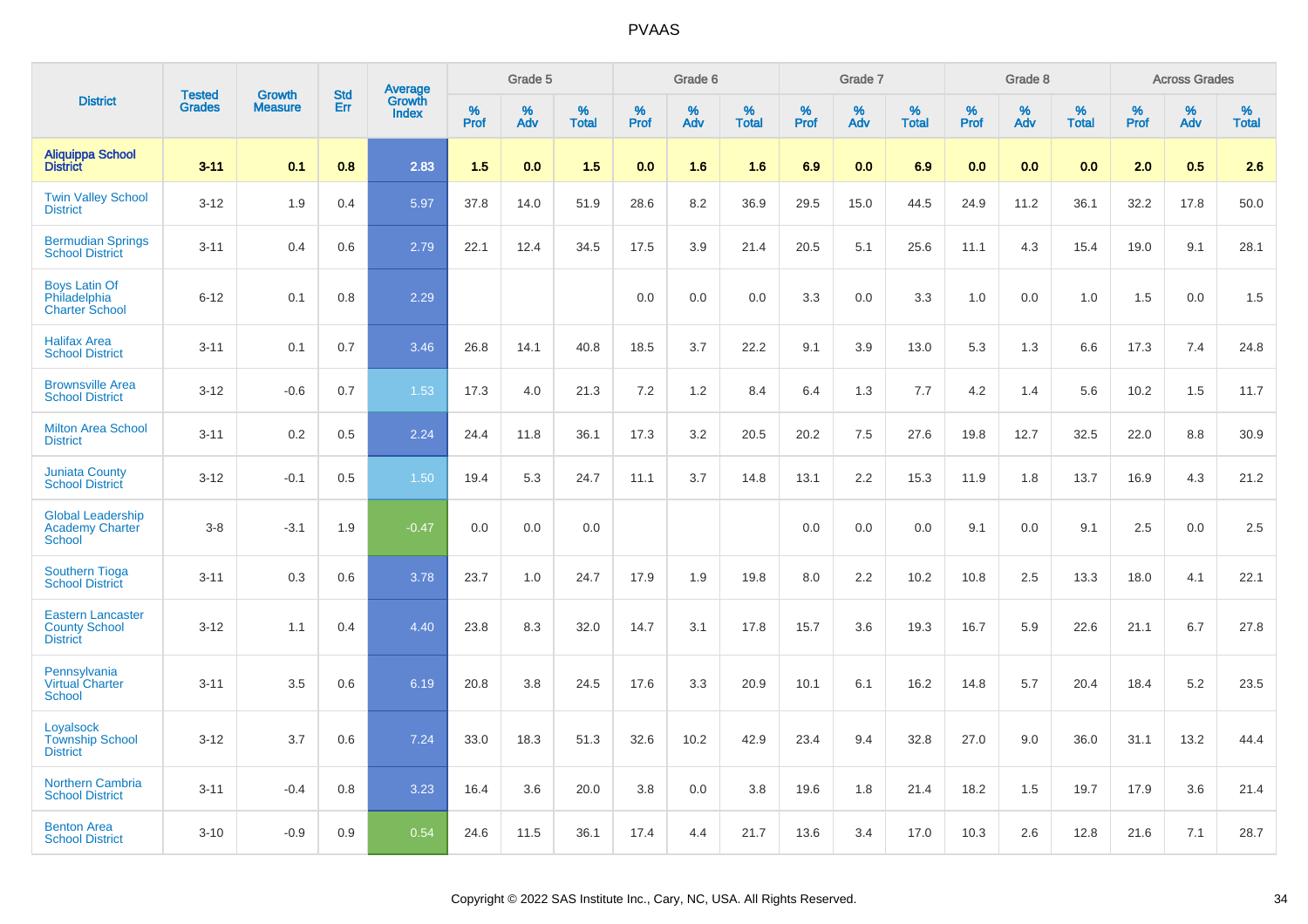|                                                                     |                                |                                 | <b>Std</b> | Average                |                     | Grade 5     |                   |                  | Grade 6  |                   |                  | Grade 7  |                   |                  | Grade 8  |                   |                     | <b>Across Grades</b> |                   |
|---------------------------------------------------------------------|--------------------------------|---------------------------------|------------|------------------------|---------------------|-------------|-------------------|------------------|----------|-------------------|------------------|----------|-------------------|------------------|----------|-------------------|---------------------|----------------------|-------------------|
| <b>District</b>                                                     | <b>Tested</b><br><b>Grades</b> | <b>Growth</b><br><b>Measure</b> | Err        | Growth<br><b>Index</b> | $\%$<br><b>Prof</b> | $\%$<br>Adv | %<br><b>Total</b> | %<br><b>Prof</b> | %<br>Adv | %<br><b>Total</b> | %<br><b>Prof</b> | %<br>Adv | %<br><b>Total</b> | %<br><b>Prof</b> | %<br>Adv | %<br><b>Total</b> | $\%$<br><b>Prof</b> | $\%$<br>Adv          | %<br><b>Total</b> |
| <b>Aliquippa School</b><br><b>District</b>                          | $3 - 11$                       | 0.1                             | 0.8        | 2.83                   | 1.5                 | 0.0         | 1.5               | 0.0              | 1.6      | 1.6               | 6.9              | 0.0      | 6.9               | 0.0              | 0.0      | 0.0               | 2.0                 | 0.5                  | 2.6               |
| <b>Riverside Beaver</b><br><b>County School</b><br><b>District</b>  | $3 - 11$                       | 1.0                             | 0.6        | 4.05                   | 21.9                | 12.5        | 34.4              | 23.8             | 4.0      | 27.7              | 22.8             | 10.1     | 32.9              | 25.5             | 3.2      | 28.7              | 28.3                | 10.4                 | 38.7              |
| Claysburg-Kimmel<br><b>School District</b>                          | $3 - 11$                       | 3.0                             | 0.8        | 3.68                   | 29.7                | 6.2         | 35.9              | 30.0             | 2.0      | 32.0              | 21.8             | 1.8      | 23.6              | 10.5             | 1.8      | 12.3              | 24.4                | 5.7                  | 30.1              |
| <b>Union School</b><br><b>District</b>                              | $3 - 12$                       | 3.8                             | 1.0        | 7.42                   | 18.2                | 0.0         | 18.2              | 22.0             | 14.6     | 36.6              | 10.5             | 0.0      | 10.5              | 18.2             | 11.4     | 29.6              | 18.6                | 7.7                  | 26.3              |
| <b>Keystone</b><br><b>Education Center</b><br><b>Charter School</b> | $3 - 12$                       | $-4.8$                          | 3.2        | $-1.50$                |                     |             |                   |                  |          |                   |                  |          |                   | 0.0              | 0.0      | 0.0               | 0.0                 | 0.0                  | 0.0               |
| <b>Line Mountain</b><br><b>School District</b>                      | $3 - 11$                       | $-0.5$                          | 0.7        | 0.25                   | 19.7                | 12.1        | 31.8              | 15.3             | 2.8      | 18.1              | 13.3             | 6.1      | 19.4              | 9.9              | 2.8      | 12.7              | 17.8                | 7.7                  | 25.5              |
| <b>Quaker Valley</b><br><b>School District</b>                      | $3 - 11$                       | 0.6                             | 0.5        | 4.37                   | 36.4                | 23.6        | 60.0              | 32.5             | 20.8     | 53.3              | 36.4             | 11.2     | 47.6              | 26.5             | 7.6      | 34.1              | 34.0                | 24.3                 | 58.3              |
| <b>William Penn</b><br><b>School District</b>                       | $3 - 12$                       | 1.5                             | 0.5        | 5.98                   | 7.8                 | 1.9         | 9.7               | 2.2              | 0.0      | 2.2               | 3.0              | 0.6      | 3.6               | 5.6              | 1.2      | 6.9               | 6.3                 | 1.6                  | 7.9               |
| <b>Monessen City</b><br><b>School District</b>                      | $3 - 10$                       | $-1.5$                          | 1.1        | $-0.31$                | 5.3                 | 0.0         | 5.3               | 2.6              | 0.0      | 2.6               | 0.0              | 0.0      | 0.0               | 0.0              | 0.0      | 0.0               | 3.9                 | 0.6                  | 4.4               |
| <b>South Butler</b><br><b>County School</b><br><b>District</b>      | $3 - 10$                       | 0.6                             | 0.5        | 3.34                   | 35.1                | 12.8        | 48.0              | 22.9             | 5.0      | 27.9              | 21.2             | 11.4     | 32.6              | 13.3             | 1.6      | 14.8              | 27.0                | 11.2                 | 38.3              |
| <b>Hempfield Area</b><br><b>School District</b>                     | $3 - 12$                       | 2.3                             | 0.3        | 7.58                   | 34.6                | 13.8        | 48.4              | 24.6             | 14.9     | 39.6              | 30.2             | 13.5     | 43.7              | 26.8             | 10.7     | 37.5              | 30.5                | 16.4                 | 46.9              |
| <b>Tunkhannock Area</b><br><b>School District</b>                   | $3 - 11$                       | 1.2                             | 0.5        | 3.18                   | 19.8                | 8.8         | 28.7              | 22.7             | 2.3      | 25.0              | 12.6             | 5.5      | 18.1              | 14.7             | 1.4      | 16.1              | 18.1                | 5.2                  | 23.3              |
| <b>Forest Area School</b><br><b>District</b>                        | $3 - 11$                       | $-0.4$                          | 1.2        | 1.03                   | 43.5                | 4.4         | 47.8              | 19.0             | 0.0      | 19.0              | 13.8             | 0.0      | 13.8              | 3.1              | 0.0      | 3.1               | 23.4                | 5.5                  | 29.0              |
| <b>Franklin Regional</b><br><b>School District</b>                  | $3 - 11$                       | 0.3                             | 0.4        | 1.98                   | 39.6                | 22.0        | 61.7              | 33.2             | 19.3     | 52.5              | 27.9             | 18.3     | 46.2              | 25.8             | 8.1      | 33.9              | 31.7                | 25.0                 | 56.7              |
| Wilkinsburg<br><b>Borough School</b><br><b>District</b>             | $3-6$                          | 3.5                             | 1.4        | 5.04                   | 22.5                | 0.0         | 22.5              | 0.0              | 2.4      | 2.4               |                  |          |                   |                  |          |                   | 12.1                | 2.0                  | 14.1              |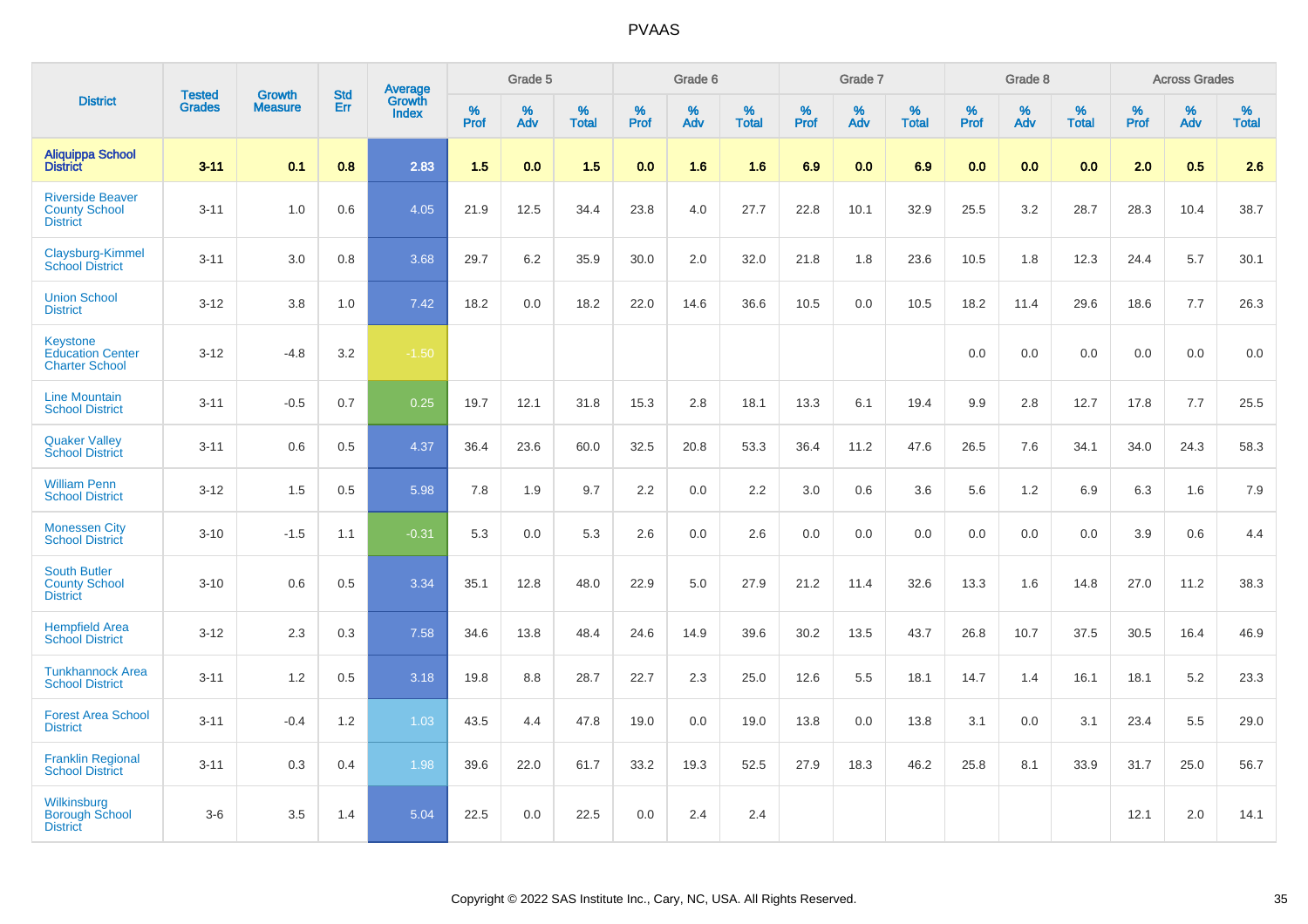|                                                                    | <b>Tested</b> | <b>Growth</b>  | <b>Std</b> | Average                |                     | Grade 5  |                      |                     | Grade 6  |                   |              | Grade 7  |                   |                     | Grade 8  |                   |                     | <b>Across Grades</b> |                   |
|--------------------------------------------------------------------|---------------|----------------|------------|------------------------|---------------------|----------|----------------------|---------------------|----------|-------------------|--------------|----------|-------------------|---------------------|----------|-------------------|---------------------|----------------------|-------------------|
| <b>District</b>                                                    | <b>Grades</b> | <b>Measure</b> | <b>Err</b> | Growth<br><b>Index</b> | $\%$<br><b>Prof</b> | %<br>Adv | $\%$<br><b>Total</b> | $\%$<br><b>Prof</b> | %<br>Adv | %<br><b>Total</b> | $\%$<br>Prof | %<br>Adv | %<br><b>Total</b> | $\%$<br><b>Prof</b> | %<br>Adv | %<br><b>Total</b> | $\%$<br><b>Prof</b> | %<br>Adv             | %<br><b>Total</b> |
| <b>Aliquippa School</b><br><b>District</b>                         | $3 - 11$      | 0.1            | 0.8        | 2.83                   | 1.5                 | 0.0      | 1.5                  | 0.0                 | 1.6      | 1.6               | 6.9          | 0.0      | 6.9               | 0.0                 | 0.0      | 0.0               | 2.0                 | 0.5                  | 2.6               |
| Allegheny-Clarion<br><b>Valley School</b><br><b>District</b>       | $3 - 10$      | 0.1            | 0.9        | 2.43                   | 19.5                | 7.3      | 26.8                 | 14.6                | 1.8      | 16.4              | 4.8          | 0.0      | 4.8               | 8.6                 | 0.0      | 8.6               | 14.2                | 8.1                  | 22.3              |
| <b>Brookville Area</b><br><b>School District</b>                   | $3 - 11$      | 4.3            | 0.6        | 11.53                  | 16.8                | 13.9     | 30.7                 | 28.1                | 16.8     | 44.9              | 13.8         | 2.4      | 16.3              | 19.4                | 9.3      | 28.7              | 21.6                | 9.4                  | 31.0              |
| <b>Southwest</b><br>Leadership<br><b>Academy Charter</b><br>School | $3 - 8$       | 0.7            | 1.0        | 2.49                   | 2.2                 | 0.0      | 2.2                  | 2.9                 | 0.0      | 2.9               | 5.1          | 0.0      | 5.1               | 0.0                 | 0.0      | 0.0               | 5.7                 | 1.5                  | 7.2               |
| <b>Oswayo Valley</b><br><b>School District</b>                     | $3 - 12$      | 0.2            | 1.1        | 2.50                   | 27.6                | 20.7     | 48.3                 | 25.9                | 7.4      | 33.3              | 25.9         | 11.1     | 37.0              | 25.8                | 16.1     | 41.9              | 30.6                | 20.6                 | 51.2              |
| <b>South Eastern</b><br><b>School District</b>                     | $3 - 11$      | 1.8            | 0.5        | 5.70                   | 21.6                | 15.9     | 37.5                 | 25.4                | 14.4     | 39.9              | 20.8         | 3.9      | 24.7              | 20.4                | 5.2      | 25.6              | 26.2                | 11.6                 | 37.7              |
| <b>Union Area School</b><br><b>District</b>                        | $3 - 11$      | $-0.6$         | 0.9        | 1.34                   | 40.0                | 12.5     | 52.5                 | 32.8                | 5.2      | 37.9              | 26.3         | 3.5      | 29.8              | 17.8                | 0.0      | 17.8              | 30.2                | 7.4                  | 37.6              |
| Williamsburg<br><b>Community School</b><br><b>District</b>         | $3 - 11$      | 4.8            | 1.0        | 6.37                   | 25.0                | 12.5     | 37.5                 | 34.3                | 8.6      | 42.9              | 26.2         | 4.8      | 31.0              | 40.6                | 0.0      | 40.6              | 28.1                | 8.4                  | 36.4              |
| <b>Slippery Rock Area</b><br><b>School District</b>                | $3 - 11$      | 1.4            | 0.5        | 3.52                   | 37.0                | 20.5     | 57.5                 | 28.6                | 26.3     | 54.9              | 26.4         | 13.2     | 39.7              | 26.2                | 10.3     | 36.5              | 32.4                | 20.5                 | 53.0              |
| <b>Jeannette City</b><br><b>School District</b>                    | $3 - 11$      | 3.0            | 0.8        | 3.70                   | 12.5                | 0.0      | 12.5                 | 22.6                | 1.9      | 24.5              | 12.9         | 4.8      | 17.7              | 15.4                | 3.8      | 19.2              | 16.1                | 3.6                  | 19.7              |
| <b>Urban Pathways 6-</b><br>12 Charter School                      | $6 - 11$      | $-1.8$         | 1.6        | 0.00                   |                     |          |                      | $0.0\,$             | $0.0\,$  | 0.0               | $0.0\,$      | $0.0\,$  | 0.0               | 0.0                 | $0.0\,$  | 0.0               | 0.0                 | $0.0\,$              | $0.0\,$           |
| <b>Mastery Charter</b><br>School - Thomas<br>Campus                | $3 - 10$      | 1.5            | 0.9        | 4.14                   | 10.8                | 0.0      | 10.8                 | 7.1                 | 2.4      | 9.5               | 7.0          | 0.0      | 7.0               | 2.2                 | 0.0      | 2.2               | 8.6                 | 0.8                  | 9.4               |
| <b>Iroquois School</b><br><b>District</b>                          | $3 - 11$      | 2.5            | 0.7        | 5.99                   | 36.7                | 10.1     | 46.8                 | 20.7                | 17.1     | 37.8              | 11.5         | 9.4      | 20.8              | 21.0                | 6.0      | 27.0              | 23.5                | 11.1                 | 34.6              |
| <b>Red Lion Area</b><br><b>School District</b>                     | $3 - 11$      | 1.0            | 0.4        | 5.19                   | 24.8                | 8.9      | 33.7                 | 20.6                | 5.3      | 25.9              | 16.7         | 9.1      | 25.8              | 14.5                | 6.6      | 21.0              | 23.3                | 8.6                  | 31.9              |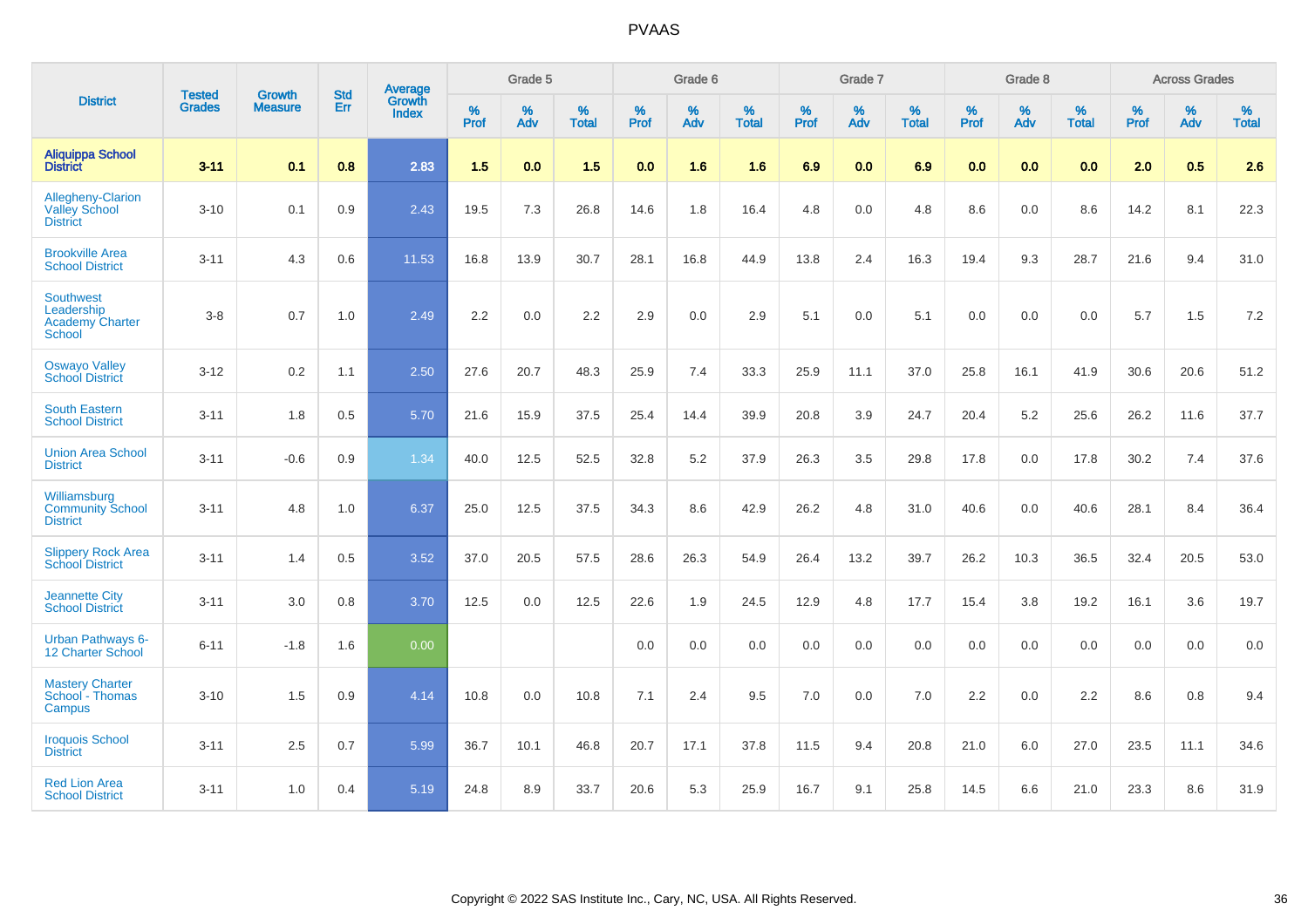|                                                             |                                | <b>Growth</b>  | <b>Std</b> | Average<br>Growth |                     | Grade 5  |                      |              | Grade 6  |                      |              | Grade 7  |                      |              | Grade 8  |                      |                     | <b>Across Grades</b> |                      |
|-------------------------------------------------------------|--------------------------------|----------------|------------|-------------------|---------------------|----------|----------------------|--------------|----------|----------------------|--------------|----------|----------------------|--------------|----------|----------------------|---------------------|----------------------|----------------------|
| <b>District</b>                                             | <b>Tested</b><br><b>Grades</b> | <b>Measure</b> | Err        | Index             | $\%$<br><b>Prof</b> | %<br>Adv | $\%$<br><b>Total</b> | $\%$<br>Prof | %<br>Adv | $\%$<br><b>Total</b> | $\%$<br>Prof | %<br>Adv | $\%$<br><b>Total</b> | $\%$<br>Prof | %<br>Adv | $\%$<br><b>Total</b> | $\%$<br><b>Prof</b> | $\%$<br>Adv          | $\%$<br><b>Total</b> |
| <b>Aliquippa School</b><br><b>District</b>                  | $3 - 11$                       | 0.1            | 0.8        | 2.83              | 1.5                 | 0.0      | 1.5                  | 0.0          | 1.6      | 1.6                  | 6.9          | 0.0      | 6.9                  | 0.0          | 0.0      | 0.0                  | 2.0                 | 0.5                  | 2.6                  |
| <b>Achievement</b><br><b>House Charter</b><br><b>School</b> | $7 - 11$                       | $-0.3$         | 1.5        | 0.79              |                     |          |                      |              |          |                      | 20.0         | 0.0      | 20.0                 | 7.1          | 2.4      | 9.5                  | 11.9                | 1.5                  | 13.4                 |
| <b>Solanco School</b><br><b>District</b>                    | $3 - 11$                       | 0.3            | 0.4        | 2.53              | 21.5                | 5.0      | 26.5                 | 12.6         | 5.6      | 18.1                 | 17.0         | 7.4      | 24.4                 | 11.9         | 2.9      | 14.8                 | 20.0                | 7.2                  | 27.1                 |
| <b>Annville-Cleona</b><br><b>School District</b>            | $3 - 12$                       | 0.4            | 0.6        | 3.81              | 33.8                | 12.5     | 46.2                 | 16.7         | 2.1      | 18.8                 | 29.1         | 11.8     | 40.9                 | 27.8         | 9.3      | 37.0                 | 27.5                | 9.4                  | 36.9                 |
| <b>Steelton-Highspire</b><br><b>School District</b>         | $3 - 11$                       | 2.5            | 0.7        | 4.46              | 2.9                 | 0.0      | 2.9                  | 0.0          | 0.0      | 0.0                  | 0.0          | 0.0      | 0.0                  | 0.0          | 0.0      | 0.0                  | 0.8                 | 0.4                  | 1.3                  |
| <b>Dallastown Area</b><br><b>School District</b>            | $3 - 11$                       | 0.6            | 0.3        | 3.62              | 25.8                | 13.0     | 38.8                 | 31.1         | 11.5     | 42.6                 | 23.7         | 7.8      | 31.6                 | 19.0         | 9.4      | 28.4                 | 27.7                | 14.8                 | 42.4                 |
| <b>Newport School</b><br><b>District</b>                    | $3 - 12$                       | 2.2            | 0.8        | 4.70              | 22.2                | 11.1     | 33.3                 | 25.0         | 6.9      | 31.9                 | 15.9         | 0.0      | 15.9                 | 27.4         | 4.8      | 32.3                 | 24.8                | 6.9                  | 31.7                 |
| <b>Juniata Valley</b><br><b>School District</b>             | $3 - 11$                       | 2.4            | 0.9        | 4.64              | 23.3                | 4.6      | 27.9                 | 5.4          | 3.6      | 8.9                  | 21.0         | 5.3      | 26.3                 | 12.5         | 2.1      | 14.6                 | 18.7                | 5.0                  | 23.8                 |
| <b>East Lycoming</b><br><b>School District</b>              | $3 - 11$                       | 2.6            | 0.6        | 7.47              | 36.1                | 23.5     | 59.7                 | 26.2         | 26.2     | 52.3                 | 26.4         | 20.7     | 47.1                 | 27.9         | 14.8     | 42.6                 | 31.5                | 19.5                 | 51.0                 |
| <b>Penn Manor</b><br><b>School District</b>                 | $3 - 11$                       | 3.2            | 0.3        | 9.54              | 33.8                | 14.9     | 48.6                 | 28.7         | 15.2     | 43.9                 | 25.5         | 13.2     | 38.7                 | 30.2         | 11.0     | 41.2                 | 31.4                | 16.9                 | 48.2                 |
| <b>Baden Academy</b><br><b>Charter School</b>               | $3-6$                          | 0.1            | 1.1        | 1.04              | 20.6                | 4.8      | 25.4                 | 22.4         | 8.6      | 31.0                 |              |          |                      |              |          |                      | 20.8                | 6.4                  | 27.2                 |
| <b>Millcreek Township</b><br><b>School District</b>         | $3 - 11$                       | 1.1            | 0.3        | 8.82              | 26.5                | 20.8     | 47.3                 | 23.1         | 9.4      | 32.4                 | 22.1         | 14.3     | 36.4                 | 21.6         | 13.0     | 34.7                 | 25.4                | 15.9                 | 41.3                 |
| <b>Jamestown Area</b><br><b>School District</b>             | $3 - 11$                       | 0.7            | 1.2        | 2.23              | 18.4                | 10.5     | 29.0                 | 16.7         | 0.0      | 16.7                 | 24.1         | 3.4      | 27.6                 | 19.0         | 0.0      | 19.0                 | 18.3                | 6.1                  | 24.4                 |
| <b>Eastern York</b><br><b>School District</b>               | $3 - 11$                       | $-0.5$         | 0.5        | $-0.16$           | 29.5                | 11.0     | 40.5                 | 23.5         | 6.0      | 29.5                 | 23.2         | 14.1     | 37.3                 | 17.3         | 9.7      | 27.0                 | 24.8                | 10.7                 | 35.4                 |
| <b>Upper Adams</b><br><b>School District</b>                | $3 - 11$                       | 1.7            | 0.6        | 5.68              | 30.0                | 9.2      | 39.2                 | 18.0         | 7.7      | 25.6                 | 18.1         | 1.9      | 20.0                 | 11.4         | 3.8      | 15.3                 | 22.6                | 6.3                  | 28.9                 |
| <b>Discovery Charter</b><br><b>School</b>                   | $3 - 8$                        | 2.6            | 0.9        | 2.98              | 8.5                 | 2.1      | 10.6                 | 0.0          | 0.0      | 0.0                  | 6.6          | 1.6      | 8.2                  | 5.4          | $0.0\,$  | 5.4                  | 5.2                 | 1.1                  | 6.2                  |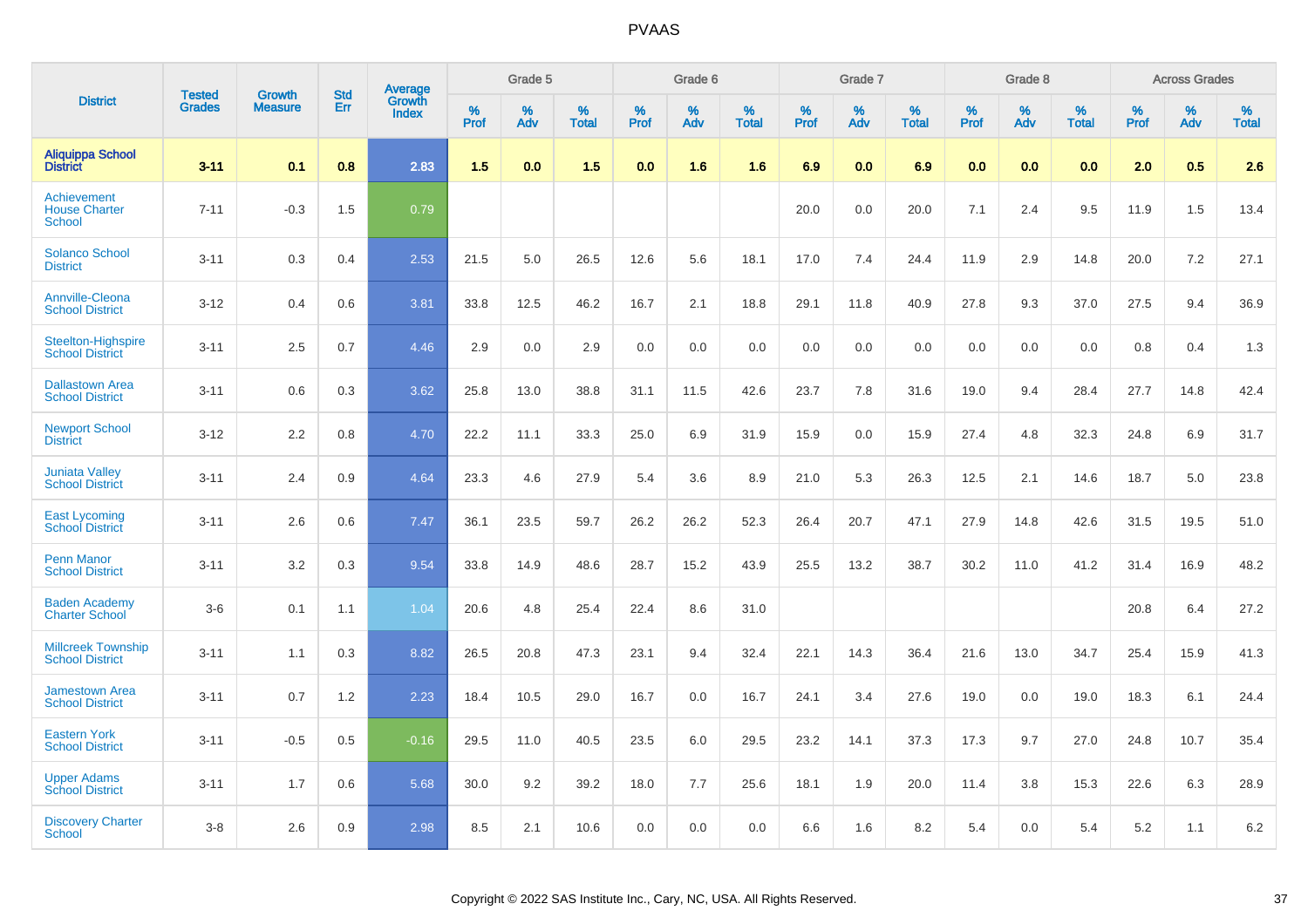|                                                                   |                                | <b>Growth</b>  | <b>Std</b> | <b>Average</b>         |              | Grade 5  |                   |              | Grade 6  |                   |              | Grade 7  |                   |              | Grade 8  |                   |              | <b>Across Grades</b> |                   |
|-------------------------------------------------------------------|--------------------------------|----------------|------------|------------------------|--------------|----------|-------------------|--------------|----------|-------------------|--------------|----------|-------------------|--------------|----------|-------------------|--------------|----------------------|-------------------|
| <b>District</b>                                                   | <b>Tested</b><br><b>Grades</b> | <b>Measure</b> | <b>Err</b> | Growth<br><b>Index</b> | $\%$<br>Prof | %<br>Adv | %<br><b>Total</b> | $\%$<br>Prof | %<br>Adv | %<br><b>Total</b> | $\%$<br>Prof | %<br>Adv | %<br><b>Total</b> | $\%$<br>Prof | %<br>Adv | %<br><b>Total</b> | $\%$<br>Prof | %<br>Adv             | %<br><b>Total</b> |
| <b>Aliquippa School</b><br><b>District</b>                        | $3 - 11$                       | 0.1            | 0.8        | 2.83                   | 1.5          | 0.0      | 1.5               | 0.0          | 1.6      | 1.6               | 6.9          | 0.0      | 6.9               | 0.0          | 0.0      | 0.0               | 2.0          | 0.5                  | 2.6               |
| <b>Bloomsburg Area</b><br><b>School District</b>                  | $3 - 10$                       | 1.2            | 0.6        | 3.43                   | 25.0         | 13.0     | 38.0              | 16.7         | 3.3      | 20.0              | 14.7         | 3.9      | 18.6              | 16.8         | 9.9      | 26.7              | 21.5         | 8.7                  | 30.2              |
| <b>Westmont Hilltop</b><br><b>School District</b>                 | $3 - 11$                       | 2.7            | 0.6        | 6.24                   | 28.0         | 11.0     | 39.0              | 18.4         | 8.2      | 26.5              | 22.2         | 6.2      | 28.4              | 26.1         | 8.7      | 34.8              | 24.1         | 11.7                 | 35.7              |
| <b>Montrose Area</b><br><b>School District</b>                    | $3 - 10$                       | 1.4            | 0.7        | 4.16                   | 19.4         | 19.4     | 38.8              | 27.2         | 4.4      | 31.5              | 25.0         | 4.4      | 29.4              | 14.5         | 2.4      | 16.9              | 24.4         | 7.4                  | 31.8              |
| <b>Universal</b><br><b>Creighton Charter</b><br>School            | $3 - 8$                        | 1.1            | 0.7        | 2.15                   | 11.9         | 1.2      | 13.1              | 3.5          | 1.2      | 4.7               | 7.7          | 6.2      | 13.8              | 4.7          | 4.7      | 9.4               | 8.6          | 4.4                  | 13.1              |
| <b>Southern Columbia</b><br><b>Area School</b><br><b>District</b> | $3 - 11$                       | 1.8            | 0.7        | 7.30                   | 34.7         | 9.7      | 44.4              | 18.8         | 5.2      | 24.0              | 29.0         | 14.0     | 43.0              | 15.4         | 2.2      | 17.6              | 28.0         | 10.6                 | 38.6              |
| <b>Shade-Central City</b><br><b>School District</b>               | $3 - 11$                       | 1.4            | 1.4        | 2.94                   | 18.8         | 0.0      | 18.8              | 26.9         | 0.0      | 26.9              | 20.0         | 10.0     | 30.0              | 34.8         | 0.0      | 34.8              | 29.0         | 3.0                  | 32.1              |
| <b>Derry Township</b><br><b>School District</b>                   | $3 - 10$                       | 4.3            | 1.3        | 7.27                   | 39.1         | 28.5     | 67.6              | 51.5         | 21.2     | 72.7              | 30.8         | 34.6     | 65.4              | 14.3         | 71.4     | 85.7              | 37.5         | 30.3                 | 67.8              |
| <b>Berlin</b><br><b>Brothersvalley</b><br><b>School District</b>  | $3 - 11$                       | 2.2            | 0.8        | 3.87                   | 34.0         | 15.1     | 49.1              | 21.2         | 3.0      | 24.2              | 30.8         | 3.8      | 34.6              | 18.8         | 8.3      | 27.1              | 25.8         | 10.8                 | 36.6              |
| <b>Chestnut Ridge</b><br><b>School District</b>                   | $3 - 12$                       | 4.2            | 0.6        | 7.56                   | 30.4         | 6.5      | 37.0              | 22.2         | 3.7      | 25.9              | 36.8         | 4.2      | 41.0              | 18.4         | 10.2     | 28.6              | 26.7         | 9.7                  | 36.4              |
| Springfield<br><b>Township School</b><br><b>District</b>          | $3 - 11$                       | 1.7            | 0.5        | 5.78                   | 31.3         | 12.3     | 43.6              | 26.9         | 11.1     | 38.0              | 28.4         | 21.9     | 50.3              | 31.7         | 17.2     | 49.0              | 33.1         | 15.4                 | 48.5              |
| <b>Esperanza Cyber</b><br><b>Charter School</b>                   | $3 - 11$                       | 0.4            | 1.3        | 1.00                   | 0.0          | 0.0      | 0.0               | 0.0          | 0.0      | 0.0               | 2.6          | 0.0      | 2.6               | 0.0          | 0.0      | 0.0               | 1.6          | 0.0                  | 1.6               |
| <b>Northern Tioga</b><br><b>School District</b>                   | $3 - 12$                       | 3.4            | 0.5        | 10.12                  | 22.7         | 5.2      | 27.9              | 32.2         | 4.2      | 36.4              | 16.8         | 2.6      | 19.4              | 23.8         | 6.2      | 30.0              | 25.9         | 7.0                  | 32.8              |
| Lackawanna Trail<br><b>School District</b>                        | $3 - 10$                       | 1.4            | 0.7        | 3.97                   | 21.8         | 9.1      | 30.9              | 34.3         | 10.4     | 44.8              | 12.7         | 11.3     | 23.9              | 11.8         | 6.6      | 18.4              | 24.2         | 11.5                 | 35.8              |
| <b>Pequea Valley</b><br><b>School District</b>                    | $3 - 11$                       | 2.4            | 0.6        | 6.27                   | 15.6         | 6.4      | 22.0              | 14.0         | 2.2      | 16.1              | 11.7         | 2.3      | 14.1              | 13.1         | 2.0      | 15.2              | 16.9         | 3.8                  | 20.7              |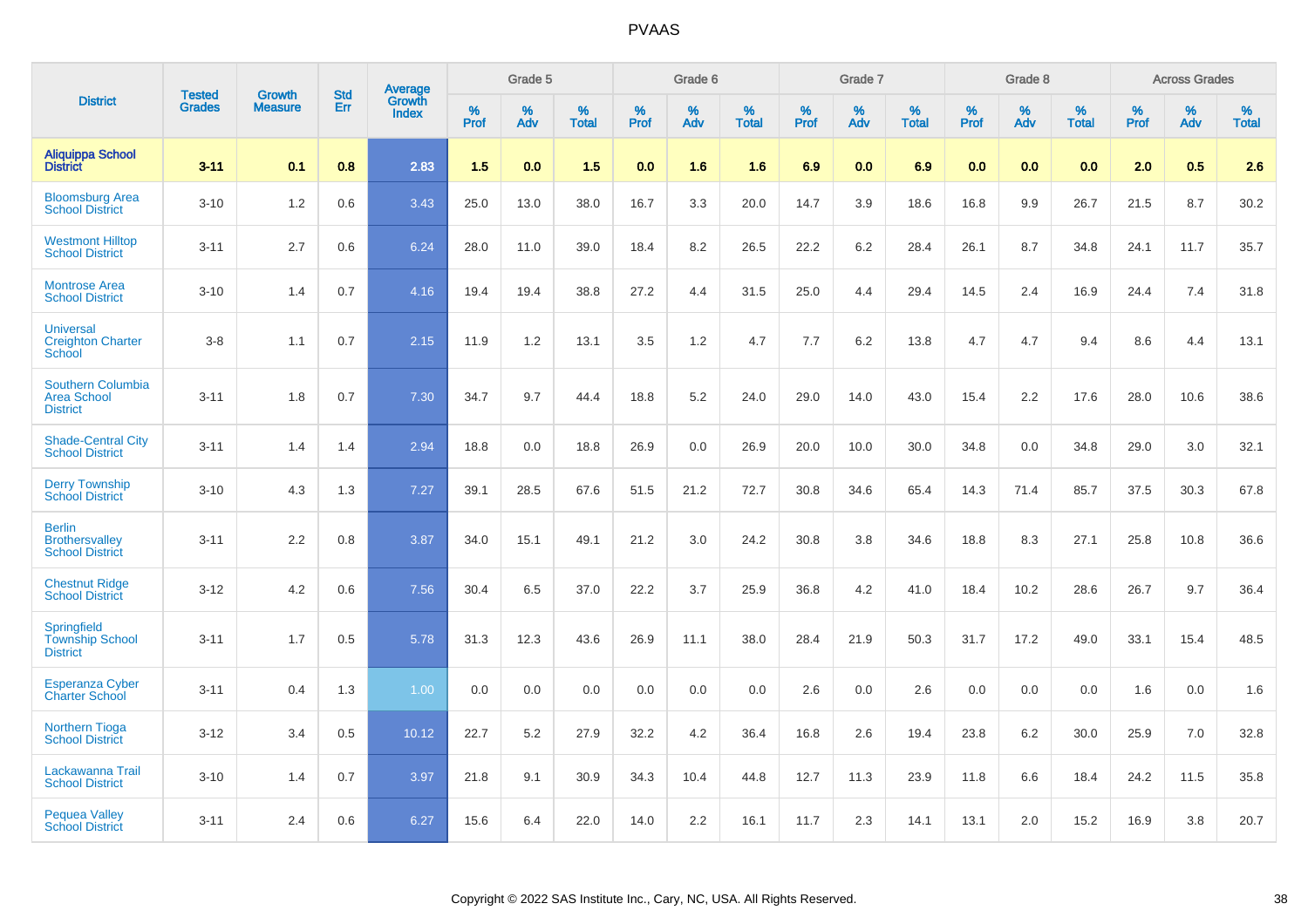|                                                                         |                                |                                 | <b>Std</b> | Average                |           | Grade 5  |                   |           | Grade 6  |                   |           | Grade 7  |                   |           | Grade 8  |                   |              | <b>Across Grades</b> |                      |
|-------------------------------------------------------------------------|--------------------------------|---------------------------------|------------|------------------------|-----------|----------|-------------------|-----------|----------|-------------------|-----------|----------|-------------------|-----------|----------|-------------------|--------------|----------------------|----------------------|
| <b>District</b>                                                         | <b>Tested</b><br><b>Grades</b> | <b>Growth</b><br><b>Measure</b> | <b>Err</b> | Growth<br><b>Index</b> | %<br>Prof | %<br>Adv | %<br><b>Total</b> | %<br>Prof | %<br>Adv | %<br><b>Total</b> | %<br>Prof | %<br>Adv | %<br><b>Total</b> | %<br>Prof | %<br>Adv | %<br><b>Total</b> | $\%$<br>Prof | %<br>Adv             | $\%$<br><b>Total</b> |
| <b>Aliquippa School</b><br><b>District</b>                              | $3 - 11$                       | 0.1                             | 0.8        | 2.83                   | 1.5       | 0.0      | 1.5               | 0.0       | 1.6      | 1.6               | 6.9       | 0.0      | 6.9               | 0.0       | 0.0      | 0.0               | 2.0          | 0.5                  | 2.6                  |
| <b>Centennial School</b><br><b>District</b>                             | $3 - 10$                       | 1.6                             | 0.3        | 5.91                   | 23.7      | 5.4      | 29.1              | 18.3      | 3.0      | 21.3              | 22.2      | 5.1      | 27.4              | 13.0      | 8.2      | 21.2              | 21.7         | 6.7                  | 28.4                 |
| <b>Kennett</b><br>Consolidated<br><b>School District</b>                | $3 - 11$                       | 1.3                             | 0.4        | 6.12                   | 29.8      | 15.1     | 44.9              | 20.2      | 8.3      | 28.5              | 20.2      | 11.6     | 31.7              | 10.9      | 6.9      | 17.8              | 22.4         | 12.3                 | 34.7                 |
| <b>Crawford Central</b><br><b>School District</b>                       | $3 - 11$                       | 1.9                             | 0.4        | 4.77                   | 24.2      | 7.9      | 32.1              | 15.7      | 3.8      | 19.6              | 16.7      | 3.7      | 20.4              | 9.0       | 2.6      | 11.6              | 18.4         | 5.5                  | 23.8                 |
| <b>Memphis Street</b><br><b>Academy Charter</b><br>School @ JP<br>Jones | $5 - 8$                        | 0.7                             | 0.7        | 1.39                   | 0.0       | 3.2      | 3.2               | 0.0       | 0.0      | 0.0               | 0.0       | 0.0      | 0.0               | 0.0       | 0.0      | 0.0               | 0.0          | 0.6                  | 0.6                  |
| <b>Universal Vare</b><br><b>Charter School</b>                          | $6-8$                          | 1.8                             | 1.3        | 3.30                   |           |          |                   | 0.0       | 6.2      | 6.2               | 3.6       | 0.0      | 3.6               | 6.4       | 0.0      | 6.4               | 4.7          | 0.9                  | 5.7                  |
| <b>Radnor Township</b><br><b>School District</b>                        | $3 - 12$                       | 4.4                             | 0.4        | 11.22                  | 34.0      | 41.4     | 75.4              | 41.7      | 25.4     | 67.1              | 34.3      | 31.8     | 66.2              | 35.0      | 21.5     | 56.5              | 36.8         | 31.8                 | 68.6                 |
| Catasauqua Area<br><b>School District</b>                               | $3 - 12$                       | 1.1                             | 0.6        | 2.87                   | 12.0      | 5.4      | 17.4              | 22.7      | 4.0      | 26.7              | 9.8       | 4.9      | 14.7              | 8.9       | 3.3      | 12.2              | 15.4         | 4.4                  | 19.8                 |
| Pennsylvania<br><b>Cyber Charter</b><br>School                          | $3 - 11$                       | 1.9                             | 0.5        | 4.83                   | 14.1      | 4.9      | 19.0              | 10.8      | 3.4      | 14.2              | 11.7      | 3.5      | 15.2              | 6.5       | 1.6      | 8.1               | 12.6         | 4.4                  | 17.1                 |
| <b>Northern Potter</b><br><b>School District</b>                        | $3 - 12$                       | 2.0                             | 1.1        | 2.34                   | 26.7      | 3.3      | 30.0              | 9.3       | 2.3      | 11.6              | 29.0      | 12.9     | 41.9              | 11.1      | 0.0      | 11.1              | 18.7         | 7.4                  | 26.1                 |
| <b>Greenwood School</b><br><b>District</b>                              | $3 - 11$                       | 3.3                             | 0.8        | 4.78                   | 30.3      | 13.6     | 43.9              | 32.1      | 7.6      | 39.6              | 9.1       | 1.8      | 10.9              | 25.9      | 14.8     | 40.7              | 28.8         | 15.4                 | 44.2                 |
| <b>Mastery Charter</b><br>School - Smedley<br>Campus                    | $3-6$                          | $-0.6$                          | 1.2        | $-0.35$                | 1.9       | 0.0      | 1.9               | 3.5       | 0.0      | 3.5               |           |          |                   |           |          |                   | 3.5          | 0.0                  | 3.5                  |
| <b>Millville Area</b><br><b>School District</b>                         | $3 - 12$                       | 3.8                             | 0.9        | 5.21                   | 34.0      | 0.0      | 34.0              | 18.9      | 1.9      | 20.8              | 15.9      | 9.1      | 25.0              | 18.4      | 2.6      | 21.0              | 24.6         | 4.7                  | 29.3                 |
| <b>Fell Charter School</b>                                              | $3 - 8$                        | 1.1                             | 2.2        | 1.36                   | 25.0      | 0.0      | 25.0              | 6.7       | 0.0      | 6.7               |           |          |                   |           |          |                   | 17.1         | 4.0                  | 21.0                 |
| <b>Midland Borough</b><br><b>School District</b>                        | $3 - 8$                        | 2.3                             | 1.3        | 2.65                   | 10.3      | 6.9      | 17.2              | 13.6      | 0.0      | 13.6              | 14.3      | 0.0      | 14.3              | 9.5       | 4.8      | 14.3              | 15.7         | 2.9                  | 18.6                 |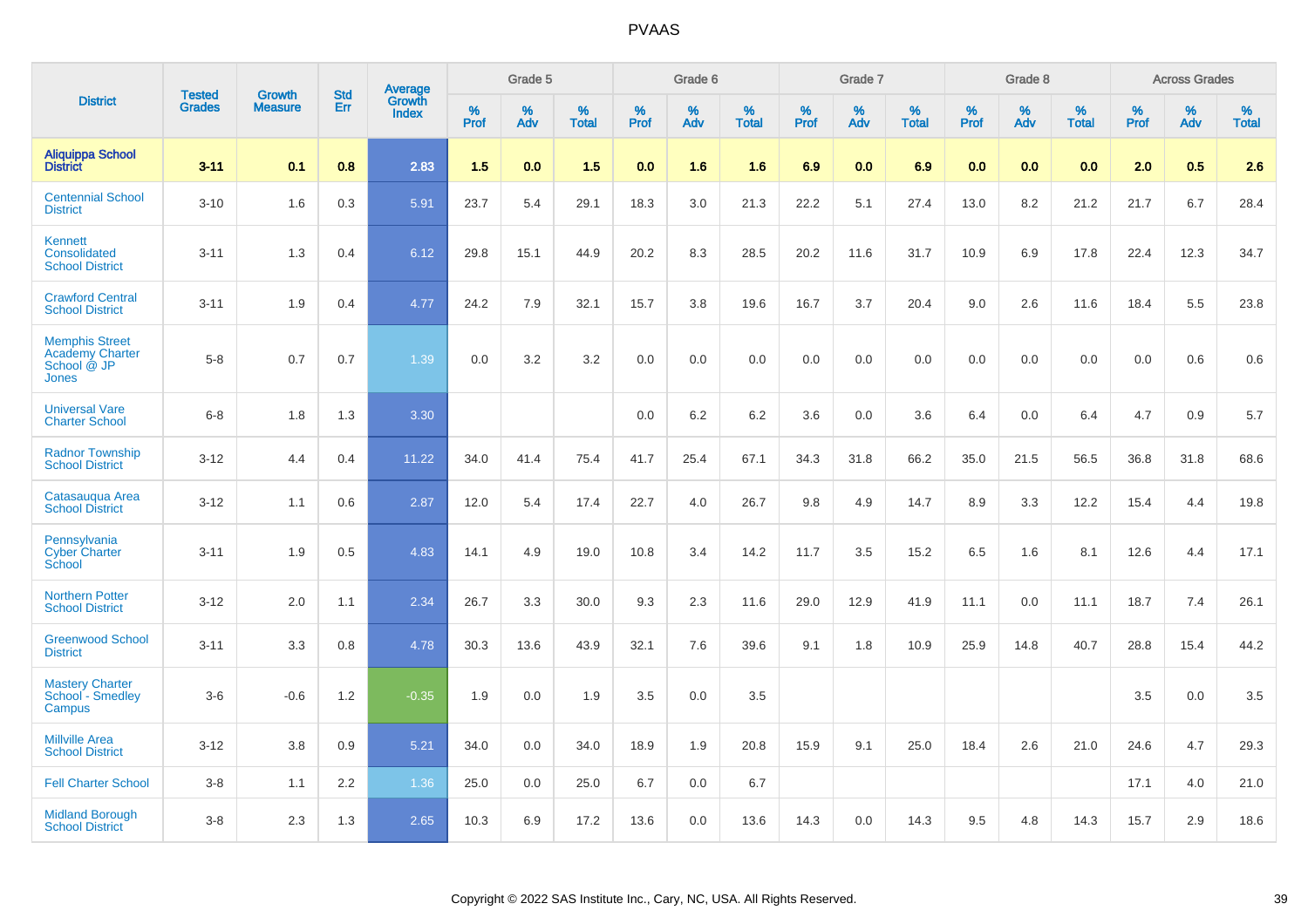|                                                                 |                                | <b>Growth</b>  | <b>Std</b> |                                          |              | Grade 5  |                   |              | Grade 6  |                   |              | Grade 7  |                      |              | Grade 8  |                   |              | <b>Across Grades</b> |                   |
|-----------------------------------------------------------------|--------------------------------|----------------|------------|------------------------------------------|--------------|----------|-------------------|--------------|----------|-------------------|--------------|----------|----------------------|--------------|----------|-------------------|--------------|----------------------|-------------------|
| <b>District</b>                                                 | <b>Tested</b><br><b>Grades</b> | <b>Measure</b> | <b>Err</b> | <b>Average</b><br>Growth<br><b>Index</b> | $\%$<br>Prof | %<br>Adv | %<br><b>Total</b> | $\%$<br>Prof | %<br>Adv | %<br><b>Total</b> | $\%$<br>Prof | %<br>Adv | $\%$<br><b>Total</b> | $\%$<br>Prof | %<br>Adv | %<br><b>Total</b> | $\%$<br>Prof | %<br>Adv             | %<br><b>Total</b> |
| <b>Aliquippa School</b><br><b>District</b>                      | $3 - 11$                       | 0.1            | 0.8        | 2.83                                     | 1.5          | 0.0      | 1.5               | 0.0          | 1.6      | 1.6               | 6.9          | 0.0      | 6.9                  | 0.0          | 0.0      | 0.0               | 2.0          | 0.5                  | 2.6               |
| <b>York City School</b><br><b>District</b>                      | $3 - 12$                       | 1.6            | 0.3        | 5.64                                     | 2.5          | 1.0      | 3.5               | 2.0          | $0.2\,$  | 2.2               | 2.6          | 0.5      | 3.1                  | 1.4          | 0.2      | 1.6               | 2.8          | 0.6                  | 3.4               |
| <b>Coudersport Area</b><br><b>School District</b>               | $3 - 11$                       | 1.4            | 0.9        | 1.96                                     | 35.7         | 3.6      | 39.3              | 16.7         | 4.8      | 21.4              | 18.9         | 5.7      | 24.5                 | 15.1         | 3.8      | 18.9              | 22.0         | 5.7                  | 27.7              |
| <b>Duquesne City</b><br><b>School District</b>                  | $3 - 8$                        | 1.2            | 1.3        | 1.95                                     | 6.0          | 2.0      | 8.0               | 5.6          | 0.0      | 5.6               |              |          |                      |              |          |                   | 3.4          | 1.7                  | 5.0               |
| Hatboro-Horsham<br><b>School District</b>                       | $3 - 11$                       | 0.6            | 0.4        | 1.72                                     | 26.2         | 8.5      | 34.7              | 30.0         | 11.1     | 41.1              | 20.8         | 5.2      | 26.0                 | 19.7         | 5.7      | 25.4              | 25.9         | 8.7                  | 34.6              |
| <b>Keystone</b><br><b>Academy Charter</b><br>School             | $3 - 8$                        | 0.8            | 0.8        | 2.54                                     | 12.3         | 5.3      | 17.5              | 9.7          | 4.8      | 14.5              | 12.3         | 1.8      | 14.0                 | 6.8          | 1.7      | 8.5               | 12.4         | 2.8                  | 15.1              |
| Northeastern York<br><b>School District</b>                     | $3 - 11$                       | 1.4            | 0.4        | 3.99                                     | 32.1         | 13.8     | 46.0              | 21.2         | 8.1      | 29.3              | 21.9         | 6.0      | 27.9                 | 29.2         | 15.0     | 44.1              | 27.8         | 13.2                 | 41.0              |
| <b>West Perry School</b><br><b>District</b>                     | $3 - 11$                       | 2.7            | 0.5        | 6.23                                     | 22.5         | 15.9     | 38.4              | 20.9         | 5.7      | 26.6              | 14.0         | 6.7      | 20.7                 | 15.2         | 8.5      | 23.6              | 21.6         | 10.7                 | 32.3              |
| Punxsutawney<br><b>Area School</b><br><b>District</b>           | $3 - 11$                       | 4.6            | 0.6        | 8.24                                     | 37.0         | 6.5      | 43.5              | 36.3         | 10.6     | 46.9              | 22.4         | 4.8      | 27.2                 | 20.5         | 7.1      | 27.6              | 27.8         | 11.1                 | 38.8              |
| <b>General Mclane</b><br><b>School District</b>                 | $3 - 11$                       | 3.9            | 0.5        | 7.89                                     | 36.9         | 15.4     | 52.4              | 27.3         | 12.4     | 39.8              | 25.8         | 23.1     | 49.0                 | 26.9         | 7.7      | 34.6              | 30.2         | 16.6                 | 46.8              |
| Widener<br>Partnership<br><b>Charter School</b>                 | $3 - 7$                        | 2.8            | 1.0        | 2.67                                     | 0.0          | 0.0      | 0.0               | 2.5          | 0.0      | 2.5               | 0.0          | 2.3      | 2.3                  |              |          |                   | 1.4          | 0.5                  | 1.9               |
| <b>Keystone Central</b><br><b>School District</b>               | $3 - 11$                       | 1.5            | 0.4        | 3.98                                     | 18.6         | 8.5      | 27.1              | 20.9         | 8.6      | 29.5              | 10.9         | 3.3      | 14.1                 | 10.5         | 2.2      | 12.6              | 19.2         | 8.0                  | 27.2              |
| Pen Argyl Area<br><b>School District</b>                        | $3 - 12$                       | 0.7            | 0.6        | 1.46                                     | 27.3         | 12.5     | 39.8              | 26.8         | 0.0      | 26.8              | 17.1         | 5.4      | 22.5                 | 14.8         | 5.9      | 20.8              | 23.5         | 8.4                  | 32.0              |
| <b>Young Scholars Of</b><br>Central PA Charter<br><b>School</b> | $3 - 8$                        | 1.7            | $1.2$      | 2.40                                     | 31.8         | 9.1      | 40.9              | 8.0          | 4.0      | 12.0              | 28.6         | 14.3     | 42.9                 | 0.0          | 0.0      | 0.0               | 21.7         | 11.1                 | 32.8              |
| <b>Oley Valley School</b><br><b>District</b>                    | $3 - 11$                       | 0.7            | 0.6        | 2.38                                     | 19.8         | 5.0      | 24.8              | 30.8         | 11.2     | 42.1              | 19.0         | 7.8      | 26.7                 | 12.8         | 2.3      | 15.1              | 25.2         | 6.6                  | 31.8              |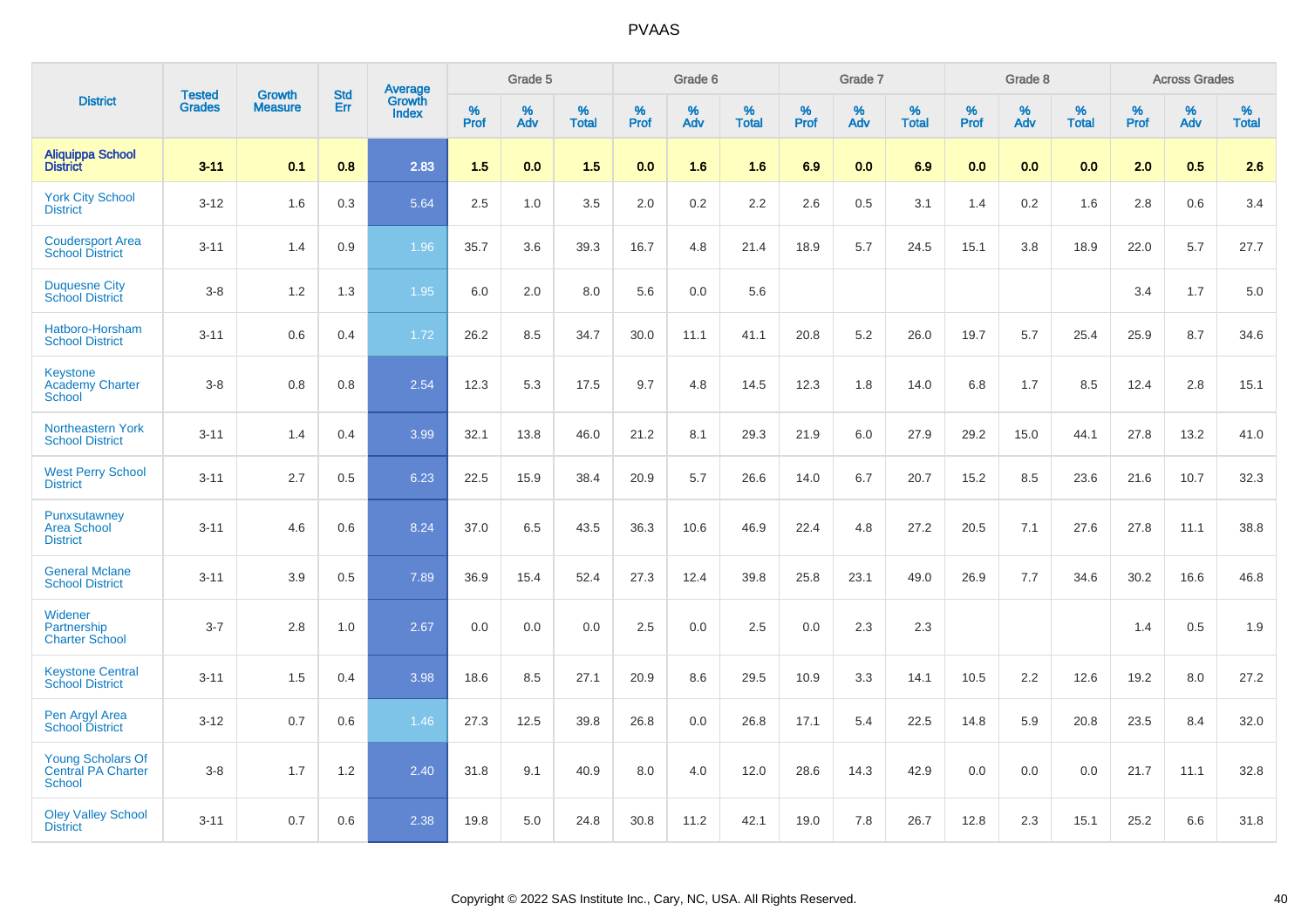|                                                                                          | <b>Tested</b> | <b>Growth</b>  | <b>Std</b> |                                   |                     | Grade 5  |                   |              | Grade 6  |                   |                     | Grade 7  |                   |              | Grade 8  |                   |              | <b>Across Grades</b> |                   |
|------------------------------------------------------------------------------------------|---------------|----------------|------------|-----------------------------------|---------------------|----------|-------------------|--------------|----------|-------------------|---------------------|----------|-------------------|--------------|----------|-------------------|--------------|----------------------|-------------------|
| <b>District</b>                                                                          | <b>Grades</b> | <b>Measure</b> | Err        | Average<br>Growth<br><b>Index</b> | $\%$<br><b>Prof</b> | %<br>Adv | %<br><b>Total</b> | $\%$<br>Prof | %<br>Adv | %<br><b>Total</b> | $\%$<br><b>Prof</b> | %<br>Adv | %<br><b>Total</b> | $\%$<br>Prof | %<br>Adv | %<br><b>Total</b> | $\%$<br>Prof | %<br>Adv             | %<br><b>Total</b> |
| <b>Aliquippa School</b><br><b>District</b>                                               | $3 - 11$      | 0.1            | 0.8        | 2.83                              | 1.5                 | 0.0      | 1.5               | 0.0          | 1.6      | 1.6               | 6.9                 | 0.0      | 6.9               | 0.0          | 0.0      | 0.0               | 2.0          | 0.5                  | 2.6               |
| <b>Mastery Charter</b><br>School-Francis D.<br><b>Pastorius</b><br>Elementary            | $3-8$         | 0.3            | 1.3        | 0.60                              | 3.8                 | 0.0      | 3.8               | 3.7          | 0.0      | 3.7               | 0.0                 | 0.0      | 0.0               | 0.0          | 0.0      | 0.0               | 3.1          | 0.0                  | 3.1               |
| <b>Mount Union Area</b><br><b>School District</b>                                        | $3 - 10$      | 3.0            | 0.7        | 5.20                              | 11.7                | 4.3      | 16.0              | 12.4         | 0.0      | 12.4              | 13.4                | 2.4      | 15.8              | 0.0          | 1.2      | 1.2               | 12.2         | 3.3                  | 15.5              |
| <b>Robert Benjamin</b><br><b>Wiley Community</b><br><b>Charter School</b>                | $3-8$         | 2.8            | 0.8        | 3.93                              | 7.0                 | 2.3      | 9.3               | 0.0          | 0.0      | 0.0               | 7.3                 | 0.0      | 7.3               | 4.4          | 0.0      | 4.4               | 5.7          | 1.7                  | 7.4               |
| <b>Center For Student</b><br><b>Learning Charter</b><br>School At<br>Pennsbury           | $6 - 12$      | $-0.6$         | 3.1        | $-0.20$                           |                     |          |                   |              |          |                   |                     |          |                   | 0.0          | 0.0      | 0.0               | 3.4          | 0.0                  | 3.4               |
| <b>North East School</b><br><b>District</b>                                              | $3 - 11$      | 1.4            | 0.5        | 2.92                              | 33.3                | 9.4      | 42.7              | 23.1         | 9.7      | 32.8              | 26.4                | 9.3      | 35.7              | 31.4         | 13.1     | 44.5              | 29.8         | 12.1                 | 41.8              |
| <b>Global Leadership</b><br><b>Academy Charter</b><br><b>School Southwest</b><br>at Huey | $3-8$         | 1.0            | 1.7        | 1.39                              | 0.0                 | 0.0      | 0.0               | 0.0          | 0.0      | 0.0               |                     |          |                   | 0.0          | 0.0      | 0.0               | 0.0          | 0.0                  | 0.0               |
| <b>Hope For</b><br><b>Hyndman Charter</b><br>School                                      | $3 - 11$      | 4.1            | 1.8        | 3.10                              |                     |          |                   | 6.2          | 0.0      | 6.2               | 8.3                 | 8.3      | 16.7              | 0.0          | 0.0      | 0.0               | 9.9          | $1.2$                | 11.1              |
| <b>Moshannon Valley</b><br><b>School District</b>                                        | $3 - 10$      | 2.3            | 0.8        | 2.85                              | 19.6                | 13.0     | 32.6              | 14.8         | 18.5     | 33.3              | 21.0                | 4.8      | 25.8              | 16.9         | 6.2      | 23.1              | 19.9         | 8.5                  | 28.4              |
| Lake-Lehman<br><b>School District</b>                                                    | $3 - 11$      | 2.9            | 0.6        | 5.69                              | 30.6                | 9.9      | 40.5              | 21.0         | 6.7      | 27.6              | 23.7                | 6.1      | 29.8              | 14.2         | 4.4      | 18.6              | 26.3         | 6.7                  | 33.1              |
| <b>Bellefonte Area</b><br><b>School District</b>                                         | $3 - 11$      | 3.1            | 0.5        | 7.49                              | 32.7                | 22.0     | 54.8              | 31.6         | 7.3      | 39.0              | 23.4                | 5.5      | 29.0              | 14.8         | 9.9      | 24.8              | 28.6         | 15.7                 | 44.3              |
| <b>Premier Arts And</b><br><b>Science Charter</b><br><b>School</b>                       | $3-5$         | $-0.1$         | 2.0        | $-0.05$                           | 0.0                 | 0.0      | 0.0               |              |          |                   |                     |          |                   |              |          |                   | 3.8          | 1.0                  | 4.8               |
| <b>Kane Area School</b><br><b>District</b>                                               | $3 - 10$      | 3.7            | 0.7        | 6.38                              | 21.1                | 19.7     | 40.8              | 14.1         | 3.1      | 17.2              | 29.8                | 17.9     | 47.8              | 6.1          | 1.2      | 7.3               | 21.5         | 9.0                  | 30.4              |
| <b>South Park School</b><br><b>District</b>                                              | $3 - 11$      | 3.3            | 0.6        | 5.37                              | 33.3                | 11.9     | 45.2              | 27.8         | 11.3     | 39.2              | 21.8                | 16.8     | 38.7              | 24.0         | 8.6      | 32.7              | 28.8         | 10.4                 | 39.2              |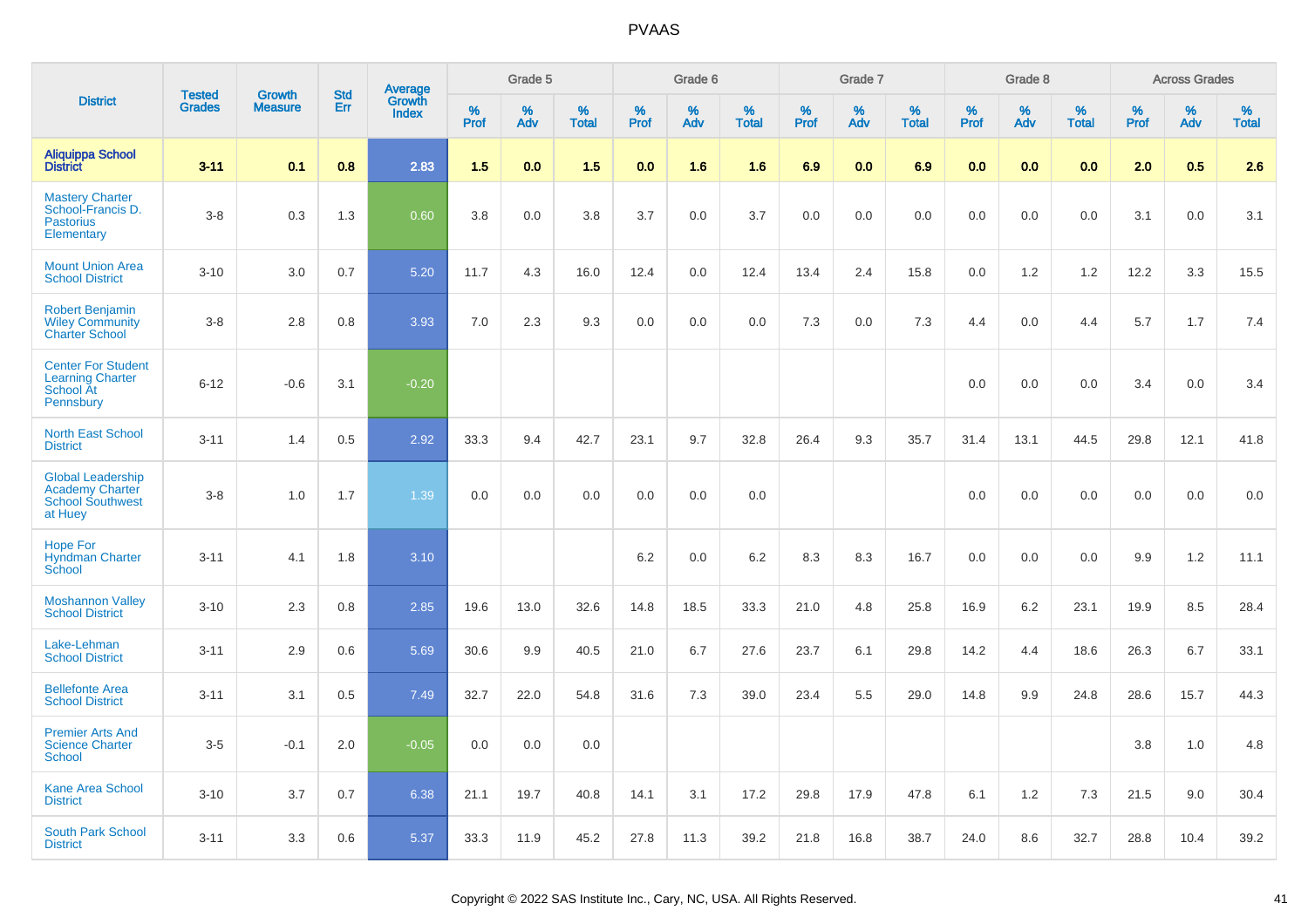|                                                                |                                | <b>Growth</b>  | <b>Std</b> | <b>Average</b>         |              | Grade 5  |                   |           | Grade 6  |                   |           | Grade 7  |                   |           | Grade 8  |                   |           | <b>Across Grades</b> |                   |
|----------------------------------------------------------------|--------------------------------|----------------|------------|------------------------|--------------|----------|-------------------|-----------|----------|-------------------|-----------|----------|-------------------|-----------|----------|-------------------|-----------|----------------------|-------------------|
| <b>District</b>                                                | <b>Tested</b><br><b>Grades</b> | <b>Measure</b> | Err        | Growth<br><b>Index</b> | $\%$<br>Prof | %<br>Adv | %<br><b>Total</b> | %<br>Prof | %<br>Adv | %<br><b>Total</b> | %<br>Prof | %<br>Adv | %<br><b>Total</b> | %<br>Prof | %<br>Adv | %<br><b>Total</b> | %<br>Prof | %<br>Adv             | %<br><b>Total</b> |
| <b>Aliquippa School</b><br><b>District</b>                     | $3 - 11$                       | 0.1            | 0.8        | 2.83                   | 1.5          | 0.0      | 1.5               | 0.0       | 1.6      | 1.6               | 6.9       | 0.0      | 6.9               | 0.0       | 0.0      | 0.0               | 2.0       | 0.5                  | 2.6               |
| <b>Mastery Charter</b><br>School -<br>Shoemaker<br>Campus      | $7 - 10$                       | 1.9            | 1.6        | 1.76                   |              |          |                   |           |          |                   | 9.4       | 0.0      | 9.4               | 4.2       | 0.0      | 4.2               | 7.1       | 0.0                  | 7.1               |
| <b>Aspira Bilingual</b><br><b>Cyber Charter</b><br>School      | $3 - 11$                       | 4.2            | 1.5        | 3.82                   |              |          |                   | 0.0       | 0.0      | 0.0               | 0.0       | 0.0      | 0.0               | 0.0       | 0.0      | 0.0               | 1.6       | 0.0                  | 1.6               |
| <b>Bear Creek</b><br><b>Community</b><br><b>Charter School</b> | $3 - 8$                        | 4.4            | 0.8        | 5.57                   | 30.8         | 9.6      | 40.4              | 19.6      | 13.7     | 33.3              | 23.1      | 5.8      | 28.8              | 18.4      | 0.0      | 18.4              | 27.2      | 7.9                  | 35.1              |
| <b>Souderton Charter</b><br>School<br>Collaborative            | $3 - 8$                        | 4.0            | 1.3        | 4.28                   | 51.8         | 22.2     | 74.1              | 44.0      | 24.0     | 68.0              | 28.6      | 38.1     | 66.7              | 41.2      | 11.8     | 52.9              | 40.1      | 26.8                 | 66.9              |
| <b>Central Cambria</b><br><b>School District</b>               | $3 - 11$                       | 2.5            | 0.6        | 4.43                   | 32.5         | 14.5     | 47.0              | 19.5      | 8.0      | 27.4              | 20.2      | 8.8      | 29.0              | 16.5      | 10.2     | 26.8              | 23.8      | 11.4                 | 35.1              |
| <b>Farrell Area School</b><br><b>District</b>                  | $3 - 11$                       | 5.3            | 1.0        | 7.64                   | 15.6         | 0.0      | 15.6              | 17.1      | 0.0      | 17.1              | 2.3       | 0.0      | 2.3               | 5.1       | 0.0      | 5.1               | 12.3      | 1.5                  | 13.8              |
| <b>Infinity Charter</b><br>School                              | $3-8$                          | 5.9            | 1.2        | 4.84                   | 40.9         | 31.8     | 72.7              | 46.2      | 11.5     | 57.7              | 41.7      | 45.8     | 87.5              | 38.1      | 19.0     | 57.1              | 38.7      | 29.6                 | 68.3              |
| <b>Penncrest School</b><br><b>District</b>                     | $3 - 11$                       | 1.8            | 0.4        | 4.21                   | 19.7         | 6.2      | 25.8              | 21.6      | 1.8      | 23.4              | 17.5      | 5.0      | 22.5              | 17.1      | 3.5      | 20.6              | 22.0      | 5.3                  | 27.3              |
| <b>Lehigh Valley Dual</b><br>Language Charter<br>School        | $3-8$                          | 3.1            | 2.3        | 1.36                   | 0.0          | 0.0      | 0.0               | 7.7       | 0.0      | 7.7               |           |          |                   |           |          |                   | 4.2       | 0.0                  | 4.2               |
| <b>Avonworth School</b><br><b>District</b>                     | $3 - 10$                       | 2.8            | 0.5        | 5.25                   | 33.8         | 25.5     | 59.3              | 37.7      | 12.3     | 50.0              | 31.5      | 13.8     | 45.4              | 35.8      | 14.2     | 50.0              | 35.2      | 20.0                 | 55.2              |
| <b>Bald Eagle Area</b><br><b>School District</b>               | $3 - 11$                       | 2.6            | 0.6        | 4.48                   | 35.2         | 14.8     | 50.0              | 25.7      | 8.9      | 34.6              | 17.0      | 6.8      | 23.7              | 15.0      | 10.6     | 25.7              | 25.1      | 13.7                 | 38.8              |
| <b>Young Scholars</b><br><b>Charter School</b>                 | $6 - 8$                        | 2.6            | 0.8        | 3.60                   |              |          |                   | 1.8       | 0.0      | 1.8               | 4.6       | 0.0      | 4.6               | 0.0       | 0.0      | 0.0               | 2.0       | 0.0                  | 2.0               |
| <b>Riverside School</b><br><b>District</b>                     | $3 - 11$                       | 4.3            | 0.6        | 7.08                   | 18.6         | 7.8      | 26.5              | 13.1      | 7.1      | 20.2              | 16.5      | 13.6     | 30.1              | 16.4      | 4.6      | 20.9              | 19.2      | 7.7                  | 27.0              |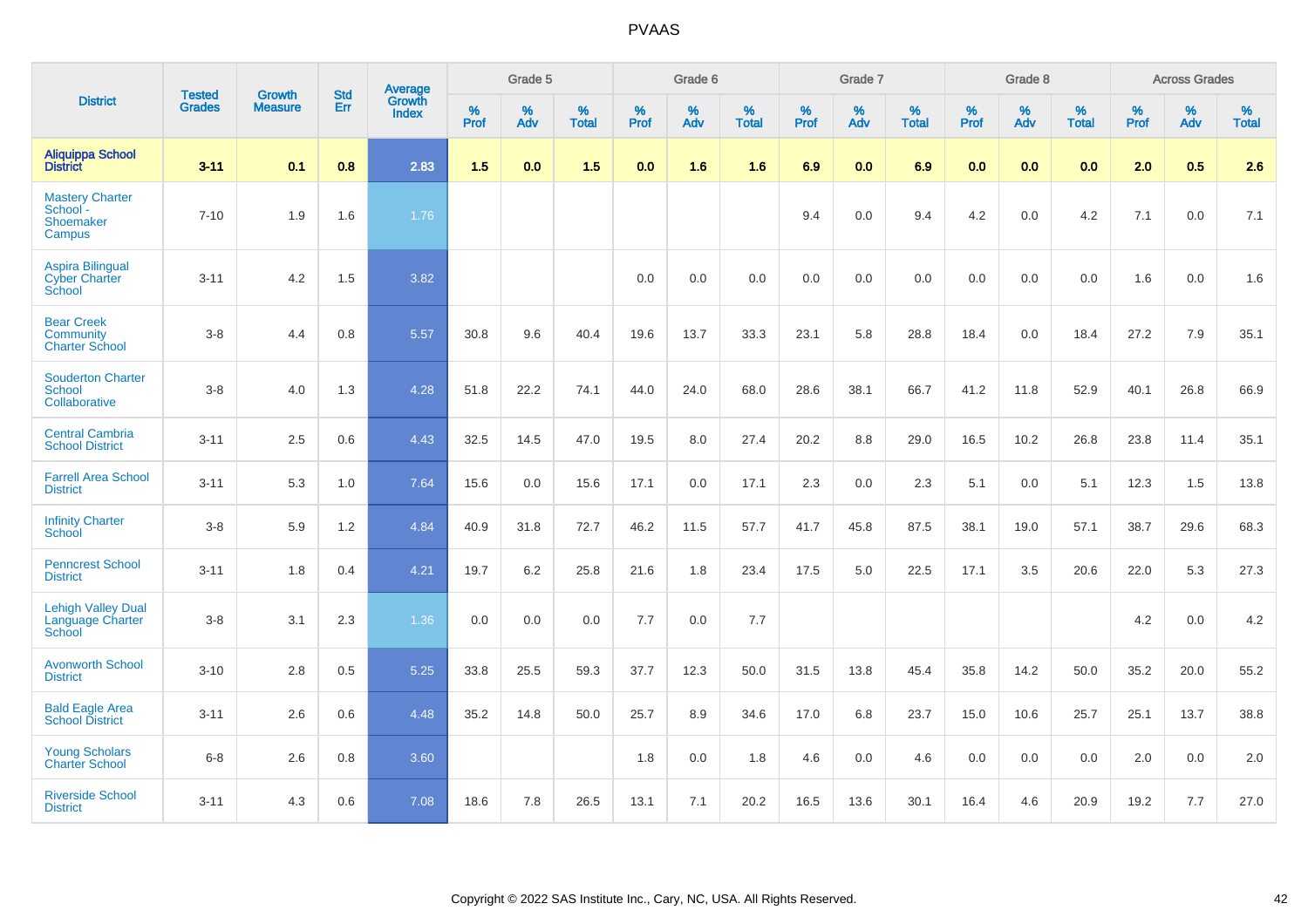|                                                                 |                                | <b>Growth</b>  | <b>Std</b> | Average                |              | Grade 5     |                   |                     | Grade 6  |                   |                     | Grade 7  |                   |           | Grade 8     |                   |                     | <b>Across Grades</b> |                   |
|-----------------------------------------------------------------|--------------------------------|----------------|------------|------------------------|--------------|-------------|-------------------|---------------------|----------|-------------------|---------------------|----------|-------------------|-----------|-------------|-------------------|---------------------|----------------------|-------------------|
| <b>District</b>                                                 | <b>Tested</b><br><b>Grades</b> | <b>Measure</b> | Err        | Growth<br><b>Index</b> | $\%$<br>Prof | $\%$<br>Adv | %<br><b>Total</b> | $\%$<br><b>Prof</b> | %<br>Adv | %<br><b>Total</b> | $\%$<br><b>Prof</b> | %<br>Adv | %<br><b>Total</b> | %<br>Prof | $\%$<br>Adv | %<br><b>Total</b> | $\%$<br><b>Prof</b> | $\%$<br>Adv          | %<br><b>Total</b> |
| <b>Aliquippa School</b><br><b>District</b>                      | $3 - 11$                       | 0.1            | 0.8        | 2.83                   | 1.5          | 0.0         | 1.5               | 0.0                 | 1.6      | 1.6               | 6.9                 | 0.0      | 6.9               | 0.0       | 0.0         | 0.0               | 2.0                 | 0.5                  | 2.6               |
| <b>Wayne Highlands</b><br><b>School District</b>                | $3 - 11$                       | 2.2            | 0.5        | 4.54                   | 36.4         | 14.3        | 50.7              | 31.5                | 11.4     | 43.0              | 25.6                | 14.3     | 39.9              | 27.6      | 4.9         | 32.5              | 29.9                | 16.0                 | 46.0              |
| <b>North Clarion</b><br><b>County School</b><br><b>District</b> | $3 - 12$                       | 5.1            | 0.9        | 5.51                   | 34.1         | 6.8         | 40.9              | 31.7                | 12.2     | 43.9              | 21.4                | 7.1      | 28.6              | 15.9      | 11.4        | 27.3              | 26.5                | 10.6                 | 37.1              |
| <b>Bradford Area</b><br><b>School District</b>                  | $3 - 12$                       | 4.4            | 0.5        | 9.21                   | 33.5         | 10.2        | 43.7              | 23.4                | 8.8      | 32.2              | 18.9                | 13.9     | 32.8              | 27.8      | 7.6         | 35.4              | 26.9                | 11.3                 | 38.3              |
| <b>New Day Charter</b><br><b>School</b>                         | $7 - 11$                       | 2.2            | 3.1        | 0.71                   |              |             |                   |                     |          |                   |                     |          |                   | 0.0       | 0.0         | 0.0               | 0.0                 | 0.0                  | 0.0               |
| <b>Port Allegany</b><br><b>School District</b>                  | $3 - 11$                       | 1.7            | 0.7        | 2.30                   | 20.0         | 5.7         | 25.7              | 7.4                 | 1.5      | 8.8               | 17.4                | 2.9      | 20.3              | 13.1      | 9.8         | 23.0              | 16.8                | 5.7                  | 22.5              |
| <b>Athens Area</b><br><b>School District</b>                    | $3 - 11$                       | 3.8            | 0.5        | 7.01                   | 31.2         | 6.2         | 37.5              | 28.2                | 5.9      | 34.1              | 22.2                | 5.2      | 27.4              | 19.3      | 10.7        | 30.0              | 26.5                | 8.2                  | 34.6              |
| <b>Provident Charter</b><br><b>School</b>                       | $3-8$                          | 3.6            | 1.0        | 3.98                   | 4.4          | 2.2         | 6.5               | 10.5                | 0.0      | 10.5              | 9.1                 | 0.0      | 9.1               | 0.0       | 3.3         | 3.3               | 9.2                 | 2.5                  | 11.7              |
| <b>Mastery Charter</b><br>School - Clymer<br>Elementary         | $3-6$                          | 1.9            | 1.5        | 1.23                   | 0.0          | 0.0         | 0.0               | 3.8                 | 0.0      | 3.8               |                     |          |                   |           |             |                   | 2.6                 | 0.8                  | 3.4               |
| <b>Wattsburg Area</b><br><b>School District</b>                 | $3 - 11$                       | 4.1            | 0.6        | 6.55                   | 25.0         | 18.2        | 43.2              | 27.2                | 17.4     | 44.6              | 19.6                | 7.6      | 27.2              | 31.7      | 12.9        | 44.6              | 26.7                | 12.5                 | 39.2              |
| <b>Arts Academy</b><br>Elementary<br><b>Charter School</b>      | $3-5$                          | 1.7            | 1.9        | 0.91                   | 5.3          | 0.0         | 5.3               |                     |          |                   |                     |          |                   |           |             |                   | 5.1                 | 0.0                  | 5.1               |
| <b>South Western</b><br><b>School District</b>                  | $3 - 12$                       | 2.8            | 0.4        | 7.84                   | 23.7         | 5.4         | 29.2              | 15.7                | 11.7     | 27.4              | 17.8                | 6.0      | 23.8              | 19.1      | 10.1        | 29.2              | 21.6                | 8.9                  | 30.4              |
| <b>Donegal School</b><br><b>District</b>                        | $3 - 12$                       | 3.0            | 0.5        | 6.51                   | 18.1         | 9.9         | 28.0              | 22.5                | 3.2      | 25.7              | 12.4                | 14.8     | 27.2              | 16.6      | 9.5         | 26.0              | 19.7                | 10.6                 | 30.3              |
| New Hope-<br><b>Solebury School</b><br><b>District</b>          | $3 - 11$                       | 4.2            | 0.6        | 6.75                   | 40.4         | 25.5        | 66.0              | 41.2                | 11.8     | 52.9              | 25.5                | 17.0     | 42.6              | 37.6      | 19.3        | 56.9              | 36.8                | 21.0                 | 57.8              |
| <b>West York Area</b><br><b>School District</b>                 | $3 - 12$                       | 2.3            | 0.4        | 5.18                   | 19.9         | 5.6         | 25.5              | 14.8                | 4.8      | 19.6              | 15.0                | 5.8      | 20.9              | 16.3      | 4.2         | 20.5              | 19.8                | 5.9                  | 25.6              |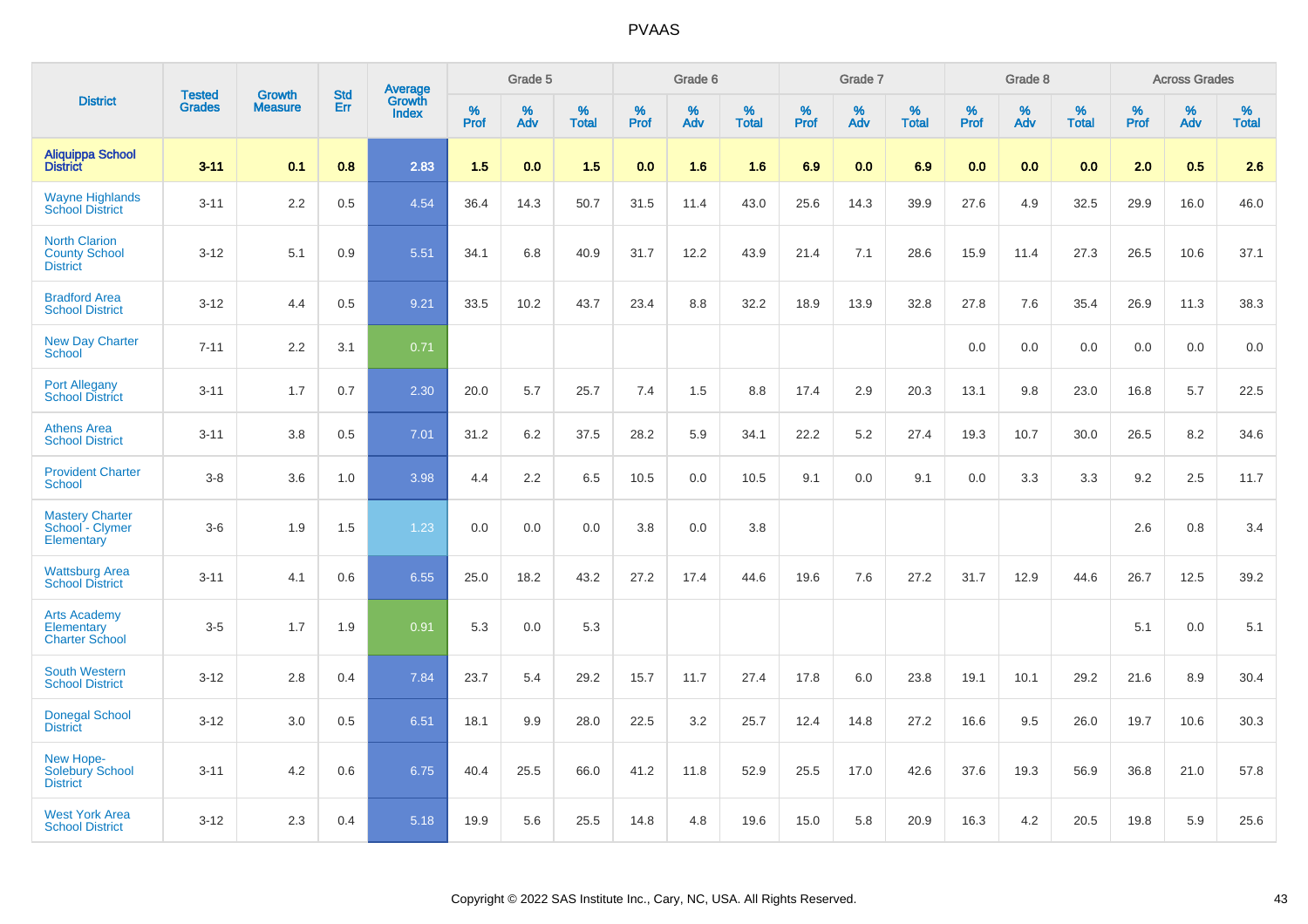|                                                                     |                                |                                 | <b>Std</b> | Average                |                     | Grade 5     |                   |                     | Grade 6  |                   |                     | Grade 7  |                   |                  | Grade 8  |                   |                     | <b>Across Grades</b> |                   |
|---------------------------------------------------------------------|--------------------------------|---------------------------------|------------|------------------------|---------------------|-------------|-------------------|---------------------|----------|-------------------|---------------------|----------|-------------------|------------------|----------|-------------------|---------------------|----------------------|-------------------|
| <b>District</b>                                                     | <b>Tested</b><br><b>Grades</b> | <b>Growth</b><br><b>Measure</b> | Err        | Growth<br><b>Index</b> | $\%$<br><b>Prof</b> | $\%$<br>Adv | %<br><b>Total</b> | $\%$<br><b>Prof</b> | %<br>Adv | %<br><b>Total</b> | $\%$<br><b>Prof</b> | %<br>Adv | %<br><b>Total</b> | %<br><b>Prof</b> | %<br>Adv | %<br><b>Total</b> | $\%$<br><b>Prof</b> | $\%$<br>Adv          | %<br><b>Total</b> |
| <b>Aliquippa School</b><br><b>District</b>                          | $3 - 11$                       | 0.1                             | 0.8        | 2.83                   | 1.5                 | 0.0         | 1.5               | 0.0                 | 1.6      | 1.6               | 6.9                 | 0.0      | 6.9               | 0.0              | 0.0      | 0.0               | 2.0                 | 0.5                  | 2.6               |
| <b>Mountain View</b><br><b>School District</b>                      | $3 - 11$                       | 5.6                             | 0.8        | 7.04                   | 28.3                | 1.7         | 30.0              | 16.3                | 2.0      | 18.4              | 25.9                | 7.4      | 33.3              | 27.1             | 8.5      | 35.6              | 21.4                | 4.2                  | 25.6              |
| <b>Centre Learning</b><br><b>Community</b><br><b>Charter School</b> | $5-8$                          | 4.9                             | 2.0        | 2.45                   |                     |             |                   |                     |          |                   | 25.0                | 12.5     | 37.5              | 0.0              | 17.6     | 17.6              | 24.1                | 18.5                 | 42.6              |
| <b>Bedford Area</b><br><b>School District</b>                       | $3 - 11$                       | 3.8                             | 0.6        | 7.33                   | 34.4                | 4.2         | 38.7              | 32.2                | 7.8      | 40.0              | 25.4                | 8.8      | 34.2              | 24.2             | 7.8      | 32.0              | 31.3                | 10.5                 | 41.7              |
| <b>Seven Generations</b><br><b>Charter School</b>                   | $3-5$                          | 2.5                             | 2.0        | 1.26                   | 24.3                | 5.4         | 29.7              |                     |          |                   |                     |          |                   |                  |          |                   | 25.6                | 5.6                  | 31.2              |
| <b>Richland School</b><br><b>District</b>                           | $3 - 11$                       | 3.8                             | 0.6        | 6.45                   | 40.8                | 21.4        | 62.1              | 40.4                | 10.6     | 51.1              | 39.8                | 10.9     | 50.8              | 25.5             | 13.2     | 38.7              | 36.6                | 16.5                 | 53.1              |
| Tredyffrin-<br><b>Easttown School</b><br><b>District</b>            | $3 - 10$                       | 1.9                             | 0.4        | 4.37                   | 36.2                | 36.2        | 72.4              | 36.8                | 28.2     | 65.0              | 32.6                | 33.0     | 65.7              | 26.4             | 40.3     | 66.7              | 33.6                | 38.6                 | 72.2              |
| <b>Karns City Area</b><br><b>School District</b>                    | $3 - 11$                       | 3.6                             | 0.6        | 5.98                   | 23.6                | 9.0         | 32.6              | 29.6                | 1.1      | 30.7              | 22.4                | 3.4      | 25.9              | 16.8             | 3.7      | 20.6              | 24.0                | 3.2                  | 27.2              |
| Shanksville-<br><b>Stonycreek School</b><br><b>District</b>         | $3 - 10$                       | 6.4                             | 1.4        | 4.61                   | 28.6                | 0.0         | 28.6              | 25.0                | 4.2      | 29.2              | 20.0                | 5.0      | 25.0              | 22.2             | 0.0      | 22.2              | 26.3                | 1.7                  | 28.0              |
| <b>Mastery Charter</b><br>School John Wister<br>Elementary          | $3-5$                          | 3.9                             | 2.6        | 1.52                   | 5.0                 | 0.0         | 5.0               |                     |          |                   |                     |          |                   |                  |          |                   | 2.9                 | 0.0                  | 2.9               |
| <b>Universal Bluford</b><br><b>Charter School</b>                   | $3-6$                          | 4.8                             | 1.4        | 4.14                   | 4.4                 | 0.0         | 4.4               | 2.7                 | 0.0      | 2.7               |                     |          |                   |                  |          |                   | 4.3                 | 0.0                  | 4.3               |
| <b>Dubois Area</b><br><b>School District</b>                        | $3 - 11$                       | 2.1                             | 0.4        | 5.38                   | 22.4                | 11.0        | 33.3              | 21.6                | 8.3      | 29.9              | 18.7                | 5.9      | 24.5              | 14.1             | 5.2      | 19.4              | 22.6                | 11.7                 | 34.2              |
| Gettysburg<br>Montessori Charter<br><b>School</b>                   | $3-6$                          | 5.4                             | 1.9        | 2.75                   | 19.0                | 19.0        | 38.1              | 11.1                | 0.0      | 11.1              |                     |          |                   |                  |          |                   | 19.2                | 9.6                  | 28.7              |
| <b>Warren County</b><br><b>School District</b>                      | $3 - 11$                       | 2.7                             | 0.4        | 7.14                   | 21.0                | 7.4         | 28.4              | 15.7                | 3.7      | 19.3              | 12.0                | 0.7      | 12.6              | 13.8             | 2.9      | 16.7              | 17.7                | 4.3                  | 22.0              |
| <b>Conneaut School</b><br><b>District</b>                           | $3 - 12$                       | 3.7                             | 0.5        | 6.95                   | 21.8                | 7.5         | 29.3              | 23.8                | 9.8      | 33.6              | 19.4                | 6.7      | 26.1              | 17.9             | 3.4      | 21.4              | 24.4                | 10.4                 | 34.8              |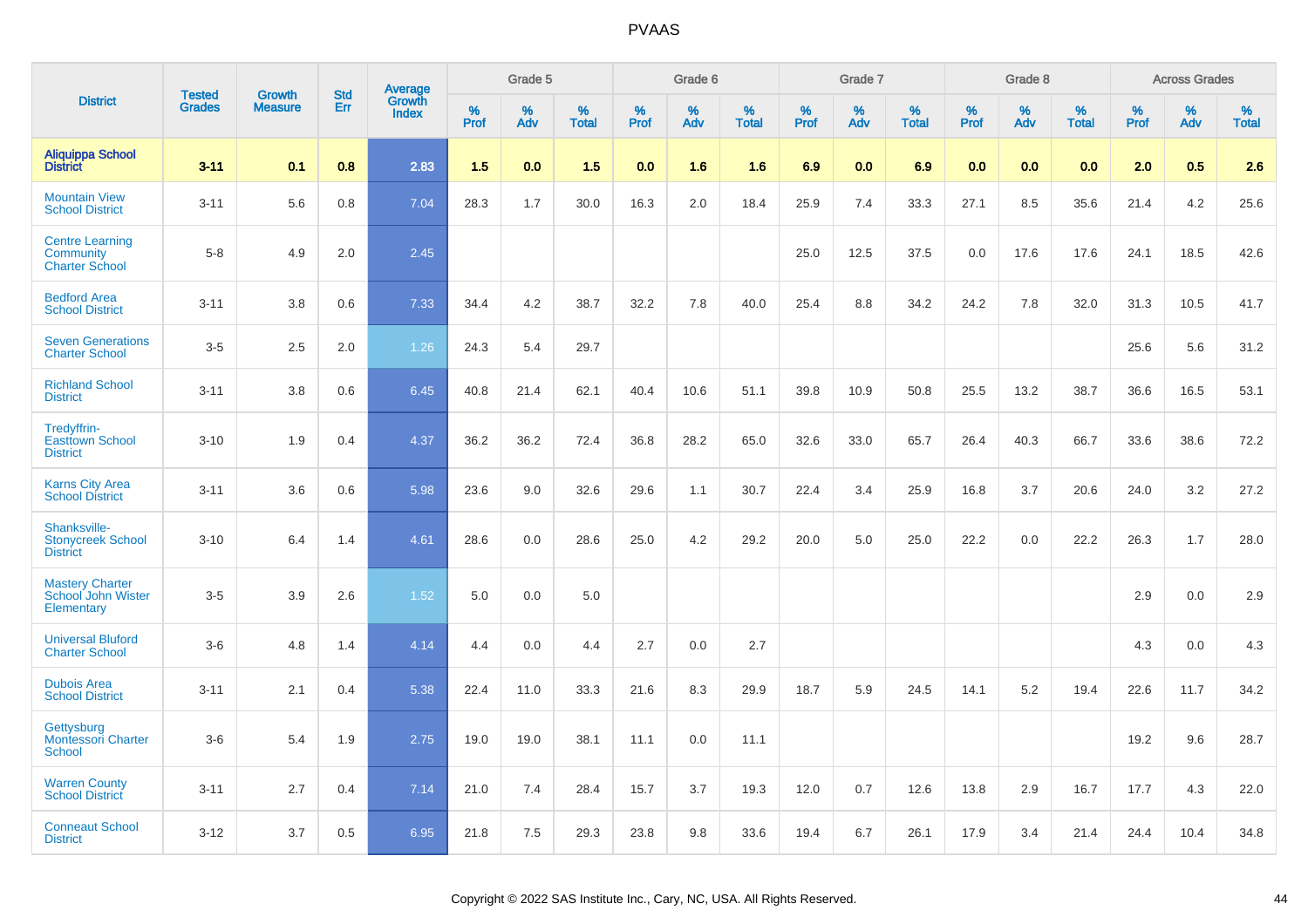|                                                                                              | <b>Tested</b> | <b>Growth</b>  | <b>Std</b> |                                          |                     | Grade 5  |                   |              | Grade 6  |                   |           | Grade 7  |                   |           | Grade 8  |                   |           | <b>Across Grades</b> |                   |
|----------------------------------------------------------------------------------------------|---------------|----------------|------------|------------------------------------------|---------------------|----------|-------------------|--------------|----------|-------------------|-----------|----------|-------------------|-----------|----------|-------------------|-----------|----------------------|-------------------|
| <b>District</b>                                                                              | <b>Grades</b> | <b>Measure</b> | Err        | <b>Average</b><br>Growth<br><b>Index</b> | $\%$<br><b>Prof</b> | %<br>Adv | %<br><b>Total</b> | $\%$<br>Prof | %<br>Adv | %<br><b>Total</b> | %<br>Prof | %<br>Adv | %<br><b>Total</b> | %<br>Prof | %<br>Adv | %<br><b>Total</b> | %<br>Prof | %<br>Adv             | %<br><b>Total</b> |
| <b>Aliquippa School</b><br><b>District</b>                                                   | $3 - 11$      | 0.1            | 0.8        | 2.83                                     | 1.5                 | 0.0      | 1.5               | 0.0          | 1.6      | 1.6               | 6.9       | 0.0      | 6.9               | 0.0       | 0.0      | 0.0               | 2.0       | 0.5                  | 2.6               |
| <b>Montour School</b><br><b>District</b>                                                     | $3 - 11$      | 5.0            | 0.4        | 11.10                                    | 31.8                | 25.1     | 57.0              | 30.6         | 24.5     | 55.1              | 26.3      | 30.1     | 56.5              | 26.6      | 30.6     | 57.3              | 31.2      | 26.8                 | 58.1              |
| <b>Hempfield School</b><br><b>District</b>                                                   | $3 - 11$      | 3.5            | 0.3        | 11.50                                    | 32.6                | 14.9     | 47.5              | 27.8         | 18.0     | 45.8              | 22.6      | 18.5     | 41.1              | 24.4      | 18.7     | 43.1              | 27.9      | 18.3                 | 46.2              |
| <b>Smethport Area</b><br><b>School District</b>                                              | $3 - 12$      | 7.1            | 0.8        | 8.76                                     | 29.2                | 8.3      | 37.5              | 24.6         | 8.8      | 33.3              | 16.9      | 6.2      | 23.1              | 22.6      | 4.8      | 27.4              | 22.1      | 9.4                  | 31.5              |
| <b>Midd-West School</b><br><b>District</b>                                                   | $3 - 11$      | 4.5            | 0.6        | 8.11                                     | 29.8                | 11.2     | 41.0              | 35.1         | 9.9      | 45.0              | 18.2      | 14.1     | 32.3              | 21.6      | 8.0      | 29.6              | 27.0      | 9.8                  | 36.8              |
| <b>Austin Area School</b><br><b>District</b>                                                 | $3 - 11$      | 10.1           | 1.6        | 6.38                                     | 23.1                | 15.4     | 38.5              | 30.8         | 7.7      | 38.5              | 40.0      | 0.0      | 40.0              | 31.2      | 0.0      | 31.2              | 26.0      | 6.8                  | 32.9              |
| <b>Easton Arts</b><br>Academy<br>Elementary<br><b>Charter School</b>                         | $3-5$         | 4.8            | 2.4        | 1.94                                     | 4.2                 | 16.7     | 20.8              |              |          |                   |           |          |                   |           |          |                   | 12.6      | 3.9                  | 16.5              |
| <b>Huntingdon Area</b><br><b>School District</b>                                             | $3 - 11$      | 9.5            | 0.5        | 17.36                                    | 23.7                | 13.2     | 36.8              | 17.8         | 10.2     | 28.0              | 18.0      | 4.3      | 22.3              | 13.6      | 4.8      | 18.4              | 19.7      | 9.1                  | 28.8              |
| <b>Shikellamy School</b><br><b>District</b>                                                  | $3 - 10$      | 2.8            | 0.4        | 6.42                                     | 24.3                | 11.4     | 35.7              | 18.3         | 8.4      | 26.7              | 18.0      | 7.7      | 25.8              | 11.5      | 7.8      | 19.3              | 21.2      | 9.8                  | 31.0              |
| <b>Lehighton Area</b><br><b>School District</b>                                              | $3 - 11$      | 3.8            | 0.5        | 7.54                                     | 23.0                | 5.9      | 29.0              | 26.0         | 4.1      | 30.1              | 12.0      | 5.7      | 17.7              | 14.7      | 1.8      | 16.6              | 23.4      | 5.4                  | 28.8              |
| <b>Central Columbia</b><br><b>School District</b>                                            | $3 - 12$      | 3.8            | 0.5        | 7.42                                     | 30.5                | 25.2     | 55.6              | 28.2         | 25.2     | 53.3              | 32.6      | 14.9     | 47.5              | 30.6      | 20.1     | 50.7              | 32.6      | 22.1                 | 54.7              |
| <b>Warwick School</b><br><b>District</b>                                                     | $3 - 11$      | 4.0            | 0.4        | 10.87                                    | 35.6                | 9.6      | 45.2              | 30.7         | 6.4      | 37.0              | 22.5      | 7.2      | 29.7              | 13.2      | 3.6      | 16.8              | 25.6      | 9.8                  | 35.4              |
| <b>Upper Saint Clair</b><br><b>School District</b>                                           | $3 - 11$      | 3.0            | 0.4        | 7.98                                     | 36.3                | 35.5     | 71.8              | 40.8         | 27.3     | 68.1              | 33.3      | 35.5     | 68.8              | 31.1      | 30.4     | 61.5              | 36.7      | 35.6                 | 72.3              |
| <b>Bangor Area</b><br><b>School District</b>                                                 | $3 - 12$      | 4.2            | 0.5        | 8.44                                     | 20.3                | 24.8     | 45.1              | 26.7         | 14.0     | 40.7              | 20.4      | 13.6     | 34.0              | 23.2      | 6.0      | 29.1              | 27.2      | 17.9                 | 45.2              |
| <b>West Philadelphia</b><br><b>Achievement</b><br><b>Charter</b><br><b>Elementary School</b> | $3-5$         | 4.2            | 1.6        | 2.63                                     | 6.7                 | 0.0      | 6.7               |              |          |                   |           |          |                   |           |          |                   | 2.8       | 0.5                  | $3.2\,$           |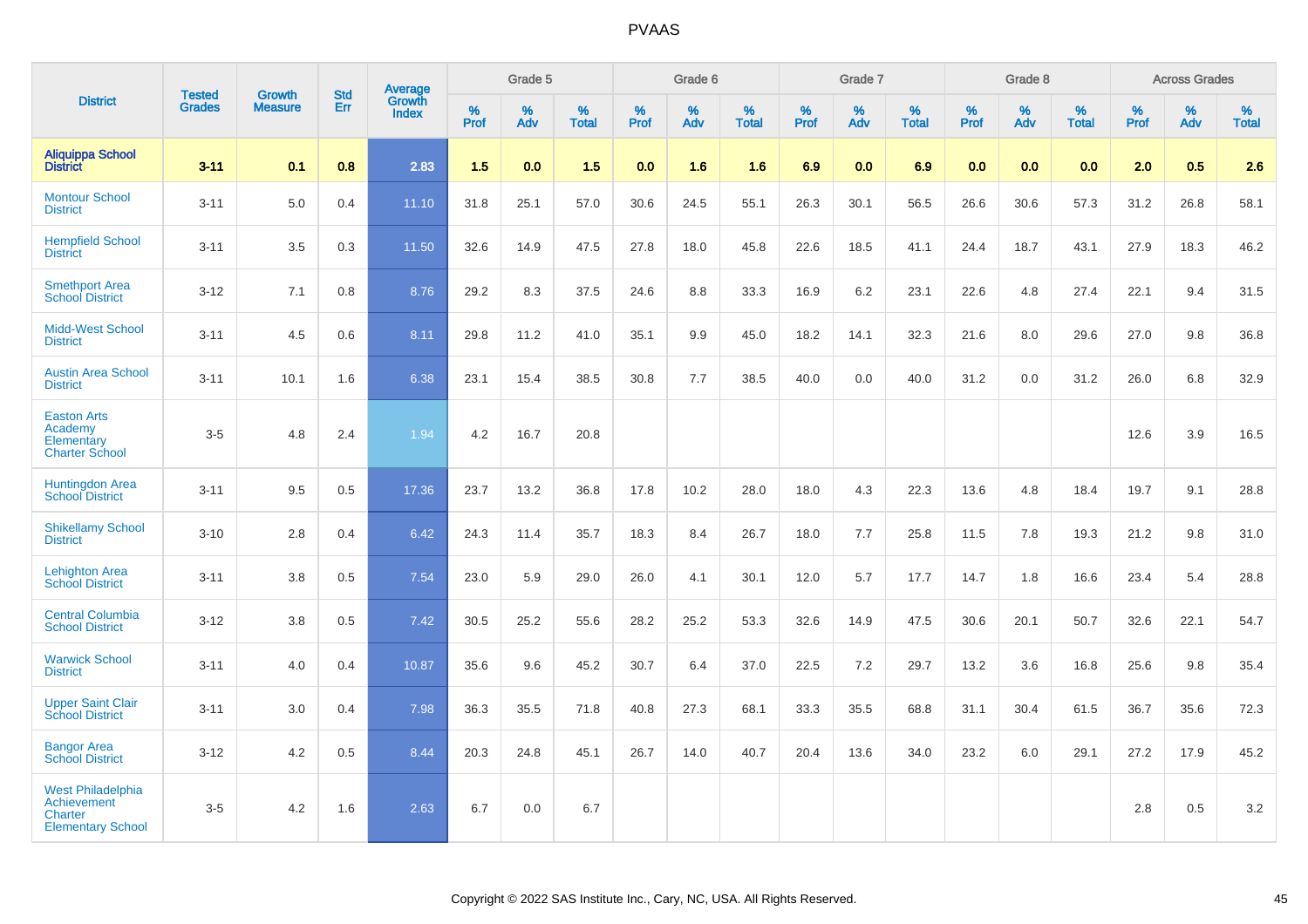|                                                             | <b>Tested</b> | <b>Growth</b>  | <b>Std</b> | Average                       |           | Grade 5  |                   |           | Grade 6  |                   |           | Grade 7  |                   |           | Grade 8  |                   |           | <b>Across Grades</b> |                   |
|-------------------------------------------------------------|---------------|----------------|------------|-------------------------------|-----------|----------|-------------------|-----------|----------|-------------------|-----------|----------|-------------------|-----------|----------|-------------------|-----------|----------------------|-------------------|
| <b>District</b>                                             | <b>Grades</b> | <b>Measure</b> | Err        | <b>Growth</b><br><b>Index</b> | %<br>Prof | %<br>Adv | %<br><b>Total</b> | %<br>Prof | %<br>Adv | %<br><b>Total</b> | %<br>Prof | %<br>Adv | %<br><b>Total</b> | %<br>Prof | %<br>Adv | %<br><b>Total</b> | %<br>Prof | %<br>Adv             | %<br><b>Total</b> |
| <b>Aliquippa School</b><br><b>District</b>                  | $3 - 11$      | 0.1            | 0.8        | 2.83                          | 1.5       | 0.0      | 1.5               | 0.0       | 1.6      | 1.6               | 6.9       | 0.0      | 6.9               | 0.0       | 0.0      | 0.0               | 2.0       | 0.5                  | 2.6               |
| <b>Esperanza</b><br><b>Academy Charter</b><br><b>School</b> | $4 - 11$      | 2.8            | 0.5        | 5.89                          |           |          |                   | 1.5       | 0.0      | 1.5               | 4.2       | 0.0      | 4.2               | 0.5       | 0.0      | 0.5               | 1.8       | 0.0                  | 1.8               |
| <b>Chester</b><br>Community<br><b>Charter School</b>        | $3 - 8$       | 3.5            | 0.6        | 6.06                          | 0.7       | 0.7      | 1.5               | 3.6       | 0.0      | 3.6               | 3.2       | 1.1      | 4.3               | 2.6       | 0.0      | 2.6               | 2.1       | 0.4                  | 2.5               |
| <b>Blacklick Valley</b><br><b>School District</b>           | $3 - 11$      | 8.2            | 1.0        | 8.15                          | 24.1      | 6.9      | 31.0              | 34.2      | 10.5     | 44.7              | 16.7      | 0.0      | 16.7              | 14.3      | 4.8      | 19.0              | 22.6      | 9.5                  | 32.1              |
| <b>Saucon Valley</b><br><b>School District</b>              | $3 - 11$      | 6.7            | 0.5        | 12.55                         | 32.0      | 25.4     | 57.4              | 33.6      | 11.0     | 44.5              | 31.1      | 12.1     | 43.2              | 32.8      | 16.0     | 48.8              | 31.2      | 18.8                 | 50.0              |
| <b>Universal Daroff</b><br><b>Charter School</b>            | $3 - 8$       | 6.1            | 0.8        | 7.55                          | 1.6       | 1.6      | 3.2               | 0.0       | 0.0      | 0.0               | 2.2       | 0.0      | 2.2               | 3.6       | 0.0      | 3.6               | 2.2       | 0.3                  | 2.5               |
| <b>Bucks County</b><br><b>Montessori Charter</b><br>School  | $3-6$         | 9.5            | 1.8        | 5.15                          | 16.1      | 25.8     | 41.9              | 42.9      | 28.6     | 71.4              |           |          |                   |           |          |                   | 33.0      | 29.8                 | 62.8              |
| <b>Otto-Eldred School</b><br><b>District</b>                | $3 - 11$      | 7.8            | 0.9        | 8.33                          | 23.8      | 28.6     | 52.4              | 45.0      | 12.5     | 57.5              | 20.0      | 15.6     | 35.6              | 25.0      | 6.2      | 31.2              | 28.3      | 13.9                 | 42.2              |
| <b>Vida Charter</b><br><b>School</b>                        | $3-6$         | 10.1           | 1.8        | 5.60                          | 23.1      | 19.2     | 42.3              | 16.7      | 11.1     | 27.8              |           |          |                   |           |          |                   | 20.4      | 7.8                  | 28.2              |
| <b>Lewisburg Area</b><br><b>School District</b>             | $3 - 11$      | 6.7            | 0.6        | 12.13                         | 33.6      | 28.3     | 62.0              | 40.0      | 24.2     | 64.2              | 33.1      | 29.4     | 62.5              | 17.9      | 31.3     | 49.2              | 31.0      | 30.1                 | 61.1              |
| <b>Conestoga Valley</b><br><b>School District</b>           | $3 - 11$      | 4.8            | 0.4        | 12.76                         | 21.3      | 12.6     | 33.8              | 24.9      | 7.7      | 32.7              | 20.4      | 14.0     | 34.4              | 23.0      | 13.5     | 36.5              | 24.2      | 13.5                 | 37.8              |
| <b>Homer-Center</b><br><b>School District</b>               | $3 - 11$      | 10.3           | 0.8        | 13.11                         | 31.8      | 17.5     | 49.2              | 36.4      | 4.6      | 40.9              | 20.3      | 0.0      | 20.3              | 26.9      | 13.4     | 40.3              | 27.6      | 7.4                  | 35.0              |
| <b>Cumberland Valley</b><br><b>School District</b>          | $3 - 12$      | 3.8            | 0.2        | 15.85                         | 33.5      | 27.3     | 60.8              | 31.4      | 13.8     | 45.2              | 29.0      | 18.7     | 47.6              | 26.6      | 12.4     | 39.0              | 30.7      | 22.4                 | 53.2              |
| <b>Lower Merion</b><br><b>School District</b>               | $3 - 11$      | 3.3            | 0.3        | 12.62                         | 27.6      | 48.2     | 75.8              | 31.4      | 37.3     | 68.6              | 33.9      | 31.3     | 65.2              | 33.0      | 28.3     | 61.3              | 31.2      | 40.9                 | 72.2              |
| <b>Circle Of Seasons</b><br><b>Charter School</b>           | $3 - 8$       | 12.3           | 1.2        | 10.35                         | 20.0      | 5.7      | 25.7              | 16.7      | 6.7      | 23.3              | 25.0      | 11.1     | 36.1              |           |          |                   | 20.9      | 7.9                  | 28.8              |